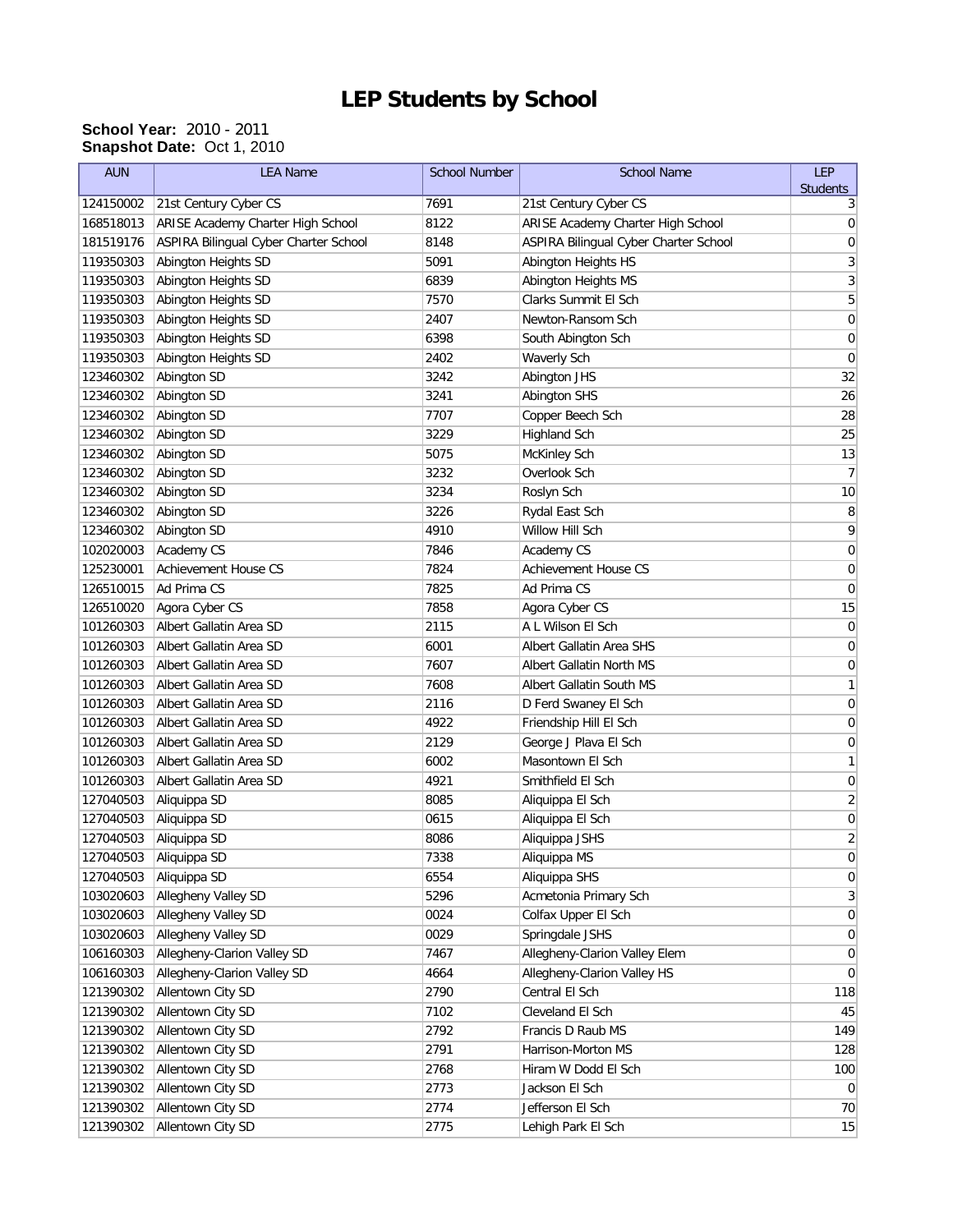| <b>AUN</b> | <b>LEA Name</b>                          | <b>School Number</b> | <b>School Name</b>                       | <b>LEP</b>      |
|------------|------------------------------------------|----------------------|------------------------------------------|-----------------|
|            |                                          |                      |                                          | <b>Students</b> |
| 121390302  | Allentown City SD                        | 7131                 | Lincoln Early Chld Ctr                   | 17              |
| 121390302  | Allentown City SD                        | 2795                 | Louis E Dieruff HS                       | 216             |
| 121390302  | Allentown City SD                        | 8140                 | Luis A. Ramos El Sch                     | 89              |
| 121390302  | Allentown City SD                        | 2777                 | McKinley El Sch                          | 34              |
| 121390302  | Allentown City SD                        | 2778                 | Midway Manor Early Chld Ctr              | 20              |
| 121390302  | Allentown City SD                        | 2779                 | Mosser El Sch                            | 50              |
| 121390302  | Allentown City SD                        | 2780                 | Muhlenberg El Sch                        | 23              |
| 121390302  | Allentown City SD                        | 2781                 | Ritter El Sch                            | 32              |
| 121390302  | Allentown City SD                        | 2782                 | Roosevelt El Sch                         | 92              |
| 121390302  | Allentown City SD                        | 6448                 | Sheridan El Sch                          | 77              |
| 121390302  | Allentown City SD                        | 2793                 | South Mountain MS                        | 124             |
| 121390302  | Allentown City SD                        | 4929                 | <b>Trexler MS</b>                        | 128             |
| 121390302  | Allentown City SD                        | 2785                 | Union Terrace El Sch                     | 63              |
| 121390302  | Allentown City SD                        | 2786                 | Washington El Sch                        | 73              |
| 121390302  | Allentown City SD                        | 2794                 | William Allen HS                         | 387             |
| 126512990  | Alliance for Progress CS                 | 7543                 | Alliance for Progress CS                 | $\mathbf 0$     |
| 108070502  | Altoona Area SD                          | 0913                 | Altoona Area HS                          | 1               |
| 108070502  | Altoona Area SD                          | 7986                 | Altoona Area Jr HS                       | $\mathbf{1}$    |
| 108070502  | Altoona Area SD                          | 0891                 | Baker El Sch                             | 0               |
| 108070502  | Altoona Area SD                          | 0912                 | D S Keith JHS                            | 0               |
| 108070502  | Altoona Area SD                          | 0908                 | Irving El Sch                            | $\overline{2}$  |
| 108070502  | Altoona Area SD                          | 0895                 | Juniata El Sch                           | 0               |
| 108070502  | Altoona Area SD                          | 0930                 | Juniata Gap El Sch                       | 0               |
| 108070502  | Altoona Area SD                          | 7425                 | Kimmel Alternative School                | 0               |
| 108070502  | Altoona Area SD                          | 0933                 | Logan El Sch                             | 1               |
| 108070502  | Altoona Area SD                          | 7199                 | Mowrie A Ebner El Sch                    | $\mathbf 0$     |
| 108070502  | Altoona Area SD                          | 0909                 | Penn-Lincoln El Sch                      | $\mathbf 0$     |
| 108070502  | Altoona Area SD                          | 0902                 | Pleasant Valley El Sch                   | 9               |
| 108070502  | Altoona Area SD                          | 0911                 | Theodore Roosevelt JHS                   | $\mathbf 0$     |
| 108070502  | Altoona Area SD                          | 6708                 | Washington-Jefferson El Sch              | 0               |
| 108070502  | Altoona Area SD                          | 5302                 | Wright El Sch                            | 0               |
| 127040703  | Ambridge Area SD                         | 6555                 | Ambridge Area HS                         | 1               |
| 127040703  | Ambridge Area SD                         | 0633                 | Ambridge Area JHS                        | 1               |
| 127040703  | Ambridge Area SD                         | 0629                 | Economy El Sch                           | 0               |
|            | 127040703 Ambridge Area SD               | 0661                 | Highland El Sch                          | 1               |
| 127040703  | Ambridge Area SD                         | 0632                 | State Street El Sch                      | $\overline{2}$  |
| 113380303  | Annville-Cleona SD                       | 2725                 | Annville Cleona JSHS                     | 11              |
| 113380303  | Annville-Cleona SD                       | 2724                 | Annville El Sch                          | 5               |
| 113380303  | Annville-Cleona SD                       | 2723                 | Cleona El Sch                            | 1               |
| 113380303  | Annville-Cleona SD                       | 2722                 | North Annville El Sch                    | 0               |
| 114060503  | Antietam SD                              | 0820                 | Antietam MS/HS                           | 11              |
| 114060503  | Antietam SD                              | 5205                 | Mt Penn El Sch                           | 24              |
| 114060503  | Antietam SD                              | 7838                 | Mt Penn Primary Ctr                      | 2               |
| 104510394  | Antonia Pantoja Community Charter School | 8031                 | Antonia Pantoja Community Charter School | 177             |
| 128030603  | Apollo-Ridge SD                          | 7787                 | Apollo-Ridge Elem Sch                    | 4               |
| 128030603  | Apollo-Ridge SD                          | 2320                 | Apollo-Ridge HS                          | 0               |
| 128030603  | Apollo-Ridge SD                          | 6570                 | Apollo-Ridge MS                          | 0               |
| 128030852  | Armstrong SD                             | 0569                 | Dayton El Sch                            | $\overline{0}$  |
| 128030852  | Armstrong SD                             | 6573                 | East Franklin El Sch                     | 0               |
| 128030852  | Armstrong SD                             | 6574                 | Elderton El Sch                          | 0               |
| 128030852  | Armstrong SD                             | 0582                 | <b>Elderton JSHS</b>                     | 1               |
| 128030852  | Armstrong SD                             | 6575                 | Ford City JSHS                           | $\overline{0}$  |
| 128030852  | Armstrong SD                             | 6572                 | Kittanning JHS                           | $\mathbf{1}$    |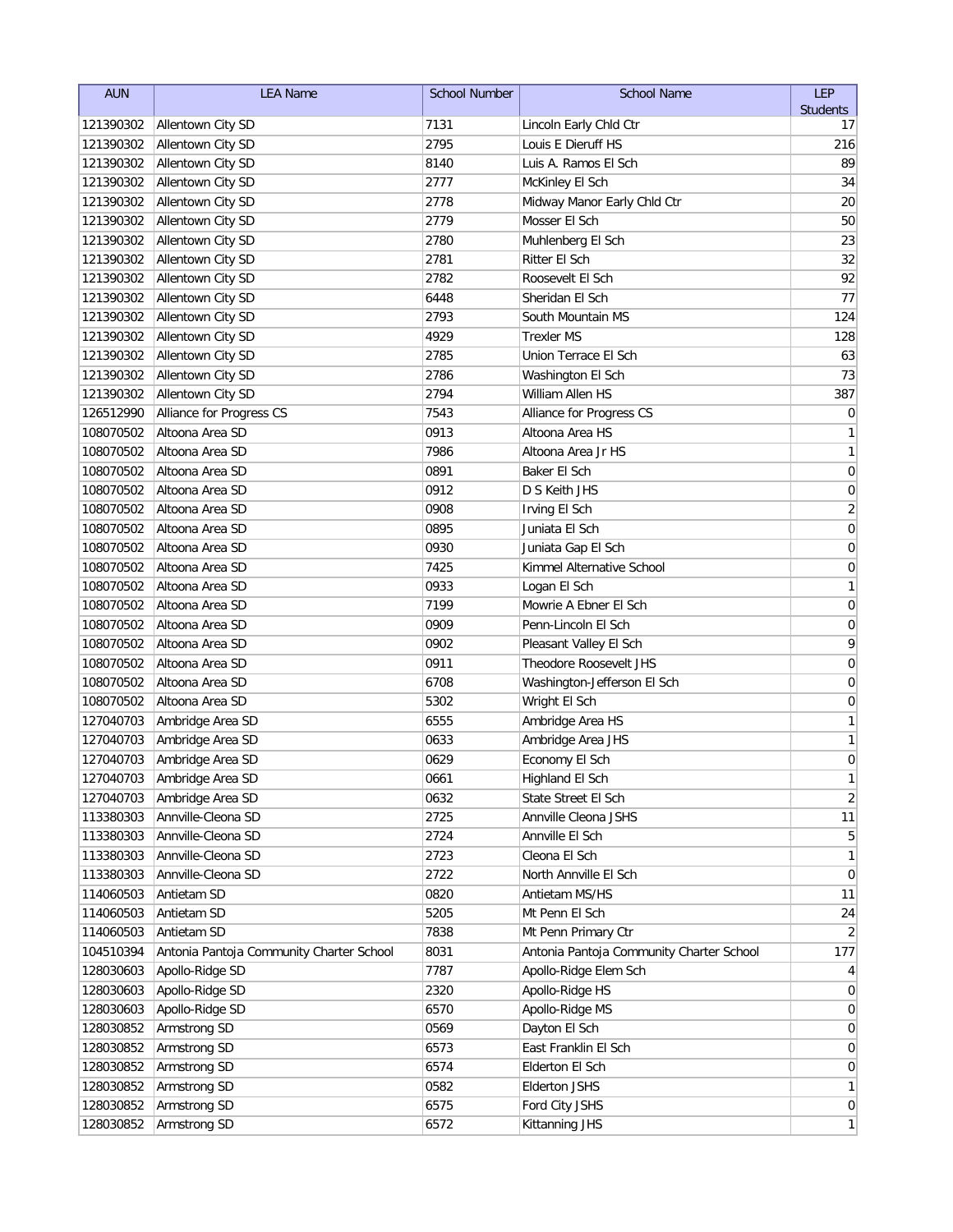| <b>AUN</b> | <b>LEA Name</b>         | <b>School Number</b> | <b>School Name</b>                  | <b>LEP</b>       |
|------------|-------------------------|----------------------|-------------------------------------|------------------|
|            |                         |                      |                                     | <b>Students</b>  |
| 128030852  | Armstrong SD            | 0596                 | <b>Kittanning SHS</b>               | 0                |
| 128030852  | Armstrong SD            | 0580                 | Kittanning Twp El Sch               | 0                |
| 128030852  | Armstrong SD            | 5002                 | Lenape El Sch                       | 0                |
| 128030852  | Armstrong SD            | 6577                 | Shannock Valley El Sch              | 0                |
| 128030852  | Armstrong SD            | 6642                 | West Hills El Sch                   | 0                |
| 128030852  | Armstrong SD            | 7896                 | West Hills Intermediate Sch         | 0                |
| 128030852  | Armstrong SD            | 7895                 | West Hills Primary Sch              | 0                |
| 128030852  | Armstrong SD            | 7640                 | West Shamokin JSHS                  | 1                |
| 117080503  | Athens Area SD          | 0958                 | Athens Area HS                      | 0                |
| 117080503  | Athens Area SD          | 4918                 | Audrielle Lynch-Ellen Bustin El Sch | 4                |
| 117080503  | Athens Area SD          | 0972                 | Gladys Burnham El Sch               | $\mathbf 0$      |
| 117080503  | Athens Area SD          | 6732                 | Harlan Rowe JHS                     | 3                |
| 117080503  | Athens Area SD          | 6362                 | Harriet Child El Sch                | $\mathbf 0$      |
| 117080503  | Athens Area SD          | 7211                 | <b>SRUMS</b>                        | 0                |
| 117080503  | Athens Area SD          | 0952                 | Sheshequin-Ulster El Sch            | 0                |
| 109530304  | Austin Area SD          | 6221                 | Austin Area El Sch                  | 0                |
| 109530304  | Austin Area SD          | 6222                 | <b>Austin Area JSHS</b>             | $\mathbf 0$      |
| 101630504  | Avella Area SD          | 4165                 | Avella Area JSHS                    | $\mathbf 0$      |
| 101630504  | Avella Area SD          | 7098                 | Avella El Center                    | 0                |
| 124150003  | Avon Grove CS           | 7721                 | Avon Grove CS                       | 16               |
| 124150503  | Avon Grove SD           | 1367                 | Avon Grove HS                       | 41               |
| 124150503  | Avon Grove SD           | 1365                 | Avon Grove Intrmd Sch               | 114              |
| 124150503  | Avon Grove SD           | 5216                 | Fred S Engle MS                     | 36               |
| 124150503  | Avon Grove SD           | 7323                 | Penn London El Sch                  | 153              |
| 103020753  | Avonworth SD            | 0034                 | Avonworth El Sch                    | 7                |
| 103020753  | Avonworth SD            | 5199                 | Avonworth HS                        | 1                |
| 103020753  | Avonworth SD            | 7669                 | Avonworth MS                        | $\sqrt{2}$       |
| 110141003  | Bald Eagle Area SD      | 1335                 | <b>Bald Eagle Area JSHS</b>         | $\mathbf 0$      |
| 110141003  | Bald Eagle Area SD      | 1333                 | Howard El Sch                       | $\mathbf 0$      |
| 110141003  | Bald Eagle Area SD      | 1334                 | Mountaintop Area El Sch             | 0                |
| 110141003  | Bald Eagle Area SD      | 1331                 | Port Matilda El Sch                 | 0                |
| 110141003  | Bald Eagle Area SD      | 1330                 | Wingate El Sch                      | 0                |
| 103021102  | Baldwin-Whitehall SD    | 0050                 | <b>Baldwin SHS</b>                  | 71               |
| 103021102  | Baldwin-Whitehall SD    | 6787                 | <b>Harrison MS</b>                  | 47               |
| 103021102  | Baldwin-Whitehall SD    | 0037                 | McAnnulty El Sch                    | 4                |
| 103021102  | Baldwin-Whitehall SD    | 5194                 | Paynter El Sch                      | 73               |
| 103021102  | Baldwin-Whitehall SD    | 0048                 | Whitehall El Sch                    | 13               |
| 120480803  | Bangor Area SD          | 3434                 | Bangor Area HS                      | $\mathbf{3}$     |
| 120480803  | Bangor Area SD          | 5257                 | Bangor Area MS                      | 1                |
| 120480803  | Bangor Area SD          | 7301                 | DeFranco El Sch                     | 1                |
| 120480803  | Bangor Area SD          | 5099                 | Five Points El Sch                  | 2                |
| 120480803  | Bangor Area SD          | 3430                 | Washington El Sch                   | 2                |
| 118400001  | Bear Creek Community CS | 7827                 | Bear Creek Community CS             | $\mathbf 0$      |
| 127040001  | Beaver Area Academic CS | 7847                 | Beaver Area Academic CS             | 0                |
| 127041203  | Beaver Area SD          | 7386                 | Beaver Area MS                      | $\overline{2}$   |
| 127041203  | Beaver Area SD          | 0640                 | Beaver Area SHS                     | $\overline{0}$   |
| 127041203  | Beaver Area SD          | 0639                 | College Square El Sch               | 0                |
| 127041203  | Beaver Area SD          | 8065                 | College Square El Sch               | 1                |
| 127041203  | Beaver Area SD          | 7823                 | Dutch Ridge El Sch                  | 8                |
| 108051003  | Bedford Area SD         | 7545                 | Bedford El Sch                      | 1                |
| 108051003  | Bedford Area SD         | 7021                 | <b>Bedford MS</b>                   | $\boldsymbol{0}$ |
| 108051003  | Bedford Area SD         | 0726                 | <b>Bedford SHS</b>                  | $\overline{0}$   |
| 108051003  | Bedford Area SD         | 0742                 | Hyndman MSHS                        | $\overline{0}$   |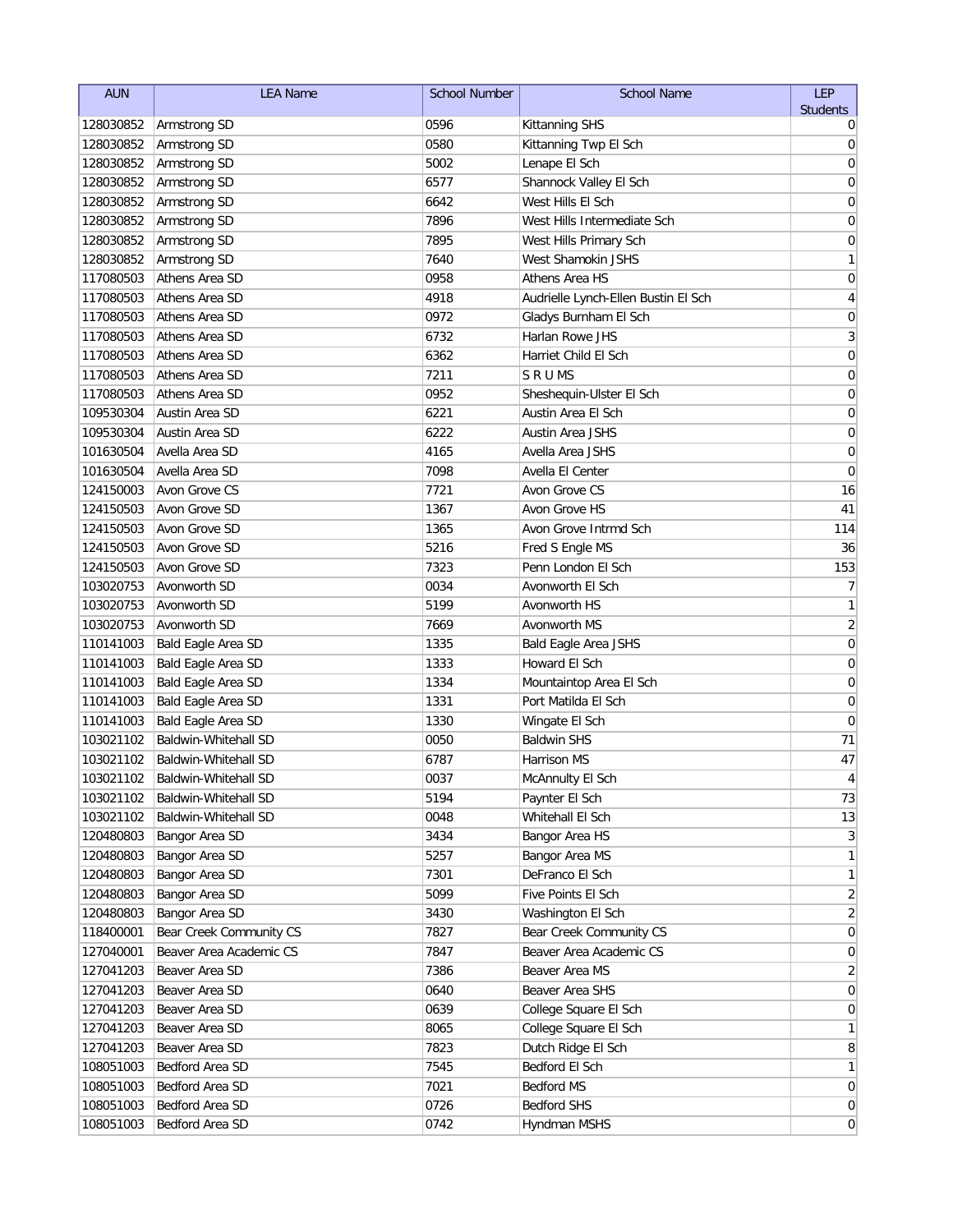| <b>AUN</b>             | <b>LEA Name</b>                                        | <b>School Number</b> | <b>School Name</b>                              | <b>LEP</b>                       |
|------------------------|--------------------------------------------------------|----------------------|-------------------------------------------------|----------------------------------|
|                        |                                                        |                      |                                                 | <b>Students</b>                  |
| 108051003              | <b>Bedford Area SD</b>                                 | 0741                 | Hyndman/Londonderry El Sch                      | 0                                |
| 107650603              | Belle Vernon Area SD                                   | 4930                 | Belle Vernon Area HS                            | $\overline{\mathbf{c}}$          |
| 107650603              | Belle Vernon Area SD                                   | 4329                 | <b>Bellmar MS</b>                               | $\mathbf 0$                      |
| 107650603              | Belle Vernon Area SD                                   | 4328                 | Marion El Sch                                   | 3                                |
| 107650603              | Belle Vernon Area SD                                   | 4325                 | Rostraver El Sch                                | $\overline{7}$                   |
| 107650603              | Belle Vernon Area SD                                   | 4330                 | <b>Rostraver MS</b>                             | 6                                |
| 110141103              | Bellefonte Area SD                                     | 1343                 | <b>Bellefonte Area HS</b>                       | 8                                |
| 110141103              | Bellefonte Area SD                                     | 1342                 | <b>Bellefonte Area MS</b>                       | $\overline{2}$                   |
| 110141103<br>110141103 | <b>Bellefonte Area SD</b>                              | 1341<br>1339         | Bellefonte El Sch<br>Benner El Sch              | $\overline{7}$<br>$\overline{3}$ |
| 110141103              | <b>Bellefonte Area SD</b><br><b>Bellefonte Area SD</b> | 1340                 | Marion-Walker El Sch                            | $\overline{2}$                   |
| 110141103              | <b>Bellefonte Area SD</b>                              | 6229                 |                                                 | 13                               |
| 108071003              | Bellwood-Antis SD                                      | 7144                 | Pleasant Gap El Sch<br><b>Bellwood Antis MS</b> | $\mathbf{1}$                     |
| 108071003              | Bellwood-Antis SD                                      | 0917                 | Bellwood-Antis HS                               | $\mathbf 0$                      |
| 108071003              | Bellwood-Antis SD                                      | 0914                 | Lewis M Myers El Sch                            | 3                                |
| 126513070              | Belmont Academy Charter School                         | 7557                 | Belmont Academy Charter School                  | $\pmb{0}$                        |
| 126510010              | <b>Belmont Charter School</b>                          | 7750                 | <b>Belmont Charter School</b>                   | $\mathbf 0$                      |
| 122091002              | Bensalem Township SD                                   | 5211                 | Belmont Hills El Sch                            | 15                               |
| 122091002              | Bensalem Township SD                                   | 4675                 | Benjamin Rush El Sch                            | 59                               |
| 122091002              | Bensalem Township SD                                   | 5116                 | Bensalem Twp HS                                 | 99                               |
| 122091002              | Bensalem Township SD                                   | 6451                 | Cecelia Snyder MS                               | 23                               |
| 122091002              | Bensalem Township SD                                   | 1006                 | Cornwells El Sch                                | $\overline{7}$                   |
| 122091002              | Bensalem Township SD                                   | 7030                 | Robert K Shafer MS                              | 22                               |
| 122091002              | Bensalem Township SD                                   | 6896                 | Russell C Struble El Sch                        | 11                               |
| 122091002              | Bensalem Township SD                                   | 1008                 | Samuel K Faust El Sch                           | 112                              |
| 122091002              | Bensalem Township SD                                   | 6788                 | Valley El Sch                                   | 22                               |
| 116191004              | Benton Area SD                                         | 1594                 | Appleman El Sch                                 | $\mathbf{1}$                     |
| 116191004              | Benton Area SD                                         | 1595                 | Benton Area MSHS                                | $\mathbf{1}$                     |
| 101630903              | <b>Bentworth SD</b>                                    | 7987                 | Bentworth El Ctr                                | $\mathbf 0$                      |
| 101630903              | <b>Bentworth SD</b>                                    | 7494                 | Bentworth El Ctr                                | 0                                |
| 101630903              | <b>Bentworth SD</b>                                    | 7988                 | Bentworth MS                                    | 0                                |
| 101630903              | <b>Bentworth SD</b>                                    | 4189                 | <b>Bentworth MS</b>                             | 0                                |
| 101630903              | <b>Bentworth SD</b>                                    | 4188                 | <b>Bentworth SHS</b>                            | $\mathbf 0$                      |
| 108561003              | Berlin Brothersvalley SD                               | 6206                 | Berlin Brothersvalley El Sch                    | $\overline{2}$                   |
| 108561003              | Berlin Brothersvalley SD                               | 7645                 | Berlin Brothersvalley MS                        | $\overline{3}$                   |
| 108561003              | Berlin Brothersvalley SD                               | 6207                 | Berlin Brothersvalley SHS                       | 1                                |
| 112011103              | Bermudian Springs SD                                   | 7302                 | Bermudian Springs El Sch                        | 29                               |
| 112011103              | Bermudian Springs SD                                   | 0003                 | Bermudian Springs HS                            | 9                                |
| 112011103              | Bermudian Springs SD                                   | 6921                 | Bermudian Springs MS                            | 29                               |
| 116191103              | Berwick Area SD                                        | 1605                 | Berwick Area HS                                 | 10                               |
| 116191103              | Berwick Area SD                                        | 6808                 | Berwick Area MS                                 | 8                                |
| 116191103              | Berwick Area SD                                        | 1602                 | Fourteenth Street El Sch                        | 2                                |
| 116191103              | Berwick Area SD                                        | 7372                 | Mulberry Street El Sch                          | $\mathbf 0$                      |
| 116191103              | Berwick Area SD                                        | 6349                 | Nescopeck El Sch                                | 0                                |
| 116191103              | Berwick Area SD                                        | 1604                 | Orange Street El Sch                            | 10                               |
| 116191103              | Berwick Area SD                                        | 1597                 | Salem El Sch                                    | 10                               |
| 103021252              | Bethel Park SD                                         | 4802                 | Abraham Lincoln El Sch                          | $\overline{0}$                   |
| 103021252              | <b>Bethel Park SD</b>                                  | 7326                 | Benjamin Franklin El Sch                        | $\overline{0}$                   |
| 103021252              | <b>Bethel Park SD</b>                                  | 0055                 | Bethel Memorial El Sch                          | 6                                |
| 103021252              | Bethel Park SD                                         | 0062                 | Bethel Park HS                                  | $\mathbf{3}$                     |
| 103021252              | Bethel Park SD                                         | 4902                 | George Washington El Sch                        | $\mathbf{1}$                     |
| 103021252              | <b>Bethel Park SD</b>                                  | 0061                 | Independence MS                                 | $\mathbf{3}$                     |
| 103021252              | Bethel Park SD                                         | 7327                 | Neil Armstrong 5-6 MS                           | $\vert 3 \vert$                  |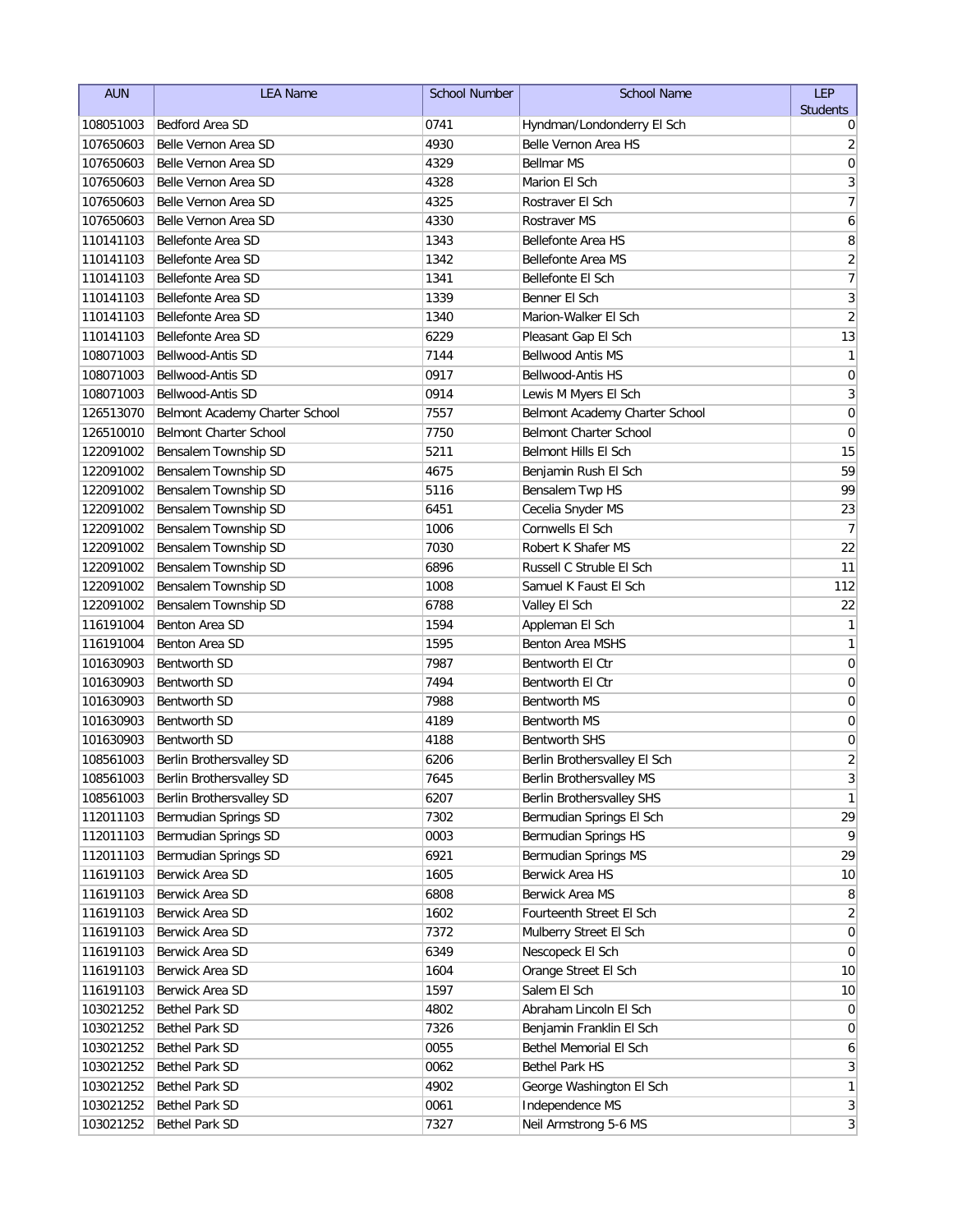| <b>AUN</b> | <b>LEA Name</b>            | <b>School Number</b> | <b>School Name</b>             | <b>LEP</b>       |
|------------|----------------------------|----------------------|--------------------------------|------------------|
|            |                            |                      |                                | <b>Students</b>  |
| 103021252  | <b>Bethel Park SD</b>      | 0060                 | William Penn El Sch            | 0                |
| 120481002  | Bethlehem Area SD          | 5063                 | Asa Packer El Sch              | 9                |
| 120481002  | Bethlehem Area SD          | 3464                 | <b>Broughal MS</b>             | 124              |
| 120481002  | Bethlehem Area SD          | 3436                 | Calypso El Sch                 | 14               |
| 120481002  | Bethlehem Area SD          | 3453                 | Clearview El Sch               | 35               |
| 120481002  | Bethlehem Area SD          | 6722                 | Donegan El Sch                 | 116              |
| 120481002  | Bethlehem Area SD          | 4956                 | East Hills MS                  | 45               |
| 120481002  | Bethlehem Area SD          | 3456                 | Farmersville El Sch            | 21               |
| 120481002  | Bethlehem Area SD          | 6723                 | Fountain Hill El Sch           | 78               |
| 120481002  | Bethlehem Area SD          | 4957                 | Freedom HS                     | 63               |
| 120481002  | Bethlehem Area SD          | 3458                 | Freemansburg El Sch            | 77               |
| 120481002  | Bethlehem Area SD          | 3449                 | Governor Wolf El Sch           | 30               |
| 120481002  | Bethlehem Area SD          | 3459                 | Hanover El Sch                 | 5                |
| 120481002  | Bethlehem Area SD          | 3442                 | James Buchanan El Sch          | 12               |
| 120481002  | Bethlehem Area SD          | 3465                 | Liberty HS                     | 180              |
| 120481002  | Bethlehem Area SD          | 3443                 | Lincoln El Sch                 | 53               |
| 120481002  | Bethlehem Area SD          | 3454                 | Marvine El Sch                 | 81               |
| 120481002  | Bethlehem Area SD          | 3455                 | Miller Heights El Sch          | 19               |
| 120481002  | Bethlehem Area SD          | 3463                 | Nitschmann MS                  | $\sqrt{3}$       |
| 120481002  | Bethlehem Area SD          | 3462                 | Northeast MS                   | 63               |
| 120481002  | Bethlehem Area SD          | 3452                 | Spring Garden El Sch           | 32               |
| 120481002  | Bethlehem Area SD          | 6633                 | Thomas Jefferson El Sch        | 17               |
| 120481002  | Bethlehem Area SD          | 6634                 | William Penn El Sch            | 12               |
| 101631003  | Bethlehem-Center SD        | 6975                 | Bethlehem-Center El Sch        | $\mathbf 0$      |
| 101631003  | Bethlehem-Center SD        | 5267                 | Bethlehem-Center MS            | $\mathbf 0$      |
| 101631003  | Bethlehem-Center SD        | 4181                 | Bethlehem-Center SHS           | $\mathbf 0$      |
| 127041503  | Big Beaver Falls Area SD   | 0649                 | Beaver Falls Area SHS          | $\mathbf 0$      |
| 127041503  | Big Beaver Falls Area SD   | 0648                 | Beaver Falls MS                | $\mathbf 0$      |
| 127041503  | Big Beaver Falls Area SD   | 0650                 | Big Beaver El Sch              | $\mathbf 0$      |
| 127041503  | Big Beaver Falls Area SD   | 0642                 | Central El Sch                 | 3                |
| 115210503  | <b>Big Spring SD</b>       | 1677                 | <b>Big Spring HS</b>           | $\overline{3}$   |
| 115210503  | <b>Big Spring SD</b>       | 6326                 | <b>Big Spring MS</b>           | $\overline{2}$   |
| 115210503  | <b>Big Spring SD</b>       | 1672                 | Frankford El Sch               | $\boldsymbol{0}$ |
| 115210503  | <b>Big Spring SD</b>       | 1674                 | Mifflin El Sch                 | 0                |
| 115210503  | Big Spring SD              | 7951                 | Mount Rock Elem Sch            | $\Omega$         |
| 115210503  | <b>Big Spring SD</b>       | 1676                 | Newville El Sch                | 0                |
| 115210503  | <b>Big Spring SD</b>       | 7355                 | Oak Flat El Sch                | 1                |
| 115210503  | <b>Big Spring SD</b>       | 1675                 | Plainfield El Sch              | 0                |
| 127041603  | <b>Blackhawk SD</b>        | 6707                 | <b>Blackhawk HS</b>            | 0                |
| 127041603  | <b>Blackhawk SD</b>        | 7127                 | Blackhawk Intermediate Sch     | 1                |
| 127041603  | <b>Blackhawk SD</b>        | 6558                 | <b>Highland MS</b>             | 0                |
| 127041603  | <b>Blackhawk SD</b>        | 6559                 | Northwestern Primary Sch       | 4                |
| 127041603  | <b>Blackhawk SD</b>        | 6560                 | Patterson Primary Sch          | $\mathbf 0$      |
| 108110603  | <b>Blacklick Valley SD</b> | 6828                 | <b>Blacklick Valley El Ctr</b> | 0                |
| 108110603  | <b>Blacklick Valley SD</b> | 5135                 | <b>Blacklick Valley JSHS</b>   | 0                |
| 128321103  | Blairsville-Saltsburg SD   | 7418                 | <b>Blairsville El Sch</b>      | 2                |
| 128321103  | Blairsville-Saltsburg SD   | 2317                 | <b>Blairsville MS</b>          | 0                |
| 128321103  | Blairsville-Saltsburg SD   | 4706                 | <b>Blairsville SHS</b>         | $\overline{0}$   |
| 128321103  | Blairsville-Saltsburg SD   | 2352                 | Saltsburg El Sch               | 0                |
| 128321103  | Blairsville-Saltsburg SD   | 2353                 | Saltsburg MS/HS                | 0                |
| 116191203  | Bloomsburg Area SD         | 1610                 | Beaver-Main El Sch             | $\boldsymbol{0}$ |
| 116191203  | Bloomsburg Area SD         | 1612                 | Bloomsburg Area HS             | $\vert 4 \vert$  |
| 116191203  | Bloomsburg Area SD         | 1611                 | Bloomsburg Area MS             | $7\vert$         |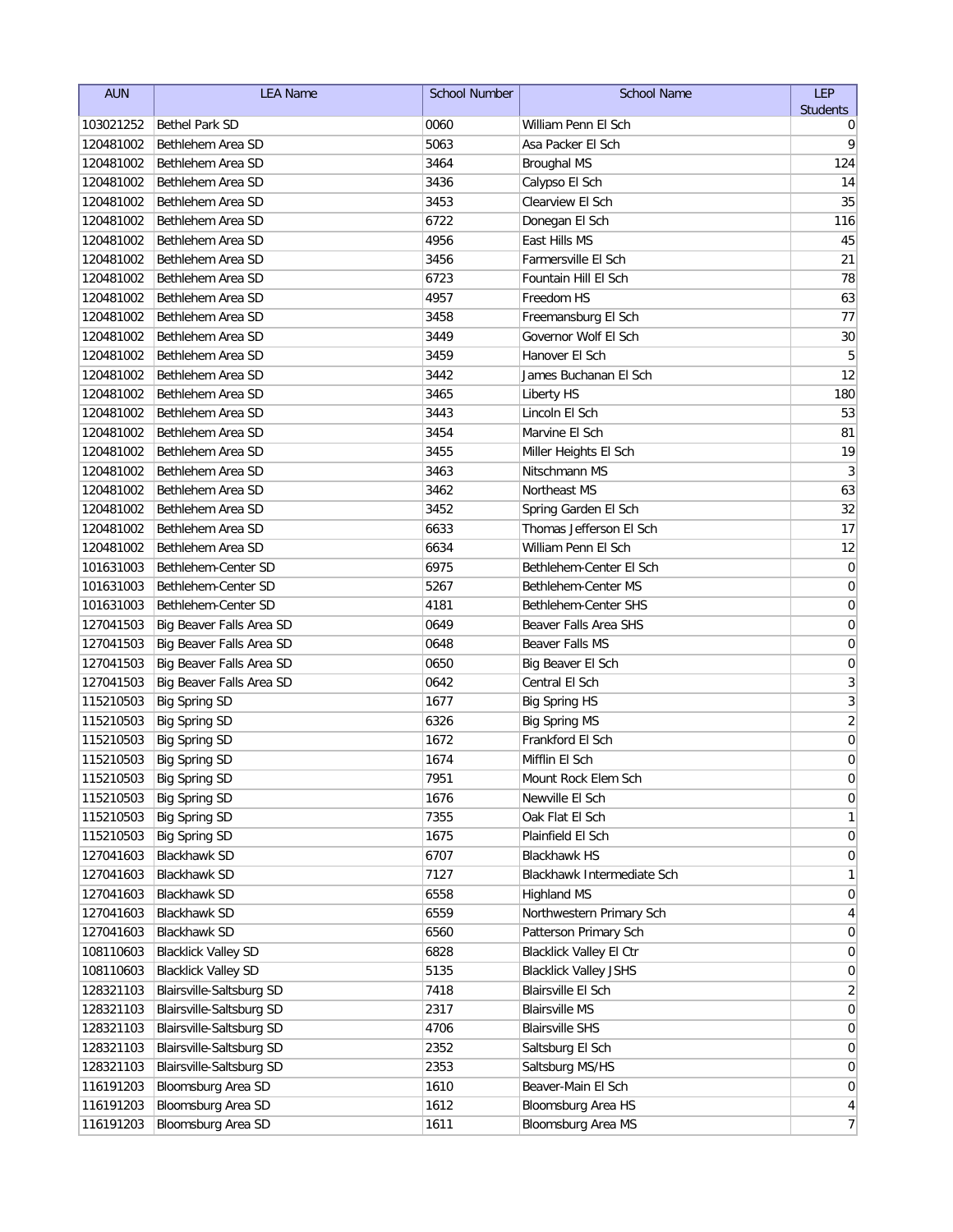| <b>Students</b><br>1606<br>Memorial El Sch<br>116191203<br>Bloomsburg Area SD<br>1<br>W W Evans Memorial El Sch<br>116191203<br>Bloomsburg Area SD<br>1608<br>0<br>5<br>129540803<br><b>Blue Mountain SD</b><br>4659<br>Blue Mountain East El Sch<br>$\overline{\mathbf{c}}$<br>129540803<br><b>Blue Mountain SD</b><br>7419<br>Blue Mountain El Cressona Sch<br>3<br>129540803<br><b>Blue Mountain SD</b><br>3891<br><b>Blue Mountain HS</b><br>5263<br><b>Blue Mountain MS</b><br>0<br>129540803<br><b>Blue Mountain SD</b><br>3887<br>1<br>129540803<br><b>Blue Mountain SD</b><br>Blue Mountain West El Sch<br>3<br><b>Blue Ridge SD</b><br>6891<br>Blue Ridge El Sch<br>119581003<br><b>Blue Ridge SD</b><br>4034<br><b>Blue Ridge HS</b><br>0<br>119581003<br>1<br><b>Blue Ridge SD</b><br>7400<br><b>Blue Ridge MS</b><br>119581003<br>$\mathbf 0$<br>Boyertown Area SD<br>6804<br>Boyertown Area JHS-East<br>114060753<br>$\overline{c}$<br>6305<br>114060753<br>Boyertown Area SD<br>Boyertown Area JHS-West<br>$\overline{5}$<br>114060753<br>Boyertown Area SD<br>6306<br>Boyertown Area SHS<br>6307<br>11<br>Boyertown Area SD<br>Boyertown El Sch<br>114060753<br>Boyertown Area SD<br>0762<br>Colebrookdale El Sch<br>0<br>114060753<br>114060753<br>Boyertown Area SD<br>0763<br>Earl El Sch<br>0<br>1<br>114060753<br>0754<br>Gilbertsville El Sch<br>Boyertown Area SD<br>$\mathbf 0$<br>114060753<br>0755<br>New Hanover-Upper Frederick El<br>Boyertown Area SD<br>0761<br>Pine Forge El Sch<br>0<br>114060753<br>Boyertown Area SD<br>Boyertown Area SD<br>0766<br>Washington El Sch<br>0<br>114060753<br>Boys Latin of Philadelphia CS<br>7981<br>Boys Latin of Philadelphia CS<br>0<br>185515523<br><b>Bradford Area SD</b><br><b>Bradford Area HS</b><br>1<br>109420803<br>4691<br><b>Bradford Area SD</b><br>0<br>109420803<br>3092<br>Floyd C Fretz MS<br>2<br><b>Bradford Area SD</b><br>109420803<br>7037<br>George Blaisdell El Sch<br>109420803<br><b>Bradford Area SD</b><br>7281<br>School Street El Sch<br>1<br>$\mathbf 0$<br>114060853<br>6308<br>Brandywine Heights Area SD<br><b>Brandywine Heights HS</b><br>Brandywine Heights Area SD<br>0<br>114060853<br>6309<br><b>Brandywine Heights MS</b><br>Brandywine Heights Area SD<br>0768<br>District-Topton El Sch<br>0<br>114060853<br>114060853<br>Brandywine Heights Area SD<br>0<br>8111<br>Longswamp El Sch<br>114060853<br>Brandywine Heights Area SD<br>0769<br>0<br>Longswamp El Sch<br>Rockland Center El Sch<br>114060853<br>Brandywine Heights Area SD<br>0770<br>0<br>$\overline{c}$<br>Brentwood Borough SD<br>103021453<br>7342<br>Brentwood MS<br>$\overline{\mathbf{r}}$<br>103021453<br>Brentwood Borough SD<br>0070<br><b>Brentwood SHS</b><br>3<br>103021453<br>Brentwood Borough SD<br>0069<br>Elroy Avenue El Sch<br>$\mathbf{1}$<br>103021453<br>0068<br>Brentwood Borough SD<br>Moore Sch<br>$\overline{7}$<br><b>Bristol Borough SD</b><br>122091303<br>1014<br><b>Bristol HS</b><br><b>Bristol Borough SD</b><br>Warren Snyder-John Birotti El Sch<br>122091303<br>1013<br>8<br><b>Bristol Borough SD</b><br>10<br>122091303<br>7743<br>Warren Snyder-John Girotti MS<br><b>Bristol Township SD</b><br>122091352<br>5305<br>Armstrong MS<br>5<br><b>Bristol Township SD</b><br>17<br>122091352<br>Barton El Sch<br>1021<br><b>Bristol Township SD</b><br>122091352<br>1015<br>Buchanan El Sch<br>11<br><b>Bristol Township SD</b><br>9<br>122091352<br>1017<br>Devine El Sch | <b>AUN</b> | <b>LEA Name</b>            | <b>School Number</b> | <b>School Name</b> | <b>LEP</b> |
|-------------------------------------------------------------------------------------------------------------------------------------------------------------------------------------------------------------------------------------------------------------------------------------------------------------------------------------------------------------------------------------------------------------------------------------------------------------------------------------------------------------------------------------------------------------------------------------------------------------------------------------------------------------------------------------------------------------------------------------------------------------------------------------------------------------------------------------------------------------------------------------------------------------------------------------------------------------------------------------------------------------------------------------------------------------------------------------------------------------------------------------------------------------------------------------------------------------------------------------------------------------------------------------------------------------------------------------------------------------------------------------------------------------------------------------------------------------------------------------------------------------------------------------------------------------------------------------------------------------------------------------------------------------------------------------------------------------------------------------------------------------------------------------------------------------------------------------------------------------------------------------------------------------------------------------------------------------------------------------------------------------------------------------------------------------------------------------------------------------------------------------------------------------------------------------------------------------------------------------------------------------------------------------------------------------------------------------------------------------------------------------------------------------------------------------------------------------------------------------------------------------------------------------------------------------------------------------------------------------------------------------------------------------------------------------------------------------------------------------------------------------------------------------------------------------------------------------------------------------------------------------------------------------------------------------------------------------------------------------------------------------------------------------------------------------------------------------------------------------------------------------------------------------------------------------------------------------------------------------------------------------------------------------------------------------------------------------------------------------------------------------------------------------------------------------------------------------------------------------------|------------|----------------------------|----------------------|--------------------|------------|
|                                                                                                                                                                                                                                                                                                                                                                                                                                                                                                                                                                                                                                                                                                                                                                                                                                                                                                                                                                                                                                                                                                                                                                                                                                                                                                                                                                                                                                                                                                                                                                                                                                                                                                                                                                                                                                                                                                                                                                                                                                                                                                                                                                                                                                                                                                                                                                                                                                                                                                                                                                                                                                                                                                                                                                                                                                                                                                                                                                                                                                                                                                                                                                                                                                                                                                                                                                                                                                                                                           |            |                            |                      |                    |            |
|                                                                                                                                                                                                                                                                                                                                                                                                                                                                                                                                                                                                                                                                                                                                                                                                                                                                                                                                                                                                                                                                                                                                                                                                                                                                                                                                                                                                                                                                                                                                                                                                                                                                                                                                                                                                                                                                                                                                                                                                                                                                                                                                                                                                                                                                                                                                                                                                                                                                                                                                                                                                                                                                                                                                                                                                                                                                                                                                                                                                                                                                                                                                                                                                                                                                                                                                                                                                                                                                                           |            |                            |                      |                    |            |
|                                                                                                                                                                                                                                                                                                                                                                                                                                                                                                                                                                                                                                                                                                                                                                                                                                                                                                                                                                                                                                                                                                                                                                                                                                                                                                                                                                                                                                                                                                                                                                                                                                                                                                                                                                                                                                                                                                                                                                                                                                                                                                                                                                                                                                                                                                                                                                                                                                                                                                                                                                                                                                                                                                                                                                                                                                                                                                                                                                                                                                                                                                                                                                                                                                                                                                                                                                                                                                                                                           |            |                            |                      |                    |            |
|                                                                                                                                                                                                                                                                                                                                                                                                                                                                                                                                                                                                                                                                                                                                                                                                                                                                                                                                                                                                                                                                                                                                                                                                                                                                                                                                                                                                                                                                                                                                                                                                                                                                                                                                                                                                                                                                                                                                                                                                                                                                                                                                                                                                                                                                                                                                                                                                                                                                                                                                                                                                                                                                                                                                                                                                                                                                                                                                                                                                                                                                                                                                                                                                                                                                                                                                                                                                                                                                                           |            |                            |                      |                    |            |
|                                                                                                                                                                                                                                                                                                                                                                                                                                                                                                                                                                                                                                                                                                                                                                                                                                                                                                                                                                                                                                                                                                                                                                                                                                                                                                                                                                                                                                                                                                                                                                                                                                                                                                                                                                                                                                                                                                                                                                                                                                                                                                                                                                                                                                                                                                                                                                                                                                                                                                                                                                                                                                                                                                                                                                                                                                                                                                                                                                                                                                                                                                                                                                                                                                                                                                                                                                                                                                                                                           |            |                            |                      |                    |            |
|                                                                                                                                                                                                                                                                                                                                                                                                                                                                                                                                                                                                                                                                                                                                                                                                                                                                                                                                                                                                                                                                                                                                                                                                                                                                                                                                                                                                                                                                                                                                                                                                                                                                                                                                                                                                                                                                                                                                                                                                                                                                                                                                                                                                                                                                                                                                                                                                                                                                                                                                                                                                                                                                                                                                                                                                                                                                                                                                                                                                                                                                                                                                                                                                                                                                                                                                                                                                                                                                                           |            |                            |                      |                    |            |
|                                                                                                                                                                                                                                                                                                                                                                                                                                                                                                                                                                                                                                                                                                                                                                                                                                                                                                                                                                                                                                                                                                                                                                                                                                                                                                                                                                                                                                                                                                                                                                                                                                                                                                                                                                                                                                                                                                                                                                                                                                                                                                                                                                                                                                                                                                                                                                                                                                                                                                                                                                                                                                                                                                                                                                                                                                                                                                                                                                                                                                                                                                                                                                                                                                                                                                                                                                                                                                                                                           |            |                            |                      |                    |            |
|                                                                                                                                                                                                                                                                                                                                                                                                                                                                                                                                                                                                                                                                                                                                                                                                                                                                                                                                                                                                                                                                                                                                                                                                                                                                                                                                                                                                                                                                                                                                                                                                                                                                                                                                                                                                                                                                                                                                                                                                                                                                                                                                                                                                                                                                                                                                                                                                                                                                                                                                                                                                                                                                                                                                                                                                                                                                                                                                                                                                                                                                                                                                                                                                                                                                                                                                                                                                                                                                                           |            |                            |                      |                    |            |
|                                                                                                                                                                                                                                                                                                                                                                                                                                                                                                                                                                                                                                                                                                                                                                                                                                                                                                                                                                                                                                                                                                                                                                                                                                                                                                                                                                                                                                                                                                                                                                                                                                                                                                                                                                                                                                                                                                                                                                                                                                                                                                                                                                                                                                                                                                                                                                                                                                                                                                                                                                                                                                                                                                                                                                                                                                                                                                                                                                                                                                                                                                                                                                                                                                                                                                                                                                                                                                                                                           |            |                            |                      |                    |            |
|                                                                                                                                                                                                                                                                                                                                                                                                                                                                                                                                                                                                                                                                                                                                                                                                                                                                                                                                                                                                                                                                                                                                                                                                                                                                                                                                                                                                                                                                                                                                                                                                                                                                                                                                                                                                                                                                                                                                                                                                                                                                                                                                                                                                                                                                                                                                                                                                                                                                                                                                                                                                                                                                                                                                                                                                                                                                                                                                                                                                                                                                                                                                                                                                                                                                                                                                                                                                                                                                                           |            |                            |                      |                    |            |
|                                                                                                                                                                                                                                                                                                                                                                                                                                                                                                                                                                                                                                                                                                                                                                                                                                                                                                                                                                                                                                                                                                                                                                                                                                                                                                                                                                                                                                                                                                                                                                                                                                                                                                                                                                                                                                                                                                                                                                                                                                                                                                                                                                                                                                                                                                                                                                                                                                                                                                                                                                                                                                                                                                                                                                                                                                                                                                                                                                                                                                                                                                                                                                                                                                                                                                                                                                                                                                                                                           |            |                            |                      |                    |            |
|                                                                                                                                                                                                                                                                                                                                                                                                                                                                                                                                                                                                                                                                                                                                                                                                                                                                                                                                                                                                                                                                                                                                                                                                                                                                                                                                                                                                                                                                                                                                                                                                                                                                                                                                                                                                                                                                                                                                                                                                                                                                                                                                                                                                                                                                                                                                                                                                                                                                                                                                                                                                                                                                                                                                                                                                                                                                                                                                                                                                                                                                                                                                                                                                                                                                                                                                                                                                                                                                                           |            |                            |                      |                    |            |
|                                                                                                                                                                                                                                                                                                                                                                                                                                                                                                                                                                                                                                                                                                                                                                                                                                                                                                                                                                                                                                                                                                                                                                                                                                                                                                                                                                                                                                                                                                                                                                                                                                                                                                                                                                                                                                                                                                                                                                                                                                                                                                                                                                                                                                                                                                                                                                                                                                                                                                                                                                                                                                                                                                                                                                                                                                                                                                                                                                                                                                                                                                                                                                                                                                                                                                                                                                                                                                                                                           |            |                            |                      |                    |            |
|                                                                                                                                                                                                                                                                                                                                                                                                                                                                                                                                                                                                                                                                                                                                                                                                                                                                                                                                                                                                                                                                                                                                                                                                                                                                                                                                                                                                                                                                                                                                                                                                                                                                                                                                                                                                                                                                                                                                                                                                                                                                                                                                                                                                                                                                                                                                                                                                                                                                                                                                                                                                                                                                                                                                                                                                                                                                                                                                                                                                                                                                                                                                                                                                                                                                                                                                                                                                                                                                                           |            |                            |                      |                    |            |
|                                                                                                                                                                                                                                                                                                                                                                                                                                                                                                                                                                                                                                                                                                                                                                                                                                                                                                                                                                                                                                                                                                                                                                                                                                                                                                                                                                                                                                                                                                                                                                                                                                                                                                                                                                                                                                                                                                                                                                                                                                                                                                                                                                                                                                                                                                                                                                                                                                                                                                                                                                                                                                                                                                                                                                                                                                                                                                                                                                                                                                                                                                                                                                                                                                                                                                                                                                                                                                                                                           |            |                            |                      |                    |            |
|                                                                                                                                                                                                                                                                                                                                                                                                                                                                                                                                                                                                                                                                                                                                                                                                                                                                                                                                                                                                                                                                                                                                                                                                                                                                                                                                                                                                                                                                                                                                                                                                                                                                                                                                                                                                                                                                                                                                                                                                                                                                                                                                                                                                                                                                                                                                                                                                                                                                                                                                                                                                                                                                                                                                                                                                                                                                                                                                                                                                                                                                                                                                                                                                                                                                                                                                                                                                                                                                                           |            |                            |                      |                    |            |
|                                                                                                                                                                                                                                                                                                                                                                                                                                                                                                                                                                                                                                                                                                                                                                                                                                                                                                                                                                                                                                                                                                                                                                                                                                                                                                                                                                                                                                                                                                                                                                                                                                                                                                                                                                                                                                                                                                                                                                                                                                                                                                                                                                                                                                                                                                                                                                                                                                                                                                                                                                                                                                                                                                                                                                                                                                                                                                                                                                                                                                                                                                                                                                                                                                                                                                                                                                                                                                                                                           |            |                            |                      |                    |            |
|                                                                                                                                                                                                                                                                                                                                                                                                                                                                                                                                                                                                                                                                                                                                                                                                                                                                                                                                                                                                                                                                                                                                                                                                                                                                                                                                                                                                                                                                                                                                                                                                                                                                                                                                                                                                                                                                                                                                                                                                                                                                                                                                                                                                                                                                                                                                                                                                                                                                                                                                                                                                                                                                                                                                                                                                                                                                                                                                                                                                                                                                                                                                                                                                                                                                                                                                                                                                                                                                                           |            |                            |                      |                    |            |
|                                                                                                                                                                                                                                                                                                                                                                                                                                                                                                                                                                                                                                                                                                                                                                                                                                                                                                                                                                                                                                                                                                                                                                                                                                                                                                                                                                                                                                                                                                                                                                                                                                                                                                                                                                                                                                                                                                                                                                                                                                                                                                                                                                                                                                                                                                                                                                                                                                                                                                                                                                                                                                                                                                                                                                                                                                                                                                                                                                                                                                                                                                                                                                                                                                                                                                                                                                                                                                                                                           |            |                            |                      |                    |            |
|                                                                                                                                                                                                                                                                                                                                                                                                                                                                                                                                                                                                                                                                                                                                                                                                                                                                                                                                                                                                                                                                                                                                                                                                                                                                                                                                                                                                                                                                                                                                                                                                                                                                                                                                                                                                                                                                                                                                                                                                                                                                                                                                                                                                                                                                                                                                                                                                                                                                                                                                                                                                                                                                                                                                                                                                                                                                                                                                                                                                                                                                                                                                                                                                                                                                                                                                                                                                                                                                                           |            |                            |                      |                    |            |
|                                                                                                                                                                                                                                                                                                                                                                                                                                                                                                                                                                                                                                                                                                                                                                                                                                                                                                                                                                                                                                                                                                                                                                                                                                                                                                                                                                                                                                                                                                                                                                                                                                                                                                                                                                                                                                                                                                                                                                                                                                                                                                                                                                                                                                                                                                                                                                                                                                                                                                                                                                                                                                                                                                                                                                                                                                                                                                                                                                                                                                                                                                                                                                                                                                                                                                                                                                                                                                                                                           |            |                            |                      |                    |            |
|                                                                                                                                                                                                                                                                                                                                                                                                                                                                                                                                                                                                                                                                                                                                                                                                                                                                                                                                                                                                                                                                                                                                                                                                                                                                                                                                                                                                                                                                                                                                                                                                                                                                                                                                                                                                                                                                                                                                                                                                                                                                                                                                                                                                                                                                                                                                                                                                                                                                                                                                                                                                                                                                                                                                                                                                                                                                                                                                                                                                                                                                                                                                                                                                                                                                                                                                                                                                                                                                                           |            |                            |                      |                    |            |
|                                                                                                                                                                                                                                                                                                                                                                                                                                                                                                                                                                                                                                                                                                                                                                                                                                                                                                                                                                                                                                                                                                                                                                                                                                                                                                                                                                                                                                                                                                                                                                                                                                                                                                                                                                                                                                                                                                                                                                                                                                                                                                                                                                                                                                                                                                                                                                                                                                                                                                                                                                                                                                                                                                                                                                                                                                                                                                                                                                                                                                                                                                                                                                                                                                                                                                                                                                                                                                                                                           |            |                            |                      |                    |            |
|                                                                                                                                                                                                                                                                                                                                                                                                                                                                                                                                                                                                                                                                                                                                                                                                                                                                                                                                                                                                                                                                                                                                                                                                                                                                                                                                                                                                                                                                                                                                                                                                                                                                                                                                                                                                                                                                                                                                                                                                                                                                                                                                                                                                                                                                                                                                                                                                                                                                                                                                                                                                                                                                                                                                                                                                                                                                                                                                                                                                                                                                                                                                                                                                                                                                                                                                                                                                                                                                                           |            |                            |                      |                    |            |
|                                                                                                                                                                                                                                                                                                                                                                                                                                                                                                                                                                                                                                                                                                                                                                                                                                                                                                                                                                                                                                                                                                                                                                                                                                                                                                                                                                                                                                                                                                                                                                                                                                                                                                                                                                                                                                                                                                                                                                                                                                                                                                                                                                                                                                                                                                                                                                                                                                                                                                                                                                                                                                                                                                                                                                                                                                                                                                                                                                                                                                                                                                                                                                                                                                                                                                                                                                                                                                                                                           |            |                            |                      |                    |            |
|                                                                                                                                                                                                                                                                                                                                                                                                                                                                                                                                                                                                                                                                                                                                                                                                                                                                                                                                                                                                                                                                                                                                                                                                                                                                                                                                                                                                                                                                                                                                                                                                                                                                                                                                                                                                                                                                                                                                                                                                                                                                                                                                                                                                                                                                                                                                                                                                                                                                                                                                                                                                                                                                                                                                                                                                                                                                                                                                                                                                                                                                                                                                                                                                                                                                                                                                                                                                                                                                                           |            |                            |                      |                    |            |
|                                                                                                                                                                                                                                                                                                                                                                                                                                                                                                                                                                                                                                                                                                                                                                                                                                                                                                                                                                                                                                                                                                                                                                                                                                                                                                                                                                                                                                                                                                                                                                                                                                                                                                                                                                                                                                                                                                                                                                                                                                                                                                                                                                                                                                                                                                                                                                                                                                                                                                                                                                                                                                                                                                                                                                                                                                                                                                                                                                                                                                                                                                                                                                                                                                                                                                                                                                                                                                                                                           |            |                            |                      |                    |            |
|                                                                                                                                                                                                                                                                                                                                                                                                                                                                                                                                                                                                                                                                                                                                                                                                                                                                                                                                                                                                                                                                                                                                                                                                                                                                                                                                                                                                                                                                                                                                                                                                                                                                                                                                                                                                                                                                                                                                                                                                                                                                                                                                                                                                                                                                                                                                                                                                                                                                                                                                                                                                                                                                                                                                                                                                                                                                                                                                                                                                                                                                                                                                                                                                                                                                                                                                                                                                                                                                                           |            |                            |                      |                    |            |
|                                                                                                                                                                                                                                                                                                                                                                                                                                                                                                                                                                                                                                                                                                                                                                                                                                                                                                                                                                                                                                                                                                                                                                                                                                                                                                                                                                                                                                                                                                                                                                                                                                                                                                                                                                                                                                                                                                                                                                                                                                                                                                                                                                                                                                                                                                                                                                                                                                                                                                                                                                                                                                                                                                                                                                                                                                                                                                                                                                                                                                                                                                                                                                                                                                                                                                                                                                                                                                                                                           |            |                            |                      |                    |            |
|                                                                                                                                                                                                                                                                                                                                                                                                                                                                                                                                                                                                                                                                                                                                                                                                                                                                                                                                                                                                                                                                                                                                                                                                                                                                                                                                                                                                                                                                                                                                                                                                                                                                                                                                                                                                                                                                                                                                                                                                                                                                                                                                                                                                                                                                                                                                                                                                                                                                                                                                                                                                                                                                                                                                                                                                                                                                                                                                                                                                                                                                                                                                                                                                                                                                                                                                                                                                                                                                                           |            |                            |                      |                    |            |
|                                                                                                                                                                                                                                                                                                                                                                                                                                                                                                                                                                                                                                                                                                                                                                                                                                                                                                                                                                                                                                                                                                                                                                                                                                                                                                                                                                                                                                                                                                                                                                                                                                                                                                                                                                                                                                                                                                                                                                                                                                                                                                                                                                                                                                                                                                                                                                                                                                                                                                                                                                                                                                                                                                                                                                                                                                                                                                                                                                                                                                                                                                                                                                                                                                                                                                                                                                                                                                                                                           |            |                            |                      |                    |            |
|                                                                                                                                                                                                                                                                                                                                                                                                                                                                                                                                                                                                                                                                                                                                                                                                                                                                                                                                                                                                                                                                                                                                                                                                                                                                                                                                                                                                                                                                                                                                                                                                                                                                                                                                                                                                                                                                                                                                                                                                                                                                                                                                                                                                                                                                                                                                                                                                                                                                                                                                                                                                                                                                                                                                                                                                                                                                                                                                                                                                                                                                                                                                                                                                                                                                                                                                                                                                                                                                                           |            |                            |                      |                    |            |
|                                                                                                                                                                                                                                                                                                                                                                                                                                                                                                                                                                                                                                                                                                                                                                                                                                                                                                                                                                                                                                                                                                                                                                                                                                                                                                                                                                                                                                                                                                                                                                                                                                                                                                                                                                                                                                                                                                                                                                                                                                                                                                                                                                                                                                                                                                                                                                                                                                                                                                                                                                                                                                                                                                                                                                                                                                                                                                                                                                                                                                                                                                                                                                                                                                                                                                                                                                                                                                                                                           |            |                            |                      |                    |            |
|                                                                                                                                                                                                                                                                                                                                                                                                                                                                                                                                                                                                                                                                                                                                                                                                                                                                                                                                                                                                                                                                                                                                                                                                                                                                                                                                                                                                                                                                                                                                                                                                                                                                                                                                                                                                                                                                                                                                                                                                                                                                                                                                                                                                                                                                                                                                                                                                                                                                                                                                                                                                                                                                                                                                                                                                                                                                                                                                                                                                                                                                                                                                                                                                                                                                                                                                                                                                                                                                                           |            |                            |                      |                    |            |
|                                                                                                                                                                                                                                                                                                                                                                                                                                                                                                                                                                                                                                                                                                                                                                                                                                                                                                                                                                                                                                                                                                                                                                                                                                                                                                                                                                                                                                                                                                                                                                                                                                                                                                                                                                                                                                                                                                                                                                                                                                                                                                                                                                                                                                                                                                                                                                                                                                                                                                                                                                                                                                                                                                                                                                                                                                                                                                                                                                                                                                                                                                                                                                                                                                                                                                                                                                                                                                                                                           |            |                            |                      |                    |            |
|                                                                                                                                                                                                                                                                                                                                                                                                                                                                                                                                                                                                                                                                                                                                                                                                                                                                                                                                                                                                                                                                                                                                                                                                                                                                                                                                                                                                                                                                                                                                                                                                                                                                                                                                                                                                                                                                                                                                                                                                                                                                                                                                                                                                                                                                                                                                                                                                                                                                                                                                                                                                                                                                                                                                                                                                                                                                                                                                                                                                                                                                                                                                                                                                                                                                                                                                                                                                                                                                                           |            |                            |                      |                    |            |
|                                                                                                                                                                                                                                                                                                                                                                                                                                                                                                                                                                                                                                                                                                                                                                                                                                                                                                                                                                                                                                                                                                                                                                                                                                                                                                                                                                                                                                                                                                                                                                                                                                                                                                                                                                                                                                                                                                                                                                                                                                                                                                                                                                                                                                                                                                                                                                                                                                                                                                                                                                                                                                                                                                                                                                                                                                                                                                                                                                                                                                                                                                                                                                                                                                                                                                                                                                                                                                                                                           |            |                            |                      |                    |            |
|                                                                                                                                                                                                                                                                                                                                                                                                                                                                                                                                                                                                                                                                                                                                                                                                                                                                                                                                                                                                                                                                                                                                                                                                                                                                                                                                                                                                                                                                                                                                                                                                                                                                                                                                                                                                                                                                                                                                                                                                                                                                                                                                                                                                                                                                                                                                                                                                                                                                                                                                                                                                                                                                                                                                                                                                                                                                                                                                                                                                                                                                                                                                                                                                                                                                                                                                                                                                                                                                                           |            |                            |                      |                    |            |
|                                                                                                                                                                                                                                                                                                                                                                                                                                                                                                                                                                                                                                                                                                                                                                                                                                                                                                                                                                                                                                                                                                                                                                                                                                                                                                                                                                                                                                                                                                                                                                                                                                                                                                                                                                                                                                                                                                                                                                                                                                                                                                                                                                                                                                                                                                                                                                                                                                                                                                                                                                                                                                                                                                                                                                                                                                                                                                                                                                                                                                                                                                                                                                                                                                                                                                                                                                                                                                                                                           |            |                            |                      |                    |            |
|                                                                                                                                                                                                                                                                                                                                                                                                                                                                                                                                                                                                                                                                                                                                                                                                                                                                                                                                                                                                                                                                                                                                                                                                                                                                                                                                                                                                                                                                                                                                                                                                                                                                                                                                                                                                                                                                                                                                                                                                                                                                                                                                                                                                                                                                                                                                                                                                                                                                                                                                                                                                                                                                                                                                                                                                                                                                                                                                                                                                                                                                                                                                                                                                                                                                                                                                                                                                                                                                                           |            |                            |                      |                    |            |
|                                                                                                                                                                                                                                                                                                                                                                                                                                                                                                                                                                                                                                                                                                                                                                                                                                                                                                                                                                                                                                                                                                                                                                                                                                                                                                                                                                                                                                                                                                                                                                                                                                                                                                                                                                                                                                                                                                                                                                                                                                                                                                                                                                                                                                                                                                                                                                                                                                                                                                                                                                                                                                                                                                                                                                                                                                                                                                                                                                                                                                                                                                                                                                                                                                                                                                                                                                                                                                                                                           |            |                            |                      |                    |            |
|                                                                                                                                                                                                                                                                                                                                                                                                                                                                                                                                                                                                                                                                                                                                                                                                                                                                                                                                                                                                                                                                                                                                                                                                                                                                                                                                                                                                                                                                                                                                                                                                                                                                                                                                                                                                                                                                                                                                                                                                                                                                                                                                                                                                                                                                                                                                                                                                                                                                                                                                                                                                                                                                                                                                                                                                                                                                                                                                                                                                                                                                                                                                                                                                                                                                                                                                                                                                                                                                                           |            |                            |                      |                    |            |
|                                                                                                                                                                                                                                                                                                                                                                                                                                                                                                                                                                                                                                                                                                                                                                                                                                                                                                                                                                                                                                                                                                                                                                                                                                                                                                                                                                                                                                                                                                                                                                                                                                                                                                                                                                                                                                                                                                                                                                                                                                                                                                                                                                                                                                                                                                                                                                                                                                                                                                                                                                                                                                                                                                                                                                                                                                                                                                                                                                                                                                                                                                                                                                                                                                                                                                                                                                                                                                                                                           | 122091352  | <b>Bristol Township SD</b> | 1020                 | Emerson El Sch     | 8          |
| 122091352<br><b>Bristol Township SD</b><br>1018<br>Fitch El Sch<br>6                                                                                                                                                                                                                                                                                                                                                                                                                                                                                                                                                                                                                                                                                                                                                                                                                                                                                                                                                                                                                                                                                                                                                                                                                                                                                                                                                                                                                                                                                                                                                                                                                                                                                                                                                                                                                                                                                                                                                                                                                                                                                                                                                                                                                                                                                                                                                                                                                                                                                                                                                                                                                                                                                                                                                                                                                                                                                                                                                                                                                                                                                                                                                                                                                                                                                                                                                                                                                      |            |                            |                      |                    |            |
| <b>Bristol Township SD</b><br>7451<br>122091352<br>Franklin MS<br>0                                                                                                                                                                                                                                                                                                                                                                                                                                                                                                                                                                                                                                                                                                                                                                                                                                                                                                                                                                                                                                                                                                                                                                                                                                                                                                                                                                                                                                                                                                                                                                                                                                                                                                                                                                                                                                                                                                                                                                                                                                                                                                                                                                                                                                                                                                                                                                                                                                                                                                                                                                                                                                                                                                                                                                                                                                                                                                                                                                                                                                                                                                                                                                                                                                                                                                                                                                                                                       |            |                            |                      |                    |            |
| <b>Bristol Township SD</b><br>32<br>122091352<br>1023<br>Lafayette El Sch                                                                                                                                                                                                                                                                                                                                                                                                                                                                                                                                                                                                                                                                                                                                                                                                                                                                                                                                                                                                                                                                                                                                                                                                                                                                                                                                                                                                                                                                                                                                                                                                                                                                                                                                                                                                                                                                                                                                                                                                                                                                                                                                                                                                                                                                                                                                                                                                                                                                                                                                                                                                                                                                                                                                                                                                                                                                                                                                                                                                                                                                                                                                                                                                                                                                                                                                                                                                                 |            |                            |                      |                    |            |
| 23<br>122091352<br><b>Bristol Township SD</b><br>1024<br>Lincoln El Sch                                                                                                                                                                                                                                                                                                                                                                                                                                                                                                                                                                                                                                                                                                                                                                                                                                                                                                                                                                                                                                                                                                                                                                                                                                                                                                                                                                                                                                                                                                                                                                                                                                                                                                                                                                                                                                                                                                                                                                                                                                                                                                                                                                                                                                                                                                                                                                                                                                                                                                                                                                                                                                                                                                                                                                                                                                                                                                                                                                                                                                                                                                                                                                                                                                                                                                                                                                                                                   |            |                            |                      |                    |            |
| <b>Bristol Township SD</b><br>18<br>122091352<br>1022<br>Maple Shade El Sch                                                                                                                                                                                                                                                                                                                                                                                                                                                                                                                                                                                                                                                                                                                                                                                                                                                                                                                                                                                                                                                                                                                                                                                                                                                                                                                                                                                                                                                                                                                                                                                                                                                                                                                                                                                                                                                                                                                                                                                                                                                                                                                                                                                                                                                                                                                                                                                                                                                                                                                                                                                                                                                                                                                                                                                                                                                                                                                                                                                                                                                                                                                                                                                                                                                                                                                                                                                                               |            |                            |                      |                    |            |
| <b>Bristol Township SD</b><br>Roosevelt MS<br>10<br>122091352<br>1027                                                                                                                                                                                                                                                                                                                                                                                                                                                                                                                                                                                                                                                                                                                                                                                                                                                                                                                                                                                                                                                                                                                                                                                                                                                                                                                                                                                                                                                                                                                                                                                                                                                                                                                                                                                                                                                                                                                                                                                                                                                                                                                                                                                                                                                                                                                                                                                                                                                                                                                                                                                                                                                                                                                                                                                                                                                                                                                                                                                                                                                                                                                                                                                                                                                                                                                                                                                                                     |            |                            |                      |                    |            |
| 122091352<br><b>Bristol Township SD</b><br>1029<br>Truman SHS<br>60                                                                                                                                                                                                                                                                                                                                                                                                                                                                                                                                                                                                                                                                                                                                                                                                                                                                                                                                                                                                                                                                                                                                                                                                                                                                                                                                                                                                                                                                                                                                                                                                                                                                                                                                                                                                                                                                                                                                                                                                                                                                                                                                                                                                                                                                                                                                                                                                                                                                                                                                                                                                                                                                                                                                                                                                                                                                                                                                                                                                                                                                                                                                                                                                                                                                                                                                                                                                                       |            |                            |                      |                    |            |
| 122091352<br><b>Bristol Township SD</b><br>1025<br>Washington El Sch<br>10                                                                                                                                                                                                                                                                                                                                                                                                                                                                                                                                                                                                                                                                                                                                                                                                                                                                                                                                                                                                                                                                                                                                                                                                                                                                                                                                                                                                                                                                                                                                                                                                                                                                                                                                                                                                                                                                                                                                                                                                                                                                                                                                                                                                                                                                                                                                                                                                                                                                                                                                                                                                                                                                                                                                                                                                                                                                                                                                                                                                                                                                                                                                                                                                                                                                                                                                                                                                                |            |                            |                      |                    |            |
| 106330703<br>Brockway Area SD<br>5148<br>Brockway Area Elementary Sch<br> 0                                                                                                                                                                                                                                                                                                                                                                                                                                                                                                                                                                                                                                                                                                                                                                                                                                                                                                                                                                                                                                                                                                                                                                                                                                                                                                                                                                                                                                                                                                                                                                                                                                                                                                                                                                                                                                                                                                                                                                                                                                                                                                                                                                                                                                                                                                                                                                                                                                                                                                                                                                                                                                                                                                                                                                                                                                                                                                                                                                                                                                                                                                                                                                                                                                                                                                                                                                                                               |            |                            |                      |                    |            |
| 106330703<br>Brockway Area SD<br>2362<br>Brockway Area JSHS<br>$\overline{0}$                                                                                                                                                                                                                                                                                                                                                                                                                                                                                                                                                                                                                                                                                                                                                                                                                                                                                                                                                                                                                                                                                                                                                                                                                                                                                                                                                                                                                                                                                                                                                                                                                                                                                                                                                                                                                                                                                                                                                                                                                                                                                                                                                                                                                                                                                                                                                                                                                                                                                                                                                                                                                                                                                                                                                                                                                                                                                                                                                                                                                                                                                                                                                                                                                                                                                                                                                                                                             |            |                            |                      |                    |            |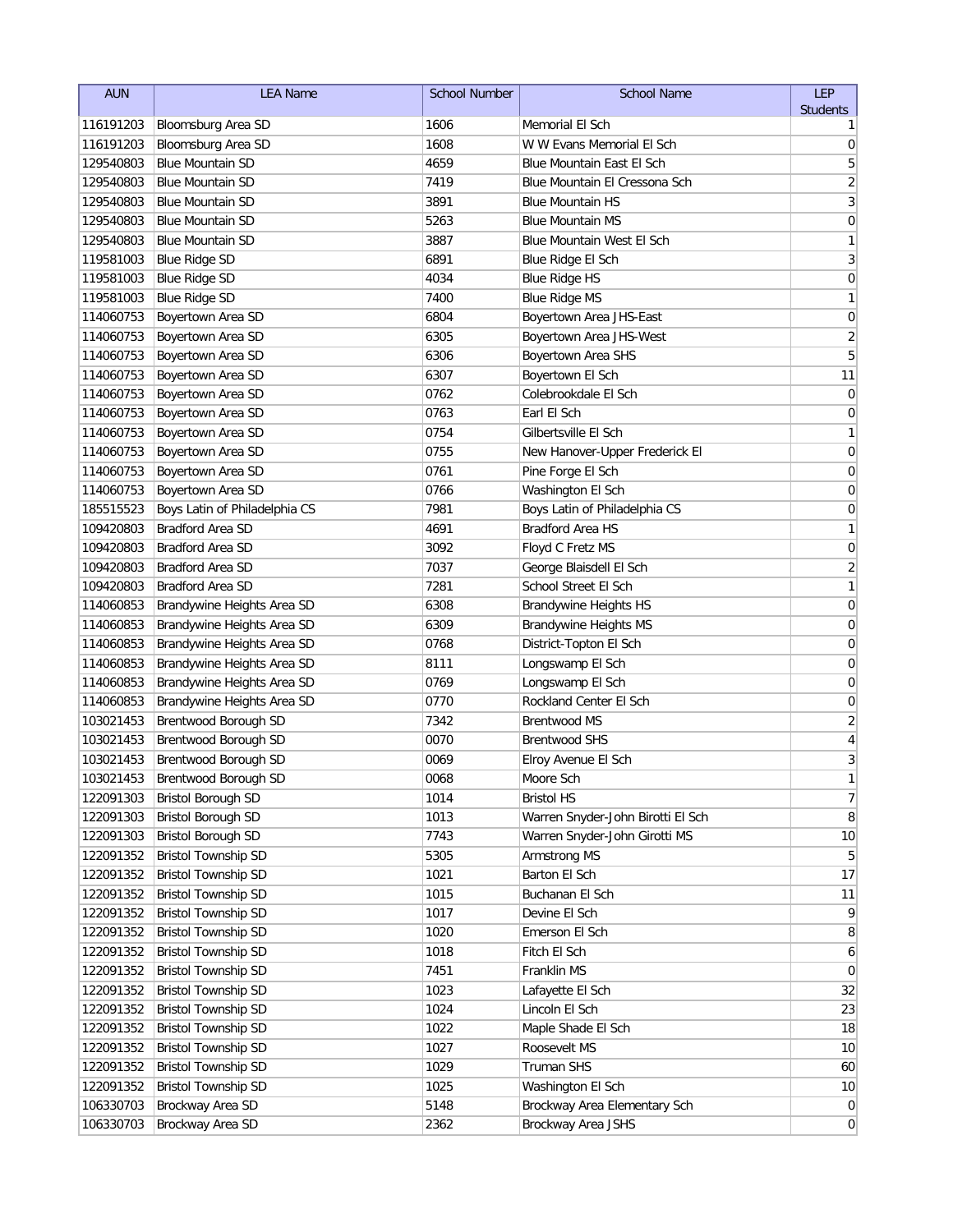| <b>AUN</b>             | <b>LEA Name</b>                                  | <b>School Number</b> | <b>School Name</b>                                      | <b>LEP</b>              |
|------------------------|--------------------------------------------------|----------------------|---------------------------------------------------------|-------------------------|
|                        |                                                  |                      |                                                         | <b>Students</b>         |
| 106330803              | Brookville Area SD                               | 6162                 | <b>Brookville JSHS</b>                                  | 0                       |
| 106330803<br>106330803 | Brookville Area SD                               | 5231<br>6163         | Hickory Grove El Sch<br>Northside El Sch                | 0                       |
|                        | Brookville Area SD                               |                      | Pinecreek El Sch                                        | 0                       |
| 106330803              | Brookville Area SD<br><b>Brownsville Area SD</b> | 2368                 | <b>Brownsville Area HS</b>                              | 0                       |
| 101260803              | <b>Brownsville Area SD</b>                       | 4818                 |                                                         | 0                       |
| 101260803<br>101260803 | <b>Brownsville Area SD</b>                       | 2154<br>2153         | <b>Brownsville Area MS</b><br>Cardale El Sch            | 0                       |
|                        | <b>Brownsville Area SD</b>                       |                      |                                                         | 1                       |
| 101260803<br>101260803 | <b>Brownsville Area SD</b>                       | 4725<br>5145         | Central El Sch                                          | 0<br>0                  |
| 122093460              | <b>Bucks County Montessori CS</b>                | 7670                 | Cox-Donahey El Sch<br><b>Bucks County Montessori CS</b> | 0                       |
| 122091457              | <b>Bucks County Technical High School</b>        | 1030                 | <b>Bucks County Technical High School</b>               | 11                      |
| 101631203              | Burgettstown Area SD                             | 7477                 | Burgettstown El Ctr                                     | $\mathbf 0$             |
| 101631203              | Burgettstown Area SD                             | 4195                 | Burgettstown MS/HS                                      | $\overline{c}$          |
| 107650703              | <b>Burrell SD</b>                                | 4333                 | Bon Air El Sch                                          | $\overline{2}$          |
| 107650703              | <b>Burrell SD</b>                                | 4340                 | <b>Burrell HS</b>                                       | $\mathbf 0$             |
| 107650703              | <b>Burrell SD</b>                                | 4339                 | <b>Charles A Huston MS</b>                              | $\overline{\mathbf{4}}$ |
| 107650703              | <b>Burrell SD</b>                                | 4336                 | Stewart El Sch                                          | 6                       |
| 104101252              | <b>Butler Area SD</b>                            | 1135                 | <b>Broad St Sch</b>                                     | 1                       |
| 104101252              | <b>Butler Area SD</b>                            | 6690                 | <b>Butler Area IHS</b>                                  | 3                       |
| 104101252              | <b>Butler Area SD</b>                            | 6119                 | <b>Butler Area JHS</b>                                  | $\overline{\mathbf{c}}$ |
| 104101252              | <b>Butler Area SD</b>                            | 1147                 | <b>Butler Area SHS</b>                                  | $\overline{\mathbf{c}}$ |
| 104101252              | <b>Butler Area SD</b>                            | 1137                 | Center Avenue Sch                                       | 5                       |
| 104101252              | <b>Butler Area SD</b>                            | 1148                 | Center Twp Sch                                          | $\sqrt{2}$              |
| 104101252              | <b>Butler Area SD</b>                            | 1149                 | Clearfield El Sch                                       | 0                       |
| 104101252              | <b>Butler Area SD</b>                            | 1150                 | Connoquenessing El Sch                                  | 0                       |
| 104101252              | <b>Butler Area SD</b>                            | 1134                 | Emily Brittain El Sch                                   | 4                       |
| 104101252              | <b>Butler Area SD</b>                            | 1138                 | Mcquistion El Sch                                       | 1                       |
| 104101252              | <b>Butler Area SD</b>                            | 1143                 | Meridian Sch                                            | $\mathbf 0$             |
| 104101252              | <b>Butler Area SD</b>                            | 1142                 | Northwest Sch                                           | 1                       |
| 104101252              | <b>Butler Area SD</b>                            | 1165                 | Oakland Twp Sch                                         | $\mathbf 0$             |
| 104101252              | <b>Butler Area SD</b>                            | 1184                 | Summit El Sch                                           | 0                       |
| 101631503              | California Area SD                               | 7221                 | California Area El Sch                                  | 0                       |
| 101631503              | California Area SD                               | 8051                 | California Area Intermediate MS                         | 0                       |
| 101631503              | California Area SD                               | 6939                 | California Area MS                                      | 0                       |
| 101631503              | California Area SD                               | 4203                 | California Area SHS                                     | $\Omega$                |
| 108111203              | Cambria Heights SD                               | 7347                 | Cambria Heights El Sch                                  | $\pmb{0}$               |
| 108111203              | Cambria Heights SD                               | 1199                 | Cambria Heights MS                                      | 0                       |
| 108111203              | Cambria Heights SD                               | 5212                 | Cambria Heights SHS                                     | 2                       |
| 109122703              | Cameron County SD                                | 1299                 | Cameron County JSHS                                     | 1                       |
| 109122703              | Cameron County SD                                | 1298                 | Woodland El Sch                                         | 0                       |
| 115211003              | Camp Hill SD                                     | 7509                 | Camp Hill MS                                            | 6                       |
| 115211003              | Camp Hill SD                                     | 1682                 | Camp Hill SHS                                           | 4                       |
| 115211003              | Camp Hill SD                                     | 1681                 | Eisenhower El Sch                                       | 0                       |
| 115211003              | Camp Hill SD                                     | 1678                 | Hoover El Sch                                           | 5                       |
| 115211003              | Camp Hill SD                                     | 1680                 | Schaeffer El Sch                                        | 5                       |
| 101631703              | Canon-McMillan SD                                | 4211                 | Borland Manor El Sch                                    | $\overline{2}$          |
| 101631703              | Canon-McMillan SD                                | 4217                 | Canon-McMillan SHS                                      | 9                       |
| 101631703              | Canon-McMillan SD                                | 7217                 | Canonsburg MS                                           | 1                       |
| 101631703              | Canon-McMillan SD                                | 4205                 | Cecil El Sch                                            | 1                       |
| 101631703              | Canon-McMillan SD                                | 7216                 | Cecil Intrmd Sch                                        | 1                       |
| 101631703              | Canon-McMillan SD                                | 4207                 | First Street El Sch                                     | $\overline{2}$          |
| 101631703              | Canon-McMillan SD                                | 4938                 | Hills-Hendersonville El Sch                             | $\mathbf{1}$            |
| 101631703              | Canon-McMillan SD                                | 4210                 | Muse El Sch                                             | $\overline{0}$          |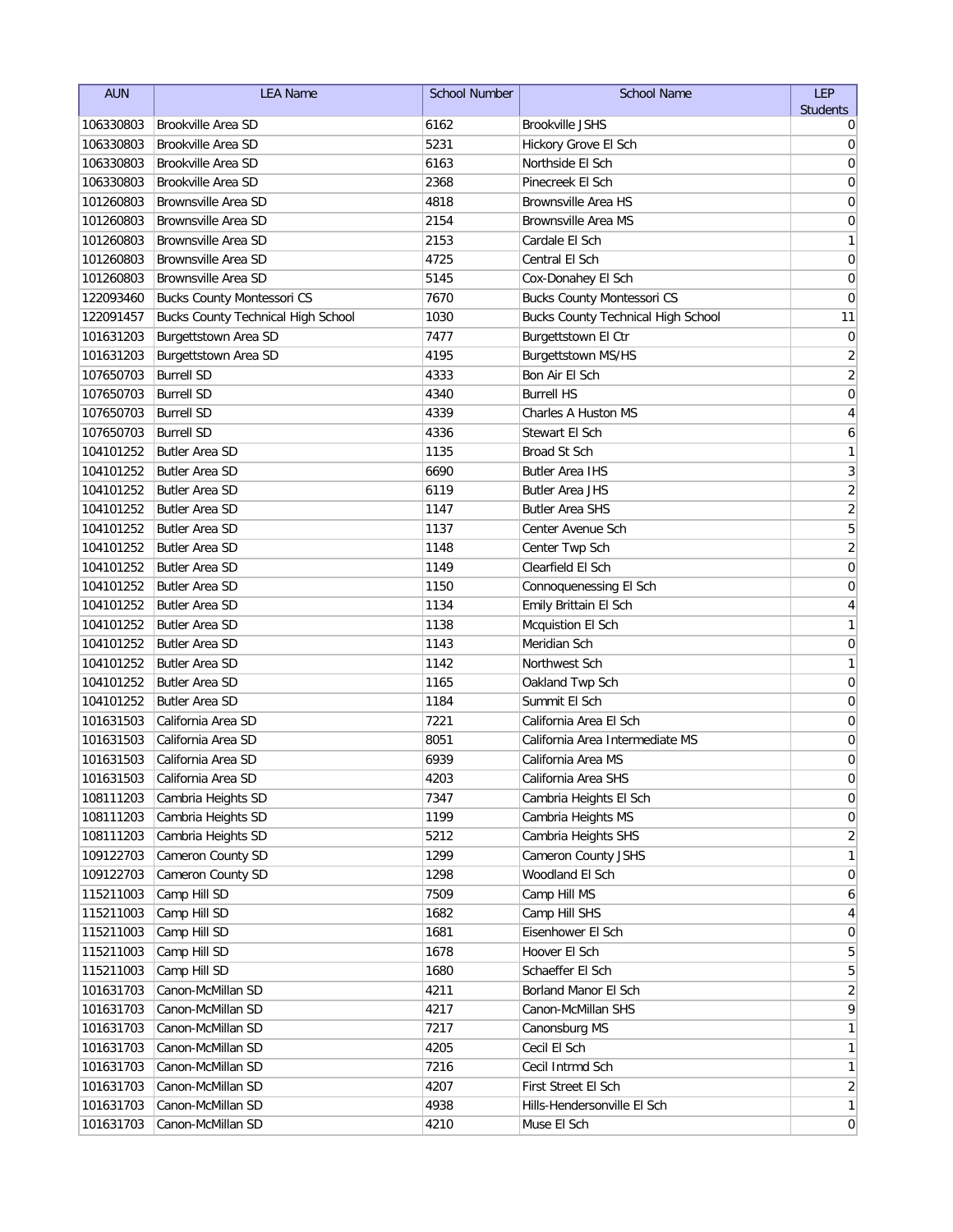| <b>AUN</b>             | <b>LEA Name</b>                                           | <b>School Number</b> | <b>School Name</b>                       | LEP                        |
|------------------------|-----------------------------------------------------------|----------------------|------------------------------------------|----------------------------|
|                        |                                                           |                      |                                          | <b>Students</b>            |
| 101631703              | Canon-McMillan SD                                         | 7764                 | North Strabane Intrmd Sch                | 2                          |
| 101631703<br>101631703 | Canon-McMillan SD<br>Canon-McMillan SD                    | 4937<br>4214         | South Central El                         | 7                          |
|                        |                                                           |                      | Wylandville El Sch<br>Canton Area El Sch | $\mathbf 0$<br>$\mathbf 0$ |
| 117081003              | Canton Area SD<br>Canton Area SD                          | 5303<br>0988         | Canton JSHS                              |                            |
| 117081003              |                                                           | 4870                 | Carbon Career & Technical Institute      | 0                          |
| 121131507              | Carbon Career & Technical Institute<br>Carbondale Area SD | 2420                 | Carbondale Area JSHS                     | 0                          |
| 119351303              | Carbondale Area SD                                        |                      | Carbondale El Sch                        | 1<br>1                     |
| 119351303<br>102023180 | <b>Career Connections CHS</b>                             | 7457<br>7577         | <b>Career Connections CHS</b>            | $\mathbf 0$                |
| 115211103              | Carlisle Area SD                                          | 1692                 | Bellaire El Sch                          | 17                         |
| 115211103              | Carlisle Area SD                                          | 1694                 | Carlisle Area HS                         | 14                         |
| 115211103              | Carlisle Area SD                                          | 1689                 | Crestview El Sch                         | 8                          |
| 115211103              | Carlisle Area SD                                          | 1691                 | Hamilton El Sch                          | 10                         |
| 115211103              | Carlisle Area SD                                          | 7011                 | Lamberton MS                             | $\mathbf 0$                |
| 115211103              | Carlisle Area SD                                          | 1683                 | Letort El Sch                            | 9                          |
| 115211103              | Carlisle Area SD                                          | 1690                 | Mooreland El Sch                         | 9                          |
| 115211103              | Carlisle Area SD                                          | 1686                 | Mt Holly Springs El Sch                  | $\sqrt{2}$                 |
| 115211103              | Carlisle Area SD                                          | 1687                 | North Dickinson El Sch                   | $\mathbf 0$                |
| 115211103              | Carlisle Area SD                                          | 7010                 | <b>Wilson MS</b>                         | 14                         |
| 103021603              | Carlynton SD                                              | 0079                 | Carlynton JSHS                           | 10                         |
| 103021603              | Carlynton SD                                              | 0077                 | Carnegie El Sch                          | 7                          |
| 103021603              | Carlynton SD                                              | 0078                 | Crafton El Sch                           | $\mathbf 0$                |
| 101301303              | Carmichaels Area SD                                       | 7315                 | Carmichaels Area El Ctr                  | 0                          |
| 101301303              | Carmichaels Area SD                                       | 7112                 | Carmichaels Area JSHS                    | $\mathbf 0$                |
| 121391303              | Catasauqua Area SD                                        | 2797                 | Catasauqua MS                            | 10                         |
| 121391303              | Catasauqua Area SD                                        | 2798                 | Catasauqua SHS                           | 6                          |
| 121391303              | Catasauqua Area SD                                        | 6593                 | Francis H Sheckler El Sch                | 9                          |
| 122092002              | Centennial SD                                             | 1039                 | Davis El Sch                             | $\mathbf 0$                |
| 122092002              | Centennial SD                                             | 7271                 | Klinger MS                               | 29                         |
| 122092002              | Centennial SD                                             | 1034                 | Leary El Sch                             | $\mathbf 0$                |
| 122092002              | Centennial SD                                             | 7274                 | Log College MS                           | 3                          |
| 122092002              | Centennial SD                                             | 1038                 | Longstreth El Sch                        | $\mathbf 0$                |
| 122092002              | Centennial SD                                             | 5007                 | McDonald El Sch                          | 103                        |
| 122092002              | Centennial SD                                             | 4676                 | Stackpole El Sch                         | 1                          |
| 122092002              | Centennial SD                                             | 1040                 | William Tennent HS                       | 25                         |
| 122092002              | Centennial SD                                             | 5210                 | Willow Dale El Sch                       | 49                         |
| 127041903              | Center Area SD                                            | 5003                 | Center Area MS                           | 0                          |
| 127041903              | Center Area SD                                            | 0654                 | Center Area SHS                          | 0                          |
| 127041903              | Center Area SD                                            | 7949                 | Center Grange Primary School             | 0                          |
| 127041903              | Center Area SD                                            | 5300                 | Todd Lane El Sch                         | 0                          |
| 124151607              | Center for Arts & Technology                              | 7293                 | Center for Arts & Technology-Pickering   | 5                          |
| 122090001              | Center for Student Learning CS at Pennsb                  | 7726                 | Center for Student Lrng CS Pennsbury     | 0                          |
| 122092102              | Central Bucks SD                                          | 4683                 | Barclay El Sch                           | 1                          |
| 122092102              | Central Bucks SD                                          | 7796                 | Bridge Valley El Sch                     | 0                          |
| 122092102              | Central Bucks SD                                          | 1044                 | Buckingham El Sch                        | 0                          |
| 122092102              | Central Bucks SD                                          | 1081                 | Butler El Sch                            | 2                          |
| 122092102              | Central Bucks SD                                          | 5133                 | Central Bucks HS-East                    | 0                          |
| 122092102              | Central Bucks SD                                          | 7790                 | Central Bucks HS-South                   | 0                          |
| 122092102              | Central Bucks SD                                          | 1043                 | Central Bucks HS-West                    | 21                         |
| 122092102              | Central Bucks SD                                          | 7435                 | Cold Spring El Sch                       | 0                          |
| 122092102              | Central Bucks SD                                          | 4852                 | Doyle El Sch                             | 0                          |
| 122092102              | Central Bucks SD                                          | 1048                 | Gayman El Sch                            | 0                          |
| 122092102              | Central Bucks SD                                          | 7653                 | Groveland El Sch                         | 26                         |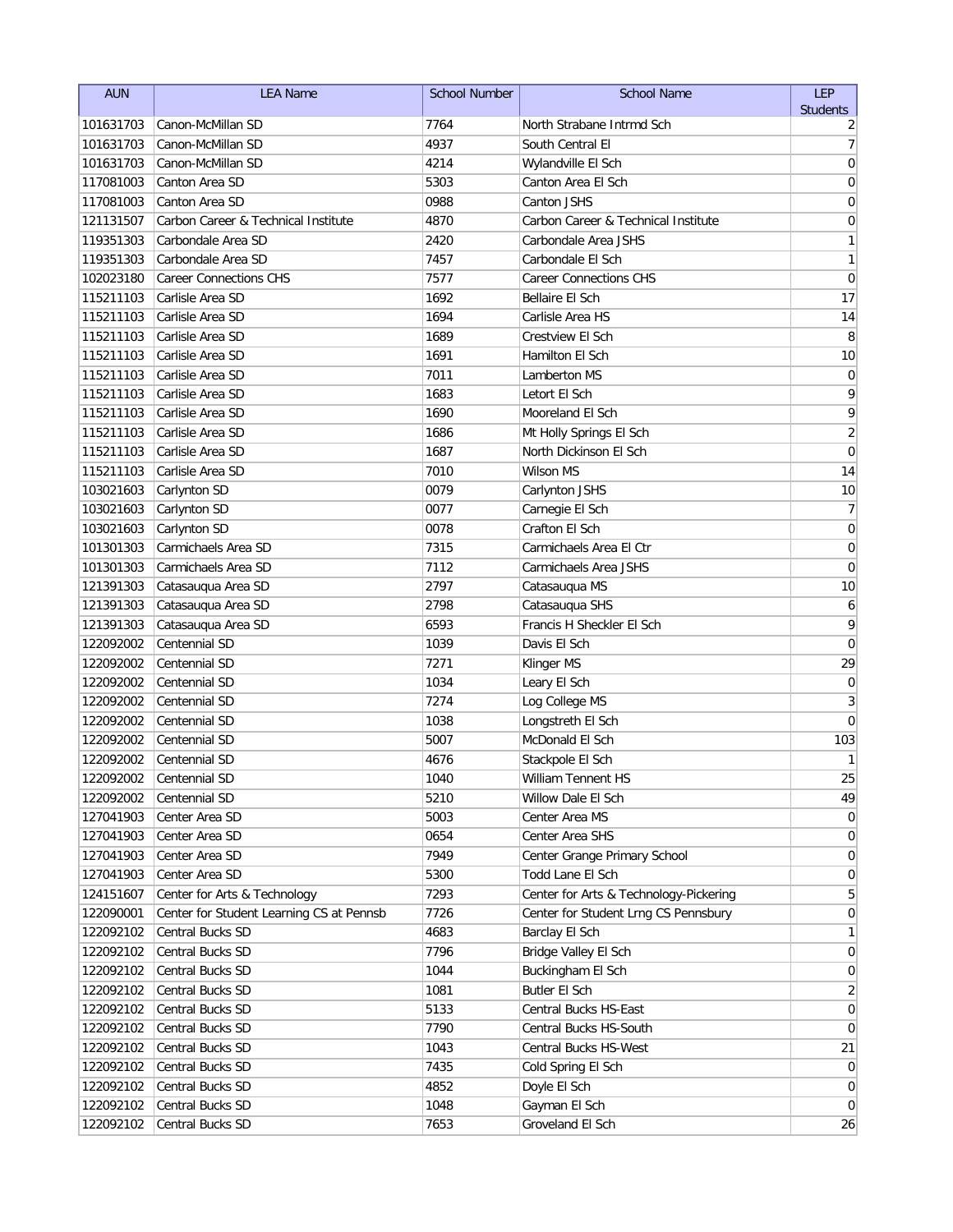| <b>AUN</b> | <b>LEA Name</b>                          | <b>School Number</b> | <b>School Name</b>                    | LEP                     |
|------------|------------------------------------------|----------------------|---------------------------------------|-------------------------|
|            |                                          |                      |                                       | <b>Students</b>         |
| 122092102  | <b>Central Bucks SD</b>                  | 5307                 | <b>Holicong MS</b>                    | 0                       |
| 122092102  | <b>Central Bucks SD</b>                  | 7520                 | Jamison El Sch                        | 0                       |
| 122092102  | <b>Central Bucks SD</b>                  | 1047                 | Kutz El Sch                           | $\mathbf 0$             |
| 122092102  | <b>Central Bucks SD</b>                  | 1041                 | Lenape MS                             | 0                       |
| 122092102  | <b>Central Bucks SD</b>                  | 1057                 | Linden El Sch                         | 2                       |
| 122092102  | <b>Central Bucks SD</b>                  | 7654                 | Mill Creek El Sch                     | $\mathbf 0$             |
| 122092102  | <b>Central Bucks SD</b>                  | 5306                 | Pine Run El Sch                       | 24                      |
| 122092102  | <b>Central Bucks SD</b>                  | 1042                 | Tamanend MS                           | 0                       |
| 122092102  | <b>Central Bucks SD</b>                  | 1131                 | Titus El Sch                          | 1                       |
| 122092102  | <b>Central Bucks SD</b>                  | 7715                 | Tohickon MS                           | 12                      |
| 122092102  | <b>Central Bucks SD</b>                  | 4678                 | Unami MS                              | $\pmb{0}$               |
| 122092102  | <b>Central Bucks SD</b>                  | 1132                 | Warwick El Sch                        | 1                       |
| 108111303  | Central Cambria SD                       | 6646                 | Cambria El Sch                        | $\pmb{0}$               |
| 108111303  | Central Cambria SD                       | 1208                 | Central Cambria HS                    | $\overline{c}$          |
| 108111303  | Central Cambria SD                       | 1202                 | Central Cambria MS                    | $\boldsymbol{0}$        |
| 108111303  | Central Cambria SD                       | 1205                 | Jackson El Sch                        | 1                       |
| 116191503  | Central Columbia SD                      | 7201                 | Central Columbia El Sch               | $\overline{\mathbf{4}}$ |
| 116191503  | Central Columbia SD                      | 5390                 | Central Columbia MS                   | 1                       |
| 116191503  | Central Columbia SD                      | 1619                 | Central Columbia SHS                  | 1                       |
| 115221402  | Central Dauphin SD                       | 1744                 | Central Dauphin East MS               | 35                      |
| 115221402  | Central Dauphin SD                       | 1746                 | Central Dauphin East SHS              | 84                      |
| 115221402  | Central Dauphin SD                       | 7820                 | Central Dauphin MS                    | $\mathbf 0$             |
| 115221402  | Central Dauphin SD                       | 1745                 | Central Dauphin SHS                   | $\pmb{0}$               |
| 115221402  | Central Dauphin SD                       | 1812                 | Chamber Hill El Sch                   | 0                       |
| 115221402  | Central Dauphin SD                       | 7306                 | Lawnton El Sch                        | 0                       |
| 115221402  | Central Dauphin SD                       | 1777                 | Linglestown El Sch                    | 0                       |
| 115221402  | Central Dauphin SD                       | 6783                 | Linglestown MS                        | 10                      |
| 115221402  | Central Dauphin SD                       | 1791                 | Middle Paxton El Sch                  | $\mathbf 0$             |
| 115221402  | Central Dauphin SD                       | 1782                 | Mountain View El Sch                  | $\mathbf 0$             |
| 115221402  | Central Dauphin SD                       | 1781                 | North Side El Sch                     | 35                      |
| 115221402  | Central Dauphin SD                       | 1795                 | Paxtang El Sch                        | 35                      |
| 115221402  | Central Dauphin SD                       | 1778                 | Paxtonia El Sch                       | 0                       |
| 115221402  | Central Dauphin SD                       | 1779                 | Phillips El Sch                       | 39                      |
| 115221402  | Central Dauphin SD                       | 1811                 | Rutherford El Sch                     | 30                      |
| 115221402  | Central Dauphin SD                       | 1780                 | South Side El Sch                     | 33                      |
| 115221402  | Central Dauphin SD                       | 1742                 | Swatara MS                            | 19                      |
| 115221402  | Central Dauphin SD                       | 5320                 | Tri-Community El Sch                  | 32                      |
| 115221402  | Central Dauphin SD                       | 1817                 | West Hanover El Sch                   | 0                       |
| 111291304  | Central Fulton SD                        | 2248                 | McConnellsburg El Sch                 | 5                       |
| 111291304  | Central Fulton SD                        | 6252                 | McConnellsburg HS                     | 0                       |
| 111291304  | Central Fulton SD                        | 7734                 | McConnellsburg MS                     | 0                       |
| 101301403  | Central Greene SD                        | 6010                 | Miller MS                             | 2                       |
| 101301403  | Central Greene SD                        | 2269                 | Perry El Sch                          | 0                       |
| 101301403  | Central Greene SD                        | 7476                 | Waynesburg Central El School          | $\overline{2}$          |
| 101301403  | Central Greene SD                        | 5118                 | Waynesburg Central HS                 | 1                       |
| 108070001  | Central PA Digital Learning Foundation C | 7720                 | Central PA Digital Lrng Foundation CS | 0                       |
| 127042003  | Central Valley SD                        | 8045                 | Center Grange Primary School          | 4                       |
| 127042003  | Central Valley SD                        | 8044                 | Central Valley HS                     | $\overline{2}$          |
| 127042003  | Central Valley SD                        | 8043                 | Central Valley MS                     | $\overline{2}$          |
| 127042003  | Central Valley SD                        | 8042                 | Monaca JSHS                           | 0                       |
| 127042003  | Central Valley SD                        | 8046                 | Todd Lane El Sch                      | 3                       |
| 112671303  | Central York SD                          | 4545                 | Central York HS                       | 25                      |
| 112671303  | Central York SD                          | 4544                 | Central York MS                       | 16                      |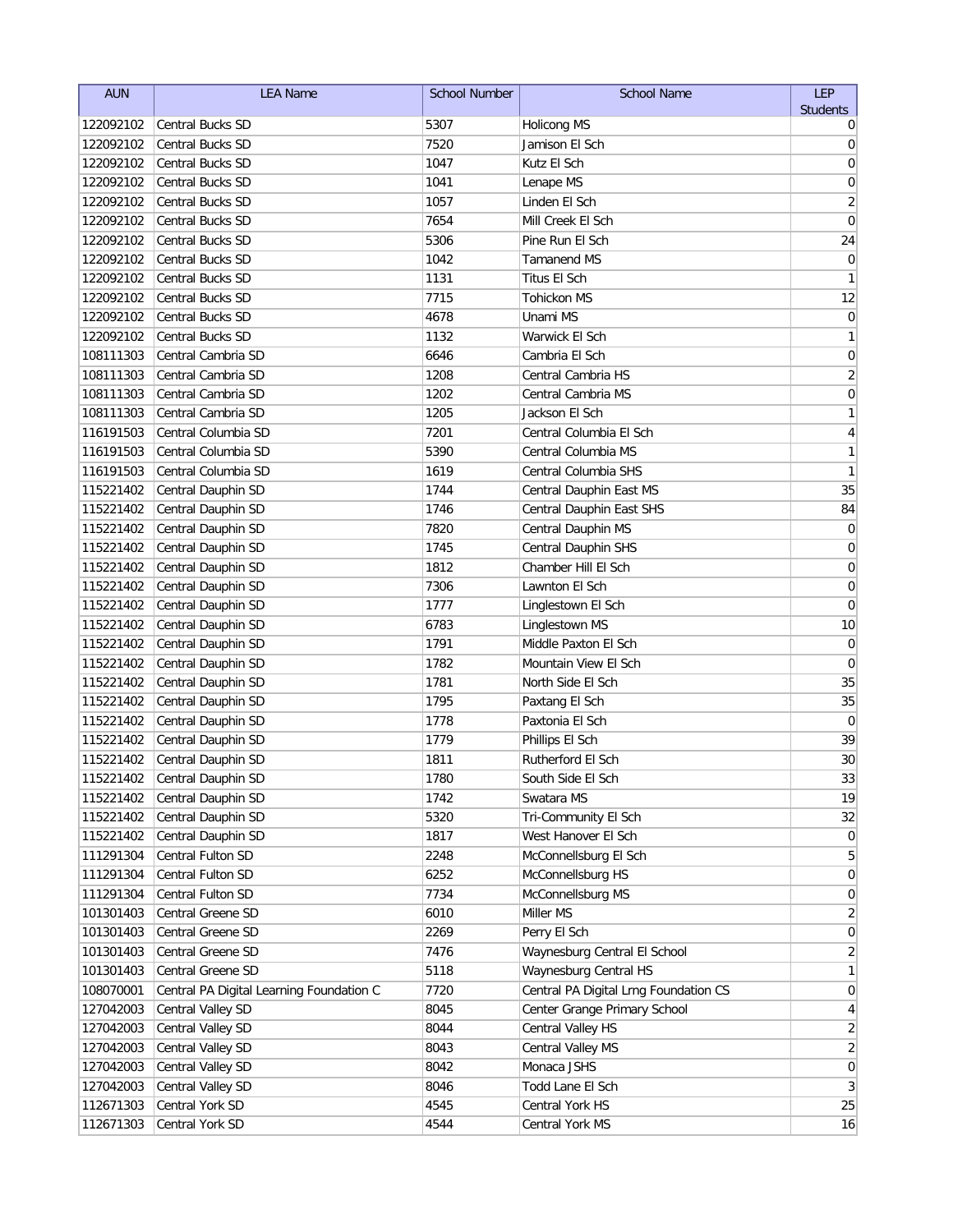| <b>AUN</b> | <b>LEA Name</b>                          | <b>School Number</b> | <b>School Name</b>                       | LEP             |
|------------|------------------------------------------|----------------------|------------------------------------------|-----------------|
|            |                                          |                      |                                          | <b>Students</b> |
| 112671303  | Central York SD                          | 4537                 | Hayshire El Sch                          | 5               |
| 112671303  | Central York SD                          | 4540                 | North Hills El Sch                       | 13              |
| 112671303  | Central York SD                          | 4539                 | Roundtown El Sch                         | 6               |
| 112671303  | Central York SD                          | 7696                 | Sinking Springs El Sch                   | 5               |
| 112671303  | Central York SD                          | 5088                 | Stony Brook El Sch                       | 13              |
| 110143060  | Centre Learning Community CS             | 7552                 | Centre Learning Community CS             | 5               |
| 112281302  | Chambersburg Area SD                     | 8047                 | Benjamin Chambers El Sch                 | 45              |
| 112281302  | Chambersburg Area SD                     | 2192                 | Buchanan El Sch                          | 25              |
| 112281302  | Chambersburg Area SD                     | 6615                 | Chambersburg Area MS                     | 55              |
| 112281302  | Chambersburg Area SD                     | 2191                 | Chambersburg Area SHS                    | 61              |
| 112281302  | Chambersburg Area SD                     | 2193                 | Coldbrook El Sch                         | $\mathbf 0$     |
| 112281302  | Chambersburg Area SD                     | 2210                 | Duffield El Sch                          | $\mathbf 0$     |
| 112281302  | Chambersburg Area SD                     | 4825                 | Falling Spring El Sch                    | 9               |
| 112281302  | Chambersburg Area SD                     | 2190                 | Faust JHS                                | 47              |
| 112281302  | Chambersburg Area SD                     | 6273                 | Fayetteville El Sch                      | 10              |
| 112281302  | Chambersburg Area SD                     | 2198                 | Gordy El Sch                             | 0               |
| 112281302  | Chambersburg Area SD                     | 2208                 | <b>Grandview El Sch</b>                  | 5               |
| 112281302  | Chambersburg Area SD                     | 2215                 | Guilford Hills El Sch                    | 12              |
| 112281302  | Chambersburg Area SD                     | 6274                 | Hamilton Heights El Sch                  | 12              |
| 112281302  | Chambersburg Area SD                     | 6275                 | King Street El Sch                       | $\pmb{0}$       |
| 112281302  | Chambersburg Area SD                     | 2225                 | Lurgan El Sch                            | $\overline{c}$  |
| 112281302  | Chambersburg Area SD                     | 6276                 | Marion El Sch                            | $\overline{7}$  |
| 112281302  | Chambersburg Area SD                     | 2212                 | New Franklin El Sch                      | $\overline{7}$  |
| 112281302  | Chambersburg Area SD                     | 2209                 | Scotland El Sch                          | 9               |
| 112281302  | Chambersburg Area SD                     | 6277                 | Sharpe El Sch                            | $\mathbf 0$     |
| 112281302  | Chambersburg Area SD                     | 2216                 | South Hamilton El Sch                    | 8               |
| 112281302  | Chambersburg Area SD                     | 2196                 | Stevens El Sch                           | 55              |
| 101631803  | Charleroi SD                             | 7258                 | Charleroi Area El Ctr                    | 5               |
| 101631803  | Charleroi SD                             | 4715                 | Charleroi Area HS                        | $\mathbf{1}$    |
| 101631803  | Charleroi SD                             | 7157                 | Charleroi Area MS                        | $\mathbf{1}$    |
| 126513190  | Charter High School for Architecture and | 7578                 | Charter High School for Architecture and | 0               |
| 103021752  | <b>Chartiers Valley SD</b>               | 6706                 | Chartiers Valley HS                      | 10              |
| 103021752  | <b>Chartiers Valley SD</b>               | 7415                 | Chartiers Valley Intrmd School           | 18              |
| 103021752  | Chartiers Valley SD                      | 0094                 | Chartiers Valley MS                      | $\overline{7}$  |
| 103021752  | Chartiers Valley SD                      | 7445                 | Chartiers Valley Primary Sch             | $40\,$          |
| 101631903  | <b>Chartiers-Houston SD</b>              | 4234                 | Allison Park El Sch                      | $\mathbf{3}$    |
| 101631903  | Chartiers-Houston SD                     | 4235                 | Chartiers-Houston JSHS                   | $\overline{2}$  |
| 123461302  | Cheltenham Township SD                   | 5250                 | Cedarbrook MS                            | $\mathbf{3}$    |
| 123461302  | Cheltenham Township SD                   | 3250                 | Cheltenham El Sch                        | 31              |
| 123461302  | Cheltenham Township SD                   | 3260                 | Cheltenham HS                            | 16              |
| 123461302  | Cheltenham Township SD                   | 3257                 | Elkins Park Sch                          | 5               |
| 123461302  | Cheltenham Township SD                   | 3256                 | Glenside El Sch                          | $\mathbf{1}$    |
| 123461302  | Cheltenham Township SD                   | 3252                 | Myers El Sch                             | $\overline{0}$  |
| 123461302  | Cheltenham Township SD                   | 3255                 | Wyncote El Sch                           | 32              |
| 124152880  | Chester Co Family Academy CS             | 7514                 | Chester Co Family Academy CS             | 21              |
| 125232950  | <b>Chester Community CS</b>              | 7539                 | <b>Chester Community CS</b>              | 111             |
| 125231232  | Chester-Upland SD                        | 8022                 | Chester HS - Crozier Allied Health Campu | 13              |
| 125231232  | Chester-Upland SD                        | 6492                 | Chester HS - Main Campus                 | 47              |
| 125231232  | Chester-Upland SD                        | 8023                 | Chester HS - Science and Discovery Campu | $\mathbf{3}$    |
| 125231232  | Chester-Upland SD                        | 8020                 | Chester Upland Sch of Arts               | $\overline{0}$  |
| 125231232  | Chester-Upland SD                        | 6491                 | Columbus El Sch                          | 103             |
| 125231232  | Chester-Upland SD                        | 1838                 | Edward A Parry MS                        | $\overline{0}$  |
| 125231232  | Chester-Upland SD                        | 1958                 | Main Street Sch                          | 1               |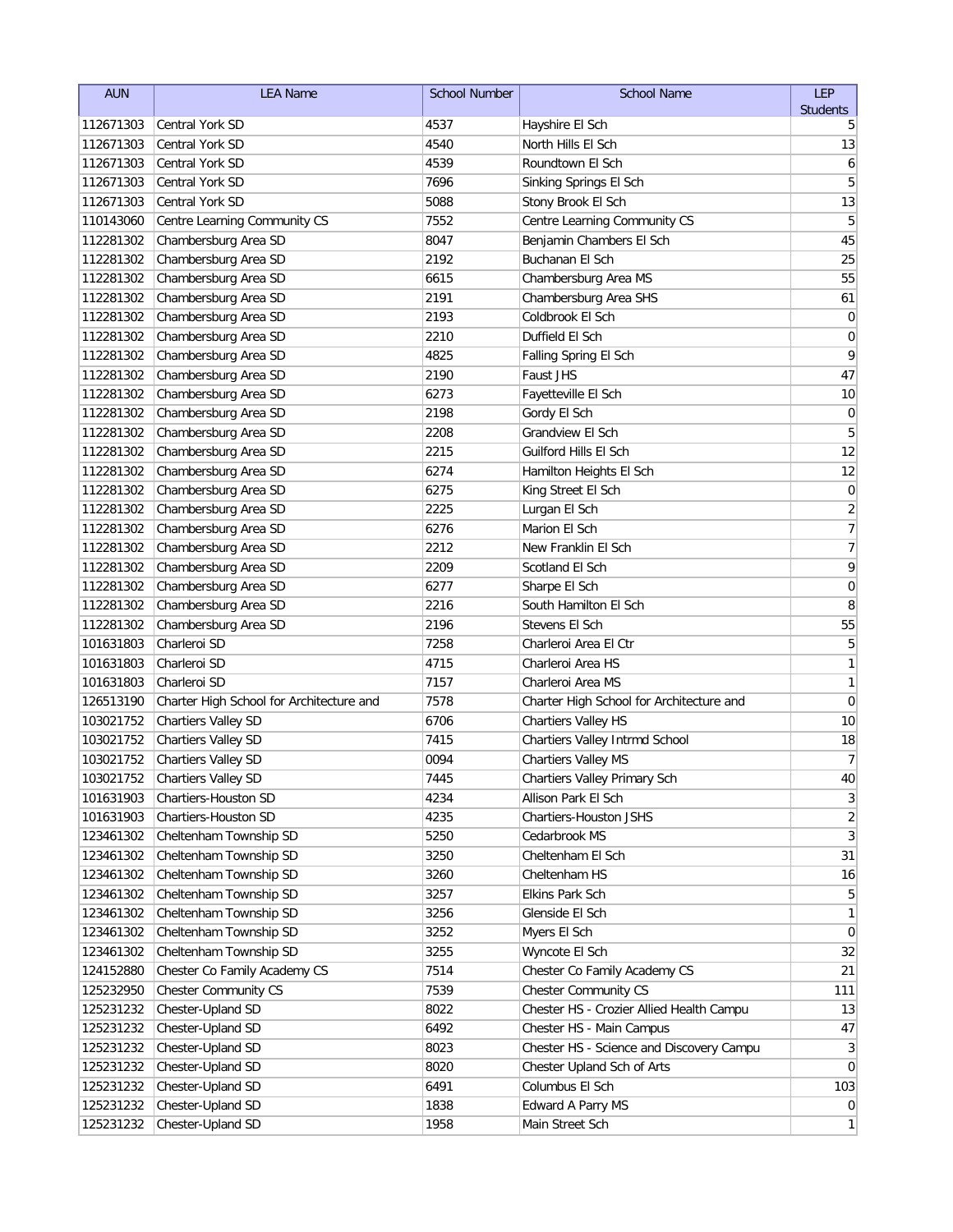| <b>AUN</b> | <b>LEA Name</b>           | <b>School Number</b> | <b>School Name</b>                       | LEP                     |
|------------|---------------------------|----------------------|------------------------------------------|-------------------------|
|            |                           |                      |                                          | <b>Students</b>         |
| 125231232  | Chester-Upland SD         | 1835                 | <b>Showalter MS</b>                      | 0                       |
| 125231232  | Chester-Upland SD         | 6499                 | Smedley MS                               | 0                       |
| 125231232  | Chester-Upland SD         | 8019                 | Smedley MS                               | $\mathbf 0$             |
| 125231232  | Chester-Upland SD         | 1829                 | Stetser El Sch                           | $\overline{c}$          |
| 125231232  | Chester-Upland SD         | 8021                 | The Village at Chester Upland            | 9                       |
| 125231232  | Chester-Upland SD         | 1842                 | Toby Farms Sch                           | 3                       |
| 125231232  | Chester-Upland SD         | 7911                 | Wetherill Prep Acad Comm Service Learnin | $\mathbf 0$             |
| 108051503  | Chestnut Ridge SD         | 0730                 | Chestnut Ridge Central El Sch            | $\overline{2}$          |
| 108051503  | Chestnut Ridge SD         | 0729                 | Chestnut Ridge MS                        | 3                       |
| 108051503  | Chestnut Ridge SD         | 0732                 | Chestnut Ridge SHS                       | 1                       |
| 108051503  | Chestnut Ridge SD         | 0731                 | New Paris Center El Sch                  | $\mathbf{1}$            |
| 125231303  | Chichester SD             | 1843                 | Boothwyn El Sch                          | 5                       |
| 125231303  | Chichester SD             | 7276                 | <b>Chichester MS</b>                     | 12                      |
| 125231303  | Chichester SD             | 1849                 | Chichester SHS                           | 10                      |
| 125231303  | <b>Chichester SD</b>      | 5322                 | Hilltop El Sch                           | 10                      |
| 125231303  | Chichester SD             | 1847                 | Linwood El Sch                           | $\overline{4}$          |
| 125231303  | Chichester SD             | 1893                 | Marcus Hook El Sch                       | $\sqrt{2}$              |
| 126513160  | Christopher Columbus CS   | 7575                 | Christopher Columbus CS                  | 27                      |
| 102020001  | City CHS                  | 7727                 | City CHS                                 | 0                       |
| 103021903  | Clairton City SD          | 7371                 | Clairton El Sch                          | 0                       |
| 103021903  | Clairton City SD          | 7156                 | Clairton HS                              | 0                       |
| 103021903  | Clairton City SD          | 7370                 | <b>Clairton MS</b>                       | 0                       |
| 103021903  | Clairton City SD          | 8094                 | Clairton MS/HS                           | 0                       |
| 106161203  | Clarion Area SD           | 5217                 | Clarion Area El Sch                      | 0                       |
| 106161203  | Clarion Area SD           | 1475                 | Clarion Area JSHS                        | 0                       |
| 106161703  | Clarion-Limestone Area SD | 1480                 | Clarion-Limestone Area JSHS              | 0                       |
| 106161703  | Clarion-Limestone Area SD | 1479                 | Clarion-Limestone El Sch                 | 0                       |
| 108071504  | Claysburg-Kimmel SD       | 7374                 | Claysburg-Kimmel El Sch                  | 0                       |
| 108071504  | Claysburg-Kimmel SD       | 0921                 | Claysburg-Kimmel HS                      | $\mathbf 0$             |
| 110171003  | Clearfield Area SD        | 1507                 | Bradford Twp El Sch                      | $\mathbf 0$             |
| 110171003  | Clearfield Area SD        | 1521                 | Centre El Sch                            | 0                       |
| 110171003  | Clearfield Area SD        | 6236                 | Clearfield Area HS                       | $\overline{\mathbf{c}}$ |
| 110171003  | Clearfield Area SD        | 6649                 | Clearfield Area MS                       | $\mathbf{1}$            |
| 110171003  | Clearfield Area SD        | 7537                 | Clearfield El Sch                        | 0                       |
| 110171003  | Clearfield Area SD        | 7761                 | Girard-Goshen El Sch                     | $\Omega$                |
| 124151902  | Coatesville Area SD       | 1376                 | Caln El Sch                              | 34                      |
| 124151902  | Coatesville Area SD       | 5012                 | Coatesville Area SHS                     | 42                      |
| 124151902  | Coatesville Area SD       | 1385                 | Coatesville IHS                          | 0                       |
| 124151902  | Coatesville Area SD       | 1374                 | East Fallowfield El Sch                  | 10                      |
| 124151902  | Coatesville Area SD       | 1377                 | Friendship El Sch                        | 12                      |
| 124151902  | Coatesville Area SD       | 6472                 | Gordon EL Sch                            | $\overline{0}$          |
| 124151902  | Coatesville Area SD       | 7989                 | <b>Gordon Education Center</b>           | $\mathbf 0$             |
| 124151902  | Coatesville Area SD       | 1375                 | Kings Highway El Sch                     | 16                      |
| 124151902  | Coatesville Area SD       | 6473                 | North Brandywine MS                      | 11                      |
| 124151902  | Coatesville Area SD       | 1370                 | Rainbow El Sch                           | 35                      |
| 124151902  | Coatesville Area SD       | 7334                 | Reeceville El Sch                        | 34                      |
| 124151902  | Coatesville Area SD       | 7767                 | Scott MS                                 | 15                      |
| 124151902  | Coatesville Area SD       | 6474                 | South Brandywine MS                      | 16                      |
| 113361303  | Cocalico SD               | 2510                 | Adamstown El Sch                         | 16                      |
| 113361303  | Cocalico SD               | 6289                 | Cocalico MS                              | $\overline{7}$          |
| 113361303  | Cocalico SD               | 6290                 | Cocalico SHS                             | 13                      |
| 113361303  | Cocalico SD               | 2506                 | Denver El Sch                            |                         |
| 113361303  | Cocalico SD               | 5053                 | Reamstown El Sch                         | 19                      |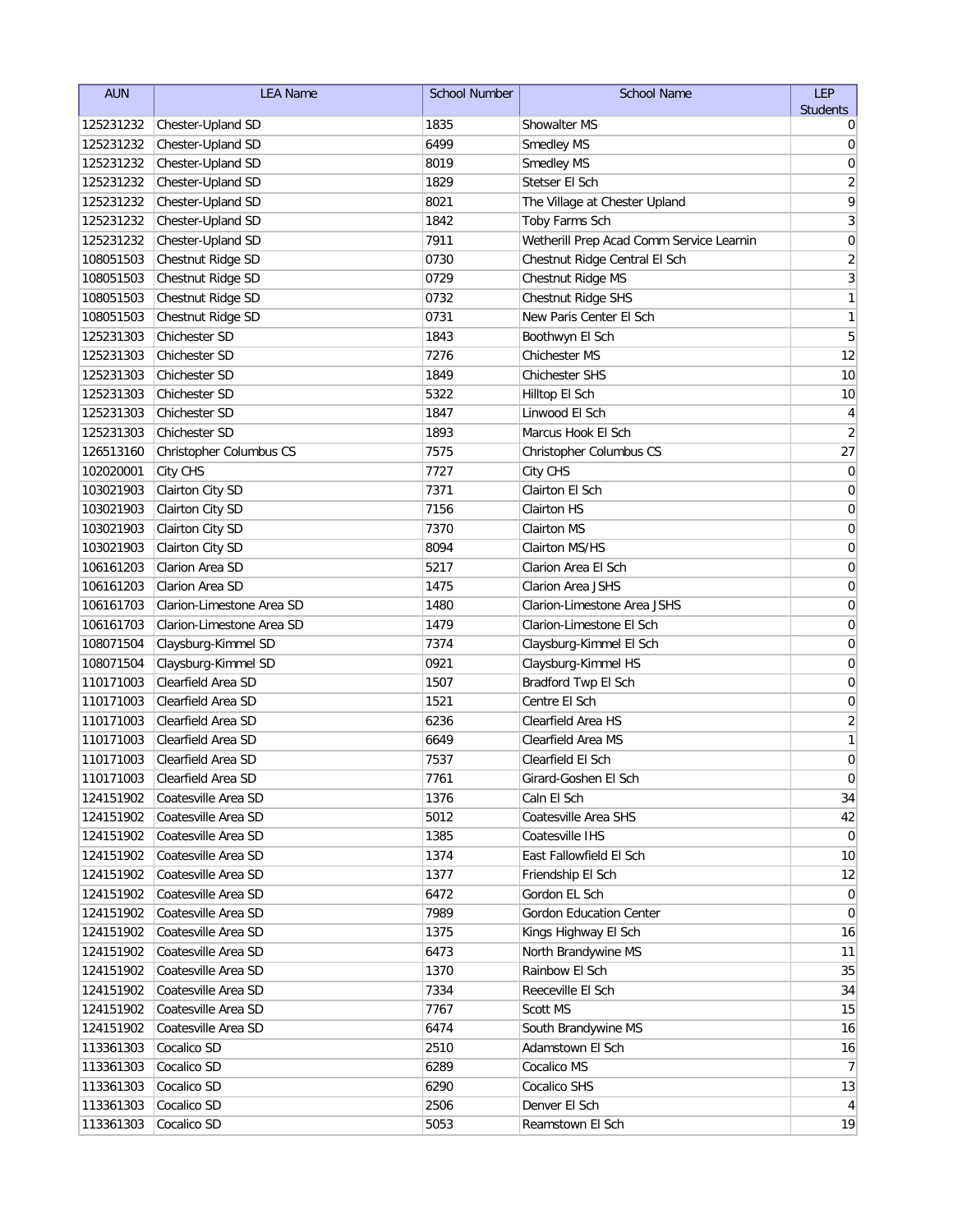| <b>AUN</b> | <b>LEA Name</b>                          | <b>School Number</b> | <b>School Name</b>                       | LEP             |
|------------|------------------------------------------|----------------------|------------------------------------------|-----------------|
|            |                                          |                      |                                          | <b>Students</b> |
| 113361303  | Cocalico SD                              | 2508                 | Schoeneck El Sch                         | 0               |
| 124153320  | Collegium CS                             | 7628                 | Collegium CS                             | 84              |
| 123461602  | Colonial SD                              | 7143                 | Colonial El Sch                          | 6               |
| 123461602  | Colonial SD                              | 5077                 | Colonial MS                              | 5               |
| 123461602  | Colonial SD                              | 3261                 | Conshohocken El Sch                      | 10              |
| 123461602  | Colonial SD                              | 4711                 | Plymouth El Sch                          | 11              |
| 123461602  | Colonial SD                              | 3333                 | Plymouth-Whitemarsh SHS                  | 12              |
| 123461602  | <b>Colonial SD</b>                       | 3332                 | Ridge Park El Sch                        | 9               |
| 123461602  | Colonial SD                              | 3411                 | Whitemarsh El Sch                        | 5               |
| 113361503  | Columbia Borough SD                      | 2515                 | Columbia JSHS                            | 18              |
| 113361503  | Columbia Borough SD                      | 7056                 | Park El Sch                              | 20              |
| 113361503  | Columbia Borough SD                      | 2514                 | Taylor El Sch                            | $\sqrt{2}$      |
| 116191757  | Columbia-Montour AVTS                    | 5178                 | Columbia-Montour AVTS                    | $\mathbf 0$     |
| 104431304  | Commodore Perry SD                       | 6122                 | Commodore Perry JSHS                     | $\pmb{0}$       |
| 104431304  | Commodore Perry SD                       | 7450                 | Commodore Perry Sch                      | 0               |
| 115220002  | Commonwealth Connections Academy CS      | 7774                 | Commonwealth Connections Academy CS      | 10              |
| 126512840  | Community Academy of Philadelphia CS     | 7510                 | Community Academy of Philadelphia CS     | 68              |
| 108561803  | Conemaugh Township Area SD               | 3977                 | Conemaugh Twp Area Intrmd Sch            | 1               |
| 108561803  | Conemaugh Township Area SD               | 3978                 | Conemaugh Twp Area JSHS                  | $\mathbf 0$     |
| 108561803  | Conemaugh Township Area SD               | 3976                 | Conemaugh Twp Area Primary Sch           | 0               |
| 108111403  | Conemaugh Valley SD                      | 5213                 | Conemaugh Valley El Sch                  | 1               |
| 108111403  | Conemaugh Valley SD                      | 5136                 | Conemaugh Valley JSHS                    | $\mathbf 0$     |
| 108111403  | Conemaugh Valley SD                      | 1218                 | East Taylor El Sch                       | $\mathbf 0$     |
| 113361703  | Conestoga Valley SD                      | 2517                 | Brownstown El Sch                        | 29              |
| 113361703  | Conestoga Valley SD                      | 2531                 | Conestoga Valley MS                      | 24              |
| 113361703  | Conestoga Valley SD                      | 2532                 | Conestoga Valley SHS                     | 48              |
| 113361703  | Conestoga Valley SD                      | 5113                 | Fritz El Sch                             | 27              |
| 113361703  | Conestoga Valley SD                      | 2522                 | Leola El Sch                             | 54              |
| 113361703  | Conestoga Valley SD                      | 2523                 | Penn Johns El Sch                        | $\mathbf 0$     |
| 113361703  | Conestoga Valley SD                      | 2521                 | Smoketown El Sch                         | 21              |
| 112011603  | Conewago Valley SD                       | 6268                 | Conewago Twp El Sch                      | 5               |
| 112011603  | Conewago Valley SD                       | 7822                 | Conewago Valley Intrmd Sch               | 21              |
| 112011603  | Conewago Valley SD                       | 6267                 | New Oxford El Sch                        | 37              |
| 112011603  | Conewago Valley SD                       | 6898                 | New Oxford MS                            | 10              |
|            | 112011603 Conewago Valley SD             | 0017                 | New Oxford SHS                           | 23              |
| 105201033  | Conneaut SD                              | 7110                 | Alice Schafer El Sch                     | 0               |
| 105201033  | Conneaut SD                              | 1637                 | Conneaut Lake HS                         | 0               |
| 105201033  | Conneaut SD                              | 6132                 | Conneaut Lake-Sadsbury El Sch            | 0               |
| 105201033  | Conneaut SD                              | 6133                 | Conneaut Valley El Sch                   | 0               |
| 105201033  | Conneaut SD                              | 1639                 | Conneaut Valley HS                       | 0               |
| 105201033  | Conneaut SD                              | 1644                 | Linesville HS                            | 1               |
| 101266007  | Connellsville Area Career & Technical Ce | 6643                 | Connellsville Area Career & Technical Ce | 0               |
| 101261302  | Connellsville Area SD                    | 2097                 | Bullskin El Sch                          | 0               |
| 101261302  | Connellsville Area SD                    | 5047                 | Clifford N Pritts El Sch                 | 0               |
| 101261302  | Connellsville Area SD                    | 5228                 | Connellsville Area SHS                   | 1               |
| 101261302  | Connellsville Area SD                    | 2105                 | Connellsville JHS East                   | $\overline{0}$  |
| 101261302  | Connellsville Area SD                    | 2113                 | Connellsville JHS West                   | 2               |
| 101261302  | Connellsville Area SD                    | 2103                 | Connellsville Twp El Sch                 | $\overline{0}$  |
| 101261302  | Connellsville Area SD                    | 2107                 | Dunbar Boro El Sch                       | $\overline{0}$  |
| 101261302  | Connellsville Area SD                    | 5048                 | Dunbar Twp El Sch                        | $\overline{0}$  |
| 101261302  | Connellsville Area SD                    | 4819                 | South Side El Sch                        | $\overline{0}$  |
| 101261302  | Connellsville Area SD                    | 2172                 | Springfield El Sch                       | $\overline{0}$  |
| 101261302  | Connellsville Area SD                    | 4939                 | Zachariah Connell El Sch                 | $\vert 0 \vert$ |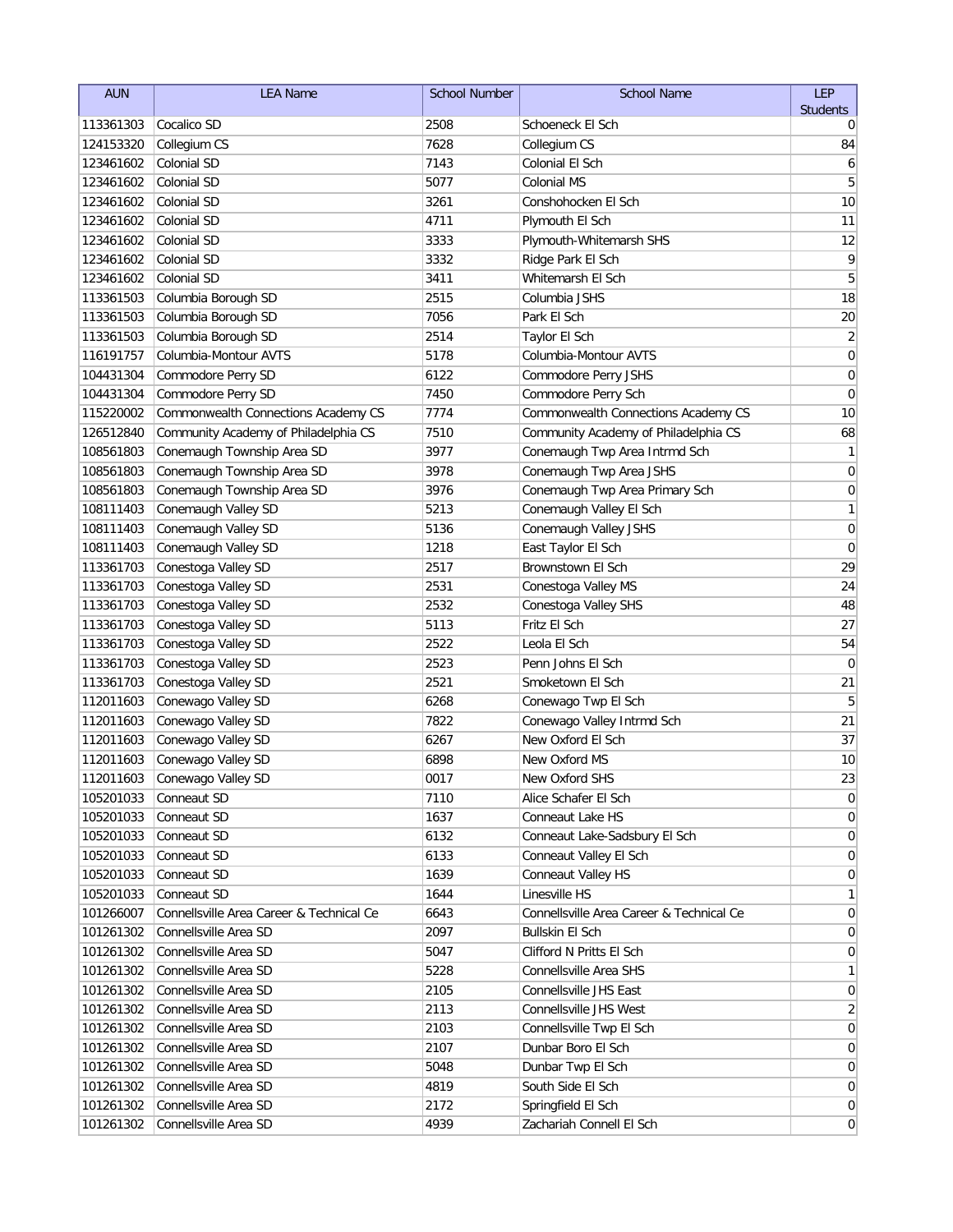| <b>AUN</b> | <b>LEA Name</b>       | <b>School Number</b> | <b>School Name</b>        | <b>LEP</b>              |
|------------|-----------------------|----------------------|---------------------------|-------------------------|
|            |                       |                      |                           | <b>Students</b>         |
| 114061103  | Conrad Weiser Area SD | 7284                 | Conrad Weiser East El Sch | 5                       |
| 114061103  | Conrad Weiser Area SD | 0777                 | <b>Conrad Weiser HS</b>   | 7                       |
| 114061103  | Conrad Weiser Area SD | 7651                 | <b>Conrad Weiser MS</b>   | 8                       |
| 114061103  | Conrad Weiser Area SD | 5203                 | Conrad Weiser West El Sch | $\overline{\mathbf{4}}$ |
| 103022103  | Cornell SD            | 6944                 | Cornell El Sch            | $\mathbf 0$             |
| 103022103  | Cornell SD            | 8087                 | Cornell HS                | 0                       |
| 103022103  | Cornell SD            | 6945                 | Cornell JHS               | 0                       |
| 103022103  | Cornell SD            | 6946                 | <b>Cornell SHS</b>        | $\mathbf 0$             |
| 113381303  | Cornwall-Lebanon SD   | 4800                 | Cedar Crest HS            | 42                      |
| 113381303  | Cornwall-Lebanon SD   | 6301                 | Cedar Crest MS            | 38                      |
| 113381303  | Cornwall-Lebanon SD   | 6302                 | Cornwall El Sch           | 11                      |
| 113381303  | Cornwall-Lebanon SD   | 2728                 | Ebenezer El Sch           | 10                      |
| 113381303  | Cornwall-Lebanon SD   | 2729                 | South Lebanon El Sch      | 24                      |
| 113381303  | Cornwall-Lebanon SD   | 7300                 | Union Canal El Sch        | 15                      |
| 105251453  | Corry Area SD         | 1997                 | Columbus El Sch           | $\pmb{0}$               |
| 105251453  | Corry Area SD         | 1996                 | Concord El Sch            | $\pmb{0}$               |
| 105251453  | Corry Area SD         | 1994                 | Conelway El Sch           | 1                       |
| 105251453  | Corry Area SD         | 1998                 | Corry Area HS             | $\mathbf 0$             |
| 105251453  | Corry Area SD         | 7793                 | Corry Area MS             | $\mathbf 0$             |
| 105251453  | Corry Area SD         | 7935                 | Corry El Sch              | $\overline{c}$          |
| 105251453  | Corry Area SD         | 6141                 | Sparta El Sch             | $\mathbf 0$             |
| 105251453  | Corry Area SD         | 1993                 | Wright El Sch             | 0                       |
| 109531304  | Coudersport Area SD   | 3868                 | Coudersport Area El Sch   | 1                       |
| 109531304  | Coudersport Area SD   | 3869                 | Coudersport Area JSHS     | $\mathbf 0$             |
| 122092353  | Council Rock SD       | 1088                 | Churchville El Sch        | 11                      |
| 122092353  | Council Rock SD       | 5096                 | Council Rock HS North     | 13                      |
| 122092353  | Council Rock SD       | 7749                 | Council Rock HS South     | 9                       |
| 122092353  | Council Rock SD       | 1086                 | Goodnoe El Sch            | 11                      |
| 122092353  | Council Rock SD       | 7208                 | Hillcrest El Sch          | 31                      |
| 122092353  | Council Rock SD       | 4680                 | Holland El Sch            | 16                      |
| 122092353  | Council Rock SD       | 6833                 | Holland MS                | 9                       |
| 122092353  | Council Rock SD       | 7657                 | Maureen M Welch El Sch    | 13                      |
| 122092353  | Council Rock SD       | 7432                 | Newtown El Sch            | 8                       |
| 122092353  | Council Rock SD       | 6453                 | Newtown MS                | 8                       |
| 122092353  | Council Rock SD       | 1087                 | Richboro El Sch           | 11                      |
| 122092353  | Council Rock SD       | 6454                 | Richboro MS               | $\overline{2}$          |
| 122092353  | Council Rock SD       | 5308                 | Rolling Hills El Sch      | 19                      |
| 122092353  | Council Rock SD       | 1130                 | Sol Feinstone El Sch      | 8                       |
| 122092353  | Council Rock SD       | 1133                 | Wrightstown El Sch        | 6                       |
| 106611303  | Cranberry Area SD     | 4098                 | Cranberry Area JSHS       | 0                       |
| 106611303  | Cranberry Area SD     | 6595                 | Cranberry El Sch          | 0                       |
| 106611303  | Cranberry Area SD     | 4095                 | Pinegrove El Sch          | 0                       |
| 106611303  | Cranberry Area SD     | 4094                 | Rockland El Sch           | 0                       |
| 105201352  | Crawford Central SD   | 5037                 | Cochranton El Sch         | 0                       |
| 105201352  | Crawford Central SD   | 1632                 | Cochranton JSHS           | $\overline{2}$          |
| 105201352  | Crawford Central SD   | 1645                 | East End El Sch           | 0                       |
| 105201352  | Crawford Central SD   | 1651                 | First District El Sch     | 0                       |
| 105201352  | Crawford Central SD   | 1654                 | Meadville Area SHS        | 4                       |
| 105201352  | Crawford Central SD   | 1653                 | Meadville MS              | 2                       |
| 105201352  | Crawford Central SD   | 1650                 | Neason Hill El Sch        | 5                       |
| 105201352  | Crawford Central SD   | 6135                 | Second District El Sch    | $\overline{0}$          |
| 105201352  | Crawford Central SD   | 7194                 | West End El Sch           | $\overline{0}$          |
| 118401403  | Crestwood SD          | 2860                 | Crestwood HS              | $\overline{0}$          |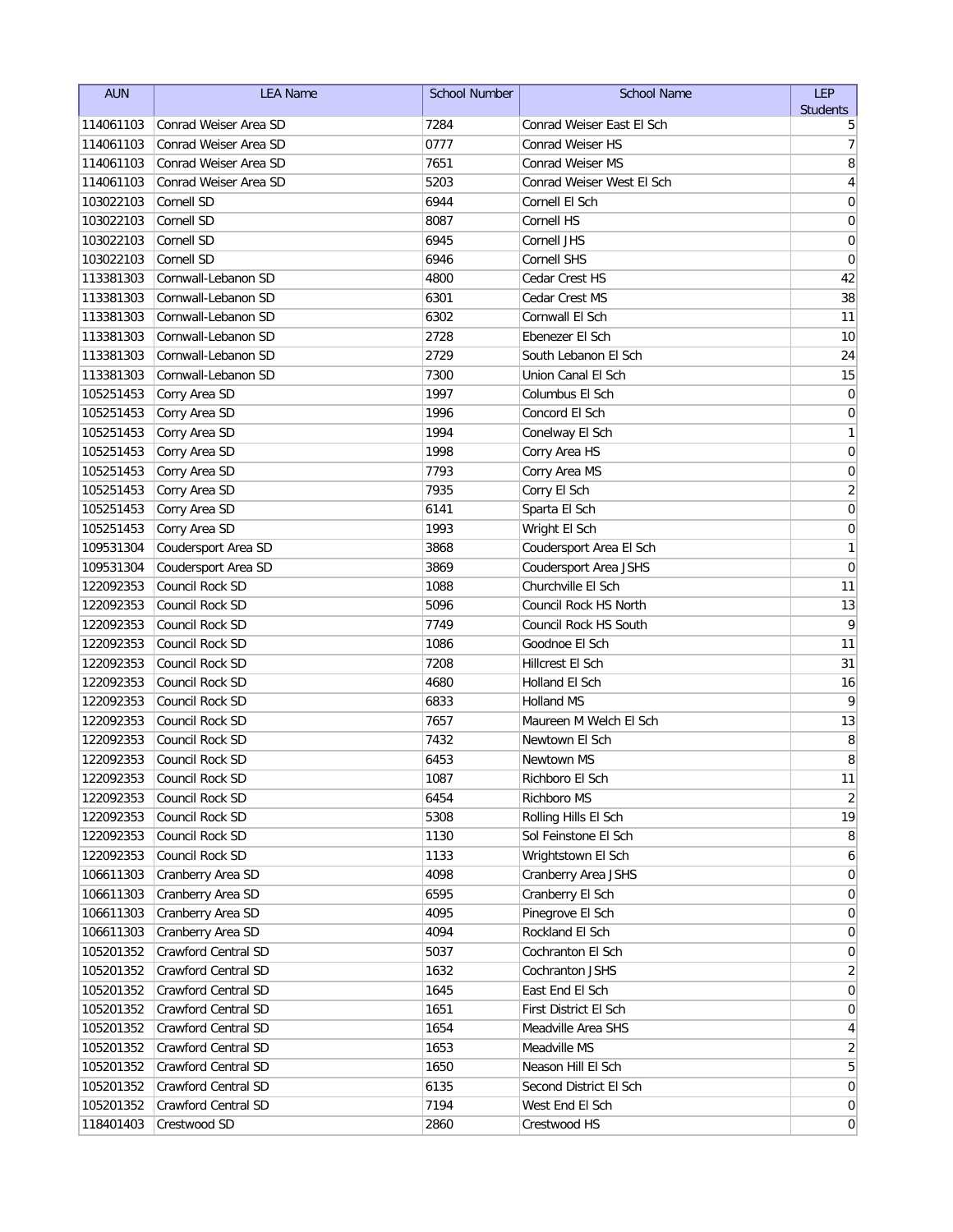| <b>AUN</b> | <b>LEA Name</b>                 | <b>School Number</b> | <b>School Name</b>               | <b>LEP</b>      |
|------------|---------------------------------|----------------------|----------------------------------|-----------------|
|            |                                 |                      |                                  | <b>Students</b> |
| 118401403  | Crestwood SD                    | 7655                 | Crestwood MS                     | 0               |
| 118401403  | Crestwood SD                    | 2858                 | Fairview El Sch                  | 13              |
| 118401403  | Crestwood SD                    | 5341                 | Rice El Sch                      | $\overline{2}$  |
| 112673300  | Crispus Attucks Youthbuild CS   | 7624                 | Crispus Attucks Youthbuild CS    | $\mathbf 0$     |
| 115211603  | <b>Cumberland Valley SD</b>     | 1701                 | <b>Cumberland Valley HS</b>      | 24              |
| 115211603  | <b>Cumberland Valley SD</b>     | 6714                 | Eagle View MS                    | 11              |
| 115211603  | <b>Cumberland Valley SD</b>     | 4849                 | Good Hope MS                     | 8               |
| 115211603  | <b>Cumberland Valley SD</b>     | 1700                 | Green Ridge El Sch               | 11              |
| 115211603  | <b>Cumberland Valley SD</b>     | 5020                 | Hampden El Sch                   | 22              |
| 115211603  | <b>Cumberland Valley SD</b>     | 1697                 | Middlesex El Sch                 | 0               |
| 115211603  | <b>Cumberland Valley SD</b>     | 1698                 | Monroe El Sch                    | 0               |
| 115211603  | <b>Cumberland Valley SD</b>     | 1696                 | Shaull El Sch                    | 5               |
| 115211603  | <b>Cumberland Valley SD</b>     | 1699                 | Silver Spring El Sch             | 16              |
| 115211603  | <b>Cumberland Valley SD</b>     | 1695                 | Sporting Hill El Sch             | 24              |
| 110171803  | Curwensville Area SD            | 6238                 | Curwensville Area El Sch         | 0               |
| 110171803  | Curwensville Area SD            | 1529                 | <b>Curwensville Area JSHS</b>    | 0               |
| 110171803  | Curwensville Area SD            | 6613                 | Penn-Grampian El Sch             | $\pmb{0}$       |
| 118401603  | Dallas SD                       | 2868                 | Dallas El Sch                    | 3               |
| 118401603  | Dallas SD                       | 5150                 | Dallas MS                        | 1               |
| 118401603  | Dallas SD                       | 2869                 | Dallas SHS                       | 0               |
| 118401603  | Dallas SD                       | 7596                 | Wycallis El Sch                  | 2               |
| 112671603  | Dallastown Area SD              | 8132                 | Dallastown Area Intermediate Sch | 19              |
| 112671603  | Dallastown Area SD              | 6598                 | Dallastown Area MS               | 8               |
| 112671603  | Dallastown Area SD              | 4553                 | Dallastown Area SHS              | 14              |
| 112671603  | Dallastown Area SD              | 4546                 | Dallastown El Sch                | $\overline{2}$  |
| 112671603  | Dallastown Area SD              | 4701                 | Leaders Heights El Sch           | $\sqrt{2}$      |
| 112671603  | Dallastown Area SD              | 4547                 | Loganville-Springfield El Sch    | $\mathbf 0$     |
| 112671603  | Dallastown Area SD              | 4551                 | Ore Valley El Sch                | 35              |
| 112671603  | Dallastown Area SD              | 4549                 | York Twp El Sch                  | 31              |
| 114061503  | Daniel Boone Area SD            | 7729                 | Amity Intrmd Ctr                 | 3               |
| 114061503  | Daniel Boone Area SD            | 0781                 | Amity Primary Ctr                | $\mathsf 3$     |
| 114061503  | Daniel Boone Area SD            | 7272                 | Birdsboro El Ctr                 | $\mathbf 0$     |
| 114061503  | Daniel Boone Area SD            | 4810                 | Daniel Boone Area HS             | 1               |
| 114061503  | Daniel Boone Area SD            | 7544                 | Daniel Boone Area MS             | 3               |
| 114061503  | Daniel Boone Area SD            | 8007                 | Monocacy El Ctr                  | $\overline{3}$  |
| 114061503  | Daniel Boone Area SD            | 0780                 | Monocacy Kdg Ctr                 | 0               |
| 116471803  | Danville Area SD                | 3424                 | Danville Area MS                 | 6               |
| 116471803  | Danville Area SD                | 3425                 | Danville Area SHS                | 1               |
| 116471803  | Danville Area SD                | 8059                 | Danville El Sch                  | 0               |
| 116471803  | Danville Area SD                | 6846                 | Danville El Sch                  | 0               |
| 116471803  | Danville Area SD                | 4833                 | Liberty-Valley El Sch            | 4               |
| 116471803  | Danville Area SD                | 3419                 | Mahoning-Cooper El Sch           | 0               |
| 116471803  | Danville Area SD                | 8060                 | Mahoning-Cooper El Sch           |                 |
| 116471803  | Danville Area SD                | 8061                 | Riverside El Sch                 | 0               |
| 116471803  | Danville Area SD                | 3421                 | Riverside El Sch                 | 0               |
| 115221607  | Dauphin County Technical School | 5278                 | Dauphin County Technical School  | 1               |
| 103022253  | Deer Lakes SD                   | 0511                 | Curtisville Pri Ctr              | 3               |
| 103022253  | Deer Lakes SD                   | 0513                 | Deer Lakes HS                    | 0               |
| 103022253  | Deer Lakes SD                   | 7595                 | Deer Lakes MS                    | 1               |
| 103022253  | Deer Lakes SD                   | 6695                 | East Union Intrmd Sch            | 2               |
| 126513470  | Delaware Valley CHS             | 7671                 | Delaware Valley CHS              | 0               |
| 120522003  | Delaware Valley SD              | 7162                 | Delaware Valley El Sch           | 1               |
| 120522003  | Delaware Valley SD              | 5261                 | Delaware Valley HS               | 6               |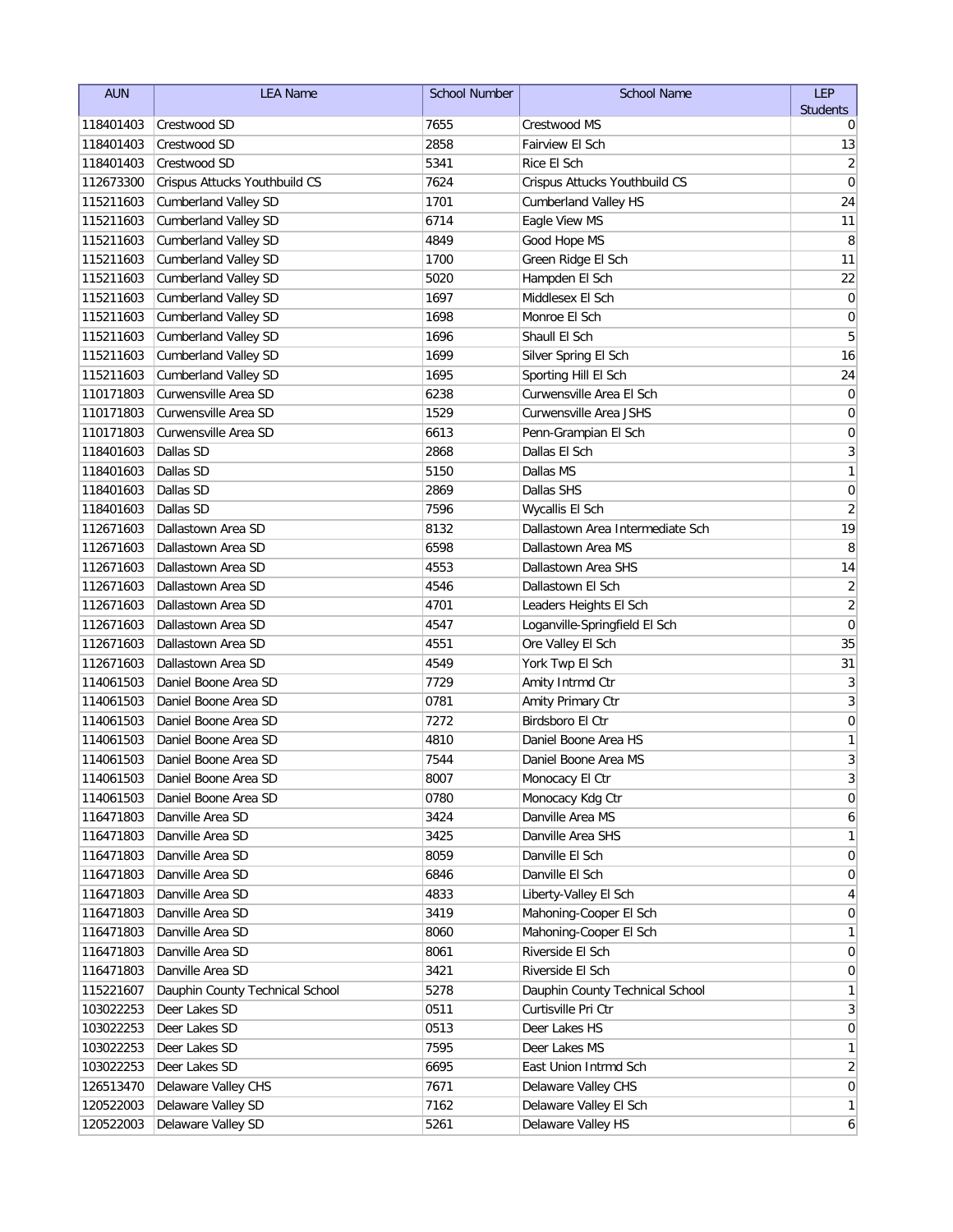| <b>AUN</b> | <b>LEA Name</b>             | <b>School Number</b> | <b>School Name</b>           | <b>LEP</b>              |
|------------|-----------------------------|----------------------|------------------------------|-------------------------|
|            |                             |                      |                              | <b>Students</b>         |
| 120522003  | Delaware Valley SD          | 3865                 | Delaware Valley MS           | 1                       |
| 120522003  | Delaware Valley SD          | 3864                 | Dingman-Delaware El Sch      | 1                       |
| 120522003  | Delaware Valley SD          | 7408                 | Dingman-Delaware MS          | $\mathbf 0$             |
| 120522003  | Delaware Valley SD          | 7625                 | Dingman-Delaware Primary Sch | 1                       |
| 120522003  | Delaware Valley SD          | 3866                 | Shohola El Sch               | 0                       |
| 107651603  | Derry Area SD               | 4351                 | Derry Area MS                | 0                       |
| 107651603  | Derry Area SD               | 4352                 | Derry Area SHS               | 1                       |
| 107651603  | Derry Area SD               | 6927                 | Grandview El Sch             | $\mathbf 0$             |
| 107651603  | Derry Area SD               | 4344                 | Loyalhanna El Sch            | 0                       |
| 107651603  | Derry Area SD               | 4346                 | New Derry El Sch             | $\mathbf 0$             |
| 115221753  | Derry Township SD           | 7731                 | Hershey Early Childhood Ctr  | $\overline{\mathbf{4}}$ |
| 115221753  | Derry Township SD           | 4801                 | <b>Hershey HS</b>            | 6                       |
| 115221753  | Derry Township SD           | 7186                 | Hershey Intrmd El Sch        | 6                       |
| 115221753  | Derry Township SD           | 6678                 | <b>Hershey MS</b>            | 9                       |
| 115221753  | Derry Township SD           | 1749                 | Hershey Primary El Sch       | 4                       |
| 126510011  | Discovery Charter School    | 7775                 | Discovery Charter School     | 0                       |
| 113362203  | Donegal SD                  | 8011                 | Donegal Kindergarten Center  | $\mathbf 0$             |
| 113362203  | Donegal SD                  | 7165                 | Donegal MS                   | 15                      |
| 113362203  | Donegal SD                  | 2539                 | Donegal SHS                  | 18                      |
| 113362203  | Donegal SD                  | 7786                 | Donegal Springs El Sch       | 33                      |
| 113362203  | Donegal SD                  | 6291                 | Maytown El Sch               | 0                       |
| 113362203  | Donegal SD                  | 5234                 | Riverview El Sch             | 0                       |
| 112671803  | Dover Area SD               | 4554                 | Dover Area El Sch            | $\overline{2}$          |
| 112671803  | Dover Area SD               | 4558                 | Dover Area HS                | 6                       |
| 112671803  | Dover Area SD               | 6283                 | Dover Area Intrmd Sch        | 5                       |
| 112671803  | Dover Area SD               | 4555                 | Kralltown El Sch             | $\mathbf 0$             |
| 112671803  | Dover Area SD               | 4557                 | Leib El Sch                  | 5                       |
| 112671803  | Dover Area SD               | 7555                 | North Salem El Sch           | 5                       |
| 112671803  | Dover Area SD               | 4556                 | Weigelstown El Sch           | 14                      |
| 124152003  | Downingtown Area SD         | 1391                 | Beaver Creek El Sch          | 10                      |
| 124152003  | Downingtown Area SD         | 7266                 | Bradford Hgts El Sch         | 8                       |
| 124152003  | Downingtown Area SD         | 1431                 | Brandywine-Wallace El Sch    | $\overline{c}$          |
| 124152003  | Downingtown Area SD         | 7517                 | Downington MS                | 6                       |
| 124152003  | Downingtown Area SD         | 7759                 | Downingtown HS East Campus   | 20                      |
| 124152003  | Downingtown Area SD         | 1387                 | Downingtown HS West Campus   | 10                      |
| 124152003  | Downingtown Area SD         | 5011                 | East Ward El Sch             | 5                       |
| 124152003  | Downingtown Area SD         | 6476                 | Lionville El Sch             | $\overline{7}$          |
| 124152003  | Downingtown Area SD         | 7516                 | Lionville MS                 | 11                      |
| 124152003  | Downingtown Area SD         | 1432                 | Pickering Valley El Sch      | 11                      |
| 124152003  | Downingtown Area SD         | 7265                 | Shamona Creek El Sch         | 7                       |
| 124152003  | Downingtown Area SD         | 7990                 | Springton Manor El Sch       | 2                       |
| 124152003  | Downingtown Area SD         | 6621                 | Uwchlan Hills El Sch         | 2                       |
| 124152003  | Downingtown Area SD         | 6477                 | West Bradford El Sch         | 5                       |
| 107653040  | Dr Robert Ketterer CS, Inc. | 7550                 | Dr Robert Ketterer CS, Inc.  | $\overline{0}$          |
| 106172003  | Dubois Area SD              | 2385                 | C G Johnson El Sch           | 1                       |
| 106172003  | Dubois Area SD              | 1541                 | Dubois Area MS               | $\overline{0}$          |
| 106172003  | Dubois Area SD              | 6156                 | Dubois Area SHS              | 2                       |
| 106172003  | Dubois Area SD              | 6919                 | Highland Street El Sch       | $\overline{0}$          |
| 106172003  | Dubois Area SD              | 6157                 | Juniata El Sch               | $\overline{0}$          |
| 106172003  | Dubois Area SD              | 1530                 | Luthersburg El Sch           | $\overline{0}$          |
| 106172003  | Dubois Area SD              | 1532                 | Oklahoma El Sch              | 2                       |
| 106172003  | Dubois Area SD              | 1540                 | Penfield El Sch              | $\overline{0}$          |
| 106172003  | Dubois Area SD              | 2389                 | Sykesville El Sch            | $\overline{0}$          |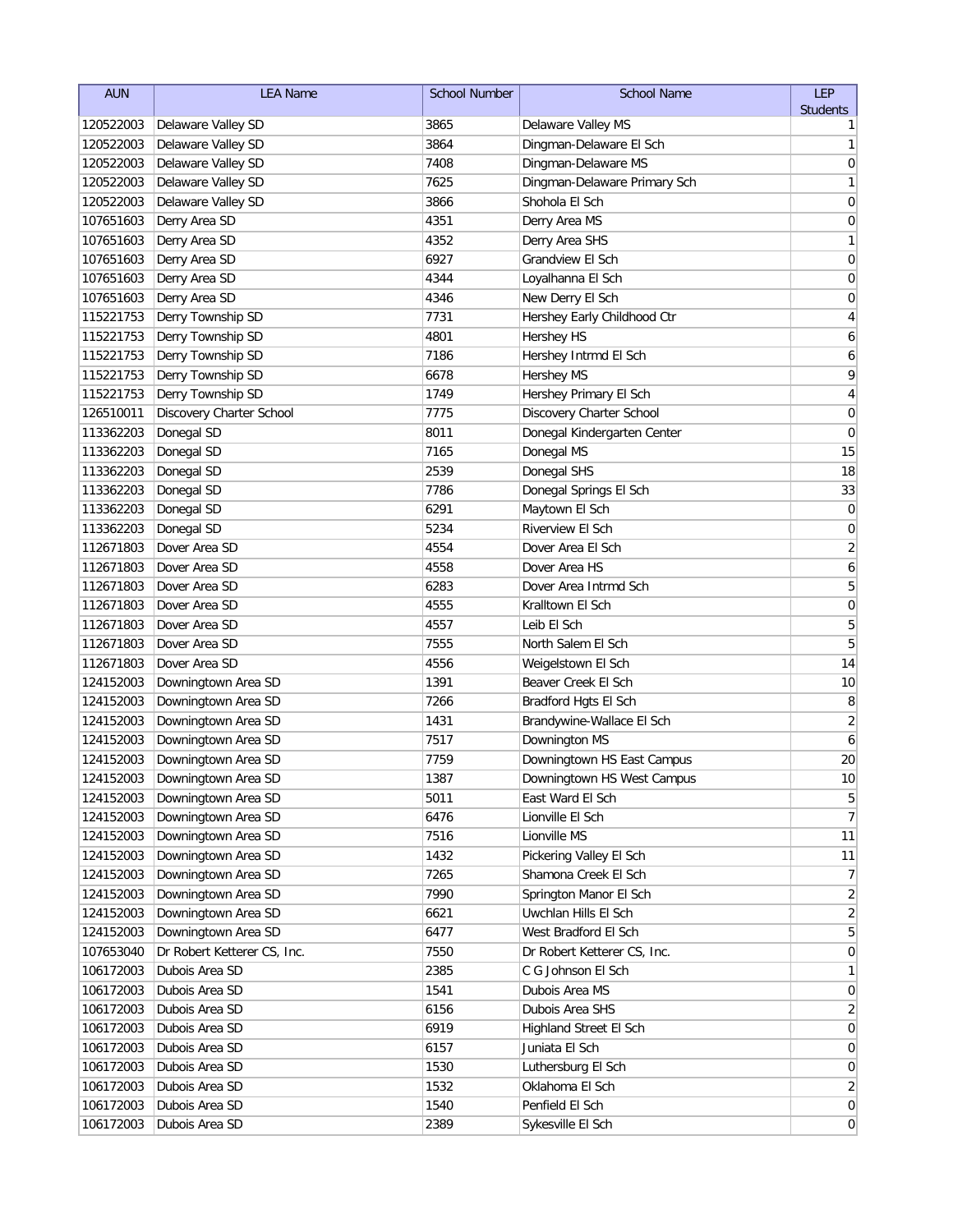| <b>AUN</b>             | <b>LEA Name</b>                        | <b>School Number</b> | <b>School Name</b>                           | <b>LEP</b>           |
|------------------------|----------------------------------------|----------------------|----------------------------------------------|----------------------|
|                        |                                        |                      |                                              | <b>Students</b>      |
| 106172003              | Dubois Area SD                         | 6918                 | Wasson Avenue El Sch                         | 0                    |
| 119352203              | Dunmore SD                             | 6591                 | Dunmore El Ctr                               | 10                   |
| 119352203              | Dunmore SD                             | 2429                 | Dunmore HS                                   | 3                    |
| 119352203              | Dunmore SD                             | 7712                 | Dunmore MS                                   | $\mathbf 0$          |
| 103022503              | Duquesne City SD                       | 7908                 | Duquesne Consolidated Sch                    | 0                    |
| 103022503              | Duquesne City SD                       | 7109                 | Duquesne El Sch                              | 0                    |
| 103022803              | East Allegheny SD                      | 7991                 | Early Childhood Center                       | 1                    |
| 103022803              | East Allegheny SD                      | 5193                 | East Allegheny HS                            | 3                    |
| 103022803              | East Allegheny SD                      | 0542                 | Green Valley Primary Sch                     | $\overline{3}$       |
| 103022803              | East Allegheny SD                      | 7926                 | Logan MS                                     | $\overline{2}$       |
| 103022803              | East Allegheny SD                      | 6100                 | Westinghouse El Sch<br>Carl G Renn El Sch    | $\boldsymbol{0}$     |
| 117412003              | East Lycoming SD                       | 3021                 |                                              | $\mathbf 0$          |
| 117412003              | East Lycoming SD                       | 3018<br>6364         | George A Ferrell El Sch                      | 0                    |
| 117412003              | East Lycoming SD                       |                      | Hughesville JSHS                             | $\mathbf 0$          |
| 117412003              | East Lycoming SD<br>East Penn SD       | 3019<br>2799         | Joseph C Ashkar El Sch<br>Alburtis El Sch    | $\overline{c}$       |
| 121392303              | East Penn SD                           |                      |                                              | 8                    |
| 121392303              |                                        | 2809                 | <b>Emmaus HS</b>                             | 28                   |
| 121392303              | East Penn SD                           | 7560                 | Eyer MS                                      | 4                    |
| 121392303              | East Penn SD                           | 2808                 | Jefferson El Sch                             | 5                    |
| 121392303              | East Penn SD                           | 2802                 | Lincoln El Sch                               | 9<br>$\mathbf 0$     |
| 121392303              | East Penn SD                           | 2803                 | Lower Macungie El Sch                        |                      |
| 121392303              | East Penn SD                           | 7559                 | Lower Macungie MS                            | 18                   |
| 121392303              | East Penn SD                           | 2804                 | Macungie El Sch                              | $\overline{7}$       |
| 121392303              | East Penn SD<br>East Penn SD           | 5239<br>4827         | Shoemaker El Sch<br>Wescosville El Sch       | 14                   |
| 121392303              |                                        |                      |                                              | 29                   |
| 121392303<br>115212503 | East Penn SD<br>East Pennsboro Area SD | 8133<br>5220         | Willow Lane El Sch<br>East Pennsboro Area MS | 13<br>$\overline{7}$ |
| 115212503              | East Pennsboro Area SD                 | 1707                 | East Pennsboro Area SHS                      | 16                   |
| 115212503              | East Pennsboro Area SD                 | 1705                 | East Pennsboro El Sch                        | 13                   |
| 115212503              | East Pennsboro Area SD                 | 4850                 | West Creek Hills El Sch                      | 26                   |
| 120452003              | East Stroudsburg Area SD               | 7536                 | <b>Bushkill El Sch</b>                       | 18                   |
| 120452003              | East Stroudsburg Area SD               | 6798                 | East Stroudsburg El Sch                      | $\mathbf 0$          |
| 120452003              | East Stroudsburg Area SD               | 8016                 | East Stroudsburg El Sch                      | 14                   |
| 120452003              | East Stroudsburg Area SD               | 7641                 | East Stroudsburg SHS North                   | 9                    |
| 120452003              | East Stroudsburg Area SD               | 6935                 | East Stroudsburg SHS South                   | 13                   |
| 120452003              | East Stroudsburg Area SD               | 3204                 | J M Hill El Sch                              | 20 <sup>°</sup>      |
| 120452003              | East Stroudsburg Area SD               | 7366                 | J T Lambert Intermediate Sch                 | 10                   |
| 120452003              | East Stroudsburg Area SD               | 7642                 | Lehman Intermediate Sch                      | $\overline{7}$       |
| 120452003              | East Stroudsburg Area SD               | 3201                 | Middle Smithfield El Sch                     | 33                   |
| 120452003              | East Stroudsburg Area SD               | 7411                 | Resica El Sch                                | 4                    |
| 120452003              | East Stroudsburg Area SD               | 3202                 | Smithfield El Sch                            | 14                   |
| 113362303              | Eastern Lancaster County SD            | 2552                 | Blue Ball El Sch                             | 1                    |
| 113362303              | Eastern Lancaster County SD            | 2500                 | Brecknock El Sch                             | 42                   |
| 113362303              | Eastern Lancaster County SD            | 4926                 | Caernarvon El Sch                            | 0                    |
| 113362303              | Eastern Lancaster County SD            | 7209                 | Garden Spot MS                               | 11                   |
| 113362303              | Eastern Lancaster County SD            | 2554                 | Garden Spot SHS                              | 14                   |
| 113362303              | Eastern Lancaster County SD            | 4707                 | New Holland Elementary                       | $\overline{2}$       |
| 113382303              | Eastern Lebanon County SD              | 8137                 | ELCO Intermd Sch                             | 8                    |
| 113382303              | Eastern Lebanon County SD              | 6612                 | Eastern Lebanon Co MS                        | 6                    |
| 113382303              | Eastern Lebanon County SD              | 2740                 | Eastern Lebanon Co SHS                       | $\vert 4 \vert$      |
| 113382303              | Eastern Lebanon County SD              | 6611                 | Fort Zeller El Sch                           | $\overline{4}$       |
| 113382303              | Eastern Lebanon County SD              | 2735                 | Jackson El Sch                               | $\overline{0}$       |
| 113382303              | Eastern Lebanon County SD              | 2739                 | Myerstown El Sch                             | $\overline{0}$       |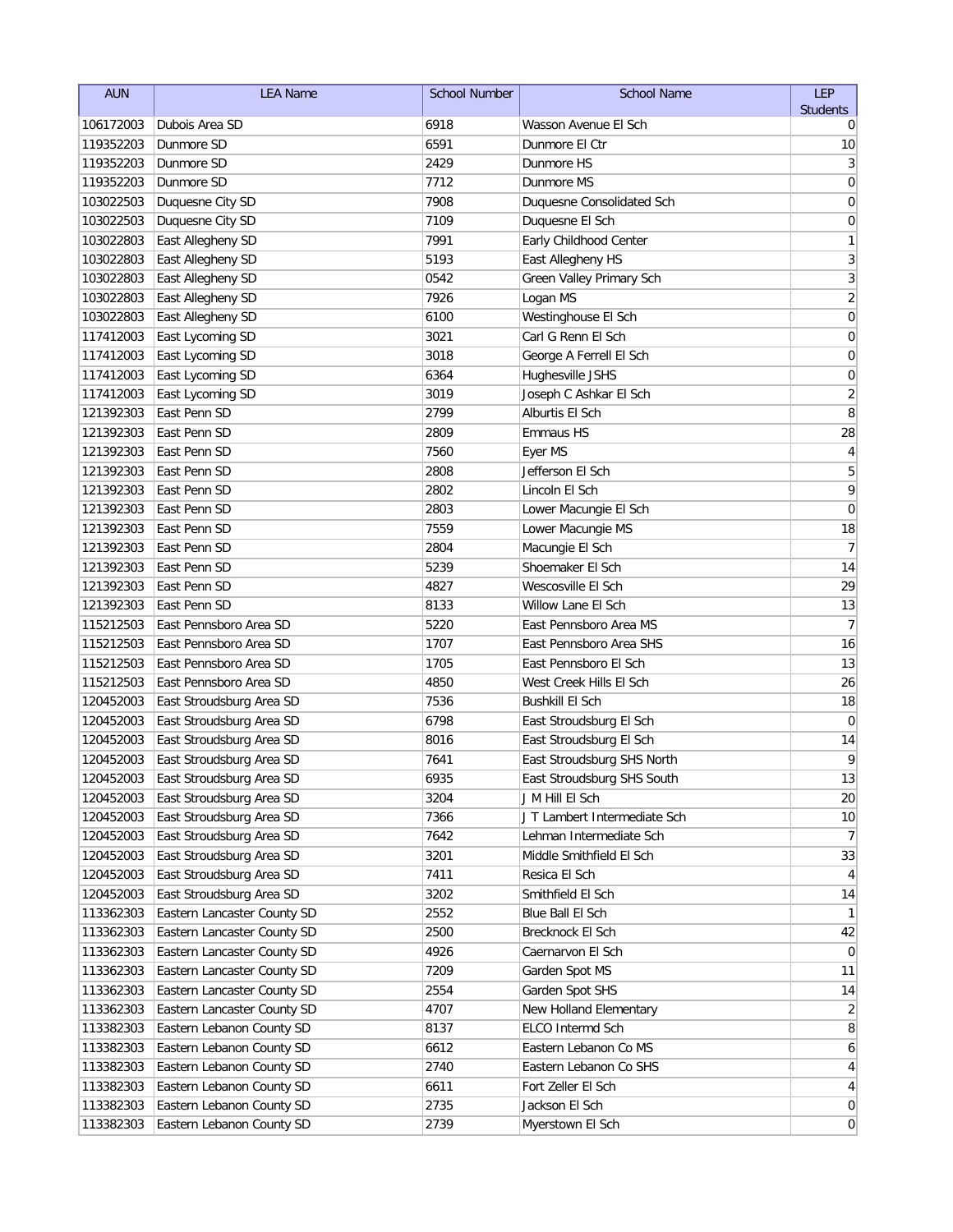| <b>AUN</b> | <b>LEA Name</b>                          | <b>School Number</b> | <b>School Name</b>                       | LEP                     |
|------------|------------------------------------------|----------------------|------------------------------------------|-------------------------|
|            |                                          |                      |                                          | <b>Students</b>         |
| 113382303  | Eastern Lebanon County SD                | 2738                 | Schaefferstown El Sch                    | 0                       |
| 177518712  | Eastern University Academy Charter Schoo | 8127                 | Eastern University Academy Charter Schoo | 1                       |
| 112672203  | Eastern York SD                          | 4559                 | Canadochly El Sch                        | $\overline{\mathbf{c}}$ |
| 112672203  | Eastern York SD                          | 4564                 | Eastern York HS                          | 1                       |
| 112672203  | Eastern York SD                          | 7439                 | Eastern York MS                          | $\overline{\mathbf{c}}$ |
| 112672203  | Eastern York SD                          | 6285                 | Kreutz Creek El Sch                      | $\sqrt{2}$              |
| 112672203  | Eastern York SD                          | 4563                 | Wrightsville El Sch                      | 3                       |
| 120483302  | Easton Area SD                           | 4915                 | Cheston El Sch                           | 36                      |
| 120483302  | Easton Area SD                           | 3482                 | Easton Area HS                           | 81                      |
| 120483302  | Easton Area SD                           | 7008                 | Easton Area MS Campus Grades 5-6         | 50                      |
| 120483302  | Easton Area SD                           | 6925                 | Easton Area MS Campus Grades 7-8         | 39                      |
| 120483302  | Easton Area SD                           | 3477                 | Forks El Sch                             | $\overline{4}$          |
| 120483302  | Easton Area SD                           | 3478                 | March El Sch                             | 29                      |
| 120483302  | Easton Area SD                           | 3473                 | Palmer El Sch                            | 11                      |
| 120483302  | Easton Area SD                           | 5350                 | Paxinosa El Sch                          | 49                      |
| 120483302  | Easton Area SD                           | 8058                 | Shawnee El Sch                           | 10                      |
| 120483302  | Easton Area SD                           | 5064                 | Tracy El Sch                             | 7                       |
| 103023153  | Elizabeth Forward SD                     | 0136                 | Central El Sch                           | $\pmb{0}$               |
| 103023153  | Elizabeth Forward SD                     | 0140                 | Elizabeth El Sch                         | $\mathbf 0$             |
| 103023153  | Elizabeth Forward SD                     | 4804                 | <b>Elizabeth Forward MS</b>              | 0                       |
| 103023153  | Elizabeth Forward SD                     | 0144                 | Elizabeth Forward SHS                    | 0                       |
| 103023153  | Elizabeth Forward SD                     | 8115                 | Greenock El Sch                          | 0                       |
| 103023153  | Elizabeth Forward SD                     | 7495                 | Greenock El Sch                          | 0                       |
| 103023153  | Elizabeth Forward SD                     | 0142                 | Mt Vernon El Sch                         | 0                       |
| 103023153  | Elizabeth Forward SD                     | 0139                 | William Penn El Sch                      | 0                       |
| 113362403  | Elizabethtown Area SD                    | 2555                 | Bainbridge El Sch                        | $\mathbf 0$             |
| 113362403  | Elizabethtown Area SD                    | 2561                 | East High Street El Sch                  | 27                      |
| 113362403  | Elizabethtown Area SD                    | 6862                 | Elizabethtown Area MS                    | $\overline{7}$          |
| 113362403  | Elizabethtown Area SD                    | 2562                 | Elizabethtown Area SHS                   | 14                      |
| 113362403  | Elizabethtown Area SD                    | 2557                 | Fairview El Sch                          | $\mathbf 0$             |
| 113362403  | Elizabethtown Area SD                    | 2558                 | Mill Road El Sch                         | 0                       |
| 113362403  | Elizabethtown Area SD                    | 2559                 | Rheems El Sch                            | 0                       |
| 119582503  | Elk Lake SD                              | 6417                 | Elk Lake El Sch                          | 9                       |
| 119582503  | <b>Elk Lake SD</b>                       | 6418                 | <b>Elk Lake JSHS</b>                     | 4                       |
| 104372003  | Ellwood City Area SD                     | 2674                 | Hartman Sch                              | 4                       |
| 104372003  | Ellwood City Area SD                     | 2675                 | Lincoln JSHS                             | $\overline{2}$          |
| 104372003  | Ellwood City Area SD                     | 2664                 | North Side Sch                           | 4                       |
| 104372003  | Ellwood City Area SD                     | 2668                 | Perry Twp Sch                            | 3                       |
| 104372003  | Ellwood City Area SD                     | 2665                 | Walnut Ridge Sch                         | 1                       |
| 199025446  | Environmental Charter School at Frick Pa | 8028                 | Environmental Charter School at Frick Pa | 0                       |
| 113362603  | Ephrata Area SD                          | 2564                 | Akron El Sch                             | 19                      |
| 113362603  | Ephrata Area SD                          | 2568                 | Clay El Sch                              | 15                      |
| 113362603  | Ephrata Area SD                          | 6712                 | Ephrata MS                               | 28                      |
| 113362603  | Ephrata Area SD                          | 6293                 | Ephrata SHS                              | 17                      |
| 113362603  | Ephrata Area SD                          | 2563                 | Fulton El Sch                            | 10                      |
| 113362603  | Ephrata Area SD                          | 2570                 | Highland El Sch                          | 20                      |
| 113362603  | Ephrata Area SD                          | 8104                 | Washington Educational Center            | 0                       |
| 105252602  | Erie City SD                             | 7842                 | <b>AEP/Transition Sch</b>                | 2                       |
| 105252602  | Erie City SD                             | 2000                 | Burton El Sch                            | 42                      |
| 105252602  | Erie City SD                             | 7294                 | Central HS                               | 36                      |
| 105252602  | Erie City SD                             | 2001                 | Cleveland El Sch                         | 42                      |
| 105252602  | Erie City SD                             | 2021                 | Connell El Sch                           | 19                      |
| 105252602  | Erie City SD                             | 2003                 | Diehl El Sch                             | 66                      |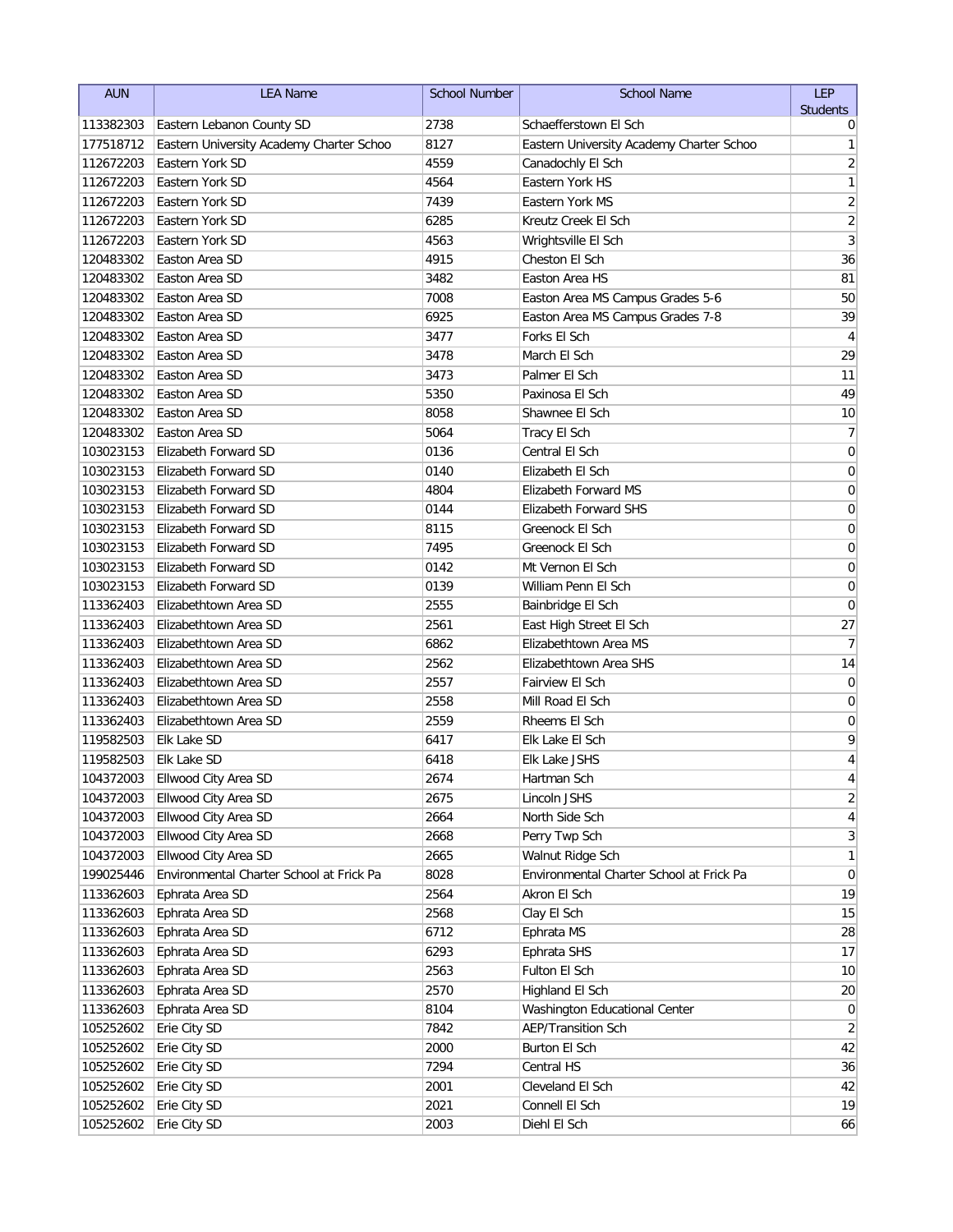| <b>AUN</b> | <b>LEA Name</b>                       | <b>School Number</b> | <b>School Name</b>                    | <b>LEP</b>              |
|------------|---------------------------------------|----------------------|---------------------------------------|-------------------------|
|            |                                       |                      |                                       | <b>Students</b>         |
| 105252602  | Erie City SD                          | 2026                 | East SHS                              | 135                     |
| 105252602  | Erie City SD                          | 2004                 | Edison El Sch                         | 27                      |
| 105252602  | Erie City SD                          | 2022                 | Emerson-Gridley El Sch                | 25                      |
| 105252602  | Erie City SD                          | 2007                 | Glenwood El Sch                       | 18                      |
| 105252602  | Erie City SD                          | 2009                 | Harding El Sch                        | $\overline{7}$          |
| 105252602  | Erie City SD                          | 2010                 | Irving El Sch                         | 49                      |
| 105252602  | Erie City SD                          | 2011                 | Jefferson El Sch                      | 59                      |
| 105252602  | Erie City SD                          | 2013                 | Lincoln El Sch                        | 38                      |
| 105252602  | Erie City SD                          | 2016                 | McKinley El Sch                       | 59                      |
| 105252602  | Erie City SD                          | 7515                 | Northwest PA Collegiate Academy       | $\sqrt{2}$              |
| 105252602  | Erie City SD                          | 7912                 | P E A C E Sch of Excellence           | $\overline{2}$          |
| 105252602  | Erie City SD                          | 2018                 | Perry El Sch                          | 18                      |
| 105252602  | Erie City SD                          | 7035                 | Pfeiffer-Burleigh El Sch              | 61                      |
| 105252602  | Erie City SD                          | 2024                 | Roosevelt MS                          | 18                      |
| 105252602  | Erie City SD                          | 2027                 | <b>Strong Vincent HS</b>              | 45                      |
| 105252602  | Erie City SD                          | 6959                 | Wayne MS                              | 68                      |
| 105252602  | Erie City SD                          | 2025                 | Wilson MS                             | 63                      |
| 124150001  | Erin Dudley Forbes CS                 | 7680                 | Erin Dudley Forbes CS                 | 0                       |
| 126513440  | Esperanza Academy Charter High School | 7665                 | Esperanza Academy Charter High School | 119                     |
| 126513100  | Eugenio Maria De Hostos CS            | 7564                 | Eugenio Maria DE Hostos CS            | 0                       |
| 108053003  | Everett Area SD                       | 0735                 | Breezewood El Sch                     | 1                       |
| 108053003  | Everett Area SD                       | 0737                 | Chaneysville-Cove El Sch              | $\mathbf 0$             |
| 108053003  | Everett Area SD                       | 7006                 | Everett Area El Sch                   | 0                       |
| 108053003  | Everett Area SD                       | 7897                 | Everett Area HS                       | 0                       |
| 108053003  | Everett Area SD                       | 7898                 | Everett Area MS                       | 0                       |
| 108053003  | Everett Area SD                       | 0734                 | Mann-Monroe El Sch                    | 0                       |
| 120450003  | <b>Evergreen Community CS</b>         | 7866                 | <b>Evergreen Community CS</b>         | 0                       |
| 114062003  | <b>Exeter Township SD</b>             | 0787                 | <b>Exeter Twp JHS</b>                 | 9                       |
| 114062003  | <b>Exeter Township SD</b>             | 0788                 | <b>Exeter Twp SHS</b>                 | 8                       |
| 114062003  | Exeter Township SD                    | 0783                 | Jacksonwald El Sch                    | 6                       |
| 114062003  | Exeter Township SD                    | 0786                 | Lorane El Sch                         | 3                       |
| 114062003  | <b>Exeter Township SD</b>             | 6731                 | Martin Luther Lausch El Ctr           | 8                       |
| 114062003  | <b>Exeter Township SD</b>             | 7755                 | <b>Reiffton Sch</b>                   | $\overline{\mathbf{4}}$ |
| 112013054  | Fairfield Area SD                     | 6270                 | Fairfield Area El Sch                 | 1                       |
|            | 112013054   Fairfield Area SD         | 6269                 | Fairfield Area HS                     | 1                       |
| 112013054  | Fairfield Area SD                     | 7322                 | Fairfield Area MS                     | 0                       |
| 105253303  | <b>Fairview SD</b>                    | 7466                 | Fairview El Sch                       | 7                       |
| 105253303  | <b>Fairview SD</b>                    | 6737                 | <b>Fairview HS</b>                    | 1                       |
| 105253303  | <b>Fairview SD</b>                    | 2032                 | <b>Fairview MS</b>                    | 0                       |
| 112282004  | Fannett-Metal SD                      | 6826                 | Fannett-Metal El Sch                  | 0                       |
| 112282004  | Fannett-Metal SD                      | 7508                 | Fannett-Metal MS                      | 0                       |
| 112282004  | Fannett-Metal SD                      | 2201                 | Fannett-Metal SHS                     | 0                       |
| 104432503  | Farrell Area SD                       | 7119                 | Farrell Area ES/LMS                   | 0                       |
| 104432503  | Farrell Area SD                       | 5248                 | Farrell Area HS/UMS                   | 0                       |
| 119350001  | Fell CS                               | 7746                 | Fell CS                               | 0                       |
| 108112003  | Ferndale Area SD                      | 1225                 | Ferndale Area JSHS                    | 1                       |
| 108112003  | Ferndale Area SD                      | 1223                 | Ferndale El Sch                       | $\overline{2}$          |
| 100510000  | First Phila CS For Literacy           | 7744                 | First Phila CS For Literacy           | $\overline{0}$          |
| 114062503  | Fleetwood Area SD                     | 0791                 | Andrew Maier El Sch                   | 8                       |
| 114062503  | Fleetwood Area SD                     | 0789                 | Fleetwood El Sch                      | 0                       |
| 114062503  | Fleetwood Area SD                     | 6311                 | Fleetwood MS                          | 14                      |
| 114062503  | Fleetwood Area SD                     | 5023                 | <b>Fleetwood SHS</b>                  | $\overline{7}$          |
| 114062503  | Fleetwood Area SD                     | 0860                 | Richmond El Sch                       | $\mathbf{6}$            |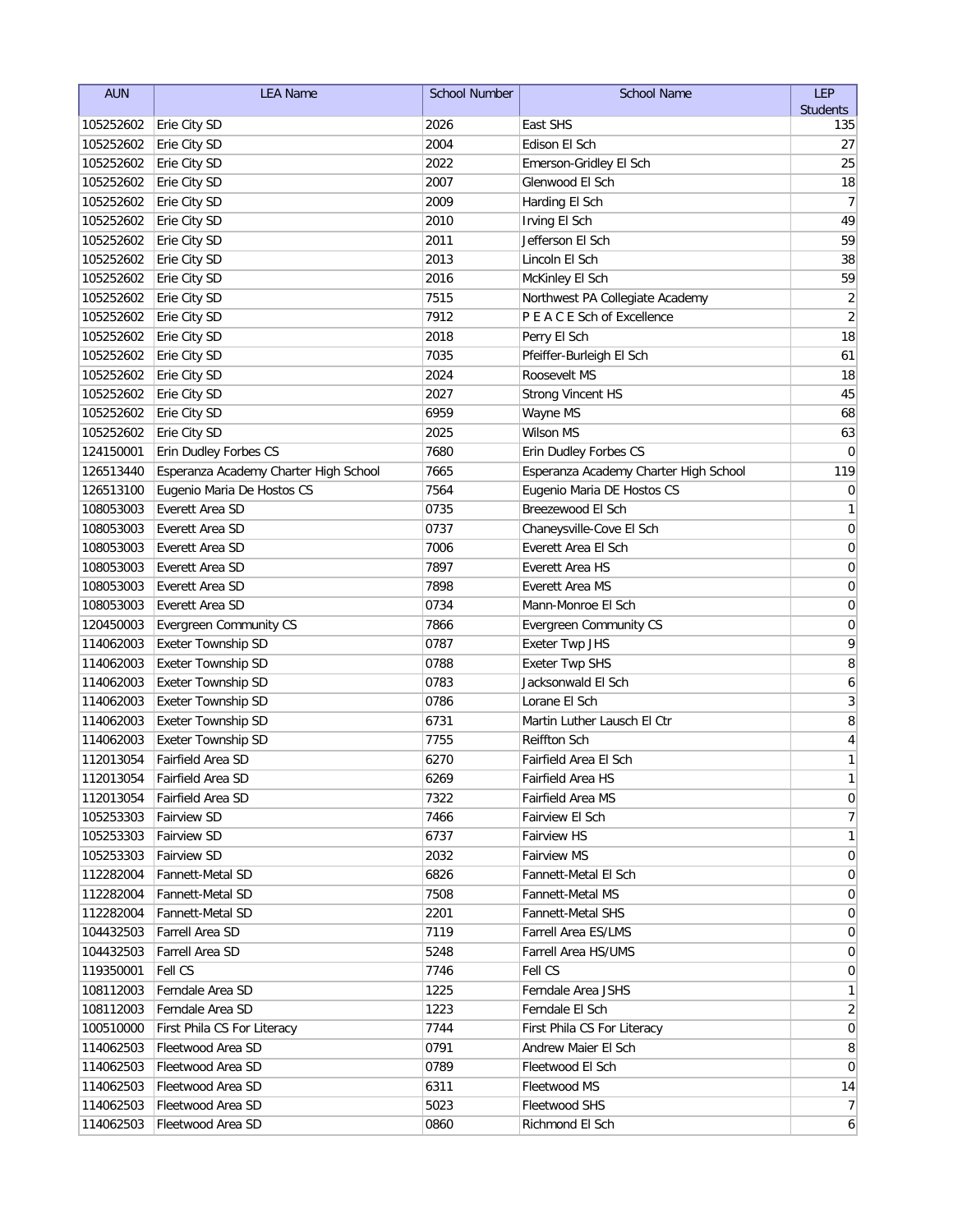| <b>AUN</b> | <b>LEA Name</b>                          | <b>School Number</b> | <b>School Name</b>                       | LEP             |
|------------|------------------------------------------|----------------------|------------------------------------------|-----------------|
|            |                                          |                      |                                          | <b>Students</b> |
| 114062503  | Fleetwood Area SD                        | 8057                 | Willow Creek El Sch                      | 6               |
| 126510021  | Folk Arts-Cultural Treasures CS          | 7857                 | Folk Arts-Cultural Treasures CS          | 96              |
| 111292304  | Forbes Road SD                           | 6840                 | Forbes Road El Sch                       | 0               |
| 111292304  | Forbes Road SD                           | 2246                 | Forbes Road JSHS                         | 0               |
| 106272003  | Forest Area SD                           | 6160                 | East Forest El Sch                       | 0               |
| 106272003  | Forest Area SD                           | 6159                 | East Forest JSHS                         | 0               |
| 106272003  | Forest Area SD                           | 6701                 | West Forest El Sch                       | 0               |
| 106272003  | Forest Area SD                           | 6161                 | West Forest JSHS                         | 0               |
| 119583003  | Forest City Regional SD                  | 6420                 | Forest City Regional El Sch              | 5               |
| 119583003  | Forest City Regional SD                  | 6419                 | Forest City Regional HS                  | $\mathbf 0$     |
| 108112203  | Forest Hills SD                          | 6899                 | Forest Hills El Sch                      | $\mathbf 0$     |
| 108112203  | Forest Hills SD                          | 1191                 | Forest Hills HS                          | $\mathbf 0$     |
| 108112203  | Forest Hills SD                          | 1287                 | Forest Hills MS                          | $\mathbf 0$     |
| 101632403  | Fort Cherry SD                           | 7187                 | Fort Cherry El Ctr                       | $\sqrt{2}$      |
| 101632403  | Fort Cherry SD                           | 4242                 | Fort Cherry JSHS                         | $\sqrt{4}$      |
| 105253553  | Fort LeBoeuf SD                          | 5328                 | Fort LeBoeuf MS                          | 1               |
| 105253553  | Fort LeBoeuf SD                          | 2037                 | Fort LeBoeuf SHS                         | $\mathbf 0$     |
| 105253553  | Fort LeBoeuf SD                          | 5226                 | Mill Village El Sch                      | 1               |
| 105253553  | Fort LeBoeuf SD                          | 2036                 | Robison El Sch                           | $\overline{c}$  |
| 105253553  | Fort LeBoeuf SD                          | 2035                 | Waterford El Sch                         | $\mathbf{1}$    |
| 103023912  | Fox Chapel Area SD                       | 0147                 | Dorseyville MS                           | 8               |
| 103023912  | Fox Chapel Area SD                       | 0149                 | Fairview El Sch                          | 3               |
| 103023912  | Fox Chapel Area SD                       | 0156                 | Fox Chapel Area HS                       | 9               |
| 103023912  | Fox Chapel Area SD                       | 6780                 | Hartwood El Sch                          | 3               |
| 103023912  | Fox Chapel Area SD                       | 0153                 | Kerr El Sch                              | 8               |
| 103023912  | Fox Chapel Area SD                       | 0461                 | OHara El Sch                             | 11              |
| 106612203  | Franklin Area SD                         | 4667                 | Central El Sch                           | 1               |
| 106612203  | Franklin Area SD                         | 4106                 | Franklin Area HS                         | 3               |
| 106612203  | Franklin Area SD                         | 6984                 | Franklin Area MS                         | $\mathbf{1}$    |
| 106612203  | Franklin Area SD                         | 4103                 | Polk El Sch                              | 1               |
| 106612203  | Franklin Area SD                         | 4101                 | Sandycreek El Sch                        | $\mathbf 0$     |
| 106612203  | Franklin Area SD                         | 4104                 | Seventh Street El Sch                    | 1               |
| 106612203  | Franklin Area SD                         | 4102                 | Utica El Sch                             | 0               |
| 106612203  | Franklin Area SD                         | 6166                 | Victory El Sch                           | $\overline{2}$  |
| 107652603  | Franklin Regional SD                     | 7602                 | Franklin Regional MS                     | $\Omega$        |
| 107652603  | Franklin Regional SD                     | 4360                 | Franklin Regional SHS                    | 4               |
| 107652603  | Franklin Regional SD                     | 7163                 | Heritage El Sch                          | 7               |
| 107652603  | Franklin Regional SD                     | 4354                 | Newlonsburg El Sch                       | 1               |
| 107652603  | Franklin Regional SD                     | 4357                 | Sloan El Sch                             | 4               |
| 126513450  | Franklin Towne CHS                       | 7666                 | Franklin Towne CHS                       | 0               |
| 147513703  | Franklin Towne Charter Elementary School | 8123                 | Franklin Towne Charter Elementary School | 0               |
| 101262903  | Frazier SD                               | 6687                 | Central El Sch                           | 1               |
| 101262903  | Frazier SD                               | 2126                 | Frazier HS                               | 0               |
| 101262903  | Frazier SD                               | 7176                 | Frazier MS                               | 0               |
| 101262903  | Frazier SD                               | 6686                 | Perry El Sch                             | 2               |
| 127042853  | Freedom Area SD                          | 7052                 | Big Knob El Sch                          | 0               |
| 127042853  | Freedom Area SD                          | 7050                 | Conway El Sch                            | 0               |
| 127042853  | Freedom Area SD                          | 7865                 | Freedom Area Intrmd Sch                  | 0               |
| 127042853  | Freedom Area SD                          | 6564                 | Freedom Area MS                          | 0               |
| 127042853  | Freedom Area SD                          | 6563                 | Freedom Area SHS                         | 0               |
| 128033053  | Freeport Area SD                         | 0591                 | Buffalo El Sch                           | $\overline{0}$  |
| 128033053  | Freeport Area SD                         | 0593                 | Freeport Area JHS                        | $\overline{0}$  |
| 128033053  | Freeport Area SD                         | 0594                 | Freeport Area SHS                        | $\overline{0}$  |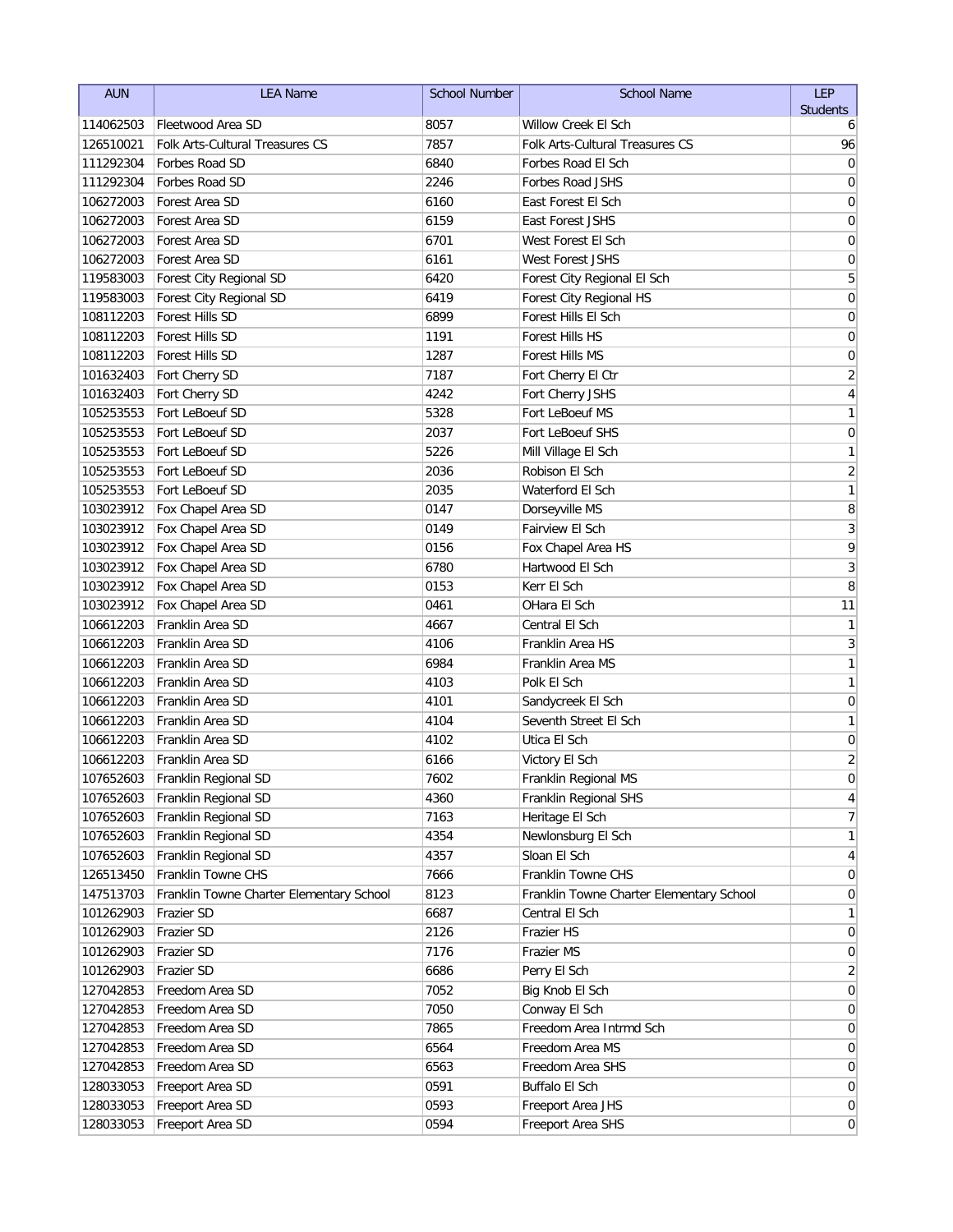| <b>AUN</b> | <b>LEA Name</b>                      | <b>School Number</b> | <b>School Name</b>                   | LEP                     |
|------------|--------------------------------------|----------------------|--------------------------------------|-------------------------|
|            |                                      |                      |                                      | <b>Students</b>         |
| 128033053  | Freeport Area SD                     | 0590                 | Freeport Kdg Ctr                     | 0                       |
| 128033053  | Freeport Area SD                     | 0592                 | South Buffalo El Sch                 | 0                       |
| 126513270  | Freire CS                            | 7586                 | Freire CS                            | $\overline{2}$          |
| 109532804  | Galeton Area SD                      | 6223                 | Galeton Area Sch                     | $\mathbf 0$             |
| 125234103  | Garnet Valley SD                     | 7714                 | Bethel Springs El Sch                | 10                      |
| 125234103  | Garnet Valley SD                     | 6506                 | Concord El Sch                       | 19                      |
| 125234103  | Garnet Valley SD                     | 7486                 | Garnet Valley El Sch                 | 4                       |
| 125234103  | Garnet Valley SD                     | 1869                 | Garnet Valley HS                     | $\overline{\mathbf{4}}$ |
| 125234103  | Garnet Valley SD                     | 7313                 | <b>Garnet Valley MS</b>              | 3                       |
| 103024102  | Gateway SD                           | 0161                 | Dr Cleveland Steward Jr El Sch       | 6                       |
| 103024102  | Gateway SD                           | 0157                 | Evergreen El Sch                     | 9                       |
| 103024102  | Gateway SD                           | 0167                 | Gateway MS                           | 6                       |
| 103024102  | Gateway SD                           | 0170                 | Gateway SHS                          | 11                      |
| 103024102  | Gateway SD                           | 0169                 | Moss Side MS                         | 1                       |
| 103024102  | Gateway SD                           | 0168                 | Pitcairn El Sch                      | 1                       |
| 103024102  | Gateway SD                           | 5191                 | Ramsey El Sch                        | 6                       |
| 103024102  | Gateway SD                           | 0165                 | University Park El Sch               | 6                       |
| 105253903  | <b>General McLane SD</b>             | 2038                 | Edinboro El Sch                      | 1                       |
| 105253903  | <b>General McLane SD</b>             | 2040                 | General McLane HS                    | $\overline{\mathbf{c}}$ |
| 105253903  | General McLane SD                    | 5225                 | James W Parker MS                    | 1                       |
| 105253903  | General McLane SD                    | 2039                 | McKean El Sch                        | 0                       |
| 126513260  | Germantown Settlement CS             | 7585                 | Germantown Settlement CS             | 0                       |
| 112013753  | Gettysburg Area SD                   | 0009                 | Eisenhower El Sch                    | 17                      |
| 112013753  | Gettysburg Area SD                   | 0006                 | Franklin Twp El Sch                  | 13                      |
| 112013753  | Gettysburg Area SD                   | 6271                 | Gettysburg Area HS                   | 14                      |
| 112013753  | Gettysburg Area SD                   | 0010                 | Gettysburg Area MS                   | 14                      |
| 112013753  | Gettysburg Area SD                   | 5126                 | James Gettys El Sch                  | 22                      |
| 112013753  | Gettysburg Area SD                   | 7592                 | Lincoln El Sch                       | 32                      |
| 197010542  | Gettysburg Montessori Charter School | 8147                 | Gettysburg Montessori Charter School | $\mathbf 0$             |
| 105254053  | Girard SD                            | 2042                 | Elk Valley El Sch                    | 6                       |
| 105254053  | <b>Girard SD</b>                     | 2043                 | <b>Girard HS</b>                     | 0                       |
| 105254053  | Girard SD                            | 6777                 | Rice Avenue MS                       | 1                       |
| 110173003  | Glendale SD                          | 6952                 | Glendale El Sch                      | 0                       |
| 110173003  | Glendale SD                          | 5219                 | Glendale JSHS                        | 0                       |
| 126513380  | Global Leadership Academy CS         | 7639                 | Global Leadership Academy CS         | $\Omega$                |
| 114063003  | Governor Mifflin SD                  | 0793                 | Brecknock El Sch                     | $\pmb{0}$               |
| 114063003  | Governor Mifflin SD                  | 0794                 | Cumru El Sch                         | 3                       |
| 114063003  | Governor Mifflin SD                  | 0801                 | Governor Mifflin MS                  | $\overline{2}$          |
| 114063003  | Governor Mifflin SD                  | 0802                 | Governor Mifflin SHS                 | 8                       |
| 114063003  | Governor Mifflin SD                  | 6794                 | Intermediate Sch                     | 11                      |
| 114063003  | Governor Mifflin SD                  | 8096                 | Mifflin Park El Sch                  | 33                      |
| 124153510  | Graystone Academy CS                 | 7728                 | Graystone Academy CS                 | 85                      |
| 124153503  | <b>Great Valley SD</b>               | 1368                 | Charlestown El Sch                   | 5                       |
| 124153503  | <b>Great Valley SD</b>               | 7695                 | General Wayne El Sch                 | 9                       |
| 124153503  | <b>Great Valley SD</b>               | 1424                 | <b>Great Valley HS</b>               | 13                      |
| 124153503  | <b>Great Valley SD</b>               | 1422                 | <b>Great Valley MS</b>               | 14                      |
| 124153503  | <b>Great Valley SD</b>               | 6479                 | Kathryn D. Markley El Sch            | 13                      |
| 124153503  | <b>Great Valley SD</b>               | 1461                 | Sugartown El Sch                     | 24                      |
| 108112502  | Greater Johnstown SD                 | 5315                 | East Side El Sch                     | $\overline{4}$          |
| 108112502  | Greater Johnstown SD                 | 1252                 | Greater Johnstown MS                 | 5                       |
| 108112502  | Greater Johnstown SD                 | 1251                 | Greater Johnstown SHS                | $\overline{7}$          |
| 108112502  | Greater Johnstown SD                 | 1250                 | West Side El Sch                     | $\vert 4 \vert$         |
| 107653102  | Greater Latrobe SD                   | 4379                 | Baggaley El Sch                      | $\mathbf{1}$            |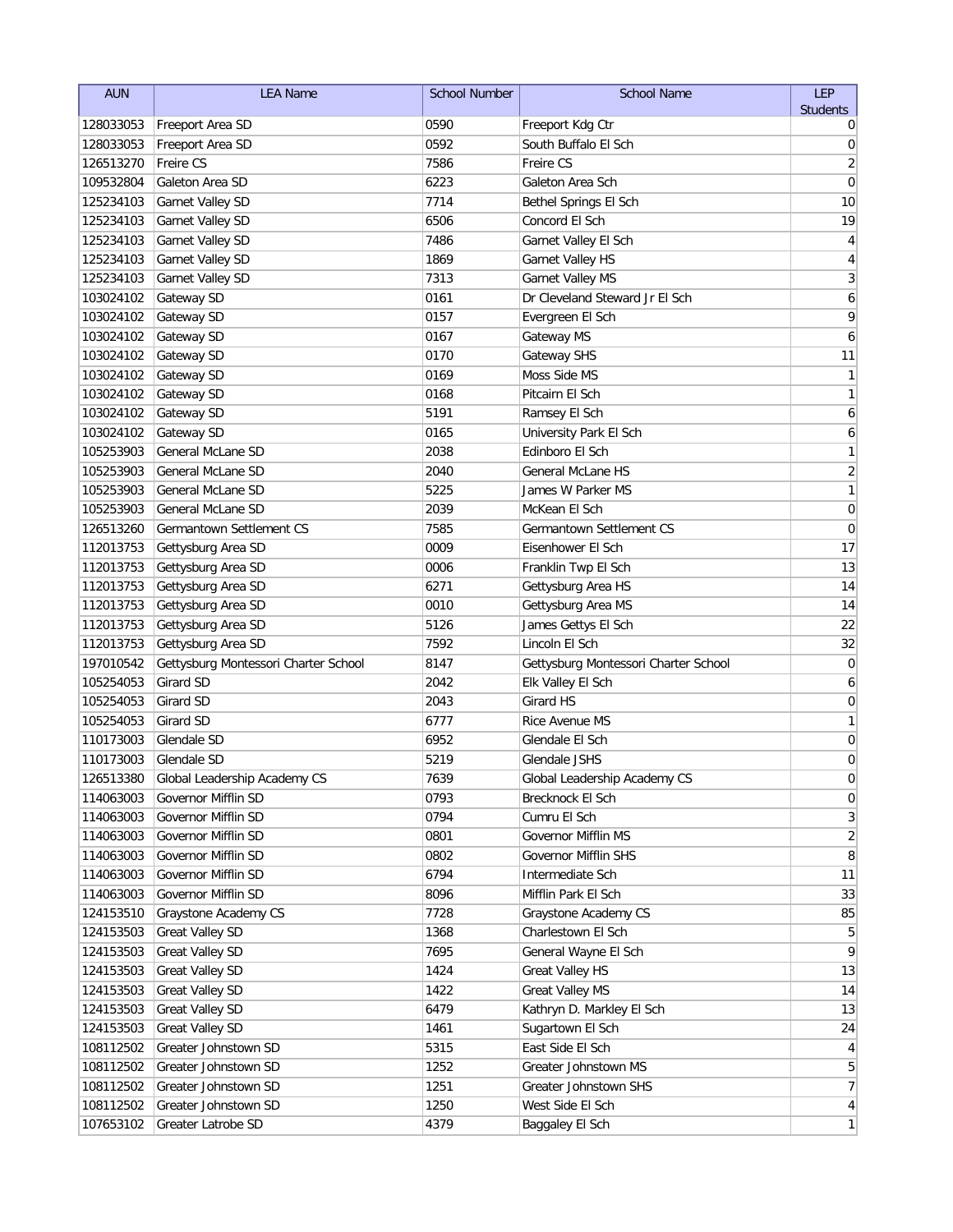| <b>AUN</b><br><b>LEA Name</b><br><b>School Number</b>                                                         | LEP                              |
|---------------------------------------------------------------------------------------------------------------|----------------------------------|
|                                                                                                               | <b>Students</b>                  |
| 107653102<br>6957<br>Greater Latrobe JHS<br>Greater Latrobe SD                                                | 1                                |
| 4845<br>107653102<br><b>Greater Latrobe SHS</b><br>Greater Latrobe SD                                         | $\mathbf 0$                      |
| 107653102<br><b>Greater Latrobe SD</b><br>4386<br>Latrobe El Sch                                              | $\overline{\mathbf{c}}$          |
| 4380<br>107653102<br>Greater Latrobe SD<br>Mountain View El Sch                                               | 3                                |
| 7768<br>118402603<br>Greater Nanticoke Area SD<br><b>GNA EI Ctr</b>                                           | 6                                |
| Greater Nanticoke Area SD<br>7610<br>Greater Nanticoke Area Ed Ctr<br>118402603                               | 3                                |
| Greater Nanticoke Area SD<br>5242<br>Greater Nanticoke Area SHS<br>118402603                                  | 10                               |
| 118402603<br>Greater Nanticoke Area SD<br>2933<br>J F Kennedy El Sch                                          | 3                                |
| 2939<br>118402603<br>Greater Nanticoke Area SD<br>K M Smith El Sch<br><b>Green Woods CS</b>                   | 1                                |
| Green Woods CS<br>7748<br>126510005                                                                           | $\boldsymbol{0}$                 |
| Greencastle-Antrim SD<br>2202<br>Greencastle-Antrim El Sch<br>112283003<br>5117                               | $\overline{c}$<br>$\overline{3}$ |
| 112283003<br>Greencastle-Antrim SD<br>Greencastle-Antrim MS                                                   |                                  |
| 7427<br>112283003<br>Greencastle-Antrim SD<br>Greencastle-Antrim Pri Sch                                      | 6                                |
| 2206<br>112283003<br>Greencastle-Antrim SD<br>Greencastle-Antrim SHS                                          | $\overline{\mathbf{c}}$          |
| 107653203<br>Greensburg Salem SD<br>7329<br>Amos K Hutchinson El Sch                                          | $\overline{\mathbf{4}}$          |
| 107653203<br>Greensburg Salem SD<br>4373<br>Greensburg-Salem HS                                               | 1                                |
| 107653203<br>Greensburg Salem SD<br>4372<br>Greensburg-Salem MS                                               | $\mathbf 0$                      |
| 107653203<br>Greensburg Salem SD<br>5166<br>Metzgar El Sch                                                    | $\mathbf 0$                      |
| 107653203<br>Greensburg Salem SD<br>5165<br>Nicely El Sch                                                     | 0                                |
| 104432803<br>Greenville Area SD<br>3135<br>East El Sch                                                        | 0                                |
| Greenville Area SD<br>104432803<br>3137<br>Greenville JSHS                                                    | $\overline{\mathbf{c}}$          |
| Greenville Area SD<br>3133<br>104432803<br>Hempfield El Sch                                                   | $\overline{2}$                   |
| Greenwood SD<br>Greenwood El Sch<br>115503004<br>7062                                                         | 5                                |
| Greenwood SD<br>6341<br>Greenwood HS<br>115503004                                                             | 1                                |
| Greenwood SD<br>7468<br>Greenwood MS<br>115503004                                                             | $\overline{2}$                   |
| 104432903<br>Grove City Area SD<br>6125<br>George Jr Republic HS                                              | 22                               |
| 104432903<br>Grove City Area SD<br>7316<br>George Jr Republic MS                                              | $\sqrt{2}$<br>$\overline{c}$     |
| 104432903<br>Grove City Area SD<br>3145<br>Grove City Area HS<br>104432903<br>Grove City Area SD<br>3144      | $\overline{1}$                   |
| Grove City Area MS<br>104432903<br>3143                                                                       | $\mathbf 0$                      |
| Grove City Area SD<br>Highland El Sch<br>6844<br><b>Hillview El Sch</b><br>104432903                          | 4                                |
| Grove City Area SD<br>104432903<br>7120                                                                       | 0                                |
| Grove City Area SD<br>Washington Kdg Ctr<br>Halifax Area SD<br>Enders-Fisherville El Sch<br>115222504<br>1753 | $\mathbf 0$                      |
| 115222504<br><b>Halifax Area SD</b><br>5038<br>Halifax Area El Sch                                            | 0                                |
| 6330<br>115222504<br>Halifax Area SD<br>Halifax Area HS                                                       | $\mathbf{1}$                     |
| 115222504<br>Halifax Area SD<br>6331<br>Halifax Area MS                                                       | 0                                |
| 114063503<br>Hamburg Area SD<br>0808<br>Hamburg Area HS                                                       | 4                                |
| Hamburg Area SD<br>Hamburg Area Middle School<br>114063503<br>7447                                            | 5                                |
| Hamburg Area SD<br>Hamburg El Sch<br>114063503<br>0807                                                        | $\overline{0}$                   |
| Hamburg Area SD<br>114063503<br>0809<br>Perry El Sch                                                          | 2                                |
| Hamburg Area SD<br>114063503<br>0804<br>Strausstown El Sch                                                    | 0                                |
| Hamburg Area SD<br>7992<br>Tilden El Center<br>114063503                                                      | 6                                |
| Hamburg Area SD<br>114063503<br>0806<br>Upper Bern El Sch                                                     | 0                                |
| Hampton Township SD<br>103024603<br>0175<br>Central El Sch                                                    | 1                                |
| Hampton Township SD<br>5190<br>103024603<br>Hampton HS                                                        | $\overline{2}$                   |
| Hampton Township SD<br>0179<br>103024603<br>Hampton MS                                                        | 4                                |
| Hampton Township SD<br>0178<br>103024603<br>Poff El Sch                                                       | 0                                |
| 0176<br>103024603<br>Hampton Township SD<br>Wyland El Sch                                                     | 4                                |
| Hanover Area SD<br>Hanover Area JSHS<br>118403003<br>2891                                                     | 7                                |
| Hanover Area SD<br>Hanover Area Memorial El Sch<br>118403003<br>7007                                          | $\overline{2}$                   |
| Hanover Area SD<br>Hanover Green El Sch<br>118403003<br>2887                                                  | 2                                |
| Lee Park El Sch<br>118403003<br>Hanover Area SD<br>2888                                                       | $\overline{4}$                   |
| Hanover Area SD<br>2889<br>118403003<br>Lyndwood El Sch                                                       | 6                                |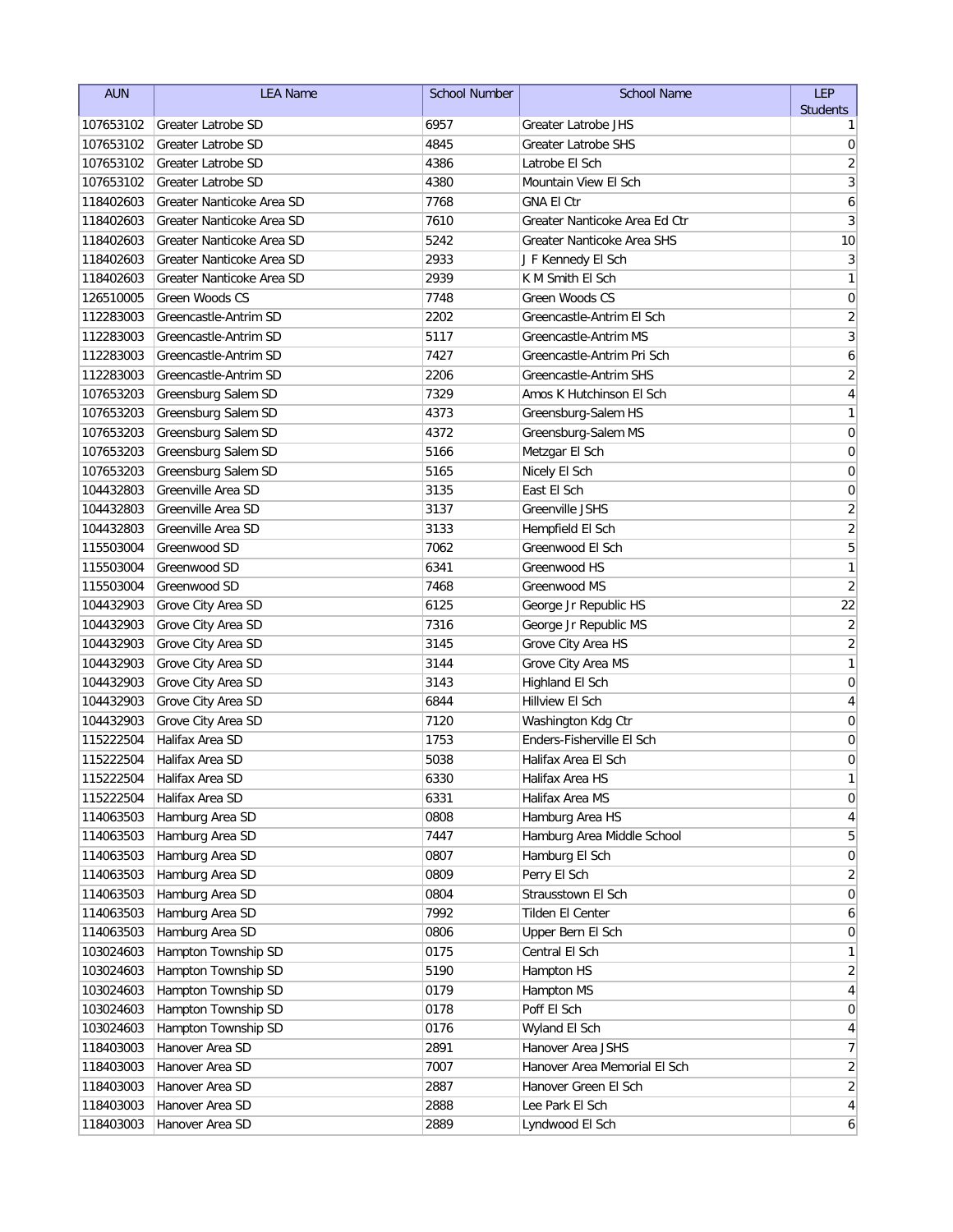| <b>AUN</b> | <b>LEA Name</b>           | <b>School Number</b> | <b>School Name</b>                       | LEP             |
|------------|---------------------------|----------------------|------------------------------------------|-----------------|
|            |                           |                      |                                          | <b>Students</b> |
| 112672803  | Hanover Public SD         | 4565                 | Clearview El Sch                         | 12              |
| 112672803  | Hanover Public SD         | 4570                 | Hanover MS                               | 38              |
| 112672803  | Hanover Public SD         | 4571                 | <b>Hanover SHS</b>                       | 28              |
| 112672803  | Hanover Public SD         | 4566                 | Hanover Street El Sch                    | 33              |
| 112672803  | Hanover Public SD         | 4568                 | Washington El Sch                        | 8               |
| 105254353  | Harbor Creek SD           | 2047                 | Clark El Sch                             | 0               |
| 105254353  | <b>Harbor Creek SD</b>    | 2048                 | Harbor Creek Junior HS                   | $\sqrt{2}$      |
| 105254353  | <b>Harbor Creek SD</b>    | 7948                 | Harbor Creek Senior HS                   | 1               |
| 105254353  | Harbor Creek SD           | 2046                 | Klein El Sch                             | 1               |
| 105254353  | Harbor Creek SD           | 5227                 | Rolling Ridge El Sch                     | 3               |
| 126513290  | Hardy Williams Academy CS | 7588                 | Hardy Williams Academy CS                | $\mathbf 0$     |
| 110173504  | Harmony Area SD           | 7195                 | Harmony Area El Sch                      | $\mathbf 0$     |
| 110173504  | Harmony Area SD           | 1547                 | Harmony Area HS                          | 0               |
| 110173504  | Harmony Area SD           | 7196                 | Harmony Area MS                          | 0               |
| 115222752  | Harrisburg City SD        | 7899                 | ACTS @ William Penn School               | $\mathbf 0$     |
| 115222752  | Harrisburg City SD        | 1764                 | Benjamin Franklin Sch                    | 89              |
| 115222752  | Harrisburg City SD        | 1769                 | Camp Curtin Sch                          | 10              |
| 115222752  | Harrisburg City SD        | 7900                 | Career Technology Academy                | $\mathbf 0$     |
| 115222752  | Harrisburg City SD        | 1765                 | Downey Sch                               | 6               |
| 115222752  | Harrisburg City SD        | 1766                 | Foose Sch                                | 114             |
| 115222752  | Harrisburg City SD        | 1757                 | Hamilton Sch                             | 1               |
| 115222752  | Harrisburg City SD        | 6333                 | Harrisburg HS                            | 192             |
| 115222752  | Harrisburg City SD        | 7902                 | Harrisburg University of Science and Tec | 13              |
| 115222752  | Harrisburg City SD        | 1758                 | Lincoln Sch                              | 41              |
| 115222752  | Harrisburg City SD        | 1759                 | Marshall Sch                             | 53              |
| 115222752  | Harrisburg City SD        | 7901                 | Math Science Academy @ Benjamin Franklin | $\overline{2}$  |
| 115222752  | Harrisburg City SD        | 1767                 | Melrose Sch                              | $\mathbf 0$     |
| 115222752  | Harrisburg City SD        | 7623                 | Rowland Sch                              | 123             |
| 115222752  | Harrisburg City SD        | 7667                 | Scott Sch Early Childhood Ctr            | 89              |
| 115222752  | Harrisburg City SD        | 1761                 | Shimmell Sch                             | 0               |
| 115222752  | Harrisburg City SD        | 1762                 | Steele Sch                               | 0               |
| 115222752  | Harrisburg City SD        | 7959                 | Steele Sch                               | 0               |
| 115222752  | Harrisburg City SD        | 7464                 | William Penn Sch                         | 0               |
| 123463603  | Hatboro-Horsham SD        | 5079                 | Blair Mill El Sch                        | 8               |
| 123463603  | Hatboro-Horsham SD        | 3268                 | Crooked Billet El Sch                    | 4               |
| 123463603  | Hatboro-Horsham SD        | 3271                 | Hallowell El Sch                         | $\overline{2}$  |
| 123463603  | Hatboro-Horsham SD        | 3272                 | Hatboro-Horsham SHS                      | 11              |
| 123463603  | Hatboro-Horsham SD        | 6639                 | Keith Valley MS                          | 4               |
| 123463603  | Hatboro-Horsham SD        | 7600                 | Limekiln-Simmons El Sch                  | $\mathbf{3}$    |
| 123463603  | Hatboro-Horsham SD        | 3267                 | Pennypack El Sch                         | $\overline{2}$  |
| 123463603  | Hatboro-Horsham SD        | 3270                 | Simmons El Sch                           | 6               |
| 125234502  | Haverford Township SD     | 1871                 | Chatham Park El Sch                      | 4               |
| 125234502  | Haverford Township SD     | 1876                 | Chestnutwold El Sch                      | 1               |
| 125234502  | Haverford Township SD     | 1877                 | Coopertown El Sch                        | 6               |
| 125234502  | Haverford Township SD     | 1878                 | Haverford MS                             | 6               |
| 125234502  | Haverford Township SD     | 1879                 | Haverford SHS                            | 14              |
| 125234502  | Haverford Township SD     | 1874                 | Lynnewood El Sch                         | 10              |
| 125234502  | Haverford Township SD     | 1875                 | Manoa El Sch                             | 8               |
| 118403302  | Hazleton Area SD          | 7605                 | Arthur Street El Sch                     | $\overline{0}$  |
| 118403302  | Hazleton Area SD          | 7937                 | Arthur Street El Sch                     | 81              |
| 118403302  | Hazleton Area SD          | 8100                 | Arthur Street El Sch Annex               | 14              |
| 118403302  | Hazleton Area SD          | 7661                 | Drums El/MS                              | $\mathbf{3}$    |
| 118403302  | Hazleton Area SD          | 6718                 | Freeland El/MS                           | 11              |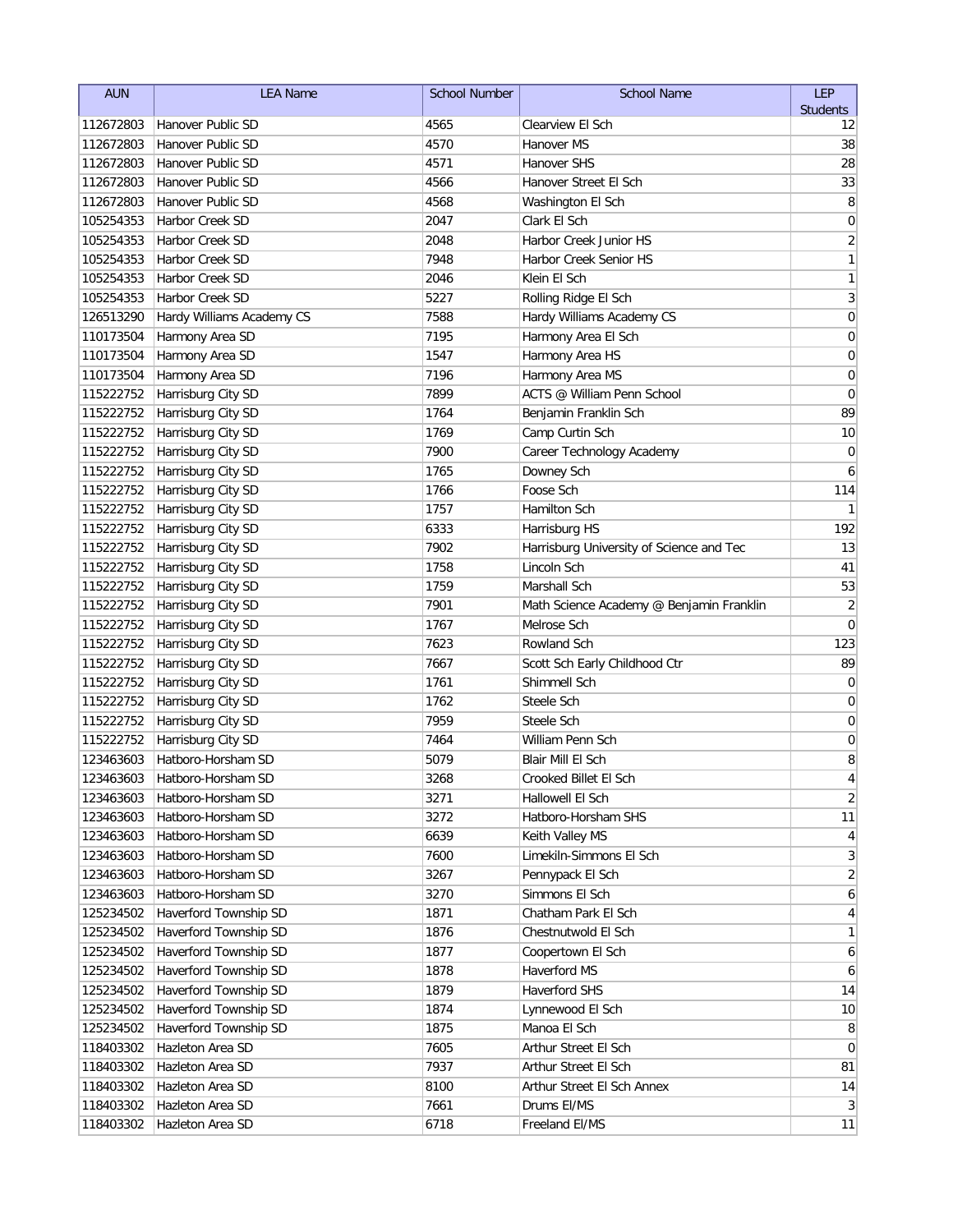| <b>AUN</b> | <b>LEA Name</b>                | <b>School Number</b> | <b>School Name</b>             | LEP             |
|------------|--------------------------------|----------------------|--------------------------------|-----------------|
|            |                                |                      |                                | <b>Students</b> |
| 118403302  | Hazleton Area SD               | 4855                 | Hazle El Sch                   | 0               |
| 118403302  | Hazleton Area SD               | 7348                 | <b>Hazleton Area HS</b>        | 405             |
| 118403302  | Hazleton Area SD               | 7936                 | Hazleton El/MS                 | 196             |
| 118403302  | Hazleton Area SD               | 6930                 | Heights Terrace El/MS          | 200             |
| 118403302  | Hazleton Area SD               | 7004                 | McAdoo-Kelayres El Sch         | 15              |
| 118403302  | Hazleton Area SD               | 7340                 | Valley El/MS                   | 6               |
| 118403302  | Hazleton Area SD               | 7569                 | West Hazleton El/MS            | 152             |
| 134677866  | Helen Thackston Charter School | 8041                 | Helen Thackston Charter School | 0               |
| 113363103  | Hempfield SD                   | 5236                 | Centerville El Sch             | 21              |
| 113363103  | Hempfield SD                   | 5055                 | Centerville MS                 | 30              |
| 113363103  | Hempfield SD                   | 2574                 | East Petersburg El Sch         | 33              |
| 113363103  | Hempfield SD                   | 2577                 | Farmdale El Sch                | 3               |
| 113363103  | Hempfield SD                   | 2578                 | <b>Hempfield SHS</b>           | 70              |
| 113363103  | Hempfield SD                   | 6294                 | Landisville Intrmd Ctr         | 26              |
| 113363103  | Hempfield SD                   | 7421                 | Landisville MS                 | 5               |
| 113363103  | Hempfield SD                   | 7442                 | Landisville Pri Ctr            | 28              |
| 113363103  | Hempfield SD                   | 2576                 | Mountville El Sch              | 15              |
| 113363103  | Hempfield SD                   | 2575                 | Rohrerstown El Sch             | 52              |
| 107653802  | Hempfield Area SD              | 6851                 | Bovard El Sch                  | $\pmb{0}$       |
| 107653802  | Hempfield Area SD              | 7747                 | Crossroads Sch                 | 0               |
| 107653802  | Hempfield Area SD              | 4393                 | East Hempfield El Sch          | 0               |
| 107653802  | Hempfield Area SD              | 4389                 | Fort Allen El Sch              | 4               |
| 107653802  | Hempfield Area SD              | 7268                 | Harrold MS                     | 1               |
| 107653802  | Hempfield Area SD              | 4404                 | Hempfield Area SHS             | 10              |
| 107653802  | Hempfield Area SD              | 4394                 | Maxwell El Sch                 | $\mathbf 0$     |
| 107653802  | Hempfield Area SD              | 5359                 | Stanwood El Sch                | 0               |
| 107653802  | Hempfield Area SD              | 7269                 | Wendover MS                    | 0               |
| 107653802  | Hempfield Area SD              | 4399                 | West Hempfield El Sch          | $\mathbf 0$     |
| 107653802  | Hempfield Area SD              | 7270                 | West Hempfield MS              | $\mathbf 0$     |
| 107653802  | Hempfield Area SD              | 4400                 | West Point El Sch              | $\mathbf 0$     |
| 104433303  | Hermitage SD                   | 3146                 | Artman El Sch                  | 10              |
| 104433303  | Hermitage SD                   | 5247                 | Delahunty MS                   | 0               |
| 104433303  | Hermitage SD                   | 8069                 | Delahunty MS                   | 1               |
| 104433303  | Hermitage SD                   | 8070                 | Hermitage MS                   | 1               |
|            | 104433303 Hermitage SD         | 3149                 | Hermitage MS                   | 0               |
| 104433303  | Hermitage SD                   | 3150                 | <b>Hickory HS</b>              | 3               |
| 104433303  | Hermitage SD                   | 3147                 | Karen A. Ionta El Sch          | 2               |
| 103024753  | <b>Highlands SD</b>            | 0182                 | Fairmount El Sch               | $\overline{2}$  |
| 103024753  | <b>Highlands SD</b>            | 0180                 | Fawn El Sch                    | 0               |
| 103024753  | <b>Highlands SD</b>            | 0191                 | Grandview El Sch               | 0               |
| 103024753  | <b>Highlands SD</b>            | 0190                 | Heights El Sch                 | 3               |
| 103024753  | <b>Highlands SD</b>            | 7202                 | <b>Highlands MS</b>            | 0               |
| 103024753  | <b>Highlands SD</b>            | 5153                 | <b>Highlands SHS</b>           | 2               |
| 108073503  | Hollidaysburg Area SD          | 0888                 | Allegheny El Sch #1            | 0               |
| 108073503  | Hollidaysburg Area SD          | 7097                 | Charles W Longer El Sch        | 0               |
| 108073503  | Hollidaysburg Area SD          | 7381                 | Foot of Ten El Sch             | 4               |
| 108073503  | Hollidaysburg Area SD          | 6195                 | Frankstown El Sch              | 7               |
| 108073503  | Hollidaysburg Area SD          | 0927                 | Hollidaysburg Area JHS         | 1               |
| 108073503  | Hollidaysburg Area SD          | 5207                 | Hollidaysburg Area SHS         | 0               |
| 128323303  | Homer-Center SD                | 6797                 | Homer-Center El Sch            | 0               |
| 128323303  | Homer-Center SD                | 2331                 | Homer-Center JSHS              | 0               |
| 126510003  | Hope CS                        | 7723                 | Hope CS                        | $\overline{0}$  |
| 127044103  | Hopewell Area SD               | 0672                 | Hopewell El Sch                | $\overline{0}$  |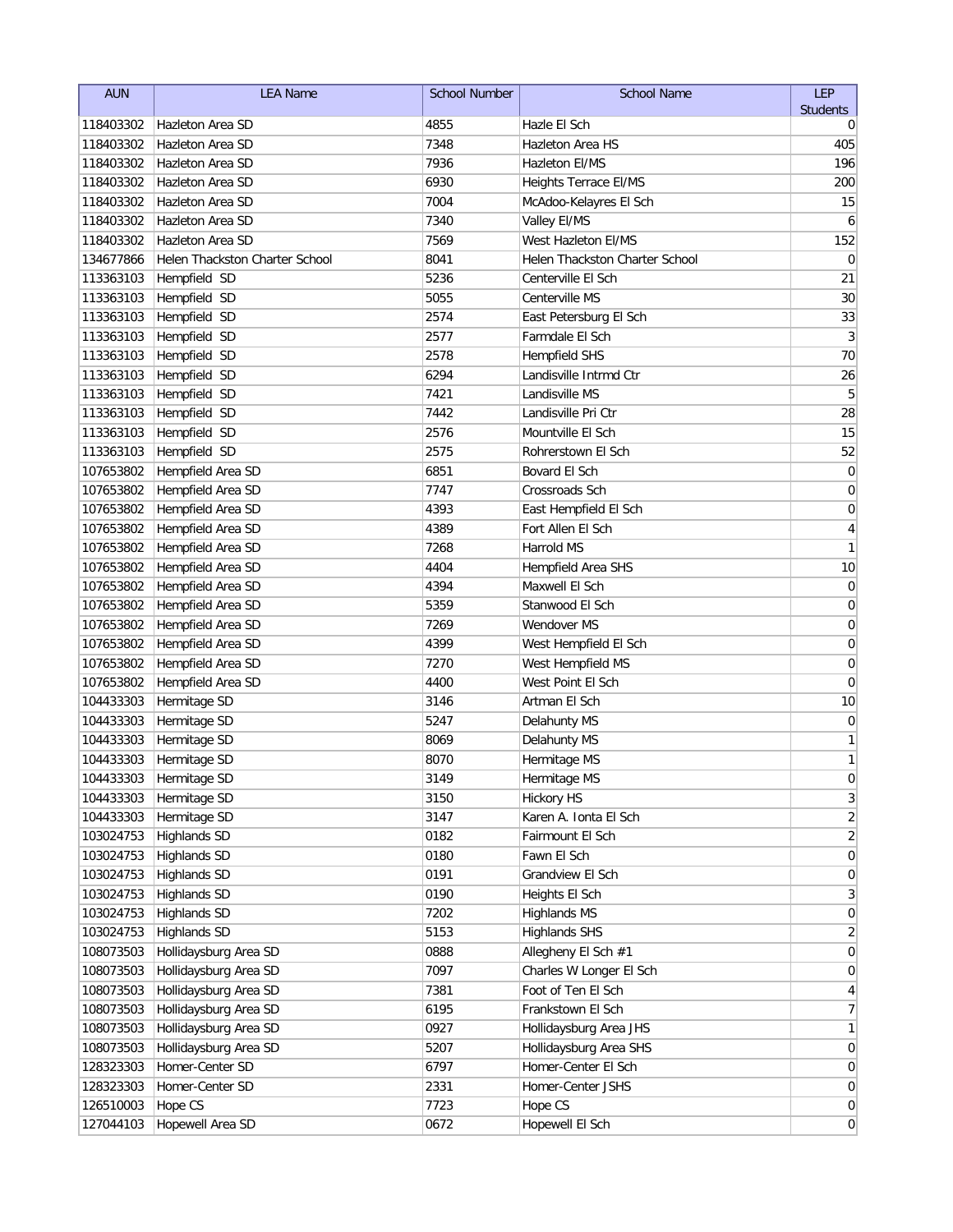| <b>AUN</b> | <b>LEA Name</b>               | <b>School Number</b> | <b>School Name</b>             | LEP                      |
|------------|-------------------------------|----------------------|--------------------------------|--------------------------|
|            |                               |                      |                                | <b>Students</b>          |
| 127044103  | Hopewell Area SD              | 0674                 | <b>Hopewell JHS</b>            | 1                        |
| 127044103  | Hopewell Area SD              | 0675                 | <b>Hopewell SHS</b>            | $\overline{c}$           |
| 127044103  | Hopewell Area SD              | 0671                 | Independence El Sch            | $\sqrt{2}$               |
| 127044103  | Hopewell Area SD              | 7280                 | Margaret Ross El Sch           | $\mathbf 0$              |
| 127044103  | Hopewell Area SD              | 0669                 | Raccoon El Sch                 | 0                        |
| 111312503  | Huntingdon Area SD            | 2298                 | Brady-Henderson Mill Creek El  | 0                        |
| 111312503  | Huntingdon Area SD            | 5333                 | Huntingdon Area MS             | 4                        |
| 111312503  | Huntingdon Area SD            | 2305                 | Huntingdon Area SHS            | $\sqrt{2}$               |
| 111312503  | Huntingdon Area SD            | 2303                 | Jackson-Miller El Sch          | $\mathbf 0$              |
| 111312503  | Huntingdon Area SD            | 7525                 | Southside El Sch               | 5                        |
| 111312503  | Huntingdon Area SD            | 7620                 | Standing Stone El Sch          | 5                        |
| 126513200  | Imani Education Circle CS     | 7579                 | Imani Educationl Circle CS     | $\overline{2}$           |
| 126512980  | Imhotep Institute CHS         | 7542                 | Imhotep Institute CHS          | $\mathbf 0$              |
| 126513510  | Independence CS               | 7683                 | Independence CS                | 41                       |
| 128323703  | Indiana Area SD               | 2314                 | Ben Franklin El Sch            | 7                        |
| 128323703  | Indiana Area SD               | 4964                 | East Pike El Sch               | $\overline{\mathbf{4}}$  |
| 128323703  | Indiana Area SD               | 2321                 | Eisenhower El Sch              | 9                        |
| 128323703  | Indiana Area SD               | 2322                 | Horace Mann El Sch             | 1                        |
| 128323703  | Indiana Area SD               | 2324                 | Indiana Area JHS               | 9                        |
| 128323703  | Indiana Area SD               | 2325                 | Indiana Area SHS               | $\overline{\mathcal{I}}$ |
| 115220001  | <b>Infinity CS</b>            | 7765                 | Infinity CS                    | 0                        |
| 125235103  | Interboro SD                  | 1881                 | Glenolden Sch                  | 14                       |
| 125235103  | Interboro SD                  | 1885                 | Interboro SHS                  | 11                       |
| 125235103  | Interboro SD                  | 7643                 | Kindergarten Academy           | $\overline{7}$           |
| 125235103  | Interboro SD                  | 1883                 | Norwood Sch                    | 6                        |
| 125235103  | Interboro SD                  | 6508                 | Prospect Park Sch              | 8                        |
| 125235103  | Interboro SD                  | 4847                 | Tinicum Sch                    | 10                       |
| 105256553  | Iroquois SD                   | 2052                 | Iroquois El Sch                | $\overline{\mathbf{c}}$  |
| 105256553  | Iroquois SD                   | 4817                 | <b>Iroquois JSHS</b>           | $\mathbf{1}$             |
| 105256553  | Iroquois SD                   | 2051                 | Wesleyville El Sch             | $\mathbf 0$              |
| 104433604  | Jamestown Area SD             | 6127                 | Jamestown Area El Sch          | 0                        |
| 104433604  | Jamestown Area SD             | 6126                 | Jamestown Area JSHS            | 0                        |
| 107654103  | Jeannette City SD             | 8024                 | Jeannette McKee El Sch         | 0                        |
| 107654103  | Jeannette City SD             | 7405                 | Jeannette McKee El/MS          | 0                        |
| 107654103  | Jeannette City SD             | 8025                 | Jeannette McKee MS             | $\Omega$                 |
| 107654103  | Jeannette City SD             | 4412                 | Jeannette SHS                  | $\pmb{0}$                |
| 106333407  | Jefferson County-DuBois AVTS  | 5180                 | Jefferson County-DuBois AVTS   | $\overline{0}$           |
| 101303503  | Jefferson-Morgan SD           | 7029                 | Jefferson-Morgan El Sch        | $\overline{2}$           |
| 101303503  | Jefferson-Morgan SD           | 2280                 | Jefferson-Morgan MS/HS         | 1                        |
| 123463803  | Jenkintown SD                 | 3276                 | Jenkintown El Sch              | 11                       |
| 123463803  | Jenkintown SD                 | 3277                 | Jenkintown HS                  | 0                        |
| 123463803  | Jenkintown SD                 | 7598                 | Jenkintown MS                  | 0                        |
| 123463803  | Jenkintown SD                 | 8049                 | Jenkintown Middle/High School  | 1                        |
| 117414003  | Jersey Shore Area SD          | 3031                 | Avis El Sch                    | 0                        |
| 117414003  | Jersey Shore Area SD          | 5243                 | Jersey Shore Area El Sch       | 0                        |
| 117414003  | Jersey Shore Area SD          | 3034                 | Jersey Shore Area SHS          | 1                        |
| 117414003  | Jersey Shore Area SD          | 3033                 | Jersey Shore MS                | $\overline{0}$           |
| 117414003  | Jersey Shore Area SD          | 6988                 | Nippenose Valley El Sch        | 0                        |
| 117414003  | Jersey Shore Area SD          | 5060                 | Salladasburg El Sch            | $\overline{0}$           |
| 121135003  | Jim Thorpe Area SD            | 1307                 | Jim Thorpe Area SHS            | 0                        |
| 121135003  | Jim Thorpe Area SD            | 6965                 | L B Morris El Sch              | $\mathbf{3}$             |
| 121135003  | Jim Thorpe Area SD            | 7785                 | Penn/Kidder Campus             | 6                        |
| 133513315  | John B Stetson Charter School | 8149                 | John B. Stetson Charter School | 174                      |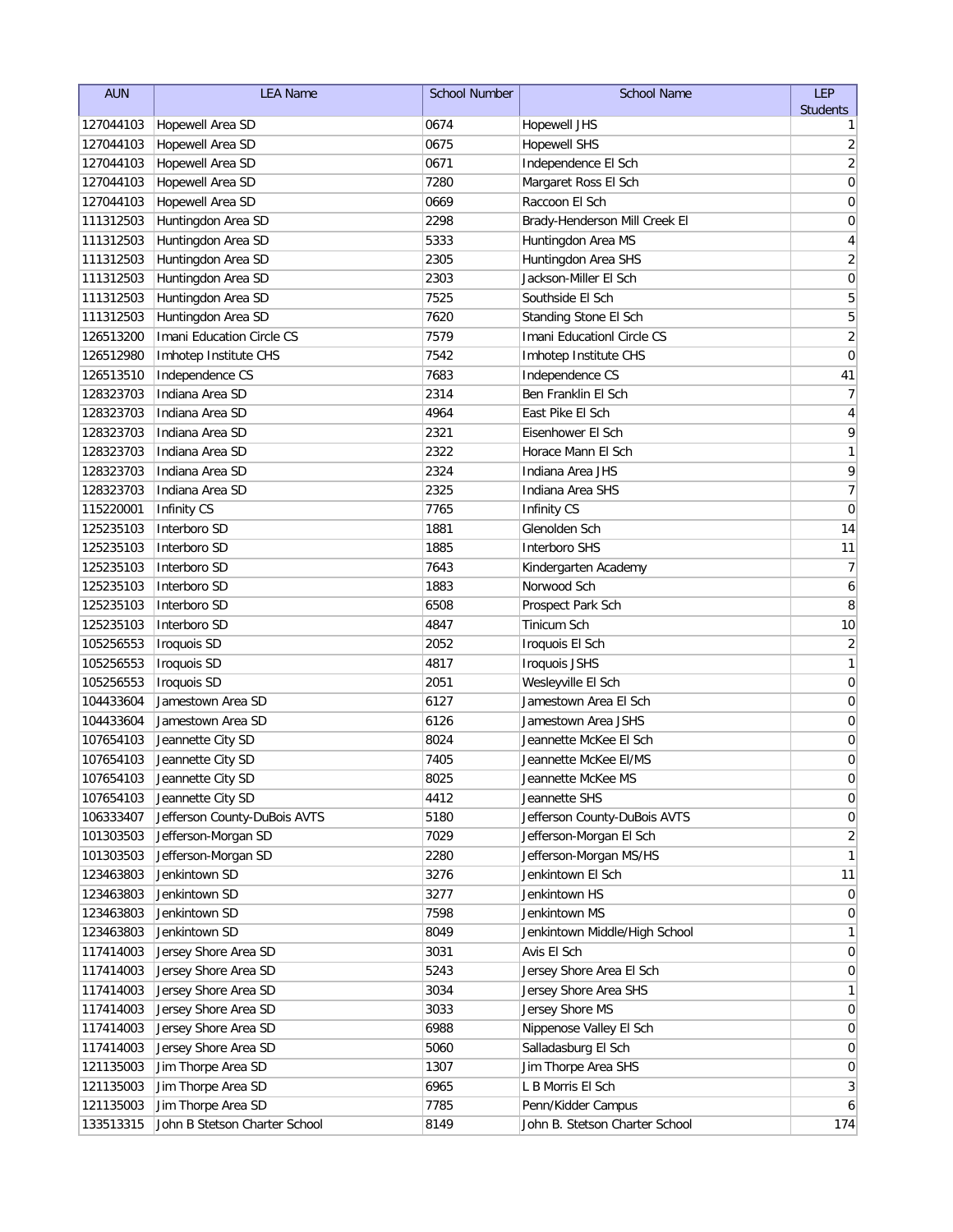| <b>AUN</b> | <b>LEA Name</b>                          | <b>School Number</b> | <b>School Name</b>                       | LEP              |
|------------|------------------------------------------|----------------------|------------------------------------------|------------------|
|            |                                          |                      |                                          | <b>Students</b>  |
| 109243503  | Johnsonburg Area SD                      | 5326                 | Johnsonburg Area El Sch                  | 0                |
| 109243503  | Johnsonburg Area SD                      | 6218                 | Johnsonburg Area HS                      | 0                |
| 111343603  | Juniata County SD                        | 2394                 | East Juniata JSHS                        | $\mathbf 0$      |
| 111343603  | Juniata County SD                        | 2390                 | Fayette Twp El Sch                       | 0                |
| 111343603  | Juniata County SD                        | 4947                 | Fermanagh-Mifflintown El Sch             | 20               |
| 111343603  | Juniata County SD                        | 6255                 | Juniata SHS                              | 16               |
| 111343603  | Juniata County SD                        | 2399                 | Lack-Tuscarora El Sch                    | 0                |
| 111343603  | Juniata County SD                        | 2391                 | Monroe Twp El Sch                        | 0                |
| 111343603  | Juniata County SD                        | 2395                 | Mountain View El Sch                     | 0                |
| 111343603  | Juniata County SD                        | 2392                 | Susquehanna Twp El Sch                   | 0                |
| 111343603  | Juniata County SD                        | 2393                 | Thompsontown-Delaware El Sch             | $\mathbf 0$      |
| 111343603  | Juniata County SD                        | 7220                 | Tuscarora MS                             | 9                |
| 111343603  | Juniata County SD                        | 2400                 | Tuscarora Valley El Sch                  | $\mathbf 0$      |
| 111343603  | Juniata County SD                        | 2396                 | Walker Twp El Sch                        | $\mathbf 0$      |
| 111312804  | Juniata Valley SD                        | 5230                 | Juniata Valley El Sch                    | $\overline{c}$   |
| 111312804  | Juniata Valley SD                        | 2308                 | Juniata Valley JSHS                      | $\mathbf{1}$     |
| 126510013  | KIPP Philadelphia Charter School         | 7776                 | KIPP Philadelphia Charter School         | $\mathfrak{Z}$   |
| 172510793  | KIPP West Philadelphia Preparatory Chart | 8124                 | KIPP West Philadelphia Preparatory Chart | $\pmb{0}$        |
| 109422303  | Kane Area SD                             | 5244                 | Kane Area El Sch                         | 0                |
| 109422303  | Kane Area SD                             | 5245                 | Kane Area HS                             | 0                |
| 109422303  | Kane Area SD                             | 3100                 | Kane Area MS                             | 0                |
| 109422303  | Kane Area SD                             | 3099                 | Mt Jewett El Sch                         | 0                |
| 104103603  | Karns City Area SD                       | 4906                 | Bruin El Sch                             | 0                |
| 104103603  | Karns City Area SD                       | 1153                 | Chicora El Sch                           | 0                |
| 104103603  | Karns City Area SD                       | 1154                 | Karns City HS                            | 0                |
| 104103603  | Karns City Area SD                       | 7396                 | Sugarcreek El Sch                        | 0                |
| 124154003  | Kennett Consolidated SD                  | 1401                 | Greenwood El Sch                         | 88               |
| 124154003  | Kennett Consolidated SD                  | 6482                 | Kennett HS                               | 124              |
| 124154003  | Kennett Consolidated SD                  | 6834                 | Kennett MS                               | 89               |
| 124154003  | Kennett Consolidated SD                  | 6481                 | Mary D Lang El Sch                       | 159              |
| 124154003  | Kennett Consolidated SD                  | 1400                 | New Garden El Sch                        | 111              |
| 106166503  | Keystone SD                              | 6694                 | Keystone El Sch                          | 0                |
| 106166503  | Keystone SD                              | 1486                 | Keystone JSHS                            | 0                |
| 110183602  | Keystone Central SD                      | 7795                 | <b>Bucktail Area MS</b>                  | 0                |
|            | 110183602 Keystone Central SD            | 6241                 | <b>Bucktail HS</b>                       | $\overline{0}$   |
| 110183602  | Keystone Central SD                      | 7589                 | Central Mountain HS                      | $\mathbf{3}$     |
| 110183602  | Keystone Central SD                      | 7590                 | Central Mountain MS                      | 1                |
| 110183602  | Keystone Central SD                      | 4815                 | Dickey El Sch                            | 0                |
| 110183602  | Keystone Central SD                      | 1568                 | Lamar Twp El Sch                         | 0                |
| 110183602  | Keystone Central SD                      | 4917                 | Liberty Curtain El Sch                   | 1                |
| 110183602  | Keystone Central SD                      | 1570                 | Mill Hall El Sch                         | 0                |
| 110183602  | Keystone Central SD                      | 6242                 | Renovo El Sch                            | 0                |
| 110183602  | Keystone Central SD                      | 6245                 | Robb El Sch                              | 1                |
| 110183602  | Keystone Central SD                      | 7474                 | Sugar Valley El Sch                      | 0                |
| 110183602  | Keystone Central SD                      | 1588                 | Woodward El Sch                          | 0                |
| 104432830  | Keystone Education Center CS             | 7506                 | Keystone Education Center CS             | $\overline{0}$   |
| 103025002  | Keystone Oaks SD                         | 7461                 | Dormont El Sch                           | 6                |
| 103025002  | Keystone Oaks SD                         | 0203                 | Fred L Aiken El Sch                      | 6                |
| 103025002  | Keystone Oaks SD                         | 5112                 | Keystone Oaks HS                         | 15               |
| 103025002  | Keystone Oaks SD                         | 7462                 | Keystone Oaks MS                         | $\overline{7}$   |
| 103025002  | Keystone Oaks SD                         | 0204                 | Myrtle Ave Sch                           | 15               |
| 126510017  | Khepera CS                               | 7826                 | Khepera CS                               | $\boldsymbol{0}$ |
| 107654403  | Kiski Area SD                            | 7190                 | Allegheny-Hyde Park El Sch               | $\mathbf{1}$     |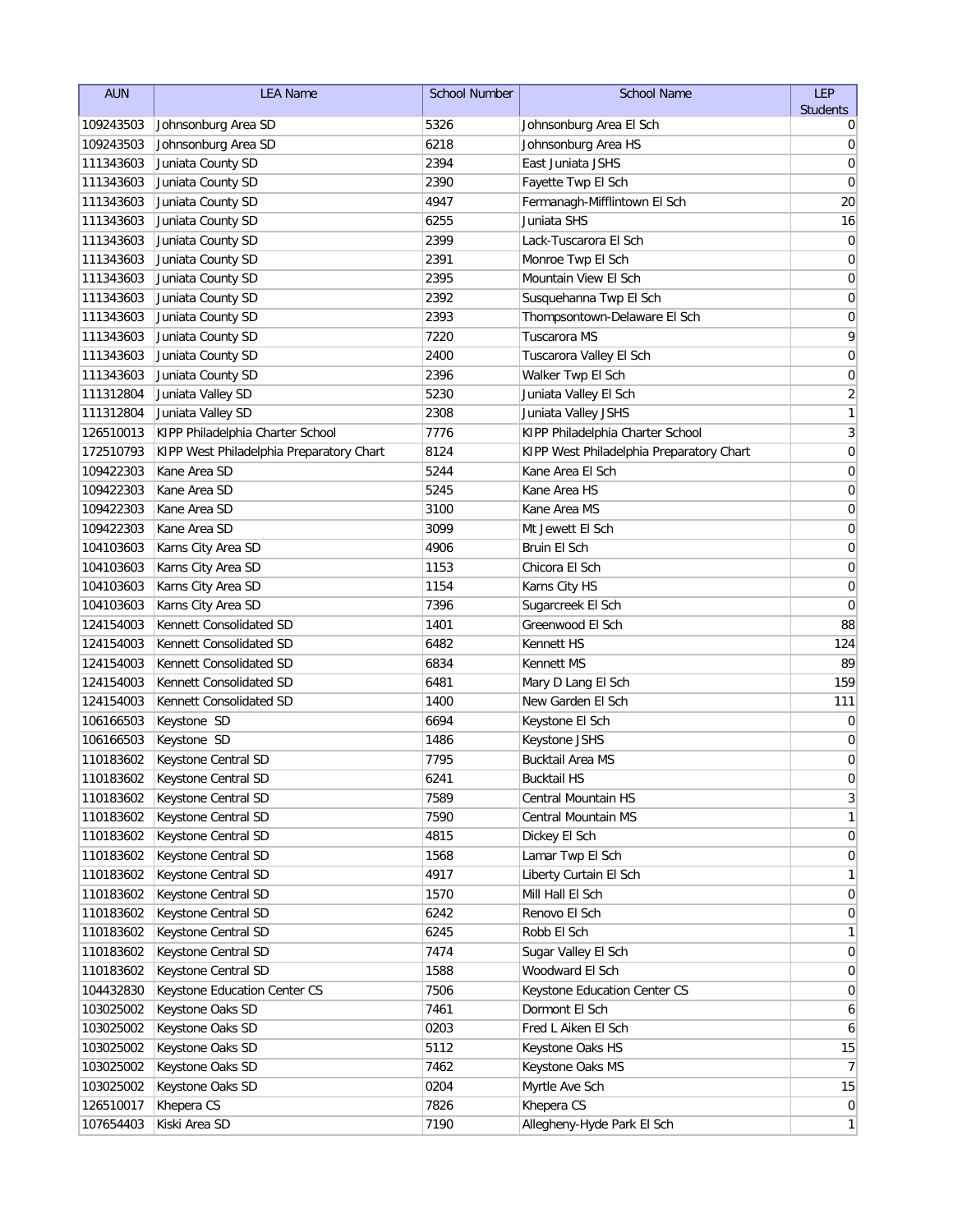| <b>AUN</b> | <b>LEA Name</b>                          | <b>School Number</b> | <b>School Name</b>                       | <b>LEP</b>       |
|------------|------------------------------------------|----------------------|------------------------------------------|------------------|
|            |                                          |                      |                                          | <b>Students</b>  |
| 107654403  | Kiski Area SD                            | 6177                 | Bell Avon El Sch                         | 0                |
| 107654403  | Kiski Area SD                            | 4431                 | Kiski Area HS                            | 0                |
| 107654403  | Kiski Area SD                            | 7189                 | Kiski Area IHS                           | 0                |
| 107654403  | Kiski Area SD                            | 4415                 | Laurel Point El Sch                      | 0                |
| 107654403  | Kiski Area SD                            | 4516                 | Mamont El Sch                            | 3                |
| 107654403  | Kiski Area SD                            | 4519                 | North Washington El Sch                  | 0                |
| 107654403  | Kiski Area SD                            | 7191                 | Vandergrift El Sch                       | 0                |
| 107654403  | Kiski Area SD                            | 4520                 | Washington El Sch                        | 0                |
| 114064003  | Kutztown Area SD                         | 6314                 | Albany El Sch                            | 0                |
| 114064003  | Kutztown Area SD                         | 8095                 | Albany El Sch                            | 0                |
| 114064003  | Kutztown Area SD                         | 0810                 | Greenwich-Lenhartsville El Sch           | 0                |
| 114064003  | Kutztown Area SD                         | 6315                 | Kutztown Area MS                         | 0                |
| 114064003  | Kutztown Area SD                         | 0816                 | Kutztown Area SHS                        | $\mathbf 0$      |
| 114064003  | Kutztown Area SD                         | 6316                 | Kutztown El Sch                          | 1                |
| 114064003  | Kutztown Area SD                         | 0812                 | Maxatawny El Sch                         | 0                |
| 113362940  | La Academia-The Partnership Charter Scho | 7538                 | La Academia-The Partnership Charter Scho | 80               |
| 126513110  | Laboratory CS                            | 7565                 | Laboratory CS                            | 0                |
| 119665003  | Lackawanna Trail SD                      | 4524                 | Lackawanna Trail El Ctr                  | 0                |
| 119665003  | Lackawanna Trail SD                      | 4528                 | Lackawanna Trail JSHS                    | 0                |
| 118403903  | Lake-Lehman SD                           | 2924                 | Lake-Lehman JSHS                         | 0                |
| 118403903  | Lake-Lehman SD                           | 7060                 | Lake-Noxen El Sch                        | 0                |
| 118403903  | Lake-Lehman SD                           | 2922                 | Lehman-Jackson El Sch                    | 0                |
| 118403903  | Lake-Lehman SD                           | 2920                 | Ross El Sch                              | 0                |
| 119354603  | Lakeland SD                              | 6403                 | Lakeland El Sch                          | 1                |
| 119354603  | Lakeland SD                              | 6404                 | Lakeland JSHS                            | $\overline{2}$   |
| 119354603  | Lakeland SD                              | 7146                 | Mayfield El Sch                          | 0                |
| 104433903  | Lakeview SD                              | 3155                 | Lakeview HS                              | 0                |
| 104433903  | Lakeview SD                              | 7069                 | Lakeview MS                              | 1                |
| 104433903  | Lakeview SD                              | 3154                 | Oakview El Sch                           | $\mathbf 0$      |
| 113363603  | Lampeter-Strasburg SD                    | 2606                 | Hans Herr El Sch                         | 8                |
| 113363603  | Lampeter-Strasburg SD                    | 7939                 | Lampeter El Sch                          | 9                |
| 113363603  | Lampeter-Strasburg SD                    | 2607                 | Lampeter-Strasburg SHS                   | 10               |
| 113363603  | Lampeter-Strasburg SD                    | 6297                 | Martin Meylin MS                         | 10               |
| 113363603  | Lampeter-Strasburg SD                    | 6298                 | Strasburg El Sch                         | 0                |
|            | 113363603   Lampeter-Strasburg SD        | 2601                 | Willow Street El Sch                     | $\boldsymbol{0}$ |
| 113364002  | Lancaster SD                             | 7403                 | Buehrle Alternative Ed Sch               | 13               |
| 113364002  | Lancaster SD                             | 2598                 | <b>Burrowes Sch</b>                      | 70               |
| 113364002  | Lancaster SD                             | 7182                 | Carter and MacRae El Sch                 | 68               |
| 113364002  | Lancaster SD                             | 2599                 | Elizabeth R Martin El Sch                | 36               |
| 113364002  | Lancaster SD                             | 2581                 | Fulton El Sch                            | 89               |
| 113364002  | Lancaster SD                             | 2589                 | George Washington El Sch                 | 162              |
| 113364002  | Lancaster SD                             | 2592                 | Hamilton El Sch                          | 72               |
| 113364002  | Lancaster SD                             | 2593                 | Hand MS                                  | 151              |
| 113364002  | Lancaster SD                             | 2597                 | James Buchanan El Sch                    | 33               |
| 113364002  | Lancaster SD                             | 5056                 | King El Sch                              | 144              |
| 113364002  | Lancaster SD                             | 2584                 | Lafayette El Sch                         | 75               |
| 113364002  | Lancaster SD                             | 2595                 | Lincoln MS                               | 95               |
| 113364002  | Lancaster SD                             | 2596                 | McCaskey Campus                          | 457              |
| 113364002  | Lancaster SD                             | 7922                 | Phoenix Academy                          | 40               |
| 113364002  | Lancaster SD                             | 6762                 | Price El Sch                             | 78               |
| 113364002  | Lancaster SD                             | 2594                 | Reynolds MS                              | 91               |
| 113364002  | Lancaster SD                             | 2587                 | Ross El Sch                              | 59               |
| 113364002  | Lancaster SD                             | 2590                 | Thomas Wharton El Sch                    | 24               |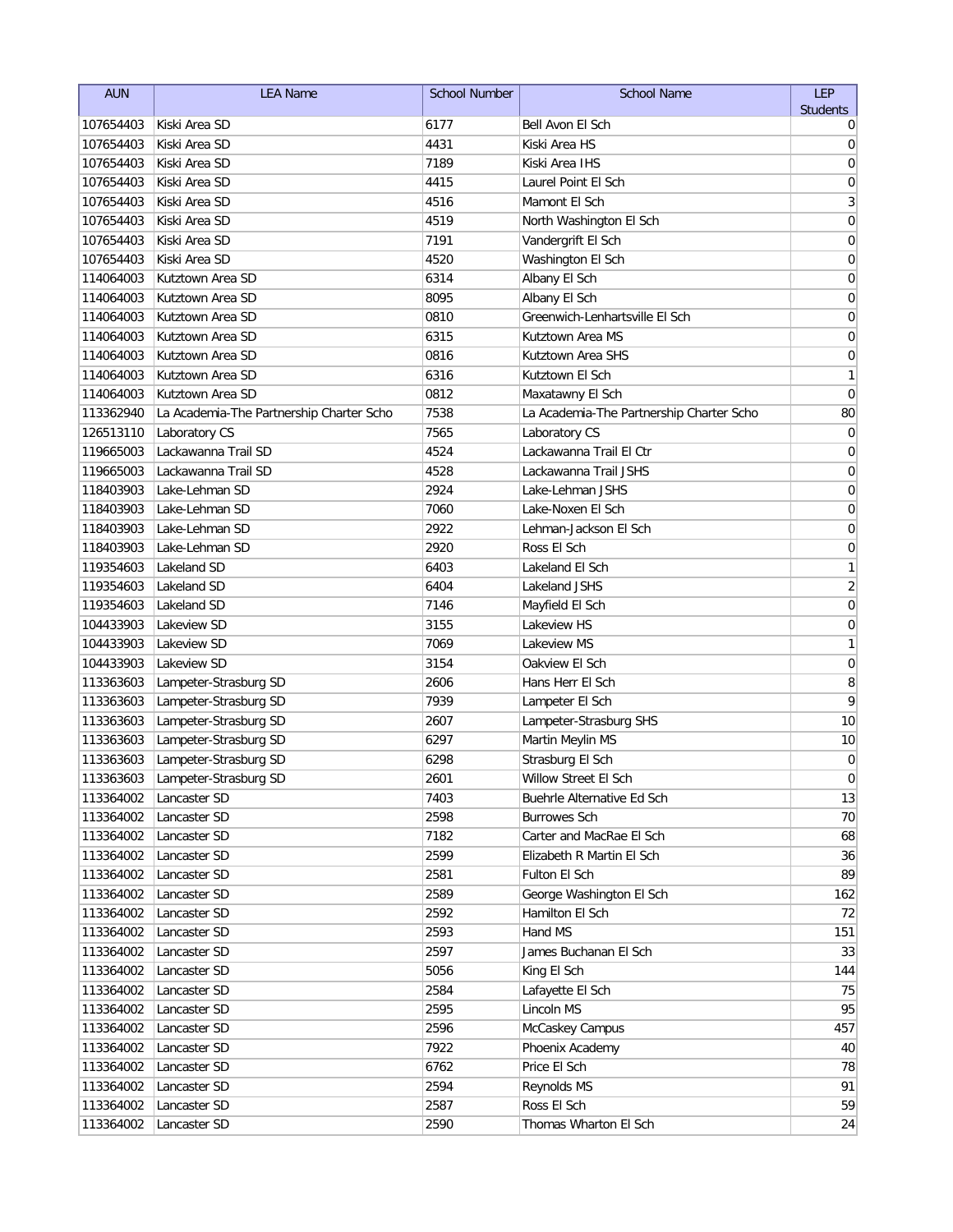| <b>AUN</b> | <b>LEA Name</b>                          | <b>School Number</b> | <b>School Name</b>                       | LEP                     |
|------------|------------------------------------------|----------------------|------------------------------------------|-------------------------|
|            |                                          |                      |                                          | <b>Students</b>         |
| 113364002  | Lancaster SD                             | 2600                 | <b>Wheatland MS</b>                      | 74                      |
| 113364002  | Lancaster SD                             | 2591                 | Wickersham El Sch                        | 90                      |
| 104374003  | Laurel SD                                | 7001                 | Laurel El Sch                            | 0                       |
| 104374003  | Laurel SD                                | 2680                 | Laurel JSHS                              | 0                       |
| 101264003  | Laurel Highlands SD                      | 2146                 | Clark El Sch                             | 0                       |
| 101264003  | Laurel Highlands SD                      | 2163                 | Hatfield El Sch                          | $\overline{\mathbf{c}}$ |
| 101264003  | Laurel Highlands SD                      | 4700                 | Hutchinson El Sch                        | $\mathbf 0$             |
| 101264003  | Laurel Highlands SD                      | 5146                 | Laurel Highlands MS                      | 0                       |
| 101264003  | Laurel Highlands SD                      | 6600                 | Laurel Highlands SHS                     | 0                       |
| 101264003  | Laurel Highlands SD                      | 4820                 | Marshall El Sch                          | 1                       |
| 104374207  | Lawrence County CTC                      | 4940                 | Lawrence County CTC                      | $\mathbf 0$             |
| 113384603  | Lebanon SD                               | 6616                 | Harding El Sch                           | 39                      |
| 113384603  | Lebanon SD                               | 5337                 | Houck El Sch                             | 24                      |
| 113384603  | Lebanon SD                               | 2754                 | Lebanon MS                               | 179                     |
| 113384603  | Lebanon SD                               | 5155                 | Lebanon SHS                              | 179                     |
| 113384603  | Lebanon SD                               | 6894                 | Northwest El Sch                         | 74                      |
| 113384603  | Lebanon SD                               | 2746                 | Southeast El Sch                         | 21                      |
| 113384603  | Lebanon SD                               | 2743                 | Southwest El Sch                         | 50                      |
| 128034503  | Leechburg Area SD                        | 6579                 | David Leech El Sch                       | 0                       |
| 128034503  | Leechburg Area SD                        | 7923                 | Leechburg Area HS                        | 0                       |
| 128034503  | Leechburg Area SD                        | 0603                 | Leechburg Area HS                        | 0                       |
| 128034503  | Leechburg Area SD                        | 7478                 | Leechburg Area MS                        | 0                       |
| 121393007  | Lehigh Career & Technical Institute      | 5338                 | Lehigh Career & Technical Institute      | 65                      |
| 120480002  | Lehigh Valley Academy Regional CS        | 7681                 | Lehigh Valley Academy Regional CS        | 33                      |
| 120483170  | Lehigh Valley CHS for Performing Arts    | 7634                 | Lehigh Valley CHS for Performing Arts    | $\mathbf 0$             |
| 139481451  | Lehigh Valley Dual Language Charter Scho | 8130                 | Lehigh Valley Dual Language Charter Scho | 56                      |
| 121135503  | Lehighton Area SD                        | 1312                 | East Penn El Sch                         | 0                       |
| 121135503  | Lehighton Area SD                        | 1313                 | Franklin El Sch                          | 0                       |
| 121135503  | Lehighton Area SD                        | 1315                 | Lehighton Area HS                        | $\mathbf 0$             |
| 121135503  | Lehighton Area SD                        | 1314                 | Lehighton Area MS                        | 0                       |
| 121135503  | Lehighton Area SD                        | 1311                 | Mahoning El Sch                          | 0                       |
| 121135503  | Lehighton Area SD                        | 1310                 | Shull-David El Sch                       | 0                       |
| 128034607  | Lenape Tech                              | 4807                 | Lenape Tech                              | 0                       |
| 116604003  | Lewisburg Area SD                        | 4665                 | Donald H Eichhorn MS                     | 14                      |
| 116604003  | Lewisburg Area SD                        | 4084                 | Kelly El Sch                             | $10$                    |
| 116604003  | Lewisburg Area SD                        | 4085                 | Lewisburg HS                             | $\overline{7}$          |
| 116604003  | Lewisburg Area SD                        | 4081                 | Linntown El Sch                          | 8                       |
| 107654903  | Ligonier Valley SD                       | 6940                 | Laurel Valley El Sch                     | 0                       |
| 107654903  | Ligonier Valley SD                       | 4437                 | Laurel Valley MS/HS                      | 0                       |
| 107654903  | Ligonier Valley SD                       | 4442                 | Ligonier Valley HS                       | 0                       |
| 107654903  | Ligonier Valley SD                       | 4440                 | Ligonier Valley MS                       | 1                       |
| 107654903  | Ligonier Valley SD                       | 5361                 | Mellon El Sch                            | 1                       |
| 112673500  | Lincoln CS                               | 7675                 | Lincoln CS                               | 114                     |
| 175390169  | Lincoln Leadership Academy Charter Schoo | 8125                 | Lincoln Leadership Academy Charter Schoo | 31                      |
| 127040002  | Lincoln Park Performing Arts CS          | 7859                 | Lincoln Park Performing Arts CS          | $\overline{0}$          |
| 116493503  | Line Mountain SD                         | 3529                 | Dalmatia El Sch                          | 0                       |
| 116493503  | Line Mountain SD                         | 3531                 | Leck Kill El Sch                         | $\mathbf{3}$            |
| 116493503  | Line Mountain SD                         | 3532                 | Line Mountain JSHS                       | $\overline{\mathbf{c}}$ |
| 116493503  | Line Mountain SD                         | 6786                 | Trevorton El Sch                         | $\sqrt{2}$              |
| 112015203  | Littlestown Area SD                      | 7784                 | Alloway Creek Intrmd Sch                 | $\mathbf{3}$            |
| 112015203  | Littlestown Area SD                      | 0014                 | Littlestown SHS                          | $\mathbf{3}$            |
| 112015203  | Littlestown Area SD                      | 0013                 | Maple Avenue MS                          | $\overline{2}$          |
| 112015203  | Littlestown Area SD                      | 0012                 | Rolling Acres El Sch                     | $\overline{0}$          |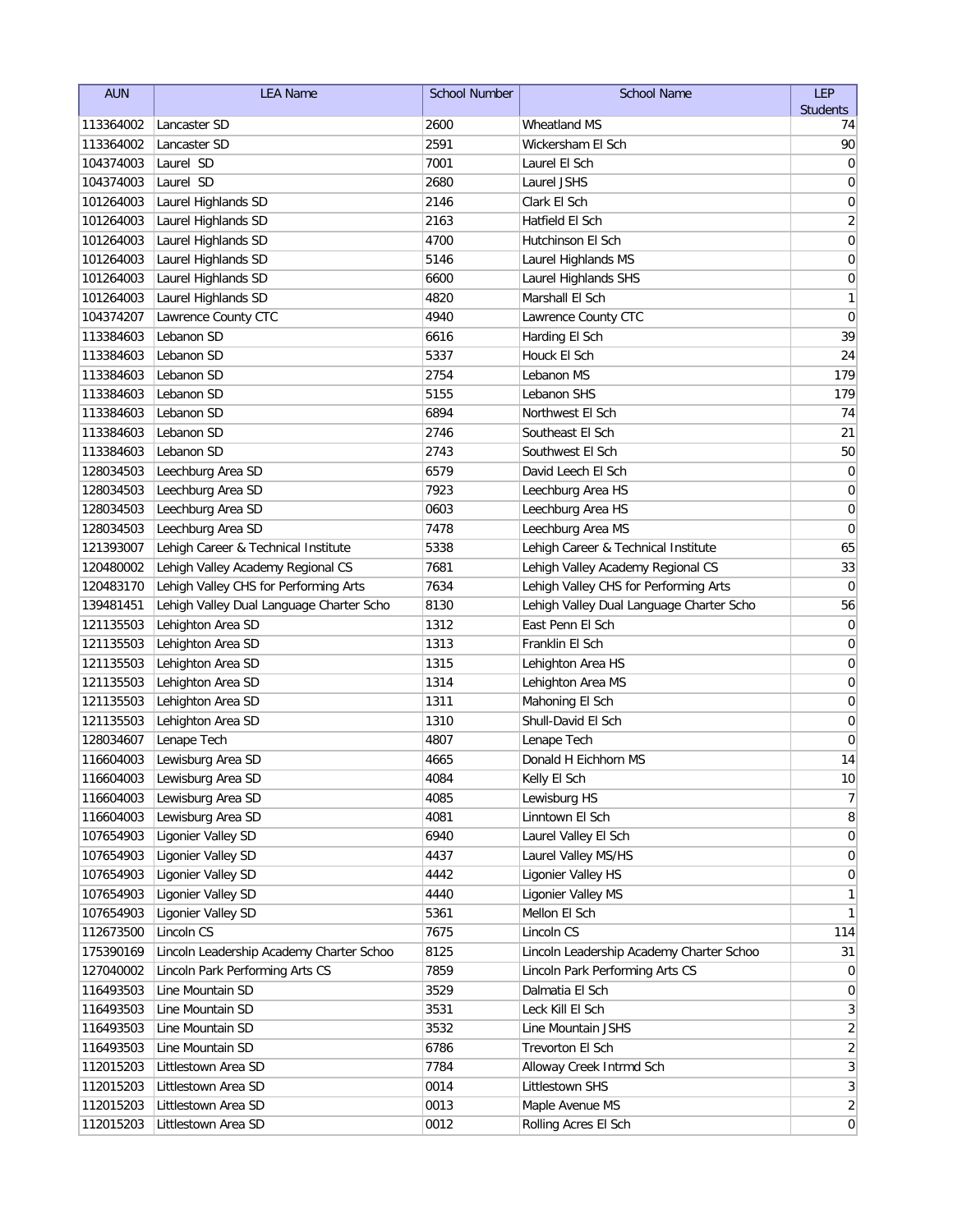| <b>AUN</b>             | <b>LEA Name</b>                                | <b>School Number</b> | <b>School Name</b>                    | LEP                 |
|------------------------|------------------------------------------------|----------------------|---------------------------------------|---------------------|
|                        |                                                |                      |                                       | <b>Students</b>     |
| 115224003              | Lower Dauphin SD                               | 1747                 | Conewago El Sch                       | 0                   |
| 115224003              | Lower Dauphin SD                               | 1752                 | East Hanover El Sch                   | 1                   |
| 115224003              | Lower Dauphin SD                               | 1775                 | Londonderry El Sch                    | 6                   |
| 115224003              | Lower Dauphin SD                               | 1776                 | Lower Dauphin HS                      | 4                   |
| 115224003              | Lower Dauphin SD                               | 7414                 | Lower Dauphin MS                      | 1                   |
| 115224003              | Lower Dauphin SD                               | 1774                 | Nye El Sch                            | 1                   |
| 115224003              | Lower Dauphin SD                               | 7844                 | Price                                 | $\mathbf 0$         |
| 115224003              | Lower Dauphin SD                               | 1797                 | South Hanover El Sch                  | $\mathbf 0$         |
| 123464502              | Lower Merion SD                                | 3293                 | Bala-Cynwyd MS                        | 15                  |
| 123464502              | Lower Merion SD                                | 7597                 | Belmont Hills El Sch                  | 14                  |
| 123464502              | Lower Merion SD                                | 3286<br>3291         | Cynwyd Sch                            | 6<br>11             |
| 123464502              | Lower Merion SD                                | 3296                 | Gladwyne Sch<br>Harriton SHS          |                     |
| 123464502              | Lower Merion SD                                |                      |                                       | 11                  |
| 123464502              | Lower Merion SD                                | 3295                 | Lower Merion HS                       | 14                  |
| 123464502              | Lower Merion SD<br>Lower Merion SD             | 3287                 | Merion El Sch                         | 15                  |
| 123464502              |                                                | 3288<br>3289         | Penn Valley Sch                       | 9                   |
| 123464502              | Lower Merion SD                                | 3294                 | Penn Wynne Sch                        | 5<br>9              |
| 123464502              | Lower Merion SD                                |                      | Welsh Valley MS                       |                     |
| 123464603              | Lower Moreland Township SD                     | 4960<br>7212         | Lower Moreland HS                     | 8<br>$\overline{2}$ |
| 123464603              | Lower Moreland Township SD                     | 3297                 | Murray Avenue Sch<br>Pine Road El Sch | 95                  |
| 123464603<br>117414203 | Lower Moreland Township SD                     | 3036                 | Donald E. Schick Sch                  | 5                   |
| 117414203              | Loyalsock Township SD<br>Loyalsock Township SD | 3037                 | Loyalsock Twp MS                      | 1                   |
| 117414203              | Loyalsock Township SD                          | 4828                 | Loyalsock Twp SHS                     | 3                   |
| 126513150              | MAST Community Charter School                  | 7574                 | MAST Community Charter School         | 10                  |
| 129544503              |                                                | 7223                 | Mahanoy Area El Sch                   | 1                   |
| 129544503              | Mahanoy Area SD<br>Mahanoy Area SD             | 7012                 | Mahanoy Area HS                       | $\mathbf 0$         |
| 129544503              | Mahanoy Area SD                                | 3902                 | Mahanoy Area MS                       | 0                   |
| 102023030              | Manchester Academic CS                         | 7549                 | Manchester Academic CS                | 0                   |
| 113364403              | Manheim Central SD                             | 2611                 | Burgard El Sch                        | 0                   |
| 113364403              | Manheim Central SD                             | 7954                 | Burgard El Sch                        | 0                   |
| 113364403              | Manheim Central SD                             | 7955                 | Doe Run El Sch                        | 19                  |
| 113364403              | Manheim Central SD                             | 7356                 | Doe Run El Sch                        | $\mathbf 0$         |
| 113364403              | Manheim Central SD                             | 2616                 | Elm Tree El Sch                       | 0                   |
| 113364403              | Manheim Central SD                             | 7953                 | Manheim Central MS                    | $10\,$              |
| 113364403              | Manheim Central SD                             | 2617                 | Manheim Central MS                    | 0                   |
| 113364403              | Manheim Central SD                             | 2618                 | Manheim Central SHS                   | 5                   |
| 113364403              | Manheim Central SD                             | 2614                 | Mastersonville El Sch                 | 0                   |
| 113364403              | Manheim Central SD                             | 2615                 | Sporting Hill El Sch                  | 0                   |
| 113364403              | Manheim Central SD                             | 2610                 | Stiegel El Sch                        | 0                   |
| 113364403              | Manheim Central SD                             | 7956                 | Stiegel El Sch                        | 0                   |
| 113364503              | Manheim Township SD                            | 2619                 | Brecht Sch                            | 29                  |
| 113364503              | Manheim Township SD                            | 6733                 | <b>Bucher Sch</b>                     | 37                  |
| 113364503              | Manheim Township SD                            | 2623                 | Manheim Twp HS                        | 43                  |
| 113364503              | Manheim Township SD                            | 5114                 | Manheim Twp MS                        | 37                  |
| 113364503              | Manheim Township SD                            | 7609                 | Neff 6                                | 13                  |
| 113364503              | Manheim Township SD                            | 2621                 | Neff Sch                              | 22                  |
| 113364503              | Manheim Township SD                            | 4708                 | Nitrauer Sch                          | 21                  |
| 113364503              | Manheim Township SD                            | 7383                 | Reidenbaugh El Sch                    | 20                  |
| 113364503              | Manheim Township SD                            | 2620                 | Schaeffer Sch                         | 14                  |
| 126513480              | Mariana Bracetti Academy CS                    | 7672                 | Mariana Bracetti Academy CS           | 200                 |
| 128325203              | Marion Center Area SD                          | 8068                 | Canoe-Grant El Sch                    | $\overline{0}$      |
| 128325203              | Marion Center Area SD                          | 8067                 | Creekside-Washington El Sch           | $\vert 0 \vert$     |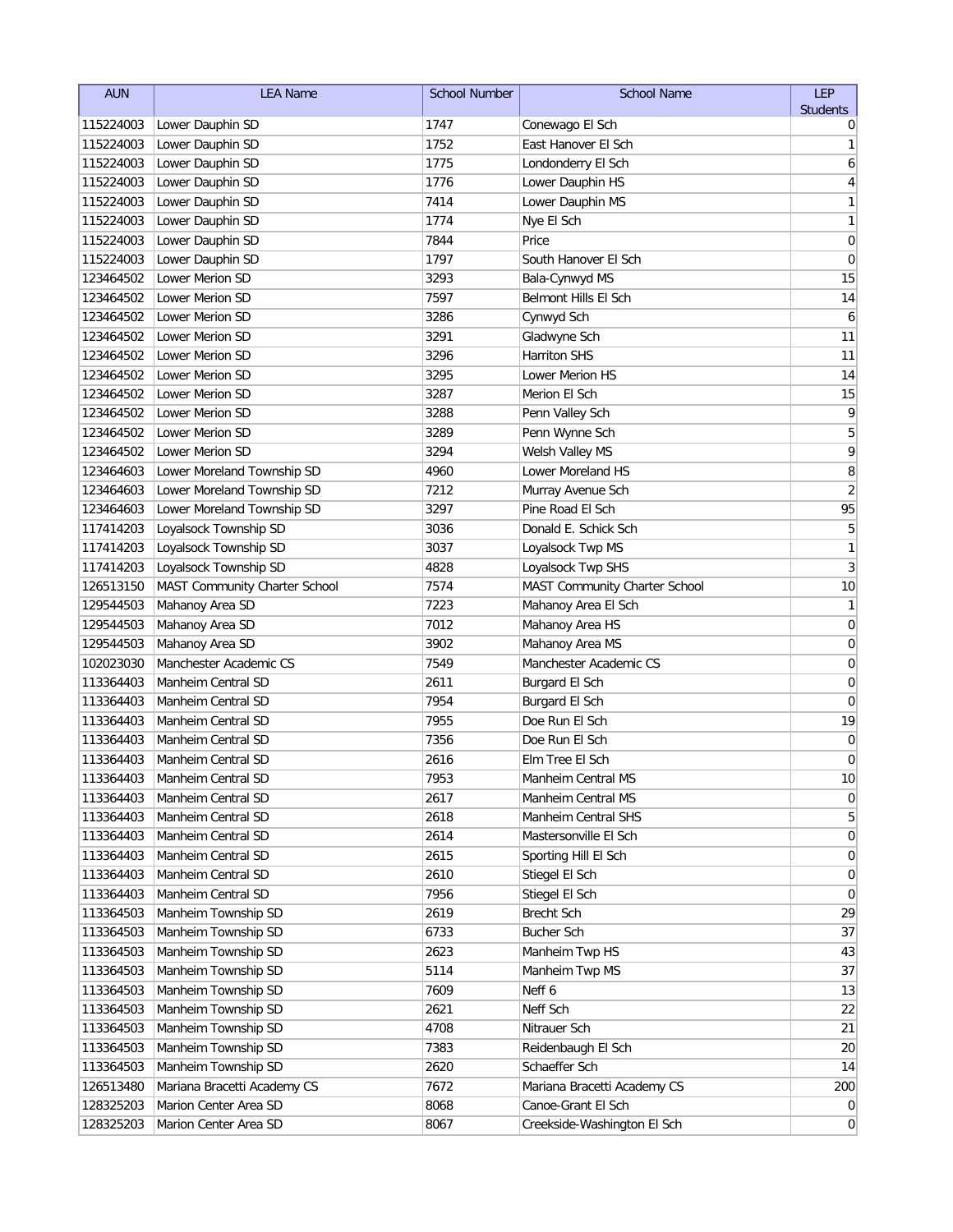| <b>AUN</b>             | <b>LEA Name</b>                        | <b>School Number</b> | <b>School Name</b>                    | <b>LEP</b>      |
|------------------------|----------------------------------------|----------------------|---------------------------------------|-----------------|
|                        |                                        |                      |                                       | <b>Students</b> |
| 128325203              | Marion Center Area SD                  | 7184                 | Marion Center Area El Sch             | 0               |
| 128325203              | Marion Center Area SD                  | 2339                 | Marion Center Area HS                 | 0               |
| 128325203              | Marion Center Area SD                  | 6581                 | Marion Center Area MS                 | 0               |
| 128325203              | Marion Center Area SD                  | 8066                 | Rayne El Sch                          | 0               |
| 128325203              | Marion Center Area SD                  | 8138                 | W.A. McCreery El Sch                  | 0               |
| 126510014              | Maritime Academy Charter School        | 7777                 | Maritime Academy CS                   | 19              |
| 125235502              | Marple Newtown SD                      | 1898                 | Culbertson El Sch                     | $\overline{2}$  |
| 125235502              | Marple Newtown SD                      | 1899                 | Loomis El Sch                         | 17              |
| 125235502              | Marple Newtown SD<br>Marple Newtown SD | 1902<br>1901         | Marple Newtown SHS<br>Paxon Hollow MS | 12<br>13        |
| 125235502              | Marple Newtown SD                      | 1894                 | Russell El Sch                        | 16              |
| 125235502<br>125235502 | Marple Newtown SD                      | 1896                 | Worrall El Sch                        | 21              |
| 104105003              | Mars Area SD                           | 7929                 | Mars Area Centennial Sch              | 5               |
| 104105003              | Mars Area SD                           | 1155                 | Mars Area El Sch                      | 8               |
| 104105003              | Mars Area SD                           | 5363                 | Mars Area MS                          | 0               |
| 104105003              | Mars Area SD                           | 1158                 | Mars Area Primary Ctr                 | 5               |
| 104105003              | Mars Area SD                           | 1159                 | Mars Area SHS                         | 3               |
| 151514721              | Mastery CS-Pickett Campus              | 7961                 | Mastery CS-Pickett Campus             | $\mathbf{1}$    |
| 126510022              | Mastery CS-Shoemaker Campus            | 7909                 | Mastery CS - Shoemaker Campus         | 5               |
| 126510023              | Mastery CS-Thomas Campus               | 7910                 | Mastery CS - Thomas Campus            | 20              |
| 126510002              | Mastery Charter High School            | 7678                 | Mastery Charter High School           | 0               |
| 126516457              | Mastery Charter School Harrity Campus  | 8153                 | Mastery Charter School Harrity Campus | $\mathbf 0$     |
| 126519433              | Mastery Charter School Mann Campus     | 8152                 | Mastery Charter School Mann Campus    | 24              |
| 126517286              | Mastery Charter School Smedley Campus  | 8151                 | Mastery Charter School Smedley Campus | 17              |
| 126513230              | Math Civics and Sciences CS            | 7582                 | Math Civics and Sciences CS           | $\mathbf 0$     |
| 101633903              | McGuffey SD                            | 4248                 | Claysville El Sch                     | 0               |
| 101633903              | McGuffey SD                            | 4244                 | Joe Walker El Sch                     | 0               |
| 101633903              | McGuffey SD                            | 4249                 | <b>McGuffey HS</b>                    | 1               |
| 101633903              | McGuffey SD                            | 6976                 | <b>McGuffey MS</b>                    | $\mathbf 0$     |
| 103026002              | McKeesport Area SD                     | 0213                 | Centennial El Sch                     | 0               |
| 103026002              | McKeesport Area SD                     | 0224                 | Cornell Intrmd Sch                    | 0               |
| 103026002              | McKeesport Area SD                     | 7673                 | Founders Hall Sch                     | 0               |
| 103026002              | McKeesport Area SD                     | 0222                 | George Washington Sch                 | 0               |
| 103026002              | McKeesport Area SD                     | 0499                 | McClure Intrmd Sch                    | 0               |
|                        | 103026002   McKeesport Area SD         | 6105                 | McKeesport Area SHS                   | 1               |
| 103026002              | McKeesport Area SD                     | 0498                 | White Oak El Sch                      | 6               |
| 115216503              | Mechanicsburg Area SD                  | 1709                 | Broad Street El Sch                   | $\overline{0}$  |
| 115216503              | Mechanicsburg Area SD                  | 7837                 | Elmwood El Sch                        | 0               |
| 115216503              | Mechanicsburg Area SD                  | 8008                 | Kindergarten Center at Filbert St     | 5               |
| 115216503              | Mechanicsburg Area SD                  | 5098                 | Mechanicsburg Area SHS                | 29              |
| 115216503              | Mechanicsburg Area SD                  | 1715                 | Mechanicsburg MS                      | 21              |
| 115216503              | Mechanicsburg Area SD                  | 5021                 | Northside El Sch                      | 21              |
| 115216503              | Mechanicsburg Area SD                  | 1711                 | Shepherdstown El Sch                  | $\overline{0}$  |
| 115216503              | Mechanicsburg Area SD                  | 4851                 | Upper Allen El Sch                    | 1               |
| 104435003              | Mercer Area SD                         | 3157                 | Mercer Area El Sch                    | $\mathbf{1}$    |
| 104435003              | Mercer Area SD                         | 7792                 | Mercer Area MS                        | $\overline{0}$  |
| 104435003              | Mercer Area SD                         | 3158                 | Mercer Area SHS                       | 0               |
| 123465303              | Methacton SD                           | 6716                 | Arcola Intrmd Sch                     | 13              |
| 123465303              | Methacton SD                           | 6845                 | Arrowhead El Sch                      | $\overline{2}$  |
| 123465303              | Methacton SD                           | 7433                 | Audubon El Sch                        | 27              |
| 123465303              | Methacton SD                           | 3303                 | Eagleville El Sch                     | 18              |
| 123465303              | Methacton SD                           | 3305                 | Methacton HS                          | 18              |
| 123465303              | Methacton SD                           | 8139                 | Skyview Upper El Sch                  | 11              |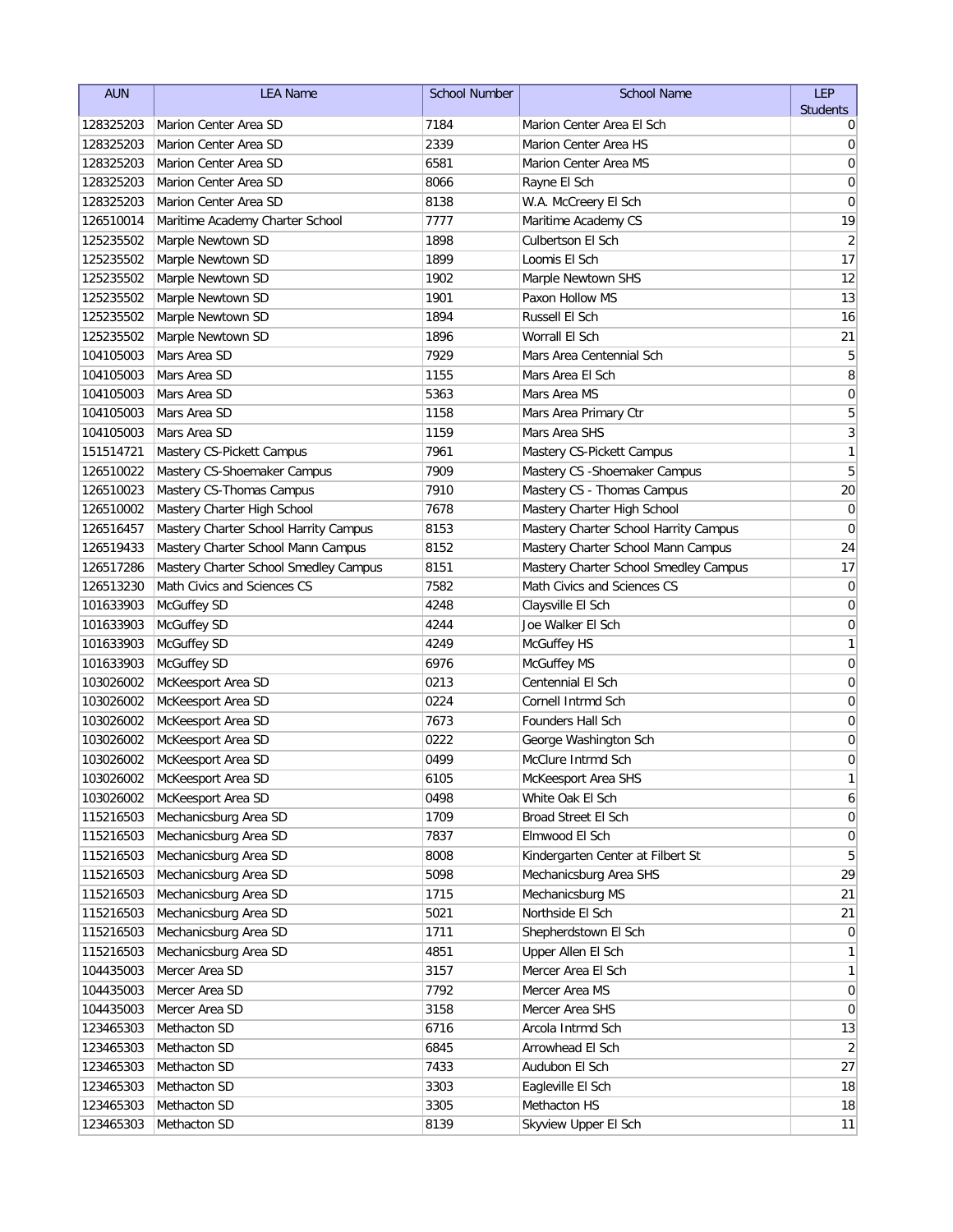| <b>AUN</b> | <b>LEA Name</b>             | <b>School Number</b> | <b>School Name</b>          | <b>LEP</b>       |
|------------|-----------------------------|----------------------|-----------------------------|------------------|
|            |                             |                      |                             | <b>Students</b>  |
| 123465303  | Methacton SD                | 5252                 | Woodland El Sch             | 5                |
| 123465303  | Methacton SD                | 7573                 | Worcester El Sch            | 9                |
| 108565203  | Meyersdale Area SD          | 6208                 | Meyersdale Area El Sch      | 0                |
| 108565203  | Meyersdale Area SD          | 3994                 | Meyersdale Area HS          | 1                |
| 108565203  | Meyersdale Area SD          | 7613                 | Meyersdale Area MS          | $\mathbf 0$      |
| 119355503  | Mid Valley SD               | 2423                 | Mid Valley El Ctr           | 5                |
| 119355503  | Mid Valley SD               | 7890                 | Mid Valley HS               | $\sqrt{2}$       |
| 119355503  | Mid Valley SD               | 7891                 | Mid Valley MS               | 5                |
| 119355503  | Mid Valley SD               | 7065                 | Mid Valley Sec Ctr          | $\mathbf 0$      |
| 116555003  | Midd-West SD                | 3962                 | Midd-West HS                | 0                |
| 116555003  | Midd-West SD                | 3961                 | Middleburg El Sch           | 0                |
| 116555003  | Midd-West SD                | 7799                 | Middleburg MS               | 0                |
| 116555003  | Midd-West SD                | 3960                 | Perry-West Perry El Sch     | $\mathbf 0$      |
| 116555003  | Midd-West SD                | 6359                 | West Beaver El Sch          | 0                |
| 116555003  | Midd-West SD                | 7807                 | West Snyder MS              | 0                |
| 115226003  | Middletown Area SD          | 4685                 | Fink El Sch                 | 0                |
| 115226003  | Middletown Area SD          | 8005                 | Fink El Sch                 | 1                |
| 115226003  | Middletown Area SD          | 1788                 | Kunkel El Sch               | 1                |
| 115226003  | Middletown Area SD          | 1790                 | Middletown Area HS          | 5                |
| 115226003  | Middletown Area SD          | 1785                 | Middletown Area MS          | 4                |
| 115226003  | Middletown Area SD          | 7756                 | Robert Reid El Sch          | 15               |
| 127045303  | Midland Borough SD          | 6566                 | Midland El/MS               | $\mathbf 0$      |
| 111444602  | Mifflin County SD           | 3185                 | Armagh El Sch               | 0                |
| 111444602  | Mifflin County SD           | 6257                 | Brown El Sch                | 0                |
| 111444602  | Mifflin County SD           | 6258                 | Buchanan El Sch             | 19               |
| 111444602  | Mifflin County SD           | 6261                 | East Derry El Sch           | 0                |
| 111444602  | Mifflin County SD           | 7188                 | Highland Park Area El Sch   | 0                |
| 111444602  | Mifflin County SD           | 7171                 | Indian Valley MS            | 0                |
| 111444602  | Mifflin County SD           | 7170                 | Indian Valley SHS           | $\mathbf 0$      |
| 111444602  | Mifflin County SD           | 6887                 | Lewistown Area SHS          | 6                |
| 111444602  | Mifflin County SD           | 7789                 | Lewistown El Sch            | 0                |
| 111444602  | Mifflin County SD           | 6950                 | Lewistown MS                | 0                |
| 111444602  | Mifflin County SD           | 3196                 | Strodes Mills El Sch        | 0                |
| 111444602  | Mifflin County SD           | 6951                 | <b>Strodes Mills MS</b>     | 0                |
|            | 111444602 Mifflin County SD | 6265                 | Union Twp El Sch            | $\Omega$         |
| 116605003  | Mifflinburg Area SD         | 4087                 | Buffalo Cross Roads El Sch  | 0                |
| 116605003  | Mifflinburg Area SD         | 4088                 | Laurelton El Sch            | $\overline{0}$   |
| 116605003  | Mifflinburg Area SD         | 7863                 | Mifflinburg Area Intrmd Sch | 0                |
| 116605003  | Mifflinburg Area SD         | 6809                 | Mifflinburg Area MS         | 0                |
| 116605003  | Mifflinburg Area SD         | 4091                 | Mifflinburg Area SHS        | 0                |
| 116605003  | Mifflinburg Area SD         | 6360                 | Mifflinburg El Sch          | 8                |
| 116605003  | Mifflinburg Area SD         | 4089                 | New Berlin El Sch           | 0                |
| 105257602  | Millcreek Township SD       | 2053                 | Asbury El Sch               | $\overline{2}$   |
| 105257602  | Millcreek Township SD       | 2054                 | Belle Valley El Sch         | 12               |
| 105257602  | Millcreek Township SD       | 4724                 | Chestnut Hill El Sch        | 14               |
| 105257602  | Millcreek Township SD       | 5329                 | Grandview El Sch            | 19               |
| 105257602  | Millcreek Township SD       | 4954                 | James S Wilson MS           | 10               |
| 105257602  | Millcreek Township SD       | 8071                 | McDowell HS                 | 5                |
| 105257602  | Millcreek Township SD       | 6711                 | McDowell IHS                | $\overline{0}$   |
| 105257602  | Millcreek Township SD       | 2063                 | <b>McDowell SHS</b>         | $\overline{0}$   |
| 105257602  | Millcreek Township SD       | 7995                 | Millcreek Learning Center   | $\mathbf{1}$     |
| 105257602  | Millcreek Township SD       | 7471                 | North Coast School          | $\boldsymbol{0}$ |
| 105257602  | Millcreek Township SD       | 2058                 | Ridgefield El Sch           | $\mathbf{1}$     |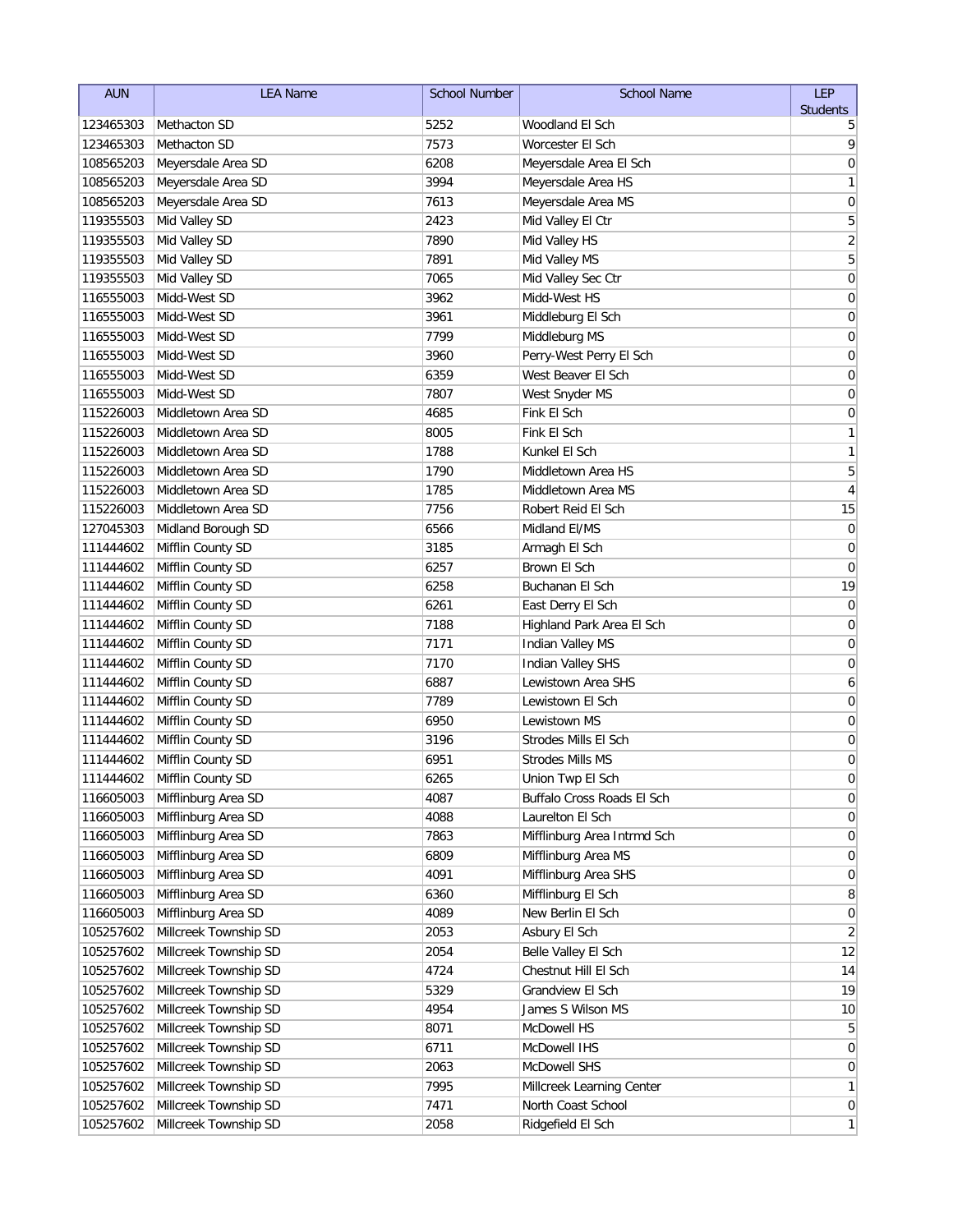| <b>AUN</b>             | <b>LEA Name</b>                          | <b>School Number</b> | <b>School Name</b>                            | LEP                     |
|------------------------|------------------------------------------|----------------------|-----------------------------------------------|-------------------------|
|                        |                                          |                      |                                               | <b>Students</b>         |
| 105257602              | Millcreek Township SD                    | 2059                 | Tracy El Sch                                  | 0                       |
| 105257602              | Millcreek Township SD                    | 2060                 | Vernondale El Sch                             | $\overline{\mathbf{c}}$ |
| 105257602              | Millcreek Township SD                    | 7384                 | Walnut Creek MS                               | $\overline{\mathbf{c}}$ |
| 105257602              | Millcreek Township SD                    | 2062                 | Westlake MS                                   | $\mathbf 0$             |
| 115226103              | Millersburg Area SD                      | 1793                 | Lenkerville El Sch                            | 0                       |
| 115226103              | Millersburg Area SD                      | 6682                 | Millersburg Area MS                           | 0                       |
| 115226103              | Millersburg Area SD<br>Millville Area SD | 1794                 | Millersburg Area SHS<br>Millville Area El Sch | 0                       |
| 116195004              | Millville Area SD                        | 7064<br>1623         | Millville Area JSHS                           | 0<br>1                  |
| 116195004<br>116495003 | Milton Area SD                           | 5353                 | James F Baugher El Sch                        | 42                      |
| 116495003              | Milton Area SD                           | 6863                 | Milton Area MS                                | 22                      |
| 116495003              | Milton Area SD                           | 3541                 | Milton HS                                     | 26                      |
| 116495003              | Milton Area SD                           | 7034                 | Montandon El Sch                              | $\overline{c}$          |
| 116495003              | Milton Area SD                           | 3537                 | White Deer El Sch                             | $\overline{5}$          |
| 129544703              | Minersville Area SD                      | 4836                 | Early Childhood Edu Ctr                       | $\mathbf{1}$            |
| 129544703              | Minersville Area SD                      | 6699                 | Minersville Area El Ctr                       | 3                       |
| 129544703              | Minersville Area SD                      | 6583                 | Minersville Area JSHS                         | $\mathfrak{Z}$          |
| 104375003              | Mohawk Area SD                           | 7108                 | Mohawk El Sch                                 | $\mathbf 0$             |
| 104375003              | Mohawk Area SD                           | 2686                 | Mohawk JSHS                                   | 0                       |
| 127045453              | Monaca SD                                | 0682                 | Fifth Ward El Sch                             | 0                       |
| 127045453              | Monaca SD                                | 0681                 | High School El                                | 0                       |
| 127045453              | Monaca SD                                | 6979                 | Mangin El Sch                                 | 0                       |
| 127045453              | Monaca SD                                | 0685                 | Monaca JSHS                                   | 0                       |
| 107655803              | Monessen City SD                         | 4444                 | Monessen El Ctr                               | 0                       |
| 107655803              | Monessen City SD                         | 7399                 | Monessen MS                                   | 0                       |
| 107655803              | Monessen City SD                         | 6181                 | Monessen SHS                                  | 0                       |
| 104105353              | Moniteau SD                              | 6605                 | Dassa McKinney El Sch                         | 0                       |
| 104105353              | Moniteau SD                              | 1164                 | Moniteau JSHS                                 | 0                       |
| 105250004              | Montessori Regional CS                   | 7800                 | Montessori Regional CS                        | 1                       |
| 117415004              | Montgomery Area SD                       | 3038                 | Elimsport El Sch                              | 0                       |
| 117415004              | Montgomery Area SD                       | 3039                 | Montgomery El Sch                             | 0                       |
| 117415004              | Montgomery Area SD                       | 7523                 | Montgomery MS                                 | 0                       |
| 117415004              | Montgomery Area SD                       | 3040                 | Montgomery SHS                                | $\mathbf 0$             |
| 103026303              | Montour SD                               | 7840                 | David E Williams Lower MS                     | 3                       |
|                        | 103026303 Montour SD                     | 4805                 | David E Williams Upper MS                     | $\mathbf{1}$            |
| 103026303              | Montour SD                               | 6596                 | Forest Grove El Sch                           | $\boldsymbol{0}$        |
| 103026303              | Montour SD                               | 0234                 | Ingram El Sch                                 | $\overline{0}$          |
| 103026303              | Montour SD                               | 0229                 | J W Burkett El Sch                            | 13                      |
| 103026303              | Montour SD                               | 5017                 | Montour HS                                    | 8                       |
| 117415103              | Montoursville Area SD                    | 5343                 | C E McCall MS                                 | $\mathbf{3}$            |
| 117415103              | Montoursville Area SD                    | 3044                 | Loyalsock Valley El Sch                       | $\overline{0}$          |
| 117415103              | Montoursville Area SD                    | 3042                 | Lyter El Sch                                  | 1                       |
| 117415103              | Montoursville Area SD                    | 3045                 | Montoursville Area SHS                        | 3                       |
| 119584503              | Montrose Area SD                         | 5354                 | Choconut Valley El Sch                        | $\overline{0}$          |
| 119584503              | Montrose Area SD                         | 6421                 | Lathrop Street El Sch                         | 4                       |
| 119584503              | Montrose Area SD                         | 4044                 | Montrose Area JSHS                            | $\overline{2}$          |
| 103026343              | Moon Area SD                             | 5127                 | Allard El Sch                                 | $\overline{0}$          |
| 103026343              | Moon Area SD                             | 0240                 | Bon Meade El Sch                              | $\mathbf{3}$            |
| 103026343              | Moon Area SD                             | 5299                 | Hyde El Sch                                   | $\sqrt{2}$              |
| 103026343              | Moon Area SD                             | 7441                 | J H Brooks Sch                                | $\overline{2}$          |
| 103026343              | Moon Area SD                             | 7952                 | McCormick Elem Sch                            | $\overline{2}$          |
| 103026343              | Moon Area SD                             | 7205                 | Moon MS                                       | $\overline{3}$          |
| 103026343              | Moon Area SD                             | 4951                 | Moon SHS                                      | 1                       |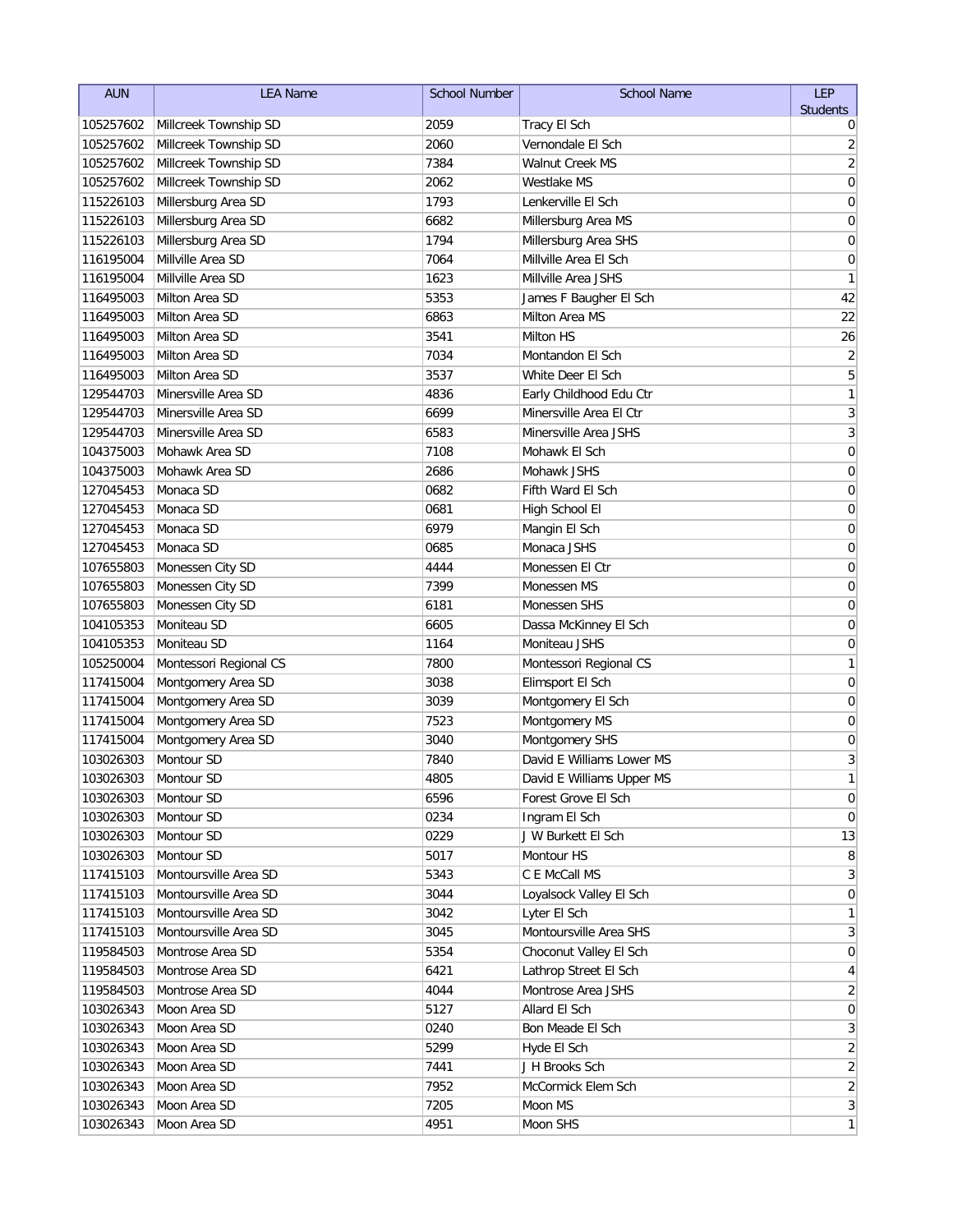| <b>AUN</b>             | <b>LEA Name</b>           | School Number | <b>School Name</b>             | <b>LEP</b>      |
|------------------------|---------------------------|---------------|--------------------------------|-----------------|
|                        |                           | 8112          |                                | <b>Students</b> |
| 122097203              | Morrisville Borough SD    | 1058          | Grandview El Sch               | 26              |
| 122097203<br>122097203 | Morrisville Borough SD    | 1061          | Grandview El Sch               | 0               |
|                        | Morrisville Borough SD    | 7932          | M R Reiter El Sch              | $\mathbf 0$     |
| 122097203              | Morrisville Borough SD    |               | M R Reiter El Sch              | 0               |
| 122097203              | Morrisville Borough SD    | 1062          | Morrisville Boro MS/HS         | 0               |
| 122097203              | Morrisville Borough SD    | 8114          | Morrisville HS                 | 13              |
| 122097203              | Morrisville Borough SD    | 8113          | Morrisville Intermediate Sch   | 14              |
| 110175003              | Moshannon Valley SD       | 6929          | Moshannon Valley El Sch        | $\mathbf 0$     |
| 110175003              | Moshannon Valley SD       | 1550          | Moshannon Valley JSHS          | $\mathbf 0$     |
| 116495103              | Mount Carmel Area SD      | 7498          | Mount Carmel Area El Sch       | 6               |
| 116495103              | Mount Carmel Area SD      | 6936          | Mount Carmel Area HS           | $\mathbf{1}$    |
| 116495103              | Mount Carmel Area SD      | 8135          | Mount Carmel Area JH           | $\mathbf 0$     |
| 107655903              | Mount Pleasant Area SD    | 4454          | Donegal El Sch                 | $\mathbf 0$     |
| 107655903              | Mount Pleasant Area SD    | 4458          | Mount Pleasant Area HS         | $\pmb{0}$       |
| 107655903              | Mount Pleasant Area SD    | 7791          | Mount Pleasant Area JHS        | $\pmb{0}$       |
| 107655903              | Mount Pleasant Area SD    | 4455          | Norvelt El Sch                 | 1               |
| 107655903              | Mount Pleasant Area SD    | 4457          | Ramsay El Sch                  | $\mathbf{1}$    |
| 107655903              | Mount Pleasant Area SD    | 4453          | Rumbaugh El Sch                | $\mathbf 0$     |
| 111316003              | Mount Union Area SD       | 2295          | Mapleton-Union El Sch          | 0               |
| 111316003              | Mount Union Area SD       | 2297          | Mount Union Area JHS           | $\mathbf 0$     |
| 111316003              | Mount Union Area SD       | 7944          | Mount Union Area SHS           | 1               |
| 111316003              | Mount Union Area SD       | 7733          | Mount Union-Kistler El Sch     | $\mathbf 0$     |
| 111316003              | Mount Union Area SD       | 2291          | Shirley Twp El Sch             | 0               |
| 119584603              | Mountain View SD          | 7339          | Mountain View El Sch           | $\mathbf 0$     |
| 119584603              | Mountain View SD          | 4049          | Mountain View JSHS             | $\mathbf 0$     |
| 103026402              | Mt Lebanon SD             | 0249          | Foster El Sch                  | 1               |
| 103026402              | Mt Lebanon SD             | 0251          | Hoover El Sch                  | 10              |
| 103026402              | Mt Lebanon SD             | 0248          | Howe El Sch                    | $\mathbf{1}$    |
| 103026402              | Mt Lebanon SD             | 0250          | Jefferson El Sch               | 5               |
| 103026402              | Mt Lebanon SD             | 7535          | Jefferson MS                   | 8               |
| 103026402              | Mt Lebanon SD             | 0246          | Lincoln El Sch                 | 14              |
| 103026402              | Mt Lebanon SD             | 0247          | Markham El Sch                 | 1               |
| 103026402              | Mt Lebanon SD             | 7534          | <b>Mellon MS</b>               | 9               |
| 103026402              | Mt Lebanon SD             | 0254          | Mt Lebanon SHS                 | 33              |
| 103026402              | Mt Lebanon SD             | 0245          | Washington El Sch              | 13              |
| 114065503              | Muhlenberg SD             | 8006          | C E Cole Intermediate Sch      | 18              |
| 114065503              | Muhlenberg SD             | 4919          | Muhlenberg El Ctr              | 72              |
| 114065503              | Muhlenberg SD             | 6610          | Muhlenberg HS                  | 38              |
| 114065503              | Muhlenberg SD             | 0827          | Muhlenberg MS                  | 32              |
| 126513000              | Multi-Cultural Academy CS | 7546          | Multi-Cultural Academy CS      | $\overline{0}$  |
| 117415303              | Muncy SD                  | 3048          | Muncy JSHS                     | 2               |
| 117415303              | Muncy SD                  | 3047          | Ward L Myers El Sch            | 1               |
| 120484803              | Nazareth Area SD          | 3488          | <b>Bushkill El Sch</b>         | $\overline{0}$  |
| 120484803              | Nazareth Area SD          | 8054          | <b>Bushkill El Sch</b>         | $\overline{0}$  |
| 120484803              | Nazareth Area SD          | 8055          | Lower Nazareth El Sch          | 5               |
| 120484803              | Nazareth Area SD          | 6717          | Lower Nazareth El Sch          | $\overline{0}$  |
| 120484803              | Nazareth Area SD          | 3495          | Nazareth Area HS               | 2               |
| 120484803              | Nazareth Area SD          | 8053          | Nazareth Area Intermediate Sch | 7               |
| 120484803              | Nazareth Area SD          | 3494          | Nazareth Area MS               | 1               |
| 120484803              | Nazareth Area SD          | 3493          | Shafer El Sch                  | 0               |
| 120484803              | Nazareth Area SD          | 8056          | Shafer El Sch                  | 1               |
| 122097502              | Neshaminy SD              | 5154          | Buck El Sch                    | $\overline{2}$  |
| 122097502              | Neshaminy SD              | 1070          | Everitt El Sch                 | $\vert 4 \vert$ |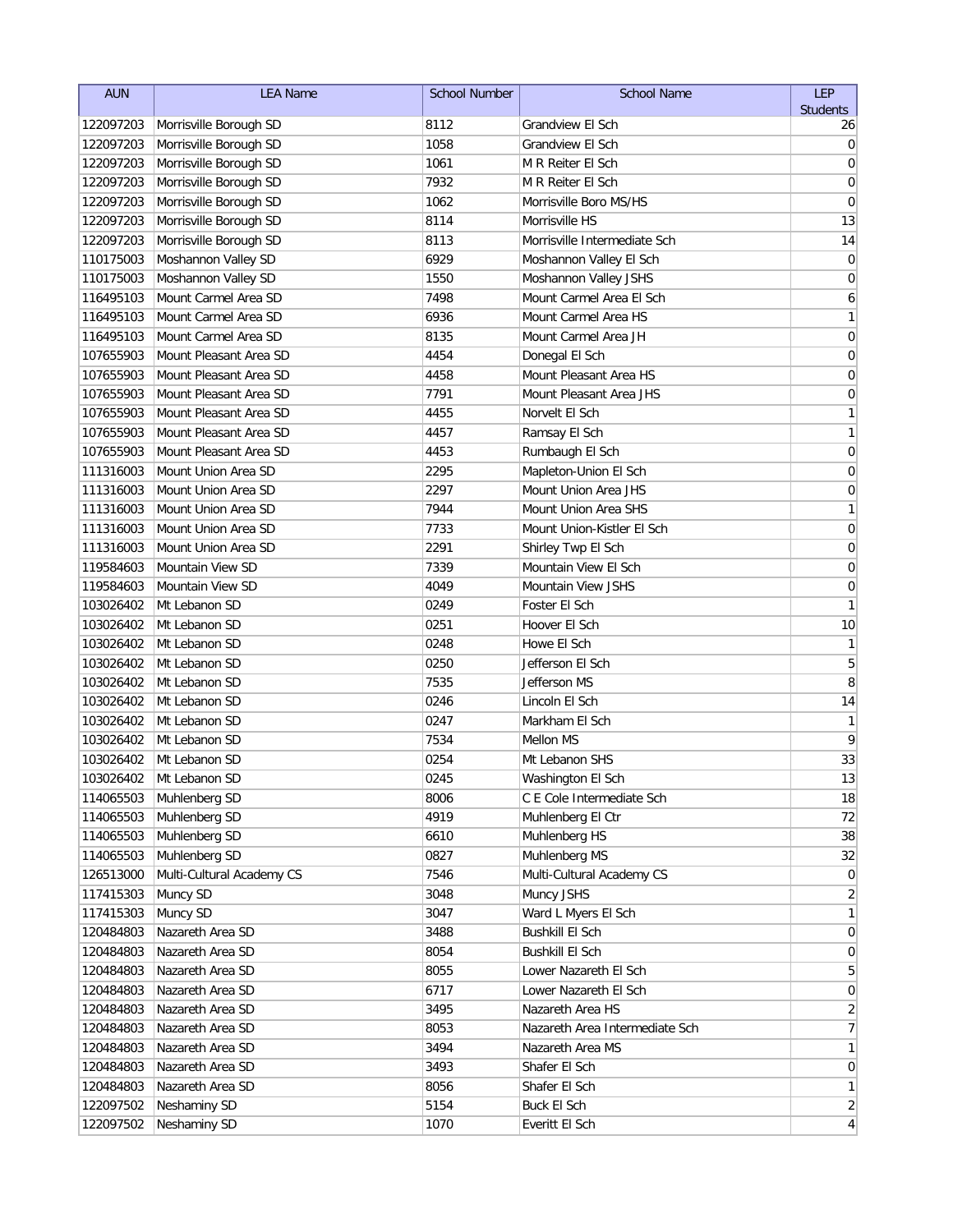| <b>AUN</b>             | <b>LEA Name</b>              | <b>School Number</b> | <b>School Name</b>                         | <b>LEP</b>              |
|------------------------|------------------------------|----------------------|--------------------------------------------|-------------------------|
|                        |                              |                      |                                            | <b>Students</b>         |
| 122097502              | Neshaminy SD                 | 4948                 | Heckman El Sch                             | 1                       |
| 122097502              | Neshaminy SD                 | 7128                 | Hoover El Sch                              | 3                       |
| 122097502              | Neshaminy SD                 | 1069                 | Joseph E Ferderbar El Sch                  | 3                       |
| 122097502<br>122097502 | Neshaminy SD                 | 1065<br>7380         | Lower Southampton El Sch                   | $\overline{7}$          |
|                        | Neshaminy SD                 |                      | Maple Point MS<br>Miller El Sch            | 6<br>1                  |
| 122097502              | Neshaminy SD                 | 1071<br>6455         |                                            |                         |
| 122097502<br>122097502 | Neshaminy SD<br>Neshaminy SD | 4679                 | <b>Neshaminy HS</b><br><b>Neshaminy MS</b> | 27<br>$\mathbf 0$       |
| 122097502              | Neshaminy SD                 | 1077                 | Poquessing MS                              | 5                       |
| 122097502              | Neshaminy SD                 | 1076                 | Sandburg MS                                | $\sqrt{4}$              |
| 122097502              | Neshaminy SD                 | 1072                 | Schweitzer El Sch                          | $\overline{7}$          |
| 122097502              | Neshaminy SD                 | 7732                 | Tawanka Learning Ctr                       | $\boldsymbol{0}$        |
| 104375203              | Neshannock Township SD       | 2689                 | Neshannock JSHS                            | $\sqrt{2}$              |
| 104375203              | Neshannock Township SD       | 2688                 | Neshannock Memorial El Sch                 | $\overline{\mathbf{r}}$ |
| 127045653              | New Brighton Area SD         | 6720                 | New Brighton Area El Sch                   | $\mathbf{1}$            |
| 127045653              | New Brighton Area SD         | 0695                 | New Brighton Area HS                       | $\mathbf 0$             |
| 127045653              | New Brighton Area SD         | 0694                 | New Brighton Area MS                       | $\mathbf 0$             |
| 104375302              | New Castle Area SD           | 2701                 | Croton Pre-Kdg Ctr                         | 0                       |
| 104375302              | New Castle Area SD           | 2691                 | Harry W Lockley Kdg Ctr                    | 1                       |
| 104375302              | New Castle Area SD           | 2699                 | John F Kennedy Sch                         | $\overline{c}$          |
| 104375302              | New Castle Area SD           | 2704                 | New Castle JSHS                            | $\overline{c}$          |
| 104375302              | New Castle Area SD           | 2700                 | Thaddeus Stevens Sch                       | 4                       |
| 104375302              | New Castle Area SD           | 7164                 | Washington Intrmd Sch                      | 0                       |
| 104375302              | New Castle Area SD           | 2697                 | West Side Sch                              | 0                       |
| 111440001              | New Day Charter School       | 7762                 | New Day Charter School                     | 0                       |
| 126513420              | <b>New Foundations CS</b>    | 7649                 | <b>New Foundations CS</b>                  | 3                       |
| 181677919              | New Hope Academy CS          | 7942                 | New Hope Academy CS                        | 81                      |
| 122097604              | New Hope-Solebury SD         | 1084                 | New Hope-Solebury HS                       | 4                       |
| 122097604              | New Hope-Solebury SD         | 1082                 | New Hope-Solebury Lower El Sch             | 11                      |
| 122097604              | New Hope-Solebury SD         | 7561                 | New Hope-Solebury MS                       | 4                       |
| 122097604              | New Hope-Solebury SD         | 7830                 | New Hope-Solebury Upper El Sch             | 5                       |
| 107656303              | New Kensington-Arnold SD     | 5167                 | <b>Berkey Sch</b>                          | $\mathbf{1}$            |
| 107656303              | New Kensington-Arnold SD     | 4463                 | Fort Crawford Sch                          | 1                       |
| 107656303              | New Kensington-Arnold SD     | 4462                 | Greenwald Memorial Sch                     | 0                       |
| 107656303              | New Kensington-Arnold SD     | 4466                 | Martin Sch                                 | 0                       |
| 107656303              | New Kensington-Arnold SD     | 6184                 | Valley MS                                  | 1                       |
| 107656303              | New Kensington-Arnold SD     | 4469                 | <b>Valley SHS</b>                          | 2                       |
| 126510018              | New Media Technology CS      | 7829                 | New Media Technology CS                    | $\overline{0}$          |
| 115504003              | Newport SD                   | 5260                 | Newport El Sch                             | $\overline{0}$          |
| 115504003              | Newport SD                   | 7930                 | Newport HS                                 | $\overline{0}$          |
| 115504003              | Newport SD                   | 3583                 | Newport JSHS                               | $\overline{0}$          |
| 115504003              | Newport SD                   | 7931                 | Newport MS                                 | 0                       |
| 110143120              | Nittany Valley CS            | 7566                 | Nittany Valley CS                          | 0                       |
| 123465602              | Norristown Area SD           | 3263                 | Cole Manor El Sch                          | 66                      |
| 123465602              | Norristown Area SD           | 3265                 | East Norriton MS                           | 73                      |
| 123465602              | Norristown Area SD           | 3321                 | Eisenhower MS                              | 44                      |
| 123465602              | Norristown Area SD           | 5080                 | Gotwals El Sch                             | 93                      |
| 123465602              | Norristown Area SD           | 3318                 | Hancock El Sch                             | 37                      |
| 123465602              | Norristown Area SD           | 3408                 | Marshall Street El Sch                     | 73                      |
| 123465602              | Norristown Area SD           | 6729                 | Norristown Area HS                         | 106                     |
| 123465602              | Norristown Area SD           | 5253                 | Paul V Fly El Sch                          | 65                      |
| 123465602              | Norristown Area SD           | 6998                 | Roosevelt Altern Sch                       | 4                       |
| 123465602              | Norristown Area SD           | 3320                 | <b>Stewart MS</b>                          | 42                      |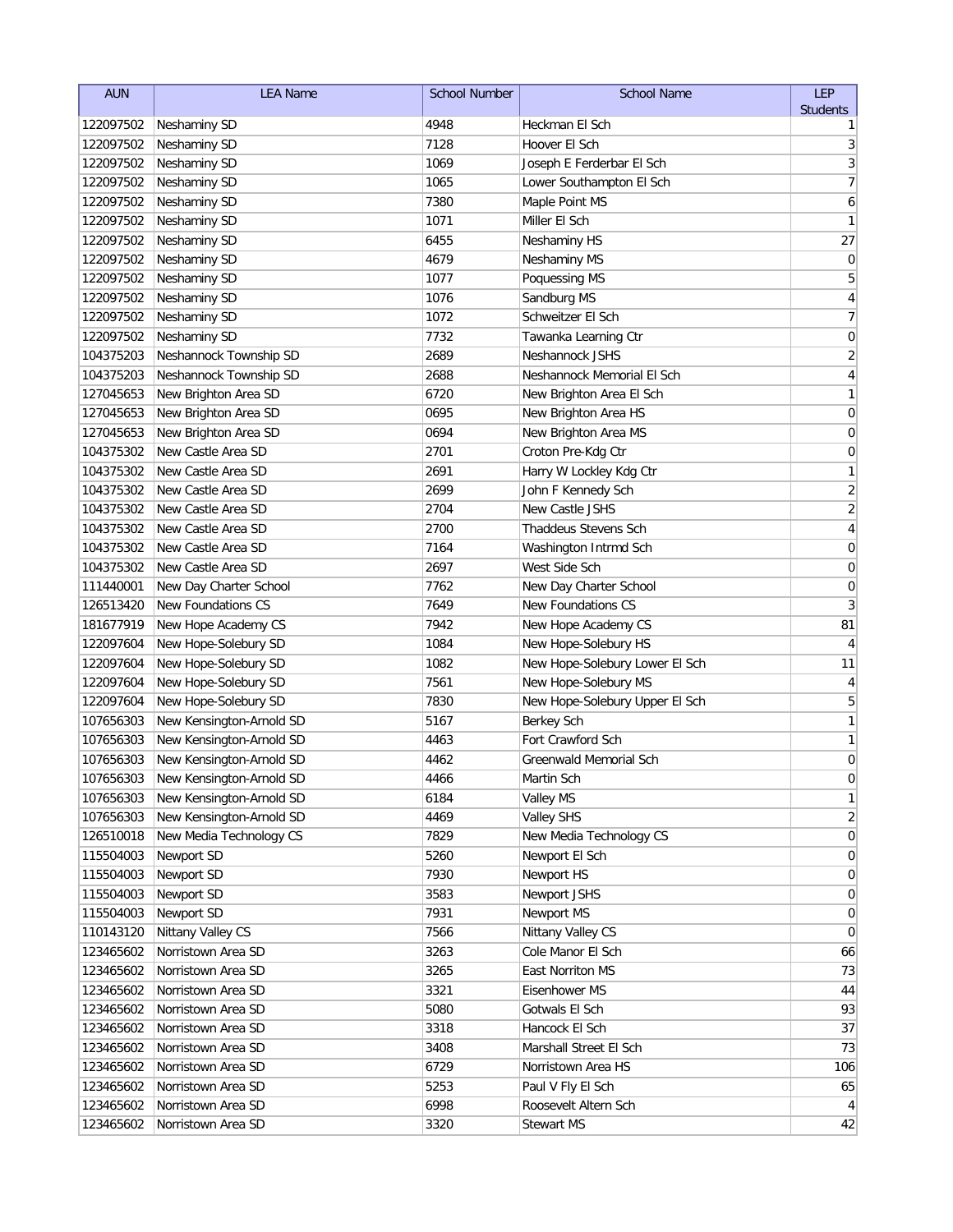| <b>AUN</b> | <b>LEA Name</b>                 | <b>School Number</b> | <b>School Name</b>              | LEP             |
|------------|---------------------------------|----------------------|---------------------------------|-----------------|
|            |                                 |                      |                                 | <b>Students</b> |
| 123465602  | Norristown Area SD              | 7364                 | Whitehall El Sch                | 87              |
| 103026852  | North Allegheny SD              | 0263                 | Bradford Woods El Sch           | 1               |
| 103026852  | North Allegheny SD              | 5108                 | Carson MS                       | 10              |
| 103026852  | North Allegheny SD              | 0265                 | Franklin El Sch                 | 1               |
| 103026852  | North Allegheny SD              | 6603                 | Hosack El Sch                   | 6               |
| 103026852  | North Allegheny SD              | 0266                 | Ingomar El Sch                  | 0               |
| 103026852  | North Allegheny SD              | 0270                 | Ingomar MS                      | 1               |
| 103026852  | North Allegheny SD              | 7346                 | Marshall El Sch                 | 13              |
| 103026852  | North Allegheny SD              | 7379                 | Marshall MS                     | 4               |
| 103026852  | North Allegheny SD              | 0268                 | McKnight El Sch                 | 20              |
| 103026852  | North Allegheny SD              | 0271                 | North Allegheny IHS             | 3               |
| 103026852  | North Allegheny SD              | 6793                 | North Allegheny SHS             | $\sqrt{4}$      |
| 103026852  | North Allegheny SD              | 0269                 | Peebles El Sch                  | 5               |
| 106167504  | North Clarion County SD         | 5139                 | North Clarion Co El Sch         | $\mathbf 0$     |
| 106167504  | North Clarion County SD         | 1489                 | North Clarion Co JSHS           | $\mathbf 0$     |
| 105258303  | North East SD                   | 4946                 | Earle C Davis Primary           | 0               |
| 105258303  | North East SD                   | 6145                 | North East HS                   | $\mathbf 0$     |
| 105258303  | North East SD                   | 6144                 | North East Intrmd El            | 0               |
| 105258303  | North East SD                   | 7360                 | North East MS                   | $\mathbf 0$     |
| 103026902  | North Hills SD                  | 0286                 | Highcliff El Sch                | 0               |
| 103026902  | North Hills SD                  | 8142                 | Highcliff El Sch                | 0               |
| 103026902  | North Hills SD                  | 4869                 | McIntyre El Sch                 | $\mathbf 0$     |
| 103026902  | North Hills SD                  | 8052                 | McIntyre El Sch                 | 21              |
| 103026902  | North Hills SD                  | 6106                 | North Hills JHS                 | 11              |
| 103026902  | North Hills SD                  | 7101                 | North Hills SHS                 | 6               |
| 103026902  | North Hills SD                  | 0287                 | Northway El Sch                 | 0               |
| 103026902  | North Hills SD                  | 0282                 | Perrysville El Sch              | $\mathbf 0$     |
| 103026902  | North Hills SD                  | 0291                 | Ross El Sch                     | 0               |
| 103026902  | North Hills SD                  | 0285                 | Seville El Sch                  | $\mathbf 0$     |
| 103026902  | North Hills SD                  | 0290                 | West View El Sch                | 0               |
| 123465507  | North Montco Tech Career Center | 4958                 | North Montco Tech Career Center | 0               |
| 123465702  | North Penn SD                   | 7406                 | Bridle Path El Sch              | 11              |
| 123465702  | North Penn SD                   | 6907                 | General Nash El Sch             | $\mathbf 0$     |
| 123465702  | North Penn SD                   | 4831                 | Gwyn-Nor El Sch                 | 16              |
|            | 123465702 North Penn SD         | 7314                 | Gwynedd Square El Sch           | 9               |
| 123465702  | North Penn SD                   | 5344                 | Hatfield El Sch                 | 84              |
| 123465702  | North Penn SD                   | 3379                 | Inglewood El Sch                | 35              |
| 123465702  | North Penn SD                   | 3309                 | Knapp El Sch                    | 51              |
| 123465702  | North Penn SD                   | 3275                 | Kulp El Sch                     | 27              |
| 123465702  | North Penn SD                   | 4830                 | Montgomery El Sch               | 5               |
| 123465702  | North Penn SD                   | 5345                 | North Penn SHS                  | 66              |
| 123465702  | North Penn SD                   | 3325                 | North Wales El Sch              | 3               |
| 123465702  | North Penn SD                   | 3280                 | Oak Park El Sch                 | 52              |
| 123465702  | North Penn SD                   | 3322                 | Pennbrook MS                    | 6               |
| 123465702  | North Penn SD                   | 3324                 | Penndale MS                     | 27              |
| 123465702  | North Penn SD                   | 3323                 | Pennfield MS                    | 27              |
| 123465702  | North Penn SD                   | 7407                 | Walton Farm El Sch              | 11              |
| 123465702  | North Penn SD                   | 3278                 | York Avenue El Sch              | 11              |
| 119356503  | North Pocono SD                 | 2447                 | Academy Street School           | 0               |
| 119356503  | North Pocono SD                 | 8097                 | Jefferson El Sch                | 0               |
| 119356503  | North Pocono SD                 | 2444                 | Jefferson El Sch                | $\overline{0}$  |
| 119356503  | North Pocono SD                 | 7409                 | Moscow El Ctr                   | $\overline{0}$  |
| 119356503  | North Pocono SD                 | 8098                 | Moscow El Sch                   | $\mathbf{2}$    |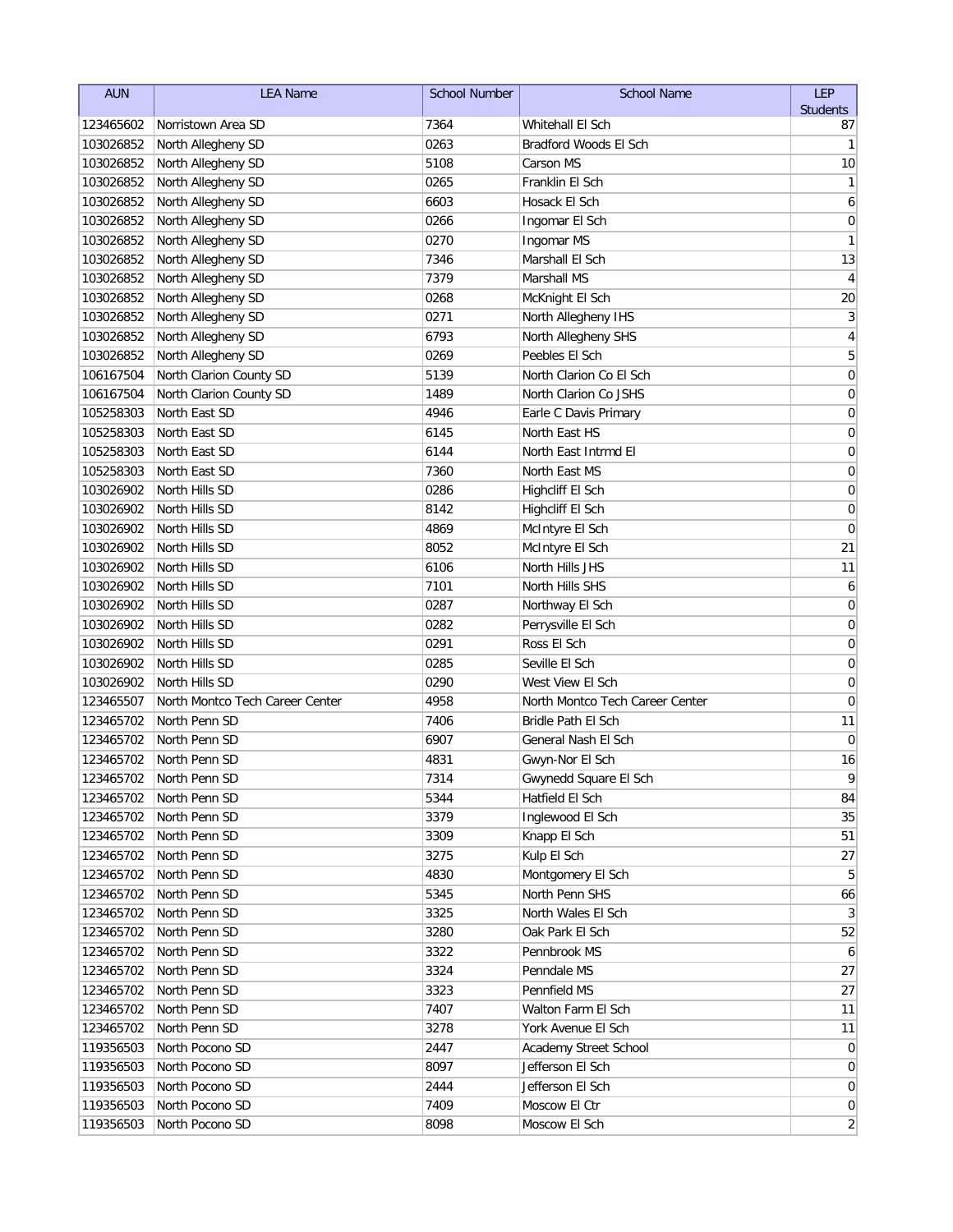| <b>AUN</b>             | <b>LEA Name</b>                | <b>School Number</b> | <b>School Name</b>                           | LEP              |
|------------------------|--------------------------------|----------------------|----------------------------------------------|------------------|
|                        |                                |                      |                                              | <b>Students</b>  |
| 119356503              | North Pocono SD                | 2446                 | North Pocono HS                              | 1                |
| 119356503              | North Pocono SD                | 8099                 | North Pocono Intmd Sch                       | $\mathbf 0$      |
| 119356503              | North Pocono SD                | 5233                 | North Pocono MS                              | $\mathbf 0$      |
| 129545003              | North Schuylkill SD            | 6974                 | Ashland Area El Sch                          | 0                |
| 129545003              | North Schuylkill SD            | 6973                 | Frackville Area El Sch                       | 0                |
| 129545003              | North Schuylkill SD            | 7950                 | North Schuylkill Elem Sch                    | 0                |
| 129545003              | North Schuylkill SD            | 3883                 | North Schuylkill JSHS                        | 3                |
| 129545003<br>108565503 | North Schuylkill SD            | 6584<br>4837         | Ringtown El Sch<br>North Star Central El Sch | $\mathbf 0$      |
|                        | North Star SD<br>North Star SD | 7499                 | North Star East El Sch                       | 0<br>$\mathbf 0$ |
| 108565503<br>108565503 | North Star SD                  | 7259                 | North Star East MS                           | $\mathbf{1}$     |
| 108565503              | North Star SD                  | 3988                 | North Star HS                                | $\mathbf 0$      |
| 120484903              | Northampton Area SD            | 5062                 | George Wolf El Sch                           | 16               |
| 120484903              | Northampton Area SD            | 3499                 | Lehigh Twp El Sch                            | 1                |
| 120484903              | Northampton Area SD            | 3500                 | Moore Twp El Sch                             | $\pmb{0}$        |
| 120484903              | Northampton Area SD            | 3505                 | Northampton Area HS                          | 8                |
| 120484903              | Northampton Area SD            | 7430                 | Northampton Borough El                       | 17               |
| 120484903              | Northampton Area SD            | 5258                 | Northampton MS                               | 5                |
| 117083004              | Northeast Bradford SD          | 5209                 | Northeast Bradford El Sch                    | $\mathbf 0$      |
| 117083004              | Northeast Bradford SD          | 0964                 | Northeast Bradford JSHS                      | 0                |
| 112674403              | Northeastern York SD           | 4572                 | Conewago El Sch                              | 4                |
| 112674403              | Northeastern York SD           | 7375                 | Mt Wolf El Sch                               | $\overline{c}$   |
| 112674403              | Northeastern York SD           | 4578                 | Northeastern MS                              | 5                |
| 112674403              | Northeastern York SD           | 4577                 | Northeastern SHS                             | 9                |
| 112674403              | Northeastern York SD           | 5272                 | Orendorf El Sch                              | 6                |
| 112674403              | Northeastern York SD           | 7962                 | Shallow Brook Inter Sch                      | 5                |
| 112674403              | Northeastern York SD           | 7644                 | Spring Forge Intrd Sch                       | $\mathbf 0$      |
| 112674403              | Northeastern York SD           | 4576                 | York Haven El Sch                            | $\overline{c}$   |
| 108056004              | Northern Bedford County SD     | 7167                 | Northern Bedford Co El Sch                   | $\overline{3}$   |
| 108056004              | Northern Bedford County SD     | 0747                 | Northern Bedford Co MS/SHS                   | $\mathbf 0$      |
| 108114503              | Northern Cambria SD            | 6859                 | Northern Cambria El Sch                      | $\mathbf 0$      |
| 108114503              | Northern Cambria SD            | 6201                 | Northern Cambria HS                          | 1                |
| 108114503              | Northern Cambria SD            | 6860                 | Northern Cambria MS                          | 0                |
| 113385003              | Northern Lebanon SD            | 2758                 | East Hanover El Sch                          | 22               |
| 113385003              | Northern Lebanon SD            | 2755                 | Fredericksburg El Sch                        | $\overline{0}$   |
| 113385003              | Northern Lebanon SD            | 2757                 | Jonestown El Sch                             | 0                |
| 113385003              | Northern Lebanon SD            | 2756                 | Lickdale El Sch                              | 0                |
| 113385003              | Northern Lebanon SD            | 7392                 | Northern Lebanon MS                          | 3                |
| 113385003              | Northern Lebanon SD            | 2760                 | Northern Lebanon SHS                         | 4                |
| 121394503              | Northern Lehigh SD             | 6829                 | Northern Lehigh MS                           | $\overline{2}$   |
| 121394503              | Northern Lehigh SD             | 2818                 | Northern Lehigh SHS                          | 5                |
| 121394503              | Northern Lehigh SD             | 2813                 | Peters El Sch                                | $\overline{0}$   |
| 121394503              | Northern Lehigh SD             | 6727                 | Slatington El Sch                            | 5                |
| 109535504              | Northern Potter SD             | 6931                 | Northern Potter Childrens Sch                | $\overline{0}$   |
| 109535504              | Northern Potter SD             | 3875                 | Northern Potter JSHS                         | $\overline{0}$   |
| 117596003              | Northern Tioga SD              | 6371                 | Clark Wood El Sch                            | $\overline{0}$   |
| 117596003              | Northern Tioga SD              | 4058                 | Cowanesque Valley JSHS                       | 0                |
| 117596003              | Northern Tioga SD              | 6372                 | Elkland Area HS                              | $\overline{0}$   |
| 117596003              | Northern Tioga SD              | 4060                 | Russell B Walter El Sch                      | $\overline{0}$   |
| 117596003              | Northern Tioga SD              | 4057                 | Westfield Area El Sch                        | $\boldsymbol{0}$ |
| 117596003              | Northern Tioga SD              | 6373                 | Williamson SHS                               | $\overline{0}$   |
| 115674603              | Northern York County SD        | 4579                 | Dillsburg El Sch                             | $\vert 4 \vert$  |
| 115674603              | Northern York County SD        | 4581                 | Northern El Sch                              | 5                |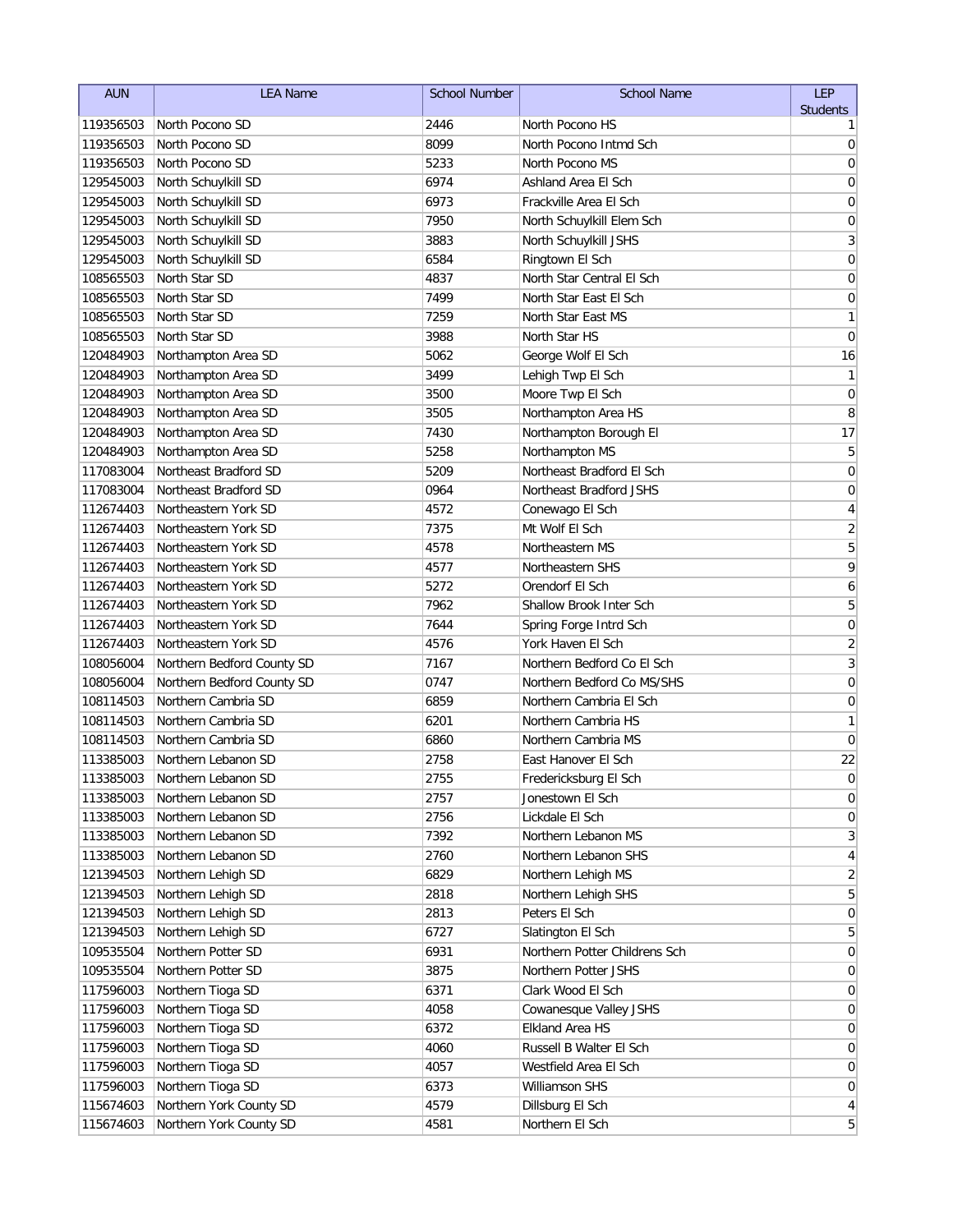| <b>AUN</b> | <b>LEA Name</b>             | <b>School Number</b> | <b>School Name</b>          | <b>LEP</b>              |
|------------|-----------------------------|----------------------|-----------------------------|-------------------------|
|            |                             |                      |                             | <b>Students</b>         |
| 115674603  | Northern York County SD     | 6345                 | Northern HS                 | 6                       |
| 115674603  | Northern York County SD     | 6346                 | Northern MS                 | $\overline{c}$          |
| 115674603  | Northern York County SD     | 7572                 | South Mountain El Sch       | 3                       |
| 115674603  | Northern York County SD     | 4580                 | <b>Wellsville Campus</b>    | $\mathbf 0$             |
| 103026873  | Northgate SD                | 0030                 | Avalon El Sch               | 0                       |
| 103026873  | Northgate SD                | 6977                 | Bellevue El Sch             | 3                       |
| 103026873  | Northgate SD                | 0053                 | Northgate MSHS              | 5                       |
| 102023080  | Northside Urban Pathways CS | 7562                 | Northside Urban Pathways CS | 0                       |
| 118406003  | Northwest Area SD           | 2957                 | Garrison Memorial Sch       | 0                       |
| 118406003  | Northwest Area SD           | 2955                 | Hunlock Creek Sch           | 0                       |
| 118406003  | Northwest Area SD           | 2956                 | Huntington Mills Sch        | $\mathbf 0$             |
| 118406003  | Northwest Area SD           | 2958                 | Northwest Area HS           | 1                       |
| 105258503  | Northwestern SD             | 5144                 | Northwestern El Sch         | $\mathbf{1}$            |
| 105258503  | Northwestern SD             | 6146                 | Northwestern MS             | $\mathbf 0$             |
| 105258503  | Northwestern SD             | 6745                 | Northwestern SHS            | 3                       |
| 105258503  | Northwestern SD             | 2070                 | Springfield El Sch          | $\pmb{0}$               |
| 121394603  | Northwestern Lehigh SD      | 6449                 | Northwestern Lehigh El Sch  | 5                       |
| 121394603  | Northwestern Lehigh SD      | 2821                 | Northwestern Lehigh HS      | 1                       |
| 121394603  | Northwestern Lehigh SD      | 7353                 | Northwestern Lehigh MS      | 0                       |
| 121394603  | Northwestern Lehigh SD      | 2819                 | Weisenberg El Sch           | 0                       |
| 126510019  | Northwood Academy CS        | 7856                 | Northwood Academy CS        | 0                       |
| 107656502  | Norwin SD                   | 8101                 | Hahntown El Sch             | $\overline{\mathbf{c}}$ |
| 107656502  | Norwin SD                   | 7758                 | Hillcrest Intermediate Sch  | 1                       |
| 107656502  | Norwin SD                   | 4482                 | Norwin MS                   | 1                       |
| 107656502  | Norwin SD                   | 4717                 | Norwin SHS                  | $\overline{2}$          |
| 107656502  | Norwin SD                   | 4474                 | Scull El Sch                | 0                       |
| 107656502  | Norwin SD                   | 7757                 | Sheridan Terrace El Sch     | 0                       |
| 107656502  | Norwin SD                   | 5270                 | Stewartsville El Sch        | 0                       |
| 107656502  | Norwin SD                   | 7716                 | Sunset Valley El Sch        | $\sqrt{2}$              |
| 124156503  | Octorara Area SD            | 1414                 | Octorara Area HS            | 4                       |
| 124156503  | Octorara Area SD            | 1413                 | Octorara El Sch             | 14                      |
| 124156503  | Octorara Area SD            | 8004                 | Octorara Intermediate Sch   | 12                      |
| 124156503  | Octorara Area SD            | 6484                 | Octorara MS                 | $\overline{2}$          |
| 124156503  | Octorara Area SD            | 7656                 | Octorara Primary LC         | 31                      |
| 106616203  | Oil City Area SD            | 4115                 | Hasson Heights Sch          | $\mathfrak{p}$          |
| 106616203  | Oil City Area SD            | 4109                 | Oakland Sch                 | 0                       |
| 106616203  | Oil City Area SD            | 7215                 | Oil City Area MS            | $\overline{0}$          |
| 106616203  | Oil City Area SD            | 4931                 | Oil City SHS                | 0                       |
| 106616203  | Oil City Area SD            | 4112                 | Seventh Street Sch          | 0                       |
| 106616203  | Oil City Area SD            | 4116                 | Smedley Street Sch          | 0                       |
| 119356603  | Old Forge SD                | 2448                 | Old Forge El Sch            | 8                       |
| 119356603  | Old Forge SD                | 2449                 | Old Forge JSHS              | $\overline{2}$          |
| 114066503  | Oley Valley SD              | 7378                 | Oley Valley El Sch          | 1                       |
| 114066503  | Oley Valley SD              | 6319                 | Oley Valley MS              | 3                       |
| 114066503  | Oley Valley SD              | 6318                 | Oley Valley SHS             | $\overline{2}$          |
| 109537504  | Oswayo Valley SD            | 3876                 | Oswayo Valley El Sch        | $\overline{0}$          |
| 109537504  | Oswayo Valley SD            | 3877                 | Oswayo Valley HS            | $\overline{0}$          |
| 109537504  | Oswayo Valley SD            | 7753                 | Oswayo Valley MS            | 0                       |
| 109426003  | Otto-Eldred SD              | 3106                 | Otto-Eldred El Sch          | $\overline{0}$          |
| 109426003  | Otto-Eldred SD              | 3107                 | Otto-Eldred JSHS            | $\boldsymbol{0}$        |
| 124156603  | Owen J Roberts SD           | 7304                 | East Coventry El Sch        | $\mathbf{3}$            |
| 124156603  | Owen J Roberts SD           | 7198                 | East Vincent El Sch         | $\mathbf{3}$            |
| 124156603  | Owen J Roberts SD           | 7197                 | French Creek El Sch         | 5                       |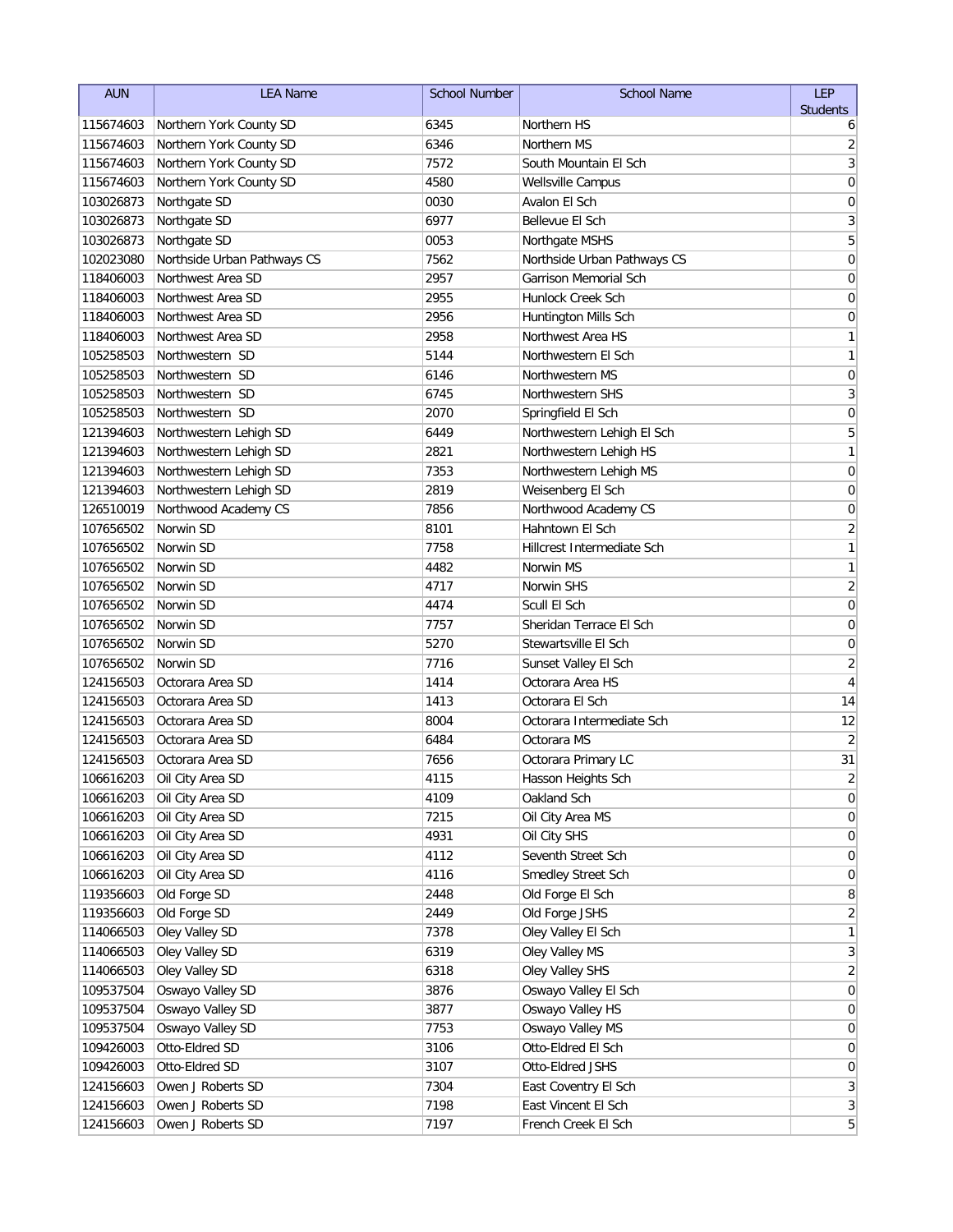| <b>AUN</b> | <b>LEA Name</b>                      | <b>School Number</b> | <b>School Name</b>                   | <b>LEP</b>       |
|------------|--------------------------------------|----------------------|--------------------------------------|------------------|
|            |                                      |                      |                                      | <b>Students</b>  |
| 124156603  | Owen J Roberts SD                    | 6487                 | North Coventry El Sch                | 5                |
| 124156603  | Owen J Roberts SD                    | 1406                 | Owen J Roberts HS                    | 5                |
| 124156603  | Owen J Roberts SD                    | 5010                 | Owen J Roberts MS                    | 4                |
| 124156603  | Owen J Roberts SD                    | 7994                 | West Vincent El Sch                  | 3                |
| 124156703  | Oxford Area SD                       | 7358                 | Elk Ridge School                     | 0                |
| 124156703  | Oxford Area SD                       | 8063                 | Elk Ridge School                     | 65               |
| 124156703  | Oxford Area SD                       | 8064                 | Hopewell El Sch                      | 40               |
| 124156703  | Oxford Area SD                       | 6624                 | Jordan Bank Sch                      | 46               |
| 124156703  | Oxford Area SD                       | 6623                 | Nottingham Sch                       | 73               |
| 124156703  | Oxford Area SD                       | 1420                 | Oxford Area HS                       | 38               |
| 124156703  | Oxford Area SD                       | 1418                 | Penn's Grove Sch                     | 30               |
| 103020001  | PA Learners Online Regional Cyber CS | 7690                 | PA Learners Online Regional Cyber CS | $\mathbf 0$      |
| 122098003  | Palisades SD                         | 7063                 | Durham-Nockamixon El Sch             | 6                |
| 122098003  | Palisades SD                         | 1094                 | Palisades HS                         | 1                |
| 122098003  | Palisades SD                         | 7312                 | Palisades MS                         | 1                |
| 122098003  | Palisades SD                         | 1091                 | Springfield El Sch                   | $\mathbf 0$      |
| 122098003  | Palisades SD                         | 6456                 | Tinicum El Sch                       | 1                |
| 121136503  | Palmerton Area SD                    | 7993                 | Palmer Franklin Education Center     | 3                |
| 121136503  | Palmerton Area SD                    | 4734                 | Palmerton Area HS                    | $\overline{c}$   |
| 121136503  | Palmerton Area SD                    | 7140                 | Palmerton Area JHS                   | 3                |
| 121136503  | Palmerton Area SD                    | 7172                 | S S Palmer El Sch                    | 4                |
| 121136503  | Palmerton Area SD                    | 1319                 | Towamensing El Sch                   | 0                |
| 113385303  | Palmyra Area SD                      | 2761                 | Forge Road El Sch                    | 0                |
| 113385303  | Palmyra Area SD                      | 4904                 | Northside El Sch                     | 5                |
| 113385303  | Palmyra Area SD                      | 2765                 | Palmyra Area MS                      | 4                |
| 113385303  | Palmyra Area SD                      | 2766                 | Palmyra Area SHS                     | 9                |
| 113385303  | Palmyra Area SD                      | 2764                 | Pine Street El Sch                   | $\overline{7}$   |
| 173515368  | Pan American Academy CS              | 7985                 | Pan American Academy CS              | 69               |
| 121136603  | Panther Valley SD                    | 1322                 | Panther Valley El Sch                | 8                |
| 121136603  | Panther Valley SD                    | 1323                 | Panther Valley MS                    | 4                |
| 121136603  | Panther Valley SD                    | 6693                 | Panther Valley SHS                   | 4                |
| 121395103  | Parkland SD                          | 2824                 | Cetronia Sch                         | 21               |
| 121395103  | Parkland SD                          | 4672                 | Fogelsville Sch                      | 8                |
| 121395103  | Parkland SD                          | 8141                 | Fred J. Jaindl El Sch                | 17               |
|            | 121395103 Parkland SD                | 2823                 | Ironton Sch                          | 4                |
| 121395103  | Parkland SD                          | 6801                 | Kernsville Sch                       | $\overline{2}$   |
| 121395103  | Parkland SD                          | 2827                 | Kratzer Sch                          | 12               |
| 121395103  | Parkland SD                          | 7604                 | Orefield MS                          | 9                |
| 121395103  | Parkland SD                          | 2829                 | Parkland SHS                         | 25               |
| 121395103  | Parkland SD                          | 2826                 | Parkway Manor Sch                    | 13               |
| 121395103  | Parkland SD                          | 2825                 | Schnecksville Sch                    | 2                |
| 121395103  | Parkland SD                          | 7603                 | Springhouse MS                       | 19               |
| 120485603  | Pen Argyl Area SD                    | 6439                 | Pen Argyl Area HS                    | $\overline{2}$   |
| 120485603  | Pen Argyl Area SD                    | 3511                 | Plainfield El Sch                    | 6                |
| 120485603  | Pen Argyl Area SD                    | 5351                 | Wind Gap MS                          | $\mathbf{3}$     |
| 108116003  | Penn Cambria SD                      | 1213                 | Penn Cambria HS                      | 1                |
| 108116003  | Penn Cambria SD                      | 7139                 | Penn Cambria Intrmd Sch              | 1                |
| 108116003  | Penn Cambria SD                      | 6990                 | Penn Cambria MS                      | $\boldsymbol{0}$ |
| 108116003  | Penn Cambria SD                      | 6202                 | Penn Cambria Pre-Primary             | 0                |
| 108116003  | Penn Cambria SD                      | 1255                 | Penn Cambria Primary Sch             | 0                |
| 103027352  | Penn Hills SD                        | 5171                 | Dible El Sch                         | 0                |
| 103027352  | Penn Hills SD                        | 8012                 | Dible El Sch                         | $\boldsymbol{0}$ |
| 103027352  | Penn Hills SD                        | 0305                 | Forbes El Sch                        | $\boldsymbol{0}$ |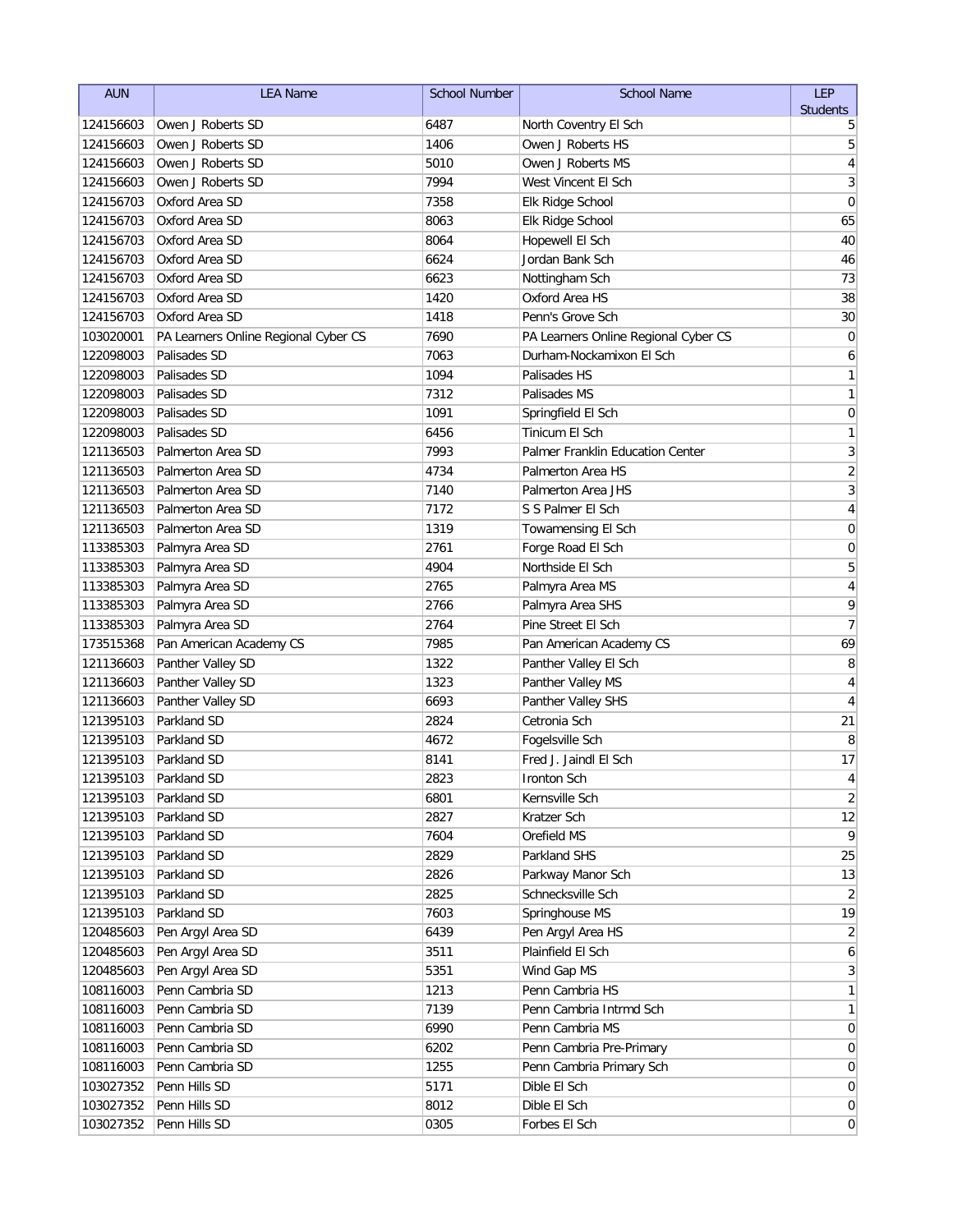| <b>AUN</b> | <b>LEA Name</b>     | <b>School Number</b> | <b>School Name</b>       | LEP                      |
|------------|---------------------|----------------------|--------------------------|--------------------------|
|            |                     |                      |                          | <b>Students</b>          |
| 103027352  | Penn Hills SD       | 8013                 | Forbes El Sch            | 1                        |
| 103027352  | Penn Hills SD       | 5019                 | <b>Linton MS</b>         | $\overline{7}$           |
| 103027352  | Penn Hills SD       | 0297                 | Penn Hebron El Academy   | $\mathbf 0$              |
| 103027352  | Penn Hills SD       | 8014                 | Penn Hebron El Academy   | 8                        |
| 103027352  | Penn Hills SD       | 0309                 | Penn Hills SHS           | 11                       |
| 103027352  | Penn Hills SD       | 4663                 | Shenandoah El Sch        | 0                        |
| 103027352  | Penn Hills SD       | 0306                 | Washington El Sch        | 0                        |
| 103027352  | Penn Hills SD       | 8015                 | Washington El Sch        | 1                        |
| 103027352  | Penn Hills SD       | 0302                 | William Penn El Sch      | $\mathbf 0$              |
| 113365203  | Penn Manor SD       | 7141                 | Central Manor El Sch     | 15                       |
| 113365203  | Penn Manor SD       | 2516                 | Conestoga El Sch         | $\overline{2}$           |
| 113365203  | Penn Manor SD       | 2629                 | Eshleman El Sch          | $\overline{3}$           |
| 113365203  | Penn Manor SD       | 2626                 | Hambright El Sch         | 19                       |
| 113365203  | Penn Manor SD       | 2627                 | Letort El Sch            | 5                        |
| 113365203  | Penn Manor SD       | 7410                 | Manor Middle School      | 8                        |
| 113365203  | Penn Manor SD       | 2628                 | Martic El Sch            | $\overline{c}$           |
| 113365203  | Penn Manor SD       | 5238                 | Marticville MS           | $\mathbf{1}$             |
| 113365203  | Penn Manor SD       | 2633                 | Penn Manor HS            | 18                       |
| 113365203  | Penn Manor SD       | 2634                 | Pequea El Sch            | 3                        |
| 125236903  | Penn-Delco SD       | 1911                 | Aston El Sch             | 3                        |
| 125236903  | Penn-Delco SD       | 1910                 | Coebourn El Sch          | $\overline{\mathcal{I}}$ |
| 125236903  | Penn-Delco SD       | 5143                 | <b>Northley MS</b>       | 3                        |
| 125236903  | Penn-Delco SD       | 1912                 | Parkside El Sch          | $\overline{7}$           |
| 125236903  | Penn-Delco SD       | 5223                 | Pennell El Sch           | 4                        |
| 125236903  | Penn-Delco SD       | 1915                 | Sun Valley HS            | 8                        |
| 107657103  | Penn-Trafford SD    | 6185                 | Harrison Park El Sch     | 1                        |
| 107657103  | Penn-Trafford SD    | 6186                 | Level Green El Sch       | $\mathbf 0$              |
| 107657103  | Penn-Trafford SD    | 4490                 | McCullough El Sch        | 3                        |
| 107657103  | Penn-Trafford SD    | 4492                 | Penn MS                  | $\overline{3}$           |
| 107657103  | Penn-Trafford SD    | 6648                 | Penn Trafford HS         | $\mathbf 0$              |
| 107657103  | Penn-Trafford SD    | 6187                 | Sunrise El Sch           | 0                        |
| 107657103  | Penn-Trafford SD    | 7111                 | <b>Trafford El Sch</b>   | 1                        |
|            | Penn-Trafford SD    |                      | <b>Trafford MS</b>       |                          |
| 107657103  |                     | 6189                 |                          | 0                        |
| 105204703  | Penncrest SD        | 1630                 | Cambridge Springs El Sch | 0<br>$\Omega$            |
| 105204703  | Penncrest SD        | 1629                 | Cambridge Springs JSHS   |                          |
| 105204703  | Penncrest SD        | 1640                 | Cussewago El Sch         | $\pmb{0}$                |
| 105204703  | Penncrest SD        | 6137                 | Maplewood El Sch         | $\boldsymbol{0}$         |
| 105204703  | Penncrest SD        | 6942                 | Maplewood JSHS           | 0                        |
| 105204703  | Penncrest SD        | 7278                 | Saegertown El Sch        | 3                        |
| 105204703  | Penncrest SD        | 6136                 | Saegertown JSHS          | 8                        |
| 122098103  | Pennridge SD        | 1053                 | Bedminster El Sch        | 41                       |
| 122098103  | Pennridge SD        | 1054                 | Deibler El Sch           | 0                        |
| 122098103  | Pennridge SD        | 1055                 | Grasse El Sch            | 0                        |
| 122098103  | Pennridge SD        | 1097                 | Patricia A Guth El Sch   | 0                        |
| 122098103  | Pennridge SD        | 4681                 | Pennridge Central MS     | 0                        |
| 122098103  | Pennridge SD        | 1100                 | Pennridge HS             | 14                       |
| 122098103  | Pennridge SD        | 7957                 | Pennridge North MS       | 8                        |
| 122098103  | Pennridge SD        | 1099                 | Pennridge South MS       | 0                        |
| 122098103  | Pennridge SD        | 1098                 | Sellersville El Sch      | $\boldsymbol{0}$         |
| 122098103  | Pennridge SD        | 1052                 | Seylar El Sch            | $\overline{0}$           |
| 122098103  | Pennridge SD        | 7260                 | West Rockhill El Sch     | $\boldsymbol{0}$         |
| 128326303  | Penns Manor Area SD | 7028                 | Penns Manor Area El Sch  | $\boldsymbol{0}$         |
| 128326303  | Penns Manor Area SD | 2345                 | Penns Manor Area JSHS    | $\overline{0}$           |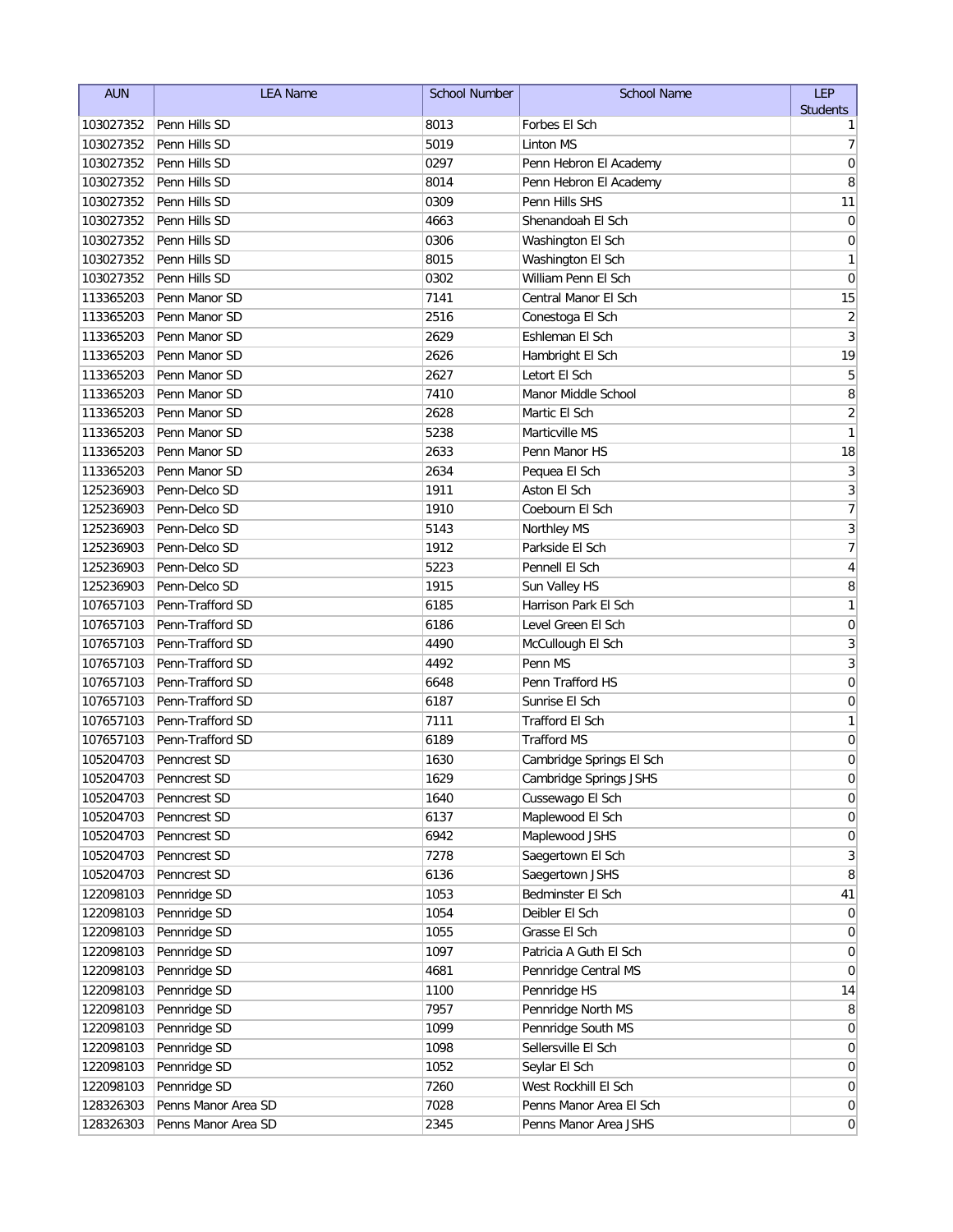| <b>AUN</b> | <b>LEA Name</b>                        | <b>School Number</b> | <b>School Name</b>                  | <b>LEP</b>                   |
|------------|----------------------------------------|----------------------|-------------------------------------|------------------------------|
|            |                                        |                      |                                     | <b>Students</b>              |
| 110147003  | Penns Valley Area SD                   | 1347                 | Centre Hall-Potter El Sch           | 1                            |
| 110147003  | Penns Valley Area SD                   | 1346                 | Miles Township El Sch               | 0                            |
| 110147003  | Penns Valley Area SD                   | 6847                 | Penns Valley Area El and Intrmd Sch | $\overline{2}$               |
| 110147003  | Penns Valley Area SD                   | 6231                 | Penns Valley Area JSHS              | 1                            |
| 122098202  | Pennsbury SD                           | 7519                 | Afton El Sch                        | 15                           |
| 122098202  | Pennsbury SD                           | 7308                 | Charles H Boehm MS                  | 15                           |
| 122098202  | Pennsbury SD                           | 4853                 | Edgewood El Sch                     | 12                           |
| 122098202  | Pennsbury SD                           | 1111                 | Eleanor Roosevelt El Sch            | 7                            |
| 122098202  | Pennsbury SD                           | 7465                 | Fallsington El Sch                  | 11                           |
| 122098202  | Pennsbury SD                           | 1109                 | Makefield El Sch                    | 6                            |
| 122098202  | Pennsbury SD                           | 1107                 | Manor El Sch                        | $\boldsymbol{7}$             |
| 122098202  | Pennsbury SD                           | 1106                 | Oxford Valley El Sch                | $\overline{7}$               |
| 122098202  | Pennsbury SD                           | 1101                 | Penn Valley El Sch                  | $\overline{7}$               |
| 122098202  | Pennsbury SD                           | 4682                 | Pennsbury HS                        | 17                           |
| 122098202  | Pennsbury SD                           | 1116                 | Pennwood MS                         | 7                            |
| 122098202  | Pennsbury SD                           | 1102                 | Quarry Hill El Sch                  | 8                            |
| 122098202  | Pennsbury SD                           | 1104                 | Village Park El Sch                 | 12                           |
| 122098202  | Pennsbury SD                           | 1112                 | Walt Disney El Sch                  | 13                           |
| 122098202  | Pennsbury SD                           | 1113                 | William Penn MS                     | 6                            |
| 127043430  | Pennsylvania Cyber CS                  | 7650                 | Pennsylvania Cyber CS               | 0                            |
| 115220003  | Pennsylvania Distance Learning CS      | 7821                 | Pennsylvania Distance Learning CS   | 0                            |
| 124150004  | Pennsylvania Leadership Charter School | 7819                 | Pennsylvania Leadership CS          | 30                           |
| 123460001  | Pennsylvania Virtual CS                | 7687                 | Pennsylvania Virtual CS             | $\mathbf 0$                  |
| 126510004  | People for People CS                   | 7685                 | People for People CS                | 0                            |
| 113365303  | Pequea Valley SD                       | 2635                 | Leacock El Sch                      | 0                            |
| 113365303  | Pequea Valley SD                       | 8037                 | Paradise El Sch                     | 10                           |
| 113365303  | Pequea Valley SD                       | 2647                 | Paradise El Sch                     | $\boldsymbol{0}$             |
| 113365303  | Pequea Valley SD                       | 2649                 | Pequea Valley HS                    | 5                            |
| 113365303  | Pequea Valley SD                       | 6300                 | Pequea Valley Intrmd Sch            | $\overline{3}$               |
| 113365303  | Pequea Valley SD                       | 2648                 | Salisbury El Sch                    | 0                            |
| 123466103  | Perkiomen Valley SD                    | 7459                 | Evergreen El Sch                    | 11                           |
| 123466103  | Perkiomen Valley SD                    | 3328                 | Perkiomen Valley HS                 | 3                            |
| 123466103  | Perkiomen Valley SD                    | 3326                 | Perkiomen Valley MS-East            | $\mathbf{1}$                 |
| 123466103  | Perkiomen Valley SD                    | 7794                 | Perkiomen Valley MS-West            | $\overline{2}$               |
| 123466103  | Perkiomen Valley SD                    | 7766                 | Schwenksville El Sch                | 6                            |
| 123466103  | Perkiomen Valley SD                    | 7554                 | Skippack El Sch                     | 9                            |
| 123466103  | Perkiomen Valley SD                    | 3327                 | South El Sch                        | $\overline{7}$               |
| 105250001  | Perseus House CS of Excellence         | 7770                 | Perseus House CS of Excellence      | 57                           |
| 101636503  | Peters Township SD                     | 7594                 | Bower Hill El Sch                   | 4                            |
| 101636503  | Peters Township SD                     | 7393                 | McMurray El Sch                     | 2                            |
| 101636503  | Peters Township SD                     | 5083                 | Peters Twp HS                       | 1                            |
| 101636503  | Peters Township SD                     | 4256                 | Peters Twp MS                       | 0                            |
| 101636503  | Peters Township SD                     | 4255                 | Pleasant Valley El Sch              | $\overline{2}$               |
| 126513280  | Philadelphia Academy CS                | 7587                 | Philadelphia Academy CS             | 3                            |
| 126515001  | Philadelphia City SD                   | 7904                 | Academy at Palumbo                  | 21                           |
| 126515001  | Philadelphia City SD                   | 7256                 | Adaire Alexander Sch                | 9                            |
| 126515001  | Philadelphia City SD                   | 3617                 | Alcorn James Sch                    | 5                            |
| 126515001  | Philadelphia City SD                   | 5292                 | Allen Dr Ethel Sch                  | 2                            |
| 126515001  | Philadelphia City SD                   | 3758                 | Allen Ethan Sch                     | 125                          |
| 126515001  | Philadelphia City SD                   | 6823                 | Amy At Martin                       | $\vert 4 \vert$              |
| 126515001  | Philadelphia City SD                   | 7024                 | Amy NW                              | $\overline{0}$               |
| 126515001  | Philadelphia City SD                   | 3804                 | Anderson Add B Sch                  | 3 <sup>1</sup>               |
| 126515001  | Philadelphia City SD                   | 3805                 | Arthur Chester A Sch                | $\left  \frac{3}{2} \right $ |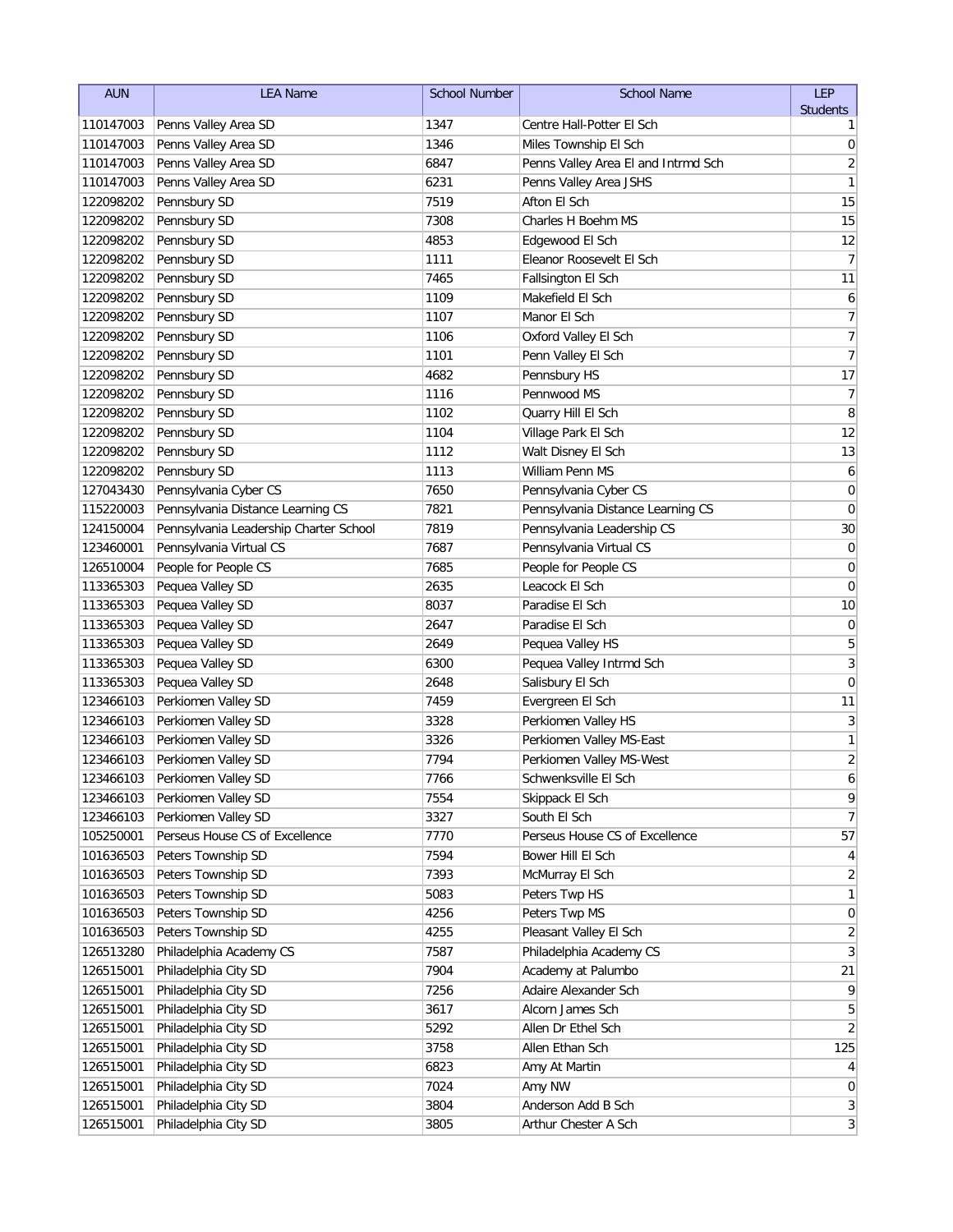| <b>AUN</b> | <b>LEA Name</b>                | <b>School Number</b> | <b>School Name</b>              | LEP             |
|------------|--------------------------------|----------------------|---------------------------------|-----------------|
|            |                                |                      |                                 | <b>Students</b> |
| 126515001  | Philadelphia City SD           | 8039                 | Arts Academy at Benjamin Rush   | 23              |
| 126515001  | Philadelphia City SD           | 8040                 | <b>Audenried SHS</b>            | 4               |
| 126515001  | Philadelphia City SD           | 3618                 | Bache-Martin Sch                | 8               |
| 126515001  | Philadelphia City SD           | 6824                 | Baldi C C A MS                  | 102             |
| 126515001  | Philadelphia City SD           | 7237                 | <b>Barratt Norris S MS</b>      | 2               |
| 126515001  | Philadelphia City SD           | 7919                 | Barry Comm John Sch             | 0               |
| 126515001  | Philadelphia City SD           | 8029                 | Barry Comm John Sch             | $\mathbf 0$     |
| 126515001  | Philadelphia City SD           | 3598                 | Barry Comm John Sch             | 0               |
| 126515001  | Philadelphia City SD           | 3732                 | Barton Clara Sch                | 100             |
| 126515001  | Philadelphia City SD           | 3847                 | Bartram John - Main             | 111             |
| 126515001  | Philadelphia City SD           | 7238                 | Beeber Dimner MS                | 6               |
| 126515001  | Philadelphia City SD           | 5183                 | Bethune Mary McLeod Sch         | 61              |
| 126515001  | Philadelphia City SD           | 3733                 | Birney Gen Davis B Sch          | 31              |
| 126515001  | Philadelphia City SD           | 3662                 | Blaine James G Sch              | $\mathbf 0$     |
| 126515001  | Philadelphia City SD           | 3663                 | Blankenburg Rudolph Sch         | 0               |
| 126515001  | Philadelphia City SD           | 3792                 | Bluford Guion El Sch            | $\mathbf 0$     |
| 126515001  | Philadelphia City SD           | 7070                 | Bodine William W HS             | 14              |
| 126515001  | Philadelphia City SD           | 3840                 | Bok Edw W Technical High School | 82              |
| 126515001  | Philadelphia City SD           | 3638                 | Boone Daniel Sch                | 0               |
| 126515001  | Philadelphia City SD           | 3620                 | Bregy F Amedee Sch              | 8               |
| 126515001  | Philadelphia City SD           | 3745                 | Bridesburg Sch                  | 6               |
| 126515001  | Philadelphia City SD           | 3684                 | Brown Henry A Sch               | 82              |
| 126515001  | Philadelphia City SD           | 6529                 | Brown Joseph H Sch              | 44              |
| 126515001  | Philadelphia City SD           | 3601                 | Bryant William C Sch            | 3               |
| 126515001  | Philadelphia City SD           | 7783                 | CEP/Allegheny                   | $\mathbf 0$     |
| 126515001  | Philadelphia City SD           | 7676                 | CEP/Hunting Park                | $\mathbf 0$     |
| 126515001  | Philadelphia City SD           | 7230                 | Carnell Laura H Sch             | 233             |
| 126515001  | Philadelphia City SD           | 4728                 | Carroll Charles Sch             | 20              |
| 126515001  | Philadelphia City SD           | 7023                 | Carver HS                       | 23              |
| 126515001  | Philadelphia City SD           | 3664                 | Cassidy Lewis C AC Plus Sch     | 19              |
| 126515001  | Philadelphia City SD           | 3602                 | Catharine Joseph Sch            | 68              |
| 126515001  | Philadelphia City SD           | 7404                 | Cayuga School                   | 76              |
| 126515001  | Philadelphia City SD           | 3848                 | Central HS                      | 22              |
| 126515001  | Philadelphia City SD           | 3622                 | Childs George W Sch             | 101             |
|            | 126515001 Philadelphia City SD | 6767                 | Clemente Roberto MS             | 182             |
| 126515001  | Philadelphia City SD           | 3666                 | Cleveland Grover Sch            | 5               |
| 126515001  | Philadelphia City SD           | 4733                 | Clymer George Sch               | 2               |
| 126515001  | Philadelphia City SD           | 3782                 | Comegys Benjamin B Sch          | 1               |
| 126515001  | Philadelphia City SD           | 3760                 | Comly Watson Sch                | 62              |
| 126515001  | Philadelphia City SD           | 7781                 | Communications Technology HS    | 9               |
| 126515001  | Philadelphia City SD           | 7905                 | <b>Constitution HS</b>          | 16              |
| 126515001  | Philadelphia City SD           | 6525                 | Conwell Russell MS              | 26              |
| 126515001  | Philadelphia City SD           | 5122                 | Cook-Wissahickon Sch            | -1              |
| 126515001  | Philadelphia City SD           | 7239                 | Cooke Jay MS                    | 25              |
| 126515001  | Philadelphia City SD           | 5123                 | Cramp William Sch               | 144             |
| 126515001  | Philadelphia City SD           | 6996                 | Creative and Performing Arts    | 10              |
| 126515001  | Philadelphia City SD           | 3736                 | Creighton Thomas Sch            | 171             |
| 126515001  | Philadelphia City SD           | 3762                 | Crossan Kennedy C Sch           | 33              |
| 126515001  | Philadelphia City SD           | 6763                 | Daroff Samuel Sch               | $\mathbf 0$     |
| 126515001  | Philadelphia City SD           | 3706                 | Day Anna B Sch                  | 3               |
| 126515001  | Philadelphia City SD           | 7175                 | DeBurgos Bilingual Magnet MS    | 159             |
| 126515001  | Philadelphia City SD           | 4727                 | Decatur Stephen Sch             | 33              |
| 126515001  | Philadelphia City SD           | 3786                 | Dick William Sch                | $\overline{0}$  |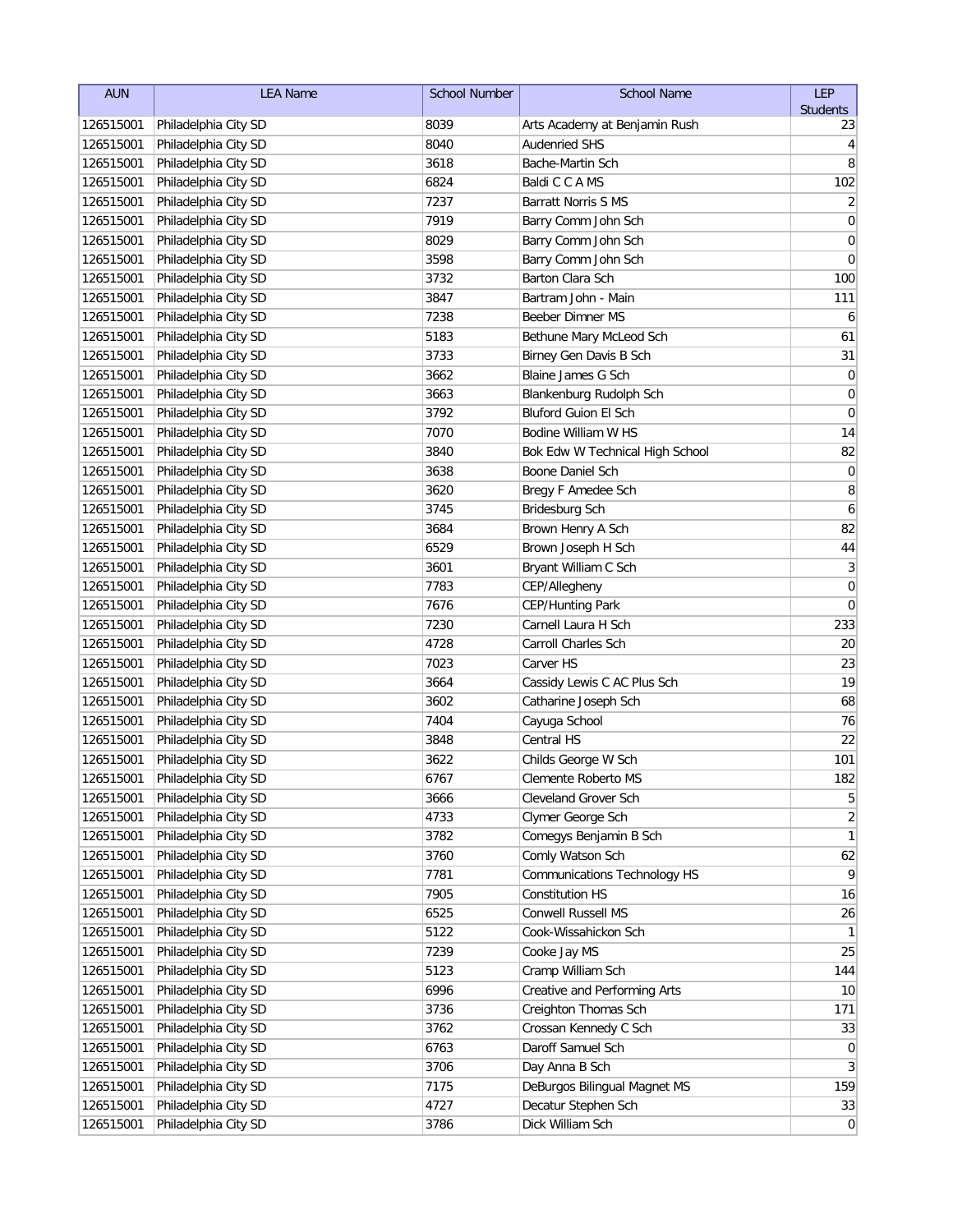| <b>AUN</b> | <b>LEA Name</b>                | <b>School Number</b> | <b>School Name</b>                 | LEP              |
|------------|--------------------------------|----------------------|------------------------------------|------------------|
|            |                                |                      |                                    | <b>Students</b>  |
| 126515001  | Philadelphia City SD           | 3763                 | Disston Hamilton Sch               | 53               |
| 126515001  | Philadelphia City SD           | 3841                 | Dobbins AVT HS                     | 13               |
| 126515001  | Philadelphia City SD           | 3726                 | Dobson James Sch                   | 1                |
| 126515001  | Philadelphia City SD           | 3787                 | Douglas Stephen A Sch              | 21               |
| 126515001  | Philadelphia City SD           | 3624                 | Douglass Frederick Sch             | $\mathbf 0$      |
| 126515001  | Philadelphia City SD           | 3604                 | Drew Charles R Sch                 | 31               |
| 126515001  | Philadelphia City SD           | 5040                 | Duckrey Tanner Sch                 | 0                |
| 126515001  | Philadelphia City SD           | 3687                 | Dunbar Paul L Sch                  | $\mathbf{1}$     |
| 126515001  | Philadelphia City SD           | 3849                 | Edison HS/Fareira Skills           | 416              |
| 126515001  | Philadelphia City SD           | 3708                 | Edmonds Franklin S Sch             | 3                |
| 126515001  | Philadelphia City SD           | 3737                 | Edmunds Henry R Sch                | 145              |
| 126515001  | Philadelphia City SD           | 3688                 | Elkin Lewis Sch                    | 200              |
| 126515001  | Philadelphia City SD           | 3738                 | Ellwood Sch                        | $\mathbf{1}$     |
| 126515001  | Philadelphia City SD           | 3709                 | Emlen Eleanor C Sch                | $\mathbf{1}$     |
| 126515001  | Philadelphia City SD           | 5039                 | Fairhill Sch                       | 88               |
| 126515001  | Philadelphia City SD           | 7235                 | Farrell Louis H Sch                | 152              |
| 126515001  | Philadelphia City SD           | 7226                 | Fell D Newlin Sch                  | 106              |
| 126515001  | Philadelphia City SD           | 3816                 | Fels Samuel HS                     | 214              |
| 126515001  | Philadelphia City SD           | 3751                 | Feltonville Intermediate School    | 120              |
| 126515001  | Philadelphia City SD           | 7368                 | Feltonville Sch of Arts & Sciences | 123              |
| 126515001  | Philadelphia City SD           | 3690                 | Ferguson Joseph C Sch              | 46               |
| 126515001  | Philadelphia City SD           | 3739                 | Finletter Thomas K Sch             | 37               |
| 126515001  | Philadelphia City SD           | 6913                 | <b>Fitler Academics Plus</b>       | $\mathbf 0$      |
| 126515001  | Philadelphia City SD           | 3781                 | Fitzpatrick Aloysius L Sch         | 28               |
| 126515001  | Philadelphia City SD           | 7240                 | <b>Fitzsimons Thomas HS</b>        | $\mathbf 0$      |
| 126515001  | Philadelphia City SD           | 3764                 | Forrest Edwin Sch                  | 36               |
| 126515001  | Philadelphia City SD           | 3765                 | Fox Chase Sch                      | 28               |
| 126515001  | Philadelphia City SD           | 3803                 | Frank Anne Sch                     | 143              |
| 126515001  | Philadelphia City SD           | 3850                 | Frankford HS                       | 144              |
| 126515001  | Philadelphia City SD           | 3851                 | Franklin Benjamin HS               | 48               |
| 126515001  | Philadelphia City SD           | 7231                 | Franklin Benjamin Sch              | 154              |
| 126515001  | Philadelphia City SD           | 6822                 | Franklin LC                        | 10               |
| 126515001  | Philadelphia City SD           | 3791                 | <b>Fulton Robert Sch</b>           | $\overline{4}$   |
| 126515001  | Philadelphia City SD           | 3818                 | Furness Horace HS                  | 182              |
|            | 126515001 Philadelphia City SD | 7963                 | G & Hunting Park El Sch            | 175              |
| 126515001  | Philadelphia City SD           | 7664                 | Gamp                               | $\overline{2}$   |
| 126515001  | Philadelphia City SD           | 3852                 | Germantown HS                      | 6                |
| 126515001  | Philadelphia City SD           | 3625                 | Gideon Edward Sch                  | $\boldsymbol{0}$ |
| 126515001  | Philadelphia City SD           | 7241                 | Gillespie Eliz D MS                | $\overline{0}$   |
| 126515001  | Philadelphia City SD           | 3776                 | Girard Stephen Sch                 | 146              |
| 126515001  | Philadelphia City SD           | 3843                 | Girls HS                           | 30               |
| 126515001  | Philadelphia City SD           | 3668                 | Gompers Samuel Sch                 | $\overline{0}$   |
| 126515001  | Philadelphia City SD           | 3853                 | Gratz Simon HS                     | $\overline{7}$   |
| 126515001  | Philadelphia City SD           | 4726                 | Greenberg Joseph Sch               | 33               |
| 126515001  | Philadelphia City SD           | 5186                 | Greenfield Albert M Sch            | $\overline{4}$   |
| 126515001  | Philadelphia City SD           | 5120                 | Hackett Horatio B Sch              | 5                |
| 126515001  | Philadelphia City SD           | 5185                 | Hamilton Andrew Sch                | $\mathbf 0$      |
| 126515001  | Philadelphia City SD           | 5041                 | Hancock John Sch                   | 20               |
| 126515001  | Philadelphia City SD           | 7242                 | Harding Warren G MS                | 47               |
| 126515001  | Philadelphia City SD           | 6528                 | Harrington Avery D Sch             | 1                |
| 126515001  | Philadelphia City SD           | 3793                 | Harrison William H Sch             | $\pmb{0}$        |
| 126515001  | Philadelphia City SD           | 3608                 | Harrity William F Sch              | $\overline{0}$   |
| 126515001  | Philadelphia City SD           | 5125                 | Hartranft John F Sch               | 29               |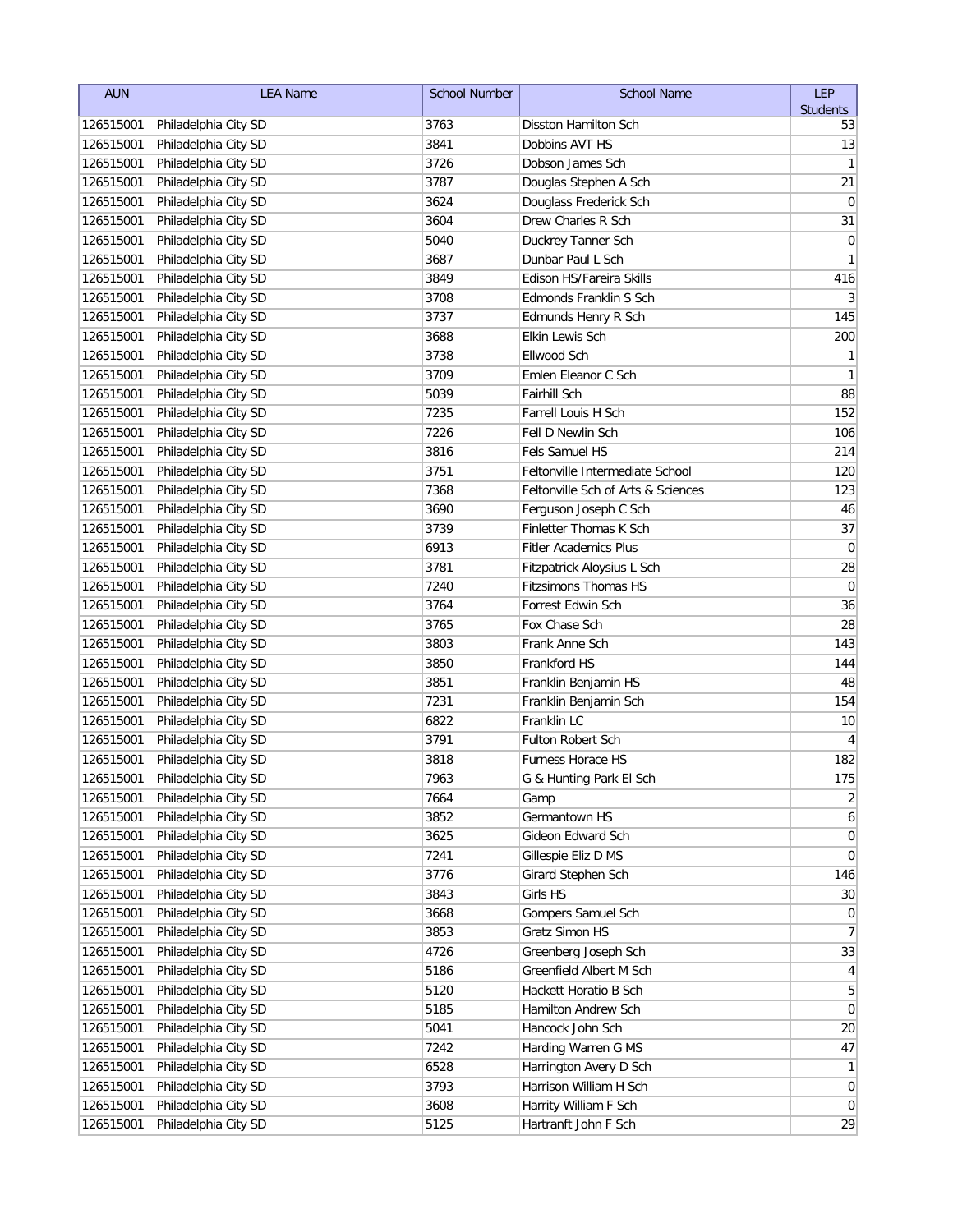| <b>AUN</b> | <b>LEA Name</b>                | <b>School Number</b> | <b>School Name</b>                       | LEP             |
|------------|--------------------------------|----------------------|------------------------------------------|-----------------|
|            |                                |                      |                                          | <b>Students</b> |
| 126515001  | Philadelphia City SD           | 3712                 | Henry Charles W Sch                      | 0               |
| 126515001  | Philadelphia City SD           | 5187                 | Heston Edward Sch                        | 1               |
| 126515001  | Philadelphia City SD           | 7229                 | Hill J E/Freedman Samson                 | $\mathbf 0$     |
| 126515001  | Philadelphia City SD           | 3806                 | Hill Leslie P Sch                        | 0               |
| 126515001  | Philadelphia City SD           | 3766                 | Holme Thomas Sch                         | 38              |
| 126515001  | Philadelphia City SD           | 3742                 | Hopkinson Francis Sch                    | 130             |
| 126515001  | Philadelphia City SD           | 3713                 | Houston Henry E Sch                      | 5               |
| 126515001  | Philadelphia City SD           | 3743                 | Howe Julia Ward Sch                      | 3               |
| 126515001  | Philadelphia City SD           | 3807                 | Huey Samuel B Sch                        | 5               |
| 126515001  | Philadelphia City SD           | 3693                 | Hunter William H Sch                     | 74              |
| 126515001  | Philadelphia City SD           | 3642                 | Jackson Andrew Sch                       | 62              |
| 126515001  | Philadelphia City SD           | 7227                 | Jenks Abram Sch                          | 11              |
| 126515001  | Philadelphia City SD           | 3714                 | Jenks John S Sch                         | $\mathbf 0$     |
| 126515001  | Philadelphia City SD           | 7243                 | Jones John Paul MS                       | 160             |
| 126515001  | Philadelphia City SD           | 3645                 | Kearny Gen Philip Sch                    | 4               |
| 126515001  | Philadelphia City SD           | 3626                 | Kelley William D Sch                     | $\pmb{0}$       |
| 126515001  | Philadelphia City SD           | 5294                 | Kelly John B Sch                         | $\pmb{0}$       |
| 126515001  | Philadelphia City SD           | 3795                 | Kenderton Sch                            | $\overline{2}$  |
| 126515001  | Philadelphia City SD           | 7852                 | Kensington Creative & Performing Arts HS | 90              |
| 126515001  | Philadelphia City SD           | 7855                 | Kensington Culinary Arts                 | 52              |
| 126515001  | Philadelphia City SD           | 7851                 | Kensington Intern Business, Finance & En | 64              |
| 126515001  | Philadelphia City SD           | 8143                 | Kensington Urban Education Academy       | 8               |
| 126515001  | Philadelphia City SD           | 7228                 | Key Francis Scott Sch                    | 178             |
| 126515001  | Philadelphia City SD           | 6675                 | King Martin Luther HS                    | 29              |
| 126515001  | Philadelphia City SD           | 3715                 | Kinsey John L Sch                        | 4               |
| 126515001  | Philadelphia City SD           | 3647                 | Kirkbride Eliza B Sch                    | 198             |
| 126515001  | Philadelphia City SD           | 6825                 | La Brum Gen J Harry MS                   | 3               |
| 126515001  | Philadelphia City SD           | 3670                 | Lamberton Robert E Sch                   | $17$            |
| 126515001  | Philadelphia City SD           | 7810                 | Lamberton Robert HS                      | $\overline{4}$  |
| 126515001  | Philadelphia City SD           | 7811                 | Lankenau HS                              | $\mathbf{1}$    |
| 126515001  | Philadelphia City SD           | 3744                 | Lawton Henry W Sch                       | 50              |
| 126515001  | Philadelphia City SD           | 6530                 | Lea Henry C Sch                          | 58              |
| 126515001  | Philadelphia City SD           | 3822                 | Leeds Morris E MS                        | $\mathbf{1}$    |
| 126515001  | Philadelphia City SD           | 3671                 | Leidy Joseph Sch                         | $\pmb{0}$       |
|            | 126515001 Philadelphia City SD | 3716                 | Levering William Sch                     | 6               |
| 126515001  | Philadelphia City SD           | 6764                 | Lewis Ada H MS                           | $\overline{0}$  |
| 126515001  | Philadelphia City SD           | 3845                 | Lincoln HS                               | 118             |
| 126515001  | Philadelphia City SD           | 3717                 | Lingelbach Anna L Sch                    | 16              |
| 126515001  | Philadelphia City SD           | 4732                 | Locke Alain Sch                          | $\overline{0}$  |
| 126515001  | Philadelphia City SD           | 4961                 | Loesche William H Sch                    | 164             |
| 126515001  | Philadelphia City SD           | 3718                 | Logan James Sch                          | 18              |
| 126515001  | Philadelphia City SD           | 6533                 | Longstreth William C Sch                 | $\overline{4}$  |
| 126515001  | Philadelphia City SD           | 7232                 | Lowell James R Sch                       | 207             |
| 126515001  | Philadelphia City SD           | 3694                 | Ludlow James R Sch                       | 27              |
| 126515001  | Philadelphia City SD           | 3672                 | Mann William B Sch                       | $\overline{0}$  |
| 126515001  | Philadelphia City SD           | 3797                 | Marshall John Sch                        | 19              |
| 126515001  | Philadelphia City SD           | 7521                 | Marshall Thurgood                        | 47              |
| 126515001  | Philadelphia City SD           | 3842                 | Mastbaum Jules E AVTS                    | 77              |
| 126515001  | Philadelphia City SD           | 3808                 | Masterman Julia R Sec Sch                | 6               |
| 126515001  | Philadelphia City SD           | 3769                 | Mayfair Sch                              | 129             |
| 126515001  | Philadelphia City SD           | 3648                 | McCall Gen George A Sch                  | 163             |
| 126515001  | Philadelphia City SD           | 3719                 | McCloskey John F Sch                     | 1               |
| 126515001  | Philadelphia City SD           | 6534                 | McClure Alexander K Sch                  | 84              |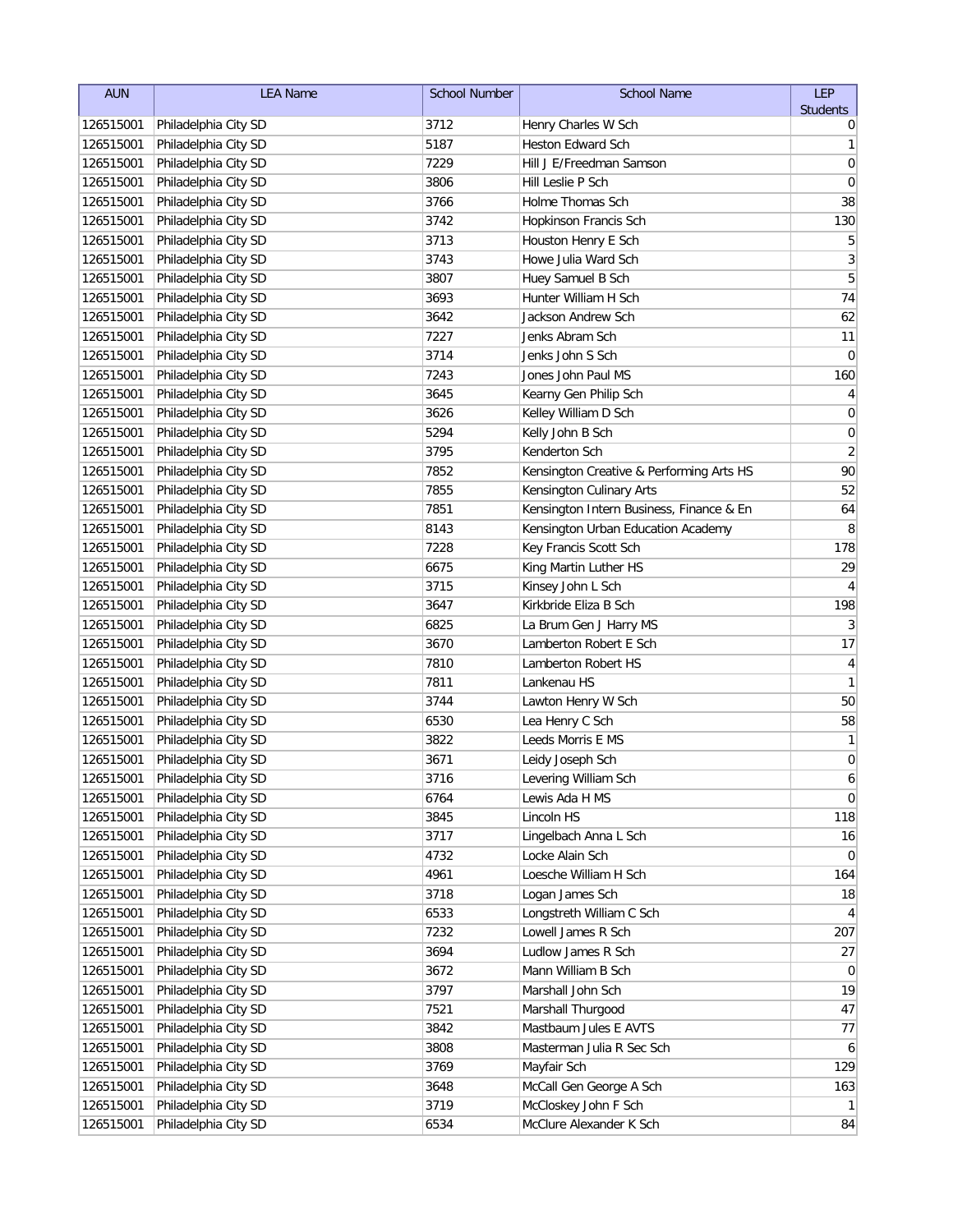| <b>AUN</b> | <b>LEA Name</b>                | <b>School Number</b> | <b>School Name</b>                     | LEP              |
|------------|--------------------------------|----------------------|----------------------------------------|------------------|
|            |                                |                      |                                        | <b>Students</b>  |
| 126515001  | Philadelphia City SD           | 3629                 | McDaniel Delaplaine Sch                | 3                |
| 126515001  | Philadelphia City SD           | 5293                 | McKinley William Sch                   | 39               |
| 126515001  | Philadelphia City SD           | 3611                 | <b>McMichael Morton Sch</b>            | $\overline{2}$   |
| 126515001  | Philadelphia City SD           | 3630                 | Meade Gen George C Sch                 | 1                |
| 126515001  | Philadelphia City SD           | 6768                 | Meehan Austin MS                       | 24               |
| 126515001  | Philadelphia City SD           | 3649                 | Meredith William M Sch                 | 1                |
| 126515001  | Philadelphia City SD           | 7022                 | Middle Years Alternative               | 6                |
| 126515001  | Philadelphia City SD           | 3720                 | Mifflin Thomas Sch                     | 0                |
| 126515001  | Philadelphia City SD           | 3809                 | Miller E S Sch                         | $\mathbf 0$      |
| 126515001  | Philadelphia City SD           | 3798                 | Mitchell El Sch                        | $\overline{7}$   |
| 126515001  | Philadelphia City SD           | 3697                 | Moffet John Sch                        | 44               |
| 126515001  | Philadelphia City SD           | 3770                 | Moore J Hampton Sch                    | 312              |
| 126515001  | Philadelphia City SD           | 4868                 | Morris Robert Sch                      | $\mathbf 0$      |
| 126515001  | Philadelphia City SD           | 3749                 | Morrison Andrew J Sch                  | 94               |
| 126515001  | Philadelphia City SD           | 6535                 | Morton Thomas G Sch                    | 89               |
| 126515001  | Philadelphia City SD           | 7815                 | Motivation HS                          | 13               |
| 126515001  | Philadelphia City SD           | 7522                 | Munoz-Marin Luis                       | 156              |
| 126515001  | Philadelphia City SD           | 3650                 | Nebinger George W Sch                  | 29               |
| 126515001  | Philadelphia City SD           | 3855                 | Northeast HS                           | 509              |
| 126515001  | Philadelphia City SD           | 3750                 | Olney El Sch                           | 172              |
| 126515001  | Philadelphia City SD           | 7853                 | Olney HS East                          | 92               |
| 126515001  | Philadelphia City SD           | 7854                 | Olney HS West                          | 109              |
| 126515001  | Philadelphia City SD           | 6960                 | Overbrook Edu Ctr                      | 11               |
| 126515001  | Philadelphia City SD           | 7472                 | Overbrook Elementary School            | $\boldsymbol{0}$ |
| 126515001  | Philadelphia City SD           | 3857                 | Overbrook HS                           | 8                |
| 126515001  | Philadelphia City SD           | 6548                 | Parkway Northwest                      | $\mathbf 0$      |
| 126515001  | Philadelphia City SD           | 7808                 | Parkway West                           | $\sqrt{2}$       |
| 126515001  | Philadelphia City SD           | 7782                 | Parkway-Center City                    | 10               |
| 126515001  | Philadelphia City SD           | 3721                 | Pastorius Francis P Sch                | 3                |
| 126515001  | Philadelphia City SD           | 3613                 | Patterson John M Sch                   | 125              |
| 126515001  | Philadelphia City SD           | 7780                 | Paul Robeson HS for Human Services     | $\mathbf{1}$     |
| 126515001  | Philadelphia City SD           | 3675                 | Peirce Thomas M Sch                    | 0                |
| 126515001  | Philadelphia City SD           | 3799                 | Peirce William S MS                    | $\mathbf 0$      |
| 126515001  | Philadelphia City SD           | 7706                 | Penn Alexander Sch                     | 46               |
|            | 126515001 Philadelphia City SD | 7244                 | Penn Treaty MS                         | 43               |
| 126515001  | Philadelphia City SD           | 8119                 | Penn William HS                        | $\boldsymbol{0}$ |
| 126515001  | Philadelphia City SD           | 3858                 | Penn William HS                        | $\boldsymbol{0}$ |
| 126515001  | Philadelphia City SD           | 3722                 | Pennell Joseph Sch                     | 1                |
| 126515001  | Philadelphia City SD           | 6539                 | Pennypacker Samuel Sch                 | 5                |
| 126515001  | Philadelphia City SD           | 3616                 | Penrose Sch                            | 22               |
| 126515001  | Philadelphia City SD           | 6821                 | Pepper George MS                       | 71               |
| 126515001  | Philadelphia City SD           | 7814                 | Philadelphia HS for Business & Tech    | 6                |
| 126515001  | Philadelphia City SD           | 8120                 | Philadelphia Learning Academy - North  | 12               |
| 126515001  | Philadelphia City SD           | 8121                 | Philadelphia Learning Academy - South  | 4                |
| 126515001  | Philadelphia City SD           | 7850                 | Philadelphia Military Acad at Elverson | 10               |
| 126515001  | Philadelphia City SD           | 7812                 | Philadelphia Military Acad at Leeds    | 12               |
| 126515001  | Philadelphia City SD           | 5184                 | Pickett Clarence E MS                  | $\mathbf 0$      |
| 126515001  | Philadelphia City SD           | 3801                 | Pollock Robert B Sch                   | 102              |
| 126515001  | Philadelphia City SD           | 5121                 | Potter-Thomas Sch                      | 102              |
| 126515001  | Philadelphia City SD           | 3783                 | Powel Samuel Sch                       | $\mathbf{3}$     |
| 126515001  | Philadelphia City SD           | 6540                 | Pratt Anna B Sch                       | $\overline{0}$   |
| 126515001  | Philadelphia City SD           | 6765                 | Prince Hall                            | $\boldsymbol{0}$ |
| 126515001  | Philadelphia City SD           | 7813                 | Randolph, A. Philip AVT HS             | $\mathbf{6}$     |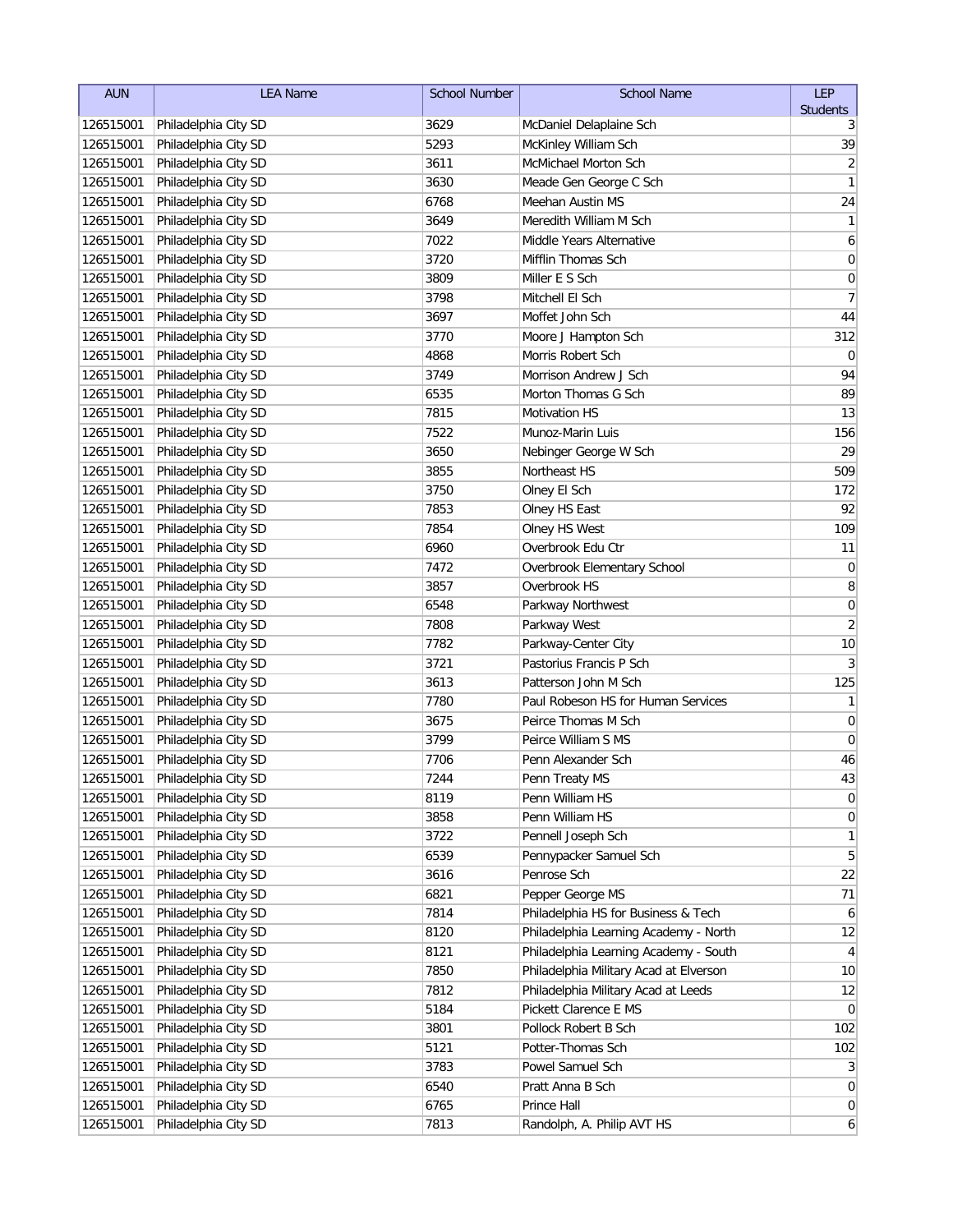| <b>AUN</b> | <b>LEA Name</b>                | <b>School Number</b> | <b>School Name</b>           | LEP             |
|------------|--------------------------------|----------------------|------------------------------|-----------------|
|            |                                |                      |                              | <b>Students</b> |
| 126515001  | Philadelphia City SD           | 3632                 | Reynolds Gen John F Sch      | 0               |
| 126515001  | Philadelphia City SD           | 3771                 | Rhawnhurst Sch               | 101             |
| 126515001  | Philadelphia City SD           | 3614                 | Rhoads James Sch             | 1               |
| 126515001  | Philadelphia City SD           | 6522                 | Rhodes E Washington MS       | $\mathbf 0$     |
| 126515001  | Philadelphia City SD           | 3701                 | Richmond Sch                 | 45              |
| 126515001  | Philadelphia City SD           | 3824                 | Roosevelt Theodore MS        | 6               |
| 126515001  | Philadelphia City SD           | 3724                 | Rowen William Sch            | 0               |
| 126515001  | Philadelphia City SD           | 3844                 | Roxborough HS                | 9               |
| 126515001  | Philadelphia City SD           | 5042                 | Rush Benjamin MS             | $\pmb{0}$       |
| 126515001  | Philadelphia City SD           | 3861                 | Saul W B Agricultural School | 3               |
| 126515001  | Philadelphia City SD           | 7245                 | Sayre William L MS           | $\overline{3}$  |
| 126515001  | Philadelphia City SD           | 7903                 | School of the Future         | $\overline{6}$  |
| 126515001  | Philadelphia City SD           | 7906                 | Science Leadership Academy   | 9               |
| 126515001  | Philadelphia City SD           | 3653                 | Sharswood George Sch         | 23              |
| 126515001  | Philadelphia City SD           | 7246                 | Shaw Anna H MS               | $\mathbf{1}$    |
| 126515001  | Philadelphia City SD           | 3725                 | Shawmont Sch                 | $\overline{2}$  |
| 126515001  | Philadelphia City SD           | 3702                 | Sheppard Isaac Sch           | 99              |
| 126515001  | Philadelphia City SD           | 3800                 | Sheridan Sch                 | 109             |
| 126515001  | Philadelphia City SD           | 7809                 | Sheridan West                | 25              |
| 126515001  | Philadelphia City SD           | 3752                 | Smedley Franklin Sch         | $\mathbf 0$     |
| 126515001  | Philadelphia City SD           | 3634                 | Smith Walter G Sch           | 5               |
| 126515001  | Philadelphia City SD           | 3773                 | Solis-Cohen Solomon Sch      | 257             |
| 126515001  | Philadelphia City SD           | 3859                 | South Philadelphia HS        | 181             |
| 126515001  | Philadelphia City SD           | 3654                 | Southwark Sch                | 147             |
| 126515001  | Philadelphia City SD           | 3655                 | Spring Garden Sch            | 6               |
| 126515001  | Philadelphia City SD           | 7234                 | Spruance Gilbert Sch         | 198             |
| 126515001  | Philadelphia City SD           | 3635                 | Stanton Edwin M Sch          | $\overline{2}$  |
| 126515001  | Philadelphia City SD           | 6541                 | Stanton M Hall Sch           | $\mathbf 0$     |
| 126515001  | Philadelphia City SD           | 4963                 | Stearne Allen M Sch          | 32              |
| 126515001  | Philadelphia City SD           | 3727                 | Steel Edward Sch             | 6               |
| 126515001  | Philadelphia City SD           | 7248                 | Stetson John B MS            | $\mathbf 0$     |
| 126515001  | Philadelphia City SD           | 7255                 | <b>Strawberry Mansion HS</b> | 0               |
| 126515001  | Philadelphia City SD           | 3753                 | Sullivan James J Sch         | 27              |
| 126515001  | Philadelphia City SD           | 7249                 | Sulzberger Mayer MS          | $\pmb{0}$       |
|            | 126515001 Philadelphia City SD | 8030                 | Sulzberger Mayer MS          | $\Omega$        |
| 126515001  | Philadelphia City SD           | 7072                 | Swenson Arts & Technology HS | 49              |
| 126515001  | Philadelphia City SD           | 3657                 | Taggart John H Sch           | 117             |
| 126515001  | Philadelphia City SD           | 3755                 | Taylor Bayard Sch            | 161             |
| 126515001  | Philadelphia City SD           | 3832                 | Tilden William T MS          | 23              |
| 126515001  | Philadelphia City SD           | 6521                 | Turner John P MS             | 0               |
| 126515001  | Philadelphia City SD           | 6523                 | University City HS           | 33              |
| 126515001  | Philadelphia City SD           | 3658                 | Vare Abigail Sch             | 58              |
| 126515001  | Philadelphia City SD           | 7251                 | Vare Edwin H MS              | 34              |
| 126515001  | Philadelphia City SD           | 7252                 | Vaux Roberts HS              | $\overline{2}$  |
| 126515001  | Philadelphia City SD           | 3835                 | Wagner Gen Louis MS          | 8               |
| 126515001  | Philadelphia City SD           | 7225                 | Waring Laura W Sch           | 6               |
| 126515001  | Philadelphia City SD           | 6527                 | Washington George HS         | 298             |
| 126515001  | Philadelphia City SD           | 3659                 | Washington George Sch        | 53              |
| 126515001  | Philadelphia City SD           | 7663                 | Washington Grover Jr Sch     | 79              |
| 126515001  | Philadelphia City SD           | 3615                 | Washington Martha Sch        | 4               |
| 126515001  | Philadelphia City SD           | 5124                 | Webster Sch                  | 68              |
| 126515001  | Philadelphia City SD           | 3703                 | Welsh John Sch               | 49              |
| 126515001  | Philadelphia City SD           | 3860                 | West Philadelphia HS         | 19              |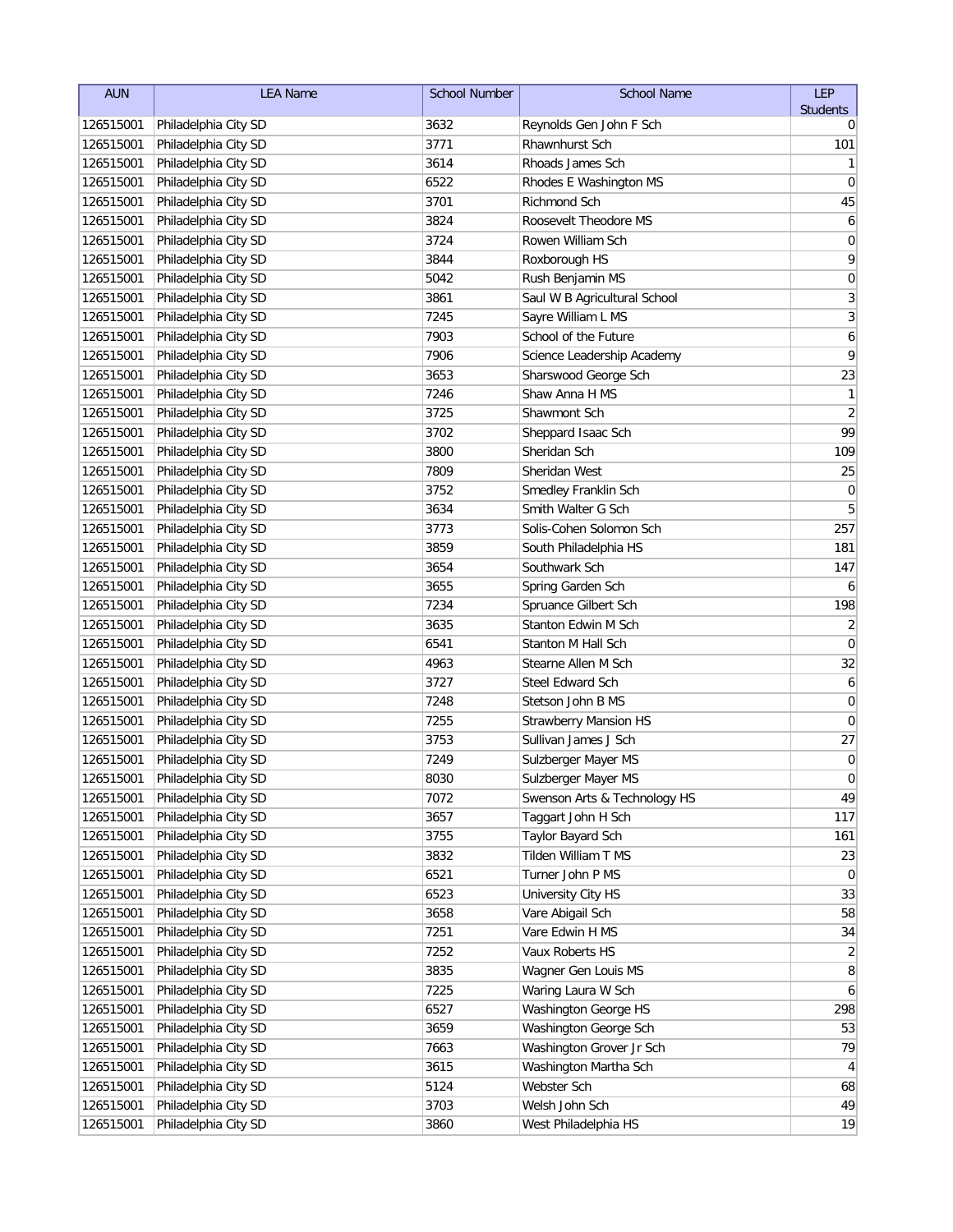| <b>AUN</b>             | <b>LEA Name</b>                      | School Number | <b>School Name</b>                                   | LEP                              |
|------------------------|--------------------------------------|---------------|------------------------------------------------------|----------------------------------|
|                        |                                      |               |                                                      | <b>Students</b>                  |
| 126515001              | Philadelphia City SD                 | 3681<br>3728  | Whittier John G Sch                                  | 0                                |
| 126515001              | Philadelphia City SD                 |               | Widener Memorial Sch<br><b>Willard Frances E Sch</b> | 3                                |
| 126515001              | Philadelphia City SD                 | 6544          | <b>Wilson Alexander Sch</b>                          | 94<br>9                          |
| 126515001              | Philadelphia City SD                 | 3775          | Wilson Woodrow MS                                    |                                  |
| 126515001              | Philadelphia City SD                 | 7253          |                                                      | 136                              |
| 126515001              | Philadelphia City SD                 | 3731          | Wister John Sch                                      | 0                                |
| 126515001              | Philadelphia City SD                 | 5188          | Wright Richard R Sch                                 | 1<br>91                          |
| 126515001              | Philadelphia City SD                 | 7233          | Ziegler William H Sch                                |                                  |
| 126510009              | Philadelphia Electrical & Tech CHS   | 7737          | Philadelphia Electrical & Tech CHS                   | 11<br>$\mathbf 0$                |
| 126512850              | Philadelphia Harambee Inst CS        | 7511          | Philadelphia Harambee Inst CS                        |                                  |
| 126510016              | Philadelphia Montessori CS           | 7828<br>7647  | Philadelphia Montessori CS                           | $\mathbf 0$<br>$\mathbf 0$       |
| 126513400              | Philadelphia Performing Arts CS      |               | Philadelphia Performing Arts CS                      | 1                                |
| 110177003              | Philipsburg-Osceola Area SD          | 5140          | North Lincoln Hill El Sch                            |                                  |
| 110177003<br>110177003 | Philipsburg-Osceola Area SD          | 6239          | Osceola Mills El Sch                                 | $\pmb{0}$                        |
|                        | Philipsburg-Osceola Area SD          | 1555          | Philipsburg El Sch                                   | 0                                |
| 110177003              | Philipsburg-Osceola Area SD          | 1560<br>1559  | Philipsburg-Osceola Area HS                          | 3<br>$\mathbf{1}$                |
| 110177003              | Philipsburg-Osceola Area SD          |               | Philipsburg-Osceola JHS                              |                                  |
| 124157203              | Phoenixville Area SD                 | 1430          | Barkley El Sch<br>East Pikeland El Sch               | 23                               |
| 124157203              | Phoenixville Area SD                 | 1396          |                                                      | 5                                |
| 124157203              | Phoenixville Area SD                 | 1426          | Phoenixville Area HS                                 | 9                                |
| 124157203              | Phoenixville Area SD                 | 7213          | Phoenixville Area Kdg Ctr                            | $\mathbf 0$                      |
| 124157203              | Phoenixville Area SD                 | 1425          | Phoenixville Area MS                                 | 23                               |
| 124157203              | Phoenixville Area SD                 | 4841          | Schuylkill El Sch                                    | 14                               |
| 129546003              | Pine Grove Area SD                   | 3910          | Pine Grove Area HS                                   | $\mathbf{1}$                     |
| 129546003              | Pine Grove Area SD                   | 5262          | Pine Grove Area MS                                   | $\mathbf 0$                      |
| 129546003              | Pine Grove Area SD                   | 3909          | Pine Grove El Sch                                    | 1                                |
| 103021003              | Pine-Richland SD                     | 7999          | Eden Hall Upper El Sch                               | $\mathfrak{Z}$                   |
| 103021003              | Pine-Richland SD                     | 0312          | Hance El Sch<br>Hance El Sch                         | $\boldsymbol{0}$                 |
| 103021003              | Pine-Richland SD                     | 7998          |                                                      | $\mathfrak{Z}$<br>$\overline{2}$ |
| 103021003              | Pine-Richland SD                     | 0315          | Pine-Richland HS                                     |                                  |
| 103021003              | Pine-Richland SD                     | 0314          | Pine-Richland MS                                     | $\boldsymbol{0}$                 |
| 103021003<br>103021003 | Pine-Richland SD<br>Pine-Richland SD | 7997<br>7416  | Richland El Sch<br><b>Richland El Sch</b>            | 1<br>$\mathbf 0$                 |
| 103021003              | Pine-Richland SD                     | 7996          | Wexford El Sch                                       | 5                                |
| 103021003              | Pine-Richland SD                     | 0313          | Wexford El Sch                                       | $\overline{0}$                   |
|                        |                                      |               | Arsenal MS                                           | 0                                |
| 102027451<br>102027451 | Pittsburgh SD                        | 6015<br>6020  | <b>Brookline El Sch</b>                              |                                  |
| 102027451              | Pittsburgh SD<br>Pittsburgh SD       | 7617          | Clayton El Sch                                       | 0<br>0                           |
| 102027451              | Pittsburgh SD                        | 7618          | Columbus MS                                          | 0                                |
| 102027451              | Pittsburgh SD                        | 6077          | East Hills El Sch                                    | 0                                |
| 102027451              | Pittsburgh SD                        | 7816          | Faison Helen S Arts Acad                             | 0                                |
| 102027451              | Pittsburgh SD                        | 6030          | Frick Intl Studies Academy                           | 0                                |
| 102027451              | Pittsburgh SD                        | 6813          | Greenway MS                                          | 0                                |
| 102027451              | Pittsburgh SD                        | 6742          | King M L El Sch                                      | 0                                |
| 102027451              | Pittsburgh SD                        | 7631          | Knoxville El Sch                                     | 0                                |
| 102027451              | Pittsburgh SD                        | 6039          | Knoxville MS                                         | $\overline{0}$                   |
| 102027451              | Pittsburgh SD                        | 6040          | Lemington El Sch                                     | 0                                |
| 102027451              | Pittsburgh SD                        | 7361          | McCleary El Sch                                      | $\overline{0}$                   |
| 102027451              | Pittsburgh SD                        | 6048          | Mifflin El Sch                                       | 0                                |
| 102027451              | Pittsburgh SD                        | 7872          | Miller African-Centered Academy                      | 0                                |
| 102027451              | Pittsburgh SD                        | 6917          | Milliones MS                                         | $\boldsymbol{0}$                 |
| 102027451              | Pittsburgh SD                        | 7454          | Morningside El Sch                                   | $\boldsymbol{0}$                 |
| 102027451              | Pittsburgh SD                        | 7443          | <b>Options Center</b>                                | $\overline{0}$                   |
|                        |                                      |               |                                                      |                                  |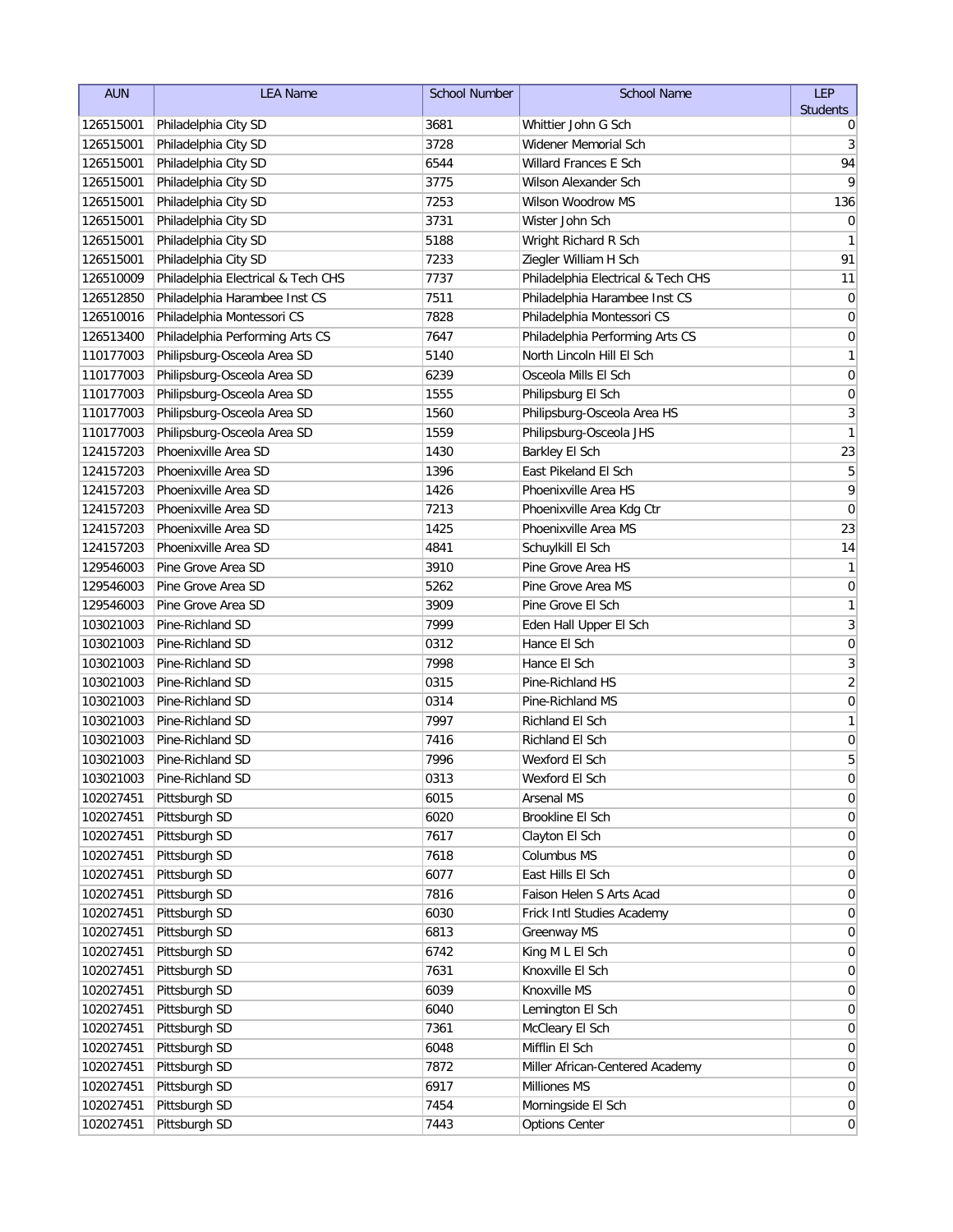| <b>AUN</b> | <b>LEA Name</b> | <b>School Number</b> | <b>School Name</b>                       | LEP              |
|------------|-----------------|----------------------|------------------------------------------|------------------|
|            |                 |                      |                                          | <b>Students</b>  |
| 102027451  | Pittsburgh SD   | 0409                 | Pittsburgh Allderdice HS                 | 51               |
| 102027451  | Pittsburgh SD   | 7616                 | Pittsburgh Allegheny 6-8                 | 0                |
| 102027451  | Pittsburgh SD   | 7615                 | Pittsburgh Allegheny K-5                 | 0                |
| 102027451  | Pittsburgh SD   | 7878                 | Pittsburgh Arlington K-8                 | 0                |
| 102027451  | Pittsburgh SD   | 7886                 | Pittsburgh Arsenal 6-8                   | 32               |
| 102027451  | Pittsburgh SD   | 7889                 | Pittsburgh Arsenal K-5                   | 40               |
| 102027451  | Pittsburgh SD   | 7501                 | Pittsburgh Banksville K-5                | 17               |
| 102027451  | Pittsburgh SD   | 6019                 | Pittsburgh Beechwood K-5                 | 66               |
| 102027451  | Pittsburgh SD   | 6915                 | Pittsburgh Brashear HS                   | 78               |
| 102027451  | Pittsburgh SD   | 7868                 | Pittsburgh Brookline K-8                 | 4                |
| 102027451  | Pittsburgh SD   | 8106                 | Pittsburgh CAPA 6-12                     | $\mathbf 0$      |
| 102027451  | Pittsburgh SD   | 0326                 | Pittsburgh Carmalt K-8                   | $\mathfrak{Z}$   |
| 102027451  | Pittsburgh SD   | 0412                 | Pittsburgh Carrick HS                    | $\overline{2}$   |
| 102027451  | Pittsburgh SD   | 7913                 | Pittsburgh Chartiers Early Childhood Ctr | $\mathbf 0$      |
| 102027451  | Pittsburgh SD   | 7692                 | Pittsburgh Classical 6-8                 | 1                |
| 102027451  | Pittsburgh SD   | 6022                 | Pittsburgh Colfax K-8                    | 34               |
| 102027451  | Pittsburgh SD   | 0330                 | Pittsburgh Concord K-5                   | 0                |
| 102027451  | Pittsburgh SD   | 6811                 | Pittsburgh Conroy                        | 0                |
| 102027451  | Pittsburgh SD   | 6024                 | Pittsburgh Dilworth K-5                  | 0                |
| 102027451  | Pittsburgh SD   | 7869                 | Pittsburgh Faison K-8                    | 0                |
| 102027451  | Pittsburgh SD   | 7879                 | Pittsburgh Fort Pitt K-5                 | 0                |
| 102027451  | Pittsburgh SD   | 6026                 | Pittsburgh Fulton K-5                    | 0                |
| 102027451  | Pittsburgh SD   | 0400                 | Pittsburgh Grandview K-5                 | 0                |
| 102027451  | Pittsburgh SD   | 6028                 | Pittsburgh Greenfield K-8                | 23               |
| 102027451  | Pittsburgh SD   | 7103                 | Pittsburgh HS Creat & Per Arts           | $\mathbf 0$      |
| 102027451  | Pittsburgh SD   | 7914                 | Pittsburgh Homewood Early Childhood Ctr  | 0                |
| 102027451  | Pittsburgh SD   | 7880                 | Pittsburgh King K-8                      | 0                |
| 102027451  | Pittsburgh SD   | 0415                 | Pittsburgh Langley HS                    | 0                |
| 102027451  | Pittsburgh SD   | 6042                 | Pittsburgh Liberty K-5                   | 1                |
| 102027451  | Pittsburgh SD   | 7870                 | Pittsburgh Lincoln K-8                   | 0                |
| 102027451  | Pittsburgh SD   | 6044                 | Pittsburgh Linden K-5                    | 0                |
| 102027451  | Pittsburgh SD   | 7871                 | Pittsburgh Manchester K-8                | 0                |
| 102027451  | Pittsburgh SD   | 7915                 | Pittsburgh McCleary Early Childhood Ctr  | 0                |
| 102027451  | Pittsburgh SD   | 6047                 | Pittsburgh McNaugher                     | 0                |
| 102027451  | Pittsburgh SD   | 7881                 | Pittsburgh Mifflin K-8                   | $\mathbf 0$      |
| 102027451  | Pittsburgh SD   | 8108                 | Pittsburgh Miller K-5                    | 0                |
| 102027451  | Pittsburgh SD   | 8110                 | Pittsburgh Milliones 6-12                | $\overline{0}$   |
| 102027451  | Pittsburgh SD   | 0363                 | Pittsburgh Minadeo K-5                   | 33               |
| 102027451  | Pittsburgh SD   | 0351                 | Pittsburgh Montessori K-8                | 0                |
| 102027451  | Pittsburgh SD   | 0365                 | Pittsburgh Morrow K-5                    | 1                |
| 102027451  | Pittsburgh SD   | 7882                 | Pittsburgh Murray K-8                    | 0                |
| 102027451  | Pittsburgh SD   | 7883                 | Pittsburgh Northview K-8                 | 0                |
| 102027451  | Pittsburgh SD   | 8105                 | Pittsburgh Obama 6-12                    | 1                |
| 102027451  | Pittsburgh SD   | 0422                 | Pittsburgh Oliver HS                     | 0                |
| 102027451  | Pittsburgh SD   | 0424                 | Pittsburgh Peabody HS                    | 0                |
| 102027451  | Pittsburgh SD   | 0416                 | Pittsburgh Perry HS                      | $\boldsymbol{0}$ |
| 102027451  | Pittsburgh SD   | 0395                 | Pittsburgh Phillips K-5                  | $\overline{2}$   |
| 102027451  | Pittsburgh SD   | 6664                 | Pittsburgh Pioneer                       | $\boldsymbol{0}$ |
| 102027451  | Pittsburgh SD   | 7742                 | Pittsburgh Roosevelt K -5                | 0                |
| 102027451  | Pittsburgh SD   | 7873                 | Pittsburgh Schaeffer K-8                 | 0                |
| 102027451  | Pittsburgh SD   | 0425                 | Pittsburgh Schenley HS                   | 0                |
| 102027451  | Pittsburgh SD   | 0379                 | Pittsburgh Schiller 6-8                  | $\mathbf{1}$     |
| 102027451  | Pittsburgh SD   | 8107                 | Pittsburgh Science and Technology Academ | $\overline{0}$   |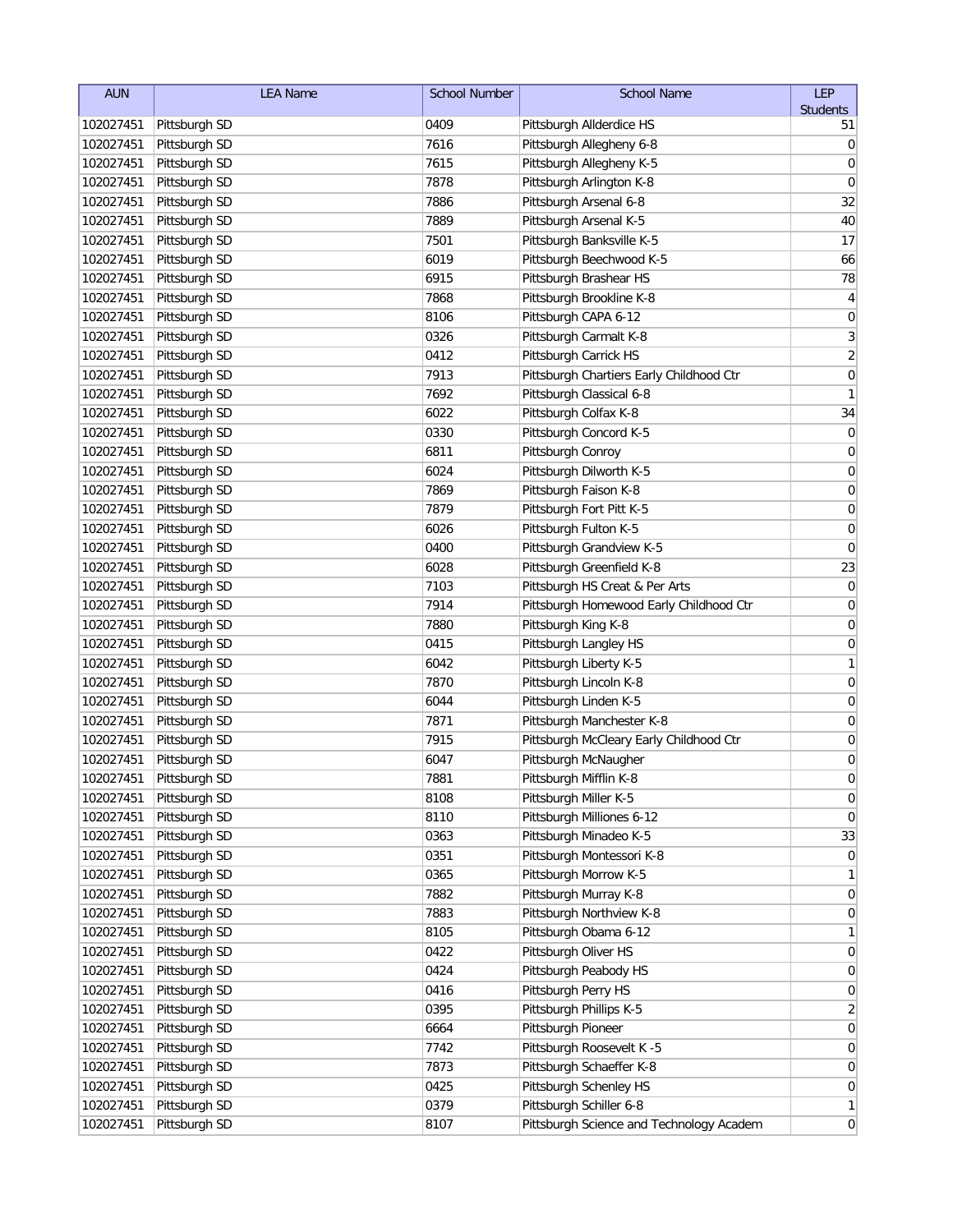| <b>AUN</b> | <b>LEA Name</b>                | <b>School Number</b> | <b>School Name</b>                       | LEP              |
|------------|--------------------------------|----------------------|------------------------------------------|------------------|
|            |                                |                      |                                          | <b>Students</b>  |
| 102027451  | Pittsburgh SD                  | 7693                 | Pittsburgh South Brook 6-8               | 0                |
| 102027451  | Pittsburgh SD                  | 7888                 | Pittsburgh South Hills 6-8               | 44               |
| 102027451  | Pittsburgh SD                  | 7916                 | Pittsburgh Spring Garden Early Childhood | 0                |
| 102027451  | Pittsburgh SD                  | 7362                 | Pittsburgh Spring Hill K-5               | 0                |
| 102027451  | Pittsburgh SD                  | 7039                 | Pittsburgh Sterrett 6-8                  | $\overline{2}$   |
| 102027451  | Pittsburgh SD                  | 7874                 | Pittsburgh Stevens K-8                   | 1                |
| 102027451  | Pittsburgh SD                  | 6873                 | Pittsburgh Student Achievement Ctr       | 0                |
| 102027451  | Pittsburgh SD                  | 7884                 | Pittsburgh Sunnyside K-8                 | 1                |
| 102027451  | Pittsburgh SD                  | 8109                 | Pittsburgh Vann K-5                      | 0                |
| 102027451  | Pittsburgh SD                  | 7876                 | Pittsburgh Weil K-8                      | 1                |
| 102027451  | Pittsburgh SD                  | 7694                 | Pittsburgh West Liberty K-5              | 0                |
| 102027451  | Pittsburgh SD                  | 0420                 | Pittsburgh Westinghouse HS               | $\mathbf 0$      |
| 102027451  | Pittsburgh SD                  | 7877                 | Pittsburgh Westwood K-8                  | 0                |
| 102027451  | Pittsburgh SD                  | 7885                 | Pittsburgh Whittier K-5                  | $\mathbf 0$      |
| 102027451  | Pittsburgh SD                  | 7502                 | Pittsburgh Woolslair K-5                 | 12               |
| 102027451  | Pittsburgh SD                  | 7633                 | Prospect El Sch                          | $\boldsymbol{0}$ |
| 102027451  | Pittsburgh SD                  | 7619                 | Prospect MS                              | 0                |
| 102027451  | Pittsburgh SD                  | 6872                 | Reizenstein MS                           | 0                |
| 102027451  | Pittsburgh SD                  | 6080                 | Rogers Ctr Creat & Per Arts              | 0                |
| 102027451  | Pittsburgh SD                  | 7503                 | Rooney Arthur J MS                       | 0                |
| 102027451  | Pittsburgh SD                  | 7887                 | Rooney Arthur J MS                       | 0                |
| 102027451  | Pittsburgh SD                  | 7861                 | South Construction Technology Center     | 0                |
| 102027451  | Pittsburgh SD                  | 7455                 | South Hills MS                           | 0                |
| 102027451  | Pittsburgh SD                  | 6072                 | Stevens El Sch                           | 0                |
| 102027451  | Pittsburgh SD                  | 6068                 | Sunnyside El Sch                         | 0                |
| 102027451  | Pittsburgh SD                  | 8026                 | <b>University Prep</b>                   | 0                |
| 102027451  | Pittsburgh SD                  | 6064                 | Vann El Sch                              | 0                |
| 102027451  | Pittsburgh SD                  | 7875                 | Vann Robert Lee El Sch                   | 0                |
| 102027451  | Pittsburgh SD                  | 7040                 | Washington Polytechnic Academy           | $\mathbf 0$      |
| 118406602  | Pittston Area SD               | 2943                 | Ben Franklin Kdg Ctr                     | 1                |
| 118406602  | Pittston Area SD               | 6385                 | Pittston Area MS                         | 3                |
| 118406602  | Pittston Area SD               | 7730                 | Pittston Area Pri Ctr                    | 3                |
| 118406602  | Pittston Area SD               | 5058                 | Pittston Area SHS                        | 0                |
| 118406602  | Pittston Area SD               | 6622                 | Pittston City Intrmd Ctr                 | 7                |
| 182514568  | Planet Abacus CS               | 7979                 | Planet Abacus CS                         | 0                |
| 120455203  | Pleasant Valley SD             | 3208                 | Chestnuthill El Sch                      | 6                |
| 120455203  | Pleasant Valley SD             | 3207                 | Eldred El Sch                            | 0                |
| 120455203  | Pleasant Valley SD             | 7434                 | Pleasant Valley El Sch                   | 18               |
| 120455203  | Pleasant Valley SD             | 3210                 | Pleasant Valley HS                       | 10               |
| 120455203  | Pleasant Valley SD             | 7660                 | Pleasant Valley Intrmd Sch               | 17               |
| 120455203  | Pleasant Valley SD             | 7183                 | Pleasant Valley MS                       | 7                |
| 120455203  | Pleasant Valley SD             | 3209                 | Polk El Sch                              | $\overline{7}$   |
| 103027503  | Plum Borough SD                | 0427                 | Center El Sch                            | 0                |
| 103027503  | Plum Borough SD                | 0432                 | Holiday Park El Sch                      | 6                |
| 103027503  | Plum Borough SD                | 5105                 | Oblock JHS                               | 0                |
| 103027503  | Plum Borough SD                | 7193                 | Pivik El Sch                             | 0                |
| 103027503  | Plum Borough SD                | 0435                 | Plum SHS                                 | 2                |
| 103027503  | Plum Borough SD                | 0433                 | Regency Park El Sch                      | 0                |
| 103027503  | Plum Borough SD                | 4901                 | Stevenson El Sch                         | 0                |
| 120450002  | Pocono Mountain Charter School | 7771                 | Pocono Mountain Charter School           | 0                |
| 120455403  | Pocono Mountain SD             | 3212                 | Barrett El Ctr                           | 11               |
| 120455403  | Pocono Mountain SD             | 7482                 | Clear Run El Ctr                         | 90               |
| 120455403  | Pocono Mountain SD             | 7483                 | Clear Run Intrmd Sch                     | 36               |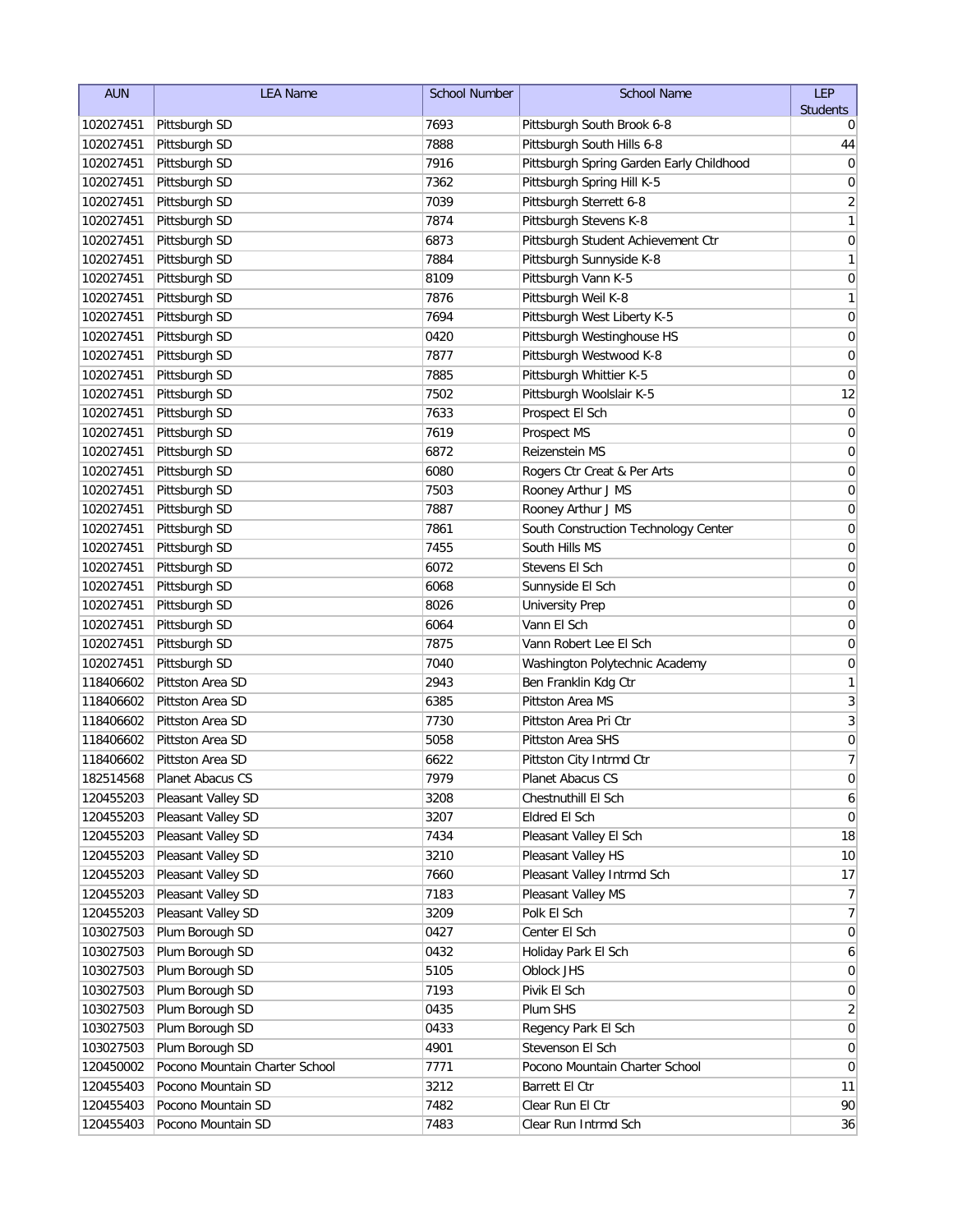| <b>AUN</b> | <b>LEA Name</b>                         | <b>School Number</b> | <b>School Name</b>                      | LEP                      |
|------------|-----------------------------------------|----------------------|-----------------------------------------|--------------------------|
|            |                                         |                      |                                         | <b>Students</b>          |
| 120455403  | Pocono Mountain SD                      | 3213                 | Coolbaugh El Ctr                        | 60                       |
| 120455403  | Pocono Mountain SD                      | 7318                 | Coolbaugh LC                            | 21                       |
| 120455403  | Pocono Mountain SD                      | 6432                 | Pocono El Ctr                           | 33                       |
| 120455403  | Pocono Mountain SD                      | 3216                 | Pocono Mountain East HS/Academy         | 18                       |
| 120455403  | Pocono Mountain SD                      | 8010                 | Pocono Mountain East JHS                | 10                       |
| 120455403  | Pocono Mountain SD                      | 7738                 | Pocono Mountain West HS                 | 13                       |
| 120455403  | Pocono Mountain SD                      | 7867                 | Pocono Mountain West JHS                | 15                       |
| 120455403  | Pocono Mountain SD                      | 7739                 | Swiftwater El Ctr                       | 56                       |
| 120455403  | Pocono Mountain SD                      | 7740                 | Swiftwater Interm Sch                   | $\mathbf 0$              |
| 120455403  | Pocono Mountain SD                      | 8009                 | Swiftwater Interm Sch                   | 19                       |
| 120455403  | Pocono Mountain SD                      | 3214                 | Tobyhanna El Ctr                        | 19                       |
| 109426303  | Port Allegany SD                        | 7055                 | Port Allegany El Sch                    | $\mathbf{1}$             |
| 109426303  | Port Allegany SD                        | 3111                 | Port Allegany JSHS                      | $\mathbf 0$              |
| 108116303  | Portage Area SD                         | 7984                 | Portage Area El Sch                     | 1                        |
| 108116303  | Portage Area SD                         | 1269                 | Portage Area El Sch                     | $\pmb{0}$                |
| 108116303  | Portage Area SD                         | 1270                 | Portage Area JSHS                       | 1                        |
| 108116303  | Portage Area SD                         | 6857                 | Portage Area MS                         | $\mathbf 0$              |
| 123466303  | Pottsgrove SD                           | 3334                 | Lower Pottsgrove El Sch                 | 22                       |
| 123466303  | Pottsgrove SD                           | 6746                 | Pottsgrove MS                           | 9                        |
| 123466303  | Pottsgrove SD                           | 3338                 | Pottsgrove SHS                          | $\overline{\mathcal{I}}$ |
| 123466303  | Pottsgrove SD                           | 3337                 | Ringing Rocks El Sch                    | $\mathbf 0$              |
| 123466303  | Pottsgrove SD                           | 3336                 | West Pottsgrove El Sch                  | 0                        |
| 123466403  | Pottstown SD                            | 3345                 | Barth El Sch                            | 13                       |
| 123466403  | Pottstown SD                            | 5110                 | Edgewood El Sch                         | 11                       |
| 123466403  | Pottstown SD                            | 3339                 | Franklin El Sch                         | 13                       |
| 123466403  | Pottstown SD                            | 3341                 | Lincoln El Sch                          | $\mathbf{1}$             |
| 123466403  | Pottstown SD                            | 3346                 | Pottstown MS                            | 11                       |
| 123466403  | Pottstown SD                            | 3348                 | Pottstown SHS                           | 15                       |
| 123466403  | Pottstown SD                            | 3342                 | Rupert El Sch                           | 6                        |
| 129546103  | Pottsville Area SD                      | 3915                 | Clarke El Ctr                           | 4                        |
| 129546103  | Pottsville Area SD                      | 5265                 | Lengel MS                               | 10                       |
| 129546103  | Pottsville Area SD                      | 3924                 | Pottsville Area HS                      | $\overline{7}$           |
| 126512960  | Preparatory CS of Mathematics, Science, | 7540                 | Preparatory CS of Mathematics, Science, | 11                       |
| 103020005  | Propel CS-East                          | 7848                 | Propel CS-East                          | 0                        |
| 103020002  | Propel CS-Homestead                     | 7772                 | Propel CS-Homestead                     | $\Omega$                 |
| 103020003  | Propel CS-McKeesport                    | 7831                 | Propel CS-McKeesport                    | $\overline{0}$           |
| 103020004  | Propel CS-Montour                       | 7832                 | Propel CS-Montour                       | $\overline{0}$           |
| 160028259  | Propel Charter School-Sunrise           | 8129                 | Propel Charter School-Sunrise           | 0                        |
| 106338003  | Punxsutawney Area SD                    | 2377                 | Bell Twp El Sch                         | 0                        |
| 106338003  | Punxsutawney Area SD                    | 8077                 | Bell Twp El Sch                         | 0                        |
| 106338003  | Punxsutawney Area SD                    | 2373                 | Jenks Hill El Sch                       | 0                        |
| 106338003  | Punxsutawney Area SD                    | 8078                 | Jenks Hill El Sch                       | 0                        |
| 106338003  | Punxsutawney Area SD                    | 8079                 | Longview El Sch                         | 0                        |
| 106338003  | Punxsutawney Area SD                    | 2375                 | Longview El Sch                         | 0                        |
| 106338003  | Punxsutawney Area SD                    | 2378                 | Mapleview El Sch                        | 0                        |
| 106338003  | Punxsutawney Area SD                    | 8080                 | Mapleview El Sch                        | 4                        |
| 106338003  | Punxsutawney Area SD                    | 2374                 | Mary A Wilson El Sch                    | 0                        |
| 106338003  | Punxsutawney Area SD                    | 2376                 | Parkview El Sch                         | $\overline{0}$           |
| 106338003  | Punxsutawney Area SD                    | 8081                 | Parkview El Sch                         | $\overline{0}$           |
| 106338003  | Punxsutawney Area SD                    | 6165                 | Punxsutawney Area HS                    | $\overline{0}$           |
| 106338003  | Punxsutawney Area SD                    | 8082                 | Punxsutawney Area MS                    | $\overline{0}$           |
| 106338003  | Punxsutawney Area SD                    | 7524                 | Punxsutawney Area MS                    | $\overline{0}$           |
| 106338003  | Punxsutawney Area SD                    | 2379                 | West End El Sch                         | $\vert 0 \vert$          |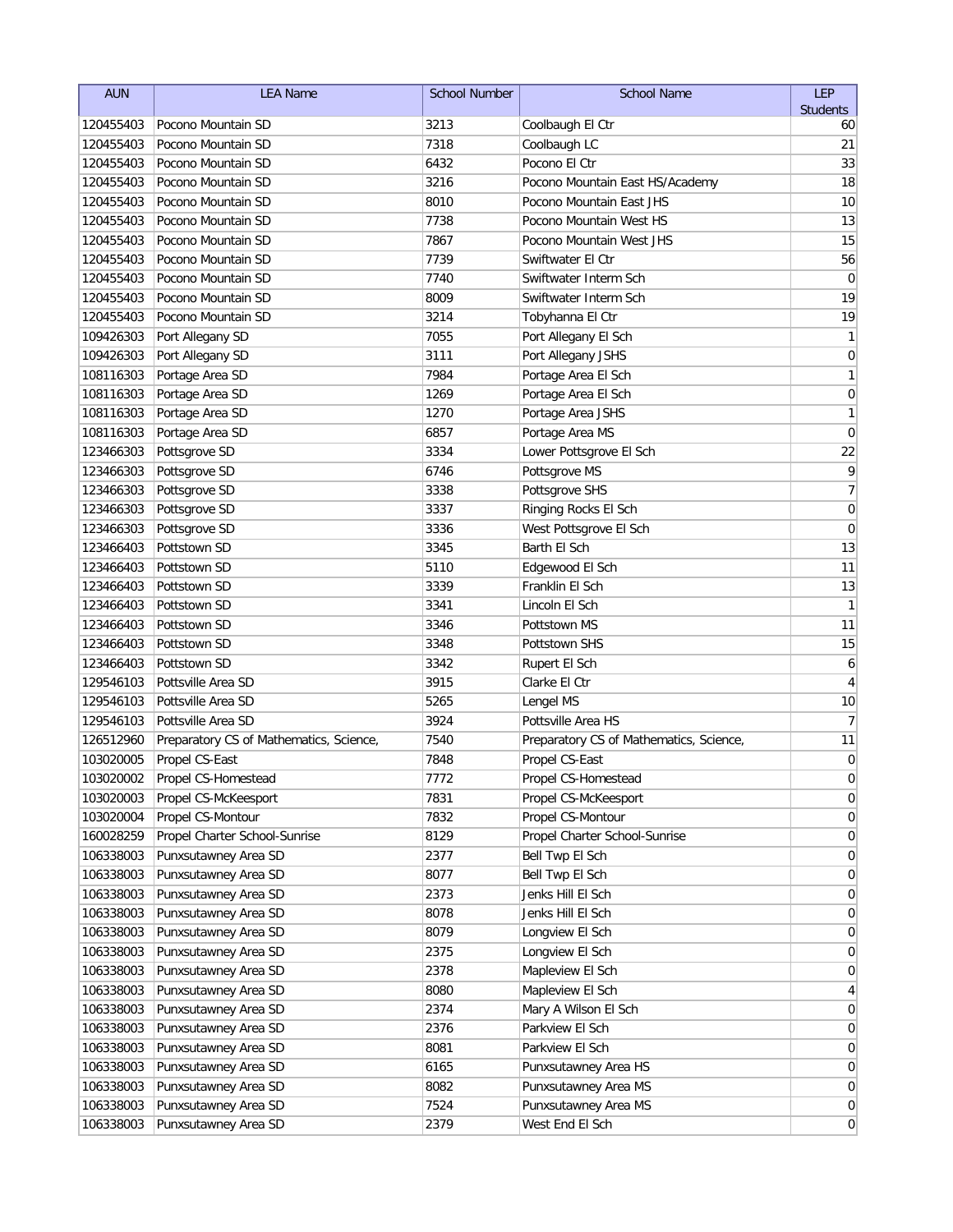| <b>AUN</b>           | <b>LEA Name</b>         | <b>School Number</b> | <b>School Name</b>                       | LEP             |
|----------------------|-------------------------|----------------------|------------------------------------------|-----------------|
|                      |                         |                      |                                          | <b>Students</b> |
| 128327303            | Purchase Line SD        | 2350                 | Purchase Line JSHS                       | 0               |
| 128327303            | Purchase Line SD        | 6892                 | Purchase Line North El Sch               | 0               |
| 128327303            | Purchase Line SD        | 6893                 | Purchase Line South El Sch               | 0               |
| 103027753            | Quaker Valley SD        | 6108                 | Edgeworth El Sch                         | 4               |
| 103027753            | Quaker Valley SD        | 6852                 | Osborne El Sch                           | 1               |
| 103027753            | Quaker Valley SD        | 0448                 | Quaker Valley HS                         | 1               |
| 103027753            | Quaker Valley SD        | 0447                 | Quaker Valley MS                         | 5               |
| 122098403            | Quakertown Community SD | 1118                 | Haycock El Sch                           | 0               |
| 122098403            | Quakertown Community SD | 6781                 | Milford MS                               | 0               |
| 122098403            | Quakertown Community SD | 1122                 | Neidig El Sch                            | $\mathbf 0$     |
| 122098403            | Quakertown Community SD | 7836                 | Pfaff El Sch                             | $\mathbf{1}$    |
| 122098403            | Quakertown Community SD | 7835                 | Quakertown Community Freshmen Ctr        | $\overline{2}$  |
| 122098403            | Quakertown Community SD | 1128                 | Quakertown Community SHS                 | $\overline{9}$  |
| 122098403            | Quakertown Community SD | 5132                 | Quakertown El Sch                        | 21              |
| 122098403            | Quakertown Community SD | 1121                 | Richland El Sch                          | 22              |
| 122098403            | Quakertown Community SD | 4965                 | Strayer MS                               | 17              |
| 122098403            | Quakertown Community SD | 1123                 | Tohickon Valley El Sch                   | 10              |
| 122098403            | Quakertown Community SD | 7630                 | Trumbauersville El Sch                   | $\sqrt{3}$      |
| 125237603            | Radnor Township SD      | 6510                 | Ithan El Sch                             | 31              |
| 125237603            | Radnor Township SD      | 7697                 | Radnor El Sch                            | 14              |
| 125237603            | Radnor Township SD      | 6511                 | Radnor MS                                | 14              |
| 125237603            | Radnor Township SD      | 1921                 | Radnor SHS                               | 21              |
| 125237603            | Radnor Township SD      | 6512                 | Wayne El Sch                             | 23              |
| 114067002            | <b>Reading SD</b>       | 0840                 | Amanda E Stout El Sch                    | 187             |
| 114067002            | <b>Reading SD</b>       | 8117                 | Citadel Intermediate HS                  | 361             |
| 114067002            | <b>Reading SD</b>       | 8118                 | Gateway School for Intl. Business and Wo | 78              |
| 114067002            | <b>Reading SD</b>       | 7928                 | Gateway School for Performing Arts (magn | 49              |
| 114067002            | <b>Reading SD</b>       | 0844                 | Glenside El Sch                          | 71              |
| 114067002            | <b>Reading SD</b>       | 0852                 | Lauers Park El Sch                       | 189             |
| 114067002            | <b>Reading SD</b>       | 0851                 | Millmont El Sch                          | 15              |
| 114067002            | <b>Reading SD</b>       | 0858                 | Northeast MS                             | 141             |
| 114067002            | Reading SD              | 5206                 | Northwest El Sch                         | 161             |
| 114067002            | Reading SD              | 0856                 | Northwest MS                             | 126             |
| 114067002            | <b>Reading SD</b>       | 0859                 | <b>Reading SHS</b>                       | $\mathbf 0$     |
| 114067002 Reading SD |                         | 8116                 | Reading SHS                              | 374             |
| 114067002            | Reading SD              | 0845                 | Riverside El Sch                         | 150             |
| 114067002            | Reading SD              | 7927                 | School of Technology and Communication a | 45              |
| 114067002            | Reading SD              | 5028                 | Sixteenth & Haak El Sch                  | 51              |
| 114067002            | Reading SD              | 0855                 | Southern MS                              | 115             |
| 114067002            | Reading SD              | 0857                 | Southwest MS                             | 103             |
| 114067002            | Reading SD              | 5026                 | Tenth & Green El Sch                     | 249             |
| 114067002            | Reading SD              | 7484                 | Tenth & Penn El Sch                      | 163             |
| 114067002            | Reading SD              | 8027                 | The School of Agriculture, Ecology and S | 38              |
| 114067002            | Reading SD              | 5027                 | Thirteenth & Green El Sch                | 150             |
| 114067002            | Reading SD              | 0832                 | Thirteenth & Union El Sch                | 166             |
| 114067002            | Reading SD              | 0833                 | Thomas H Ford El Sch                     | 78              |
| 114067002            | Reading SD              | 5025                 | Twelfth & Marion El Sch                  | 161             |
| 114067002            | Reading SD              | 0831                 | Tyson-Schoener El Sch                    | 179             |
| 112675503            | Red Lion Area SD        | 4592                 | Chanceford El Sch                        | $\overline{0}$  |
| 112675503            | Red Lion Area SD        | 6837                 | Clearview El Sch                         | 1               |
| 112675503            | Red Lion Area SD        | 4596                 | Edgar Moore El Sch                       | $\overline{0}$  |
| 112675503            | Red Lion Area SD        | 8050                 | Larry J. Macaluso El Sch                 | $\vert 4 \vert$ |
| 112675503            | Red Lion Area SD        | 4593                 | Locust Grove El Sch                      | $\mathbf{6}$    |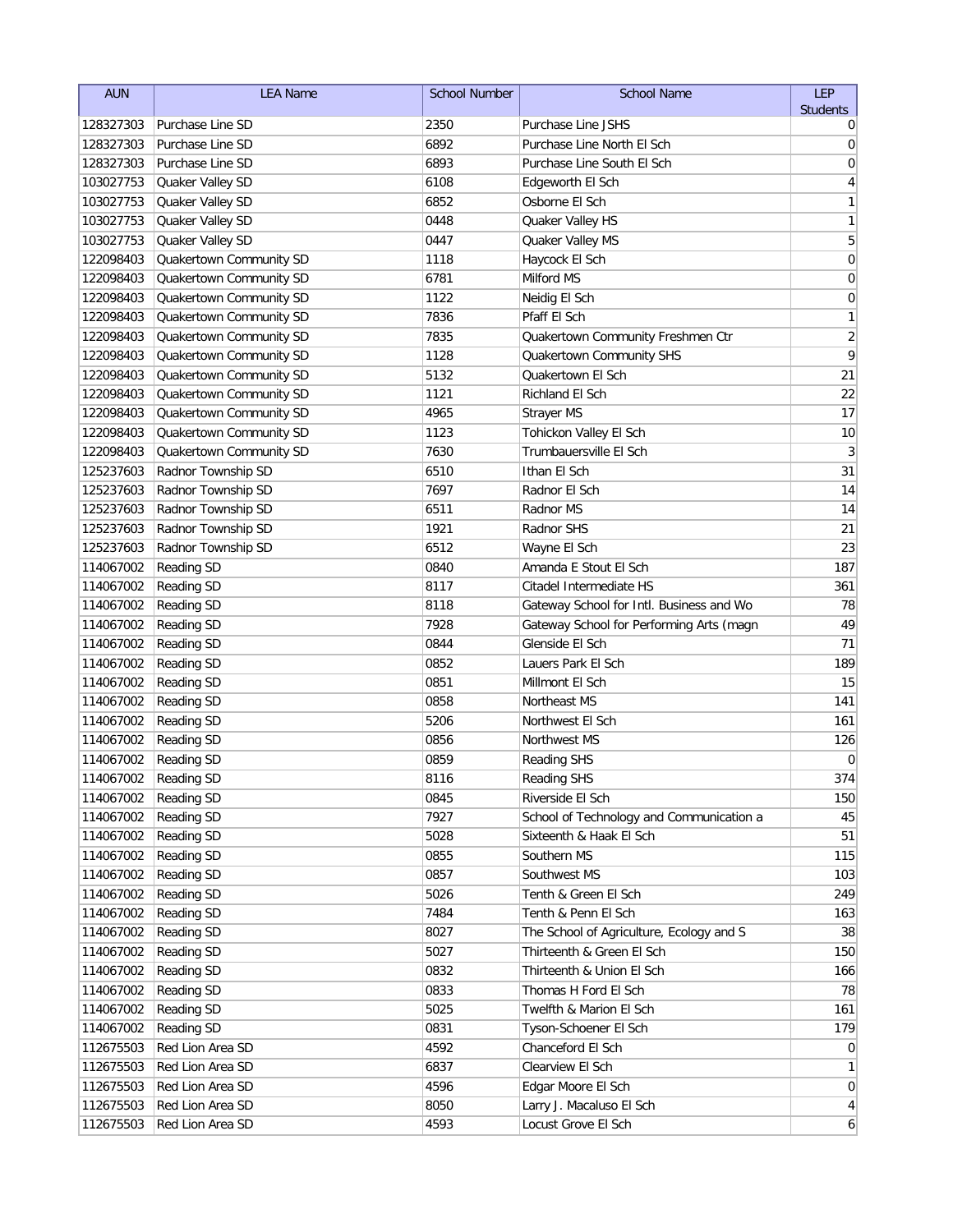| <b>AUN</b>              | <b>LEA Name</b>                                    | <b>School Number</b> | <b>School Name</b>                              | <b>LEP</b>              |
|-------------------------|----------------------------------------------------|----------------------|-------------------------------------------------|-------------------------|
|                         |                                                    |                      |                                                 | <b>Students</b>         |
| 112675503               | Red Lion Area SD                                   | 4595                 | Mazie Gable El Sch                              | 8                       |
| 112675503               | Red Lion Area SD                                   | 4589                 | N Hopewell-Winterstown El Sch                   | 0                       |
| 112675503               | Red Lion Area SD                                   | 5362                 | Pleasant View El Sch                            | 6                       |
| 112675503               | Red Lion Area SD                                   | 4597                 | Red Lion Area JHS                               | 5                       |
| 112675503               | Red Lion Area SD                                   | 4598                 | Red Lion Area SHS                               | $\overline{\mathbf{c}}$ |
| 112675503               | Red Lion Area SD                                   | 7319                 | Windsor Manor El Sch                            | 0                       |
| 106168003               | Redbank Valley SD                                  | 1491                 | Mahoning El Sch                                 | 0                       |
| 106168003               | Redbank Valley SD                                  | 1494                 | New Bethlehem-S Bethlehem El                    | 0                       |
| 106168003               | Redbank Valley SD                                  | 1495                 | Redbank Valley HS                               | 0                       |
| 106168003               | Redbank Valley SD                                  | 1493                 | Redbank-Hawthorn El Sch                         | 0                       |
| 102020002               | Renaissance Acad Pgh Alt of Hope CS                | 7745                 | Renaissance Acad Pgh Alt of Hope CS             | $\mathbf 0$<br>5        |
| 124153350               | Renaissance Academy CS                             | 7636<br>7583         | Renaissance Academy CS                          |                         |
| 126513240               | Renaissance CS                                     | 3164                 | Renaissance CS                                  | $\mathbf 0$             |
| 104435303               | Reynolds SD                                        |                      | Reynolds El Sch                                 | 0                       |
| 104435303               | Reynolds SD                                        | 3165                 | Reynolds JSHS                                   | 0                       |
| 126510008               | Richard Allen Preparatory CS<br><b>Richland SD</b> | 7684                 | Richard Allen Preparatory CS<br>Richland El Sch | 0                       |
| 108116503               |                                                    | 1278                 |                                                 | $\overline{\mathbf{c}}$ |
| 108116503               | <b>Richland SD</b>                                 | 7941                 | <b>Richland HS</b>                              | $\mathbf{1}$            |
| 108116503               | Richland SD                                        | 1279                 | Richland MS<br><b>Richland SHS</b>              | 0                       |
| 108116503               | <b>Richland SD</b>                                 | 5214                 | Francis S Grandinetti El Sch                    | 0                       |
| 109246003               | Ridgway Area SD                                    | 7413                 |                                                 | $\overline{2}$          |
| 109246003               | Ridgway Area SD                                    | 1989                 | Ridgway Area HS                                 | 0                       |
| 109246003               | Ridgway Area SD                                    | 6805                 | Ridgway Area MS                                 | 0                       |
| 125237702               | <b>Ridley SD</b>                                   | 1925                 | Amosland El Sch                                 | 3                       |
| 125237702               | <b>Ridley SD</b>                                   | 5043                 | Eddystone El Sch                                | 4                       |
| 125237702               | <b>Ridley SD</b>                                   | 1926<br>1928         | Edgewood El Sch<br>Grace Park El Sch            | 6<br>1                  |
| 125237702               | <b>Ridley SD</b>                                   | 4705                 | Lakeview El Sch                                 | 3                       |
| 125237702<br>125237702  | <b>Ridley SD</b><br><b>Ridley SD</b>               | 1930                 | Leedom El Sch                                   | $\overline{2}$          |
| 125237702               | <b>Ridley SD</b>                                   | 1934                 | Ridley HS                                       | 12                      |
| 125237702               | <b>Ridley SD</b>                                   | 7218                 | <b>Ridley MS</b>                                | 4                       |
| 125237702               | <b>Ridley SD</b>                                   | 1932                 | Woodlyn El Sch                                  | 6                       |
| 101637002               | Ringgold SD                                        | 4270                 | Carroll MS                                      | 0                       |
| 101637002               | Ringgold SD                                        | 7018                 | Donora El Ctr                                   | 0                       |
| 101637002   Ringgold SD |                                                    | 4271                 | <b>Finley MS</b>                                | $\mathbf 0$             |
| 101637002               | Ringgold SD                                        | 4268                 | Gastonville El Ctr                              | 0                       |
| 101637002               | Ringgold SD                                        | 7017                 | Monongahela El Ctr                              | 3                       |
| 101637002               | Ringgold SD                                        | 8103                 | Ringgold MS                                     | 1                       |
| 101637002               | Ringgold SD                                        | 7019                 | Ringgold SHS                                    | 1                       |
| 127045853               | Riverside Beaver County SD                         | 0700                 | Riverside HS                                    | 3                       |
| 127045853               | Riverside Beaver County SD                         | 7285                 | Riverside Intrmd Ctr                            | $\overline{0}$          |
| 127045853               | Riverside Beaver County SD                         | 0696                 | Riverside MS                                    | $\overline{0}$          |
| 127045853               | Riverside Beaver County SD                         | 0698                 | Riverside Primary Ctr                           | $\mathbf{3}$            |
| 119357003               | Riverside SD                                       | 5093                 | Riverside El Sch East                           | $\overline{7}$          |
| 119357003               | Riverside SD                                       | 6748                 | Riverside El Sch West                           | 11                      |
| 119357003               | Riverside SD                                       | 2496                 | Riverside JSHS                                  | 13                      |
| 103028203               | Riverview SD                                       | 6928                 | <b>Riverview HS</b>                             | $\overline{0}$          |
| 103028203               | Riverview SD                                       | 0295                 | Tenth Street El Sch                             | $\overline{2}$          |
| 103028203               | <b>Riverview SD</b>                                | 6109                 | Verner El Sch                                   | $\overline{0}$          |
| 105252920               | Robert Benjamin Wiley Community CS                 | 7532                 | Robert Benjamin Wiley Community CS              | $\overline{0}$          |
| 121393330               | Roberto Clemente CS                                | 7629                 | Roberto Clemente CS                             | 48                      |
| 127046903               | Rochester Area SD                                  | 7333                 | Rochester Area El Sch                           | $\overline{0}$          |
| 127046903               | Rochester Area SD                                  | 8000                 | Rochester Area HS                               | $\overline{0}$          |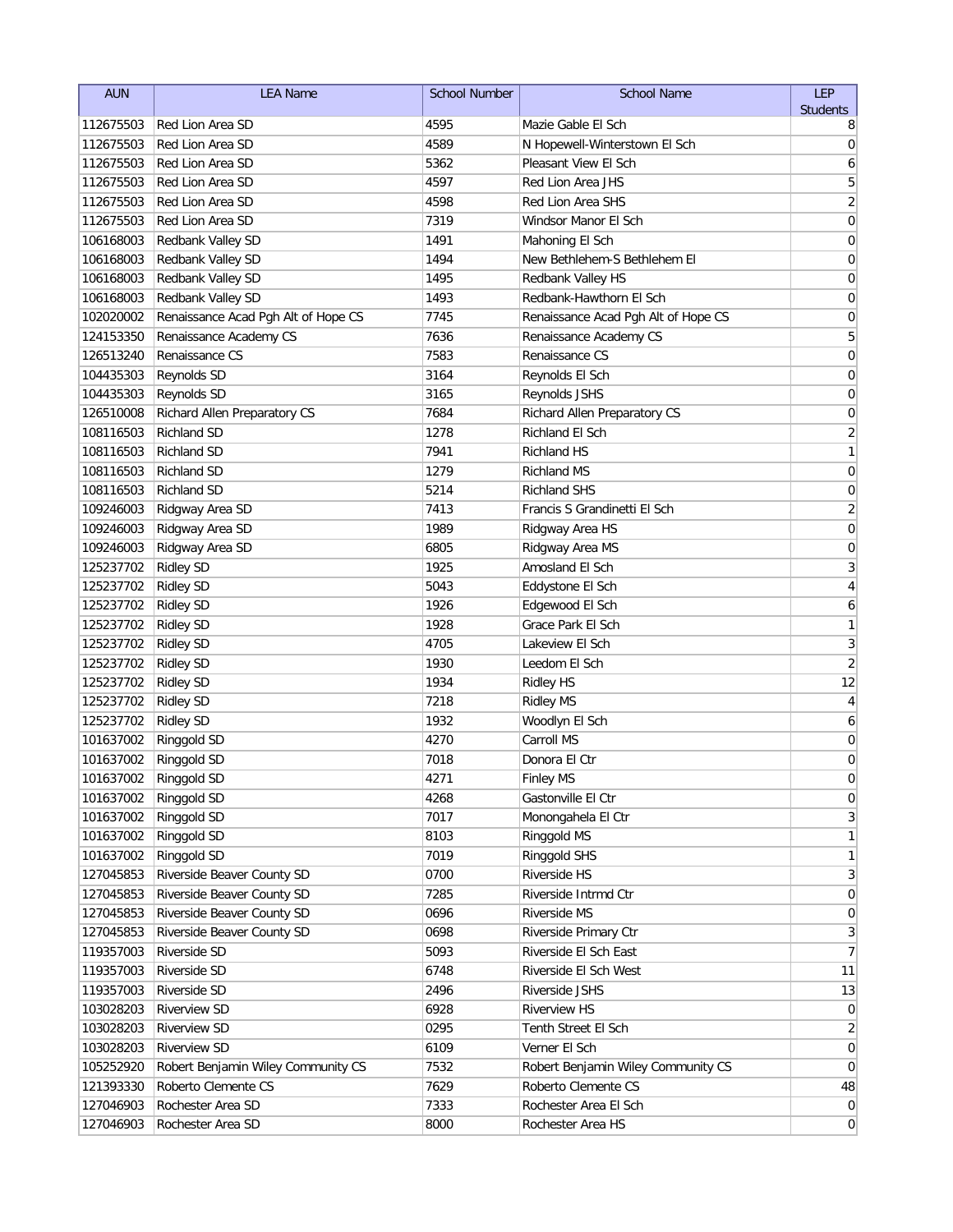| <b>AUN</b> | <b>LEA Name</b>                        | <b>School Number</b> | <b>School Name</b>                     | <b>LEP</b>      |
|------------|----------------------------------------|----------------------|----------------------------------------|-----------------|
|            |                                        |                      |                                        | <b>Students</b> |
| 127046903  | Rochester Area SD                      | 0712                 | Rochester Area HS                      | 0               |
| 127046903  | Rochester Area SD                      | 7401                 | Rochester Area MS                      | 0               |
| 108566303  | Rockwood Area SD                       | 3996                 | Kingwood El Sch                        | 0               |
| 108566303  | Rockwood Area SD                       | 6209                 | Rockwood Area El Sch                   | 0               |
| 108566303  | Rockwood Area SD                       | 6210                 | Rockwood Area JSHS                     | 0               |
| 125237903  | Rose Tree Media SD                     | 1940                 | Glenwood El Sch                        | 11              |
| 125237903  | Rose Tree Media SD                     | 7365                 | Indian Lane El Sch                     | 12              |
| 125237903  | Rose Tree Media SD                     | 6514                 | Media El Sch                           | 11              |
| 125237903  | Rose Tree Media SD                     | 1942                 | <b>Penncrest HS</b>                    | 9               |
| 125237903  | Rose Tree Media SD                     | 1937                 | Rose Tree El Sch                       | $\overline{7}$  |
| 125237903  | Rose Tree Media SD                     | 6625                 | Springton Lake MS                      | 8               |
| 126510001  | <b>Russell Byers CS</b>                | 7677                 | Russell Byers CS                       | 5               |
| 129546803  | Saint Clair Area SD                    | 3930                 | Saint Clair Area El/MS                 | $\overline{3}$  |
| 109248003  | Saint Marys Area SD                    | 1978                 | Bennetts Valley El Sch                 | $\mathbf 0$     |
| 109248003  | Saint Marys Area SD                    | 1991                 | Fox Twp El Sch                         | 0               |
| 109248003  | Saint Marys Area SD                    | 6697                 | South St Marys Street El Sch           | $\overline{c}$  |
| 109248003  | Saint Marys Area SD                    | 1992                 | St Marys Area MS                       | $\mathbf 0$     |
| 109248003  | Saint Marys Area SD                    | 5169                 | St Marys Area SHS                      | $\mathbf 0$     |
| 121395603  | Salisbury Township SD                  | 6864                 | Harry S Truman El Sch                  | 20              |
| 121395603  | Salisbury Township SD                  | 5365                 | Salisbury MS                           | 19              |
| 121395603  | Salisbury Township SD                  | 2833                 | Salisbury SHS                          | $\overline{7}$  |
| 121395603  | Salisbury Township SD                  | 2832                 | Western Salisbury El Sch               | 12              |
| 108567004  | Salisbury-Elk Lick SD                  | 6818                 | Salisbury-Elk Lick El Sch              | 0               |
| 108567004  | Salisbury-Elk Lick SD                  | 4002                 | Salisbury-Elk Lick JSHS                | 0               |
| 124150005  | Sankofa Academy CS                     | 7834                 | Sankofa Academy CS                     | $\mathbf 0$     |
| 114514135  | Sankofa Freedom Academy Charter School | 8083                 | Sankofa Freedom Academy Charter School | 9               |
| 120486003  | Saucon Valley SD                       | 3485                 | Saucon Valley El Sch                   | 11              |
| 120486003  | Saucon Valley SD                       | 7210                 | Saucon Valley MS                       | $\overline{7}$  |
| 120486003  | Saucon Valley SD                       | 5352                 | Saucon Valley SHS                      | $\overline{2}$  |
| 117086003  | Sayre Area SD                          | 4949                 | Litchfield Twp El Sch                  | $\mathbf 0$     |
| 117086003  | Sayre Area SD                          | 0965                 | Sayre Area HS                          | $\mathbf 0$     |
| 117086003  | Sayre Area SD                          | 6713                 | Snyder El Sch                          | 0               |
| 122093140  | School Lane CS                         | 7568                 | School Lane CS                         | 27              |
| 129547303  | Schuylkill Haven Area SD               | 7331                 | Schuylkill Haven El Ctr                | 1               |
| 129547303  | Schuylkill Haven Area SD               | 3935                 | Schuylkill Haven MS                    | $\pmb{0}$       |
| 129547303  | Schuylkill Haven Area SD               | 5264                 | Schuylkill Haven SHS                   | $\overline{2}$  |
| 114067503  | Schuylkill Valley SD                   | 7429                 | Schuylkill Valley El Sch               | 6               |
| 114067503  | Schuylkill Valley SD                   | 0864                 | Schuylkill Valley HS                   | 7               |
| 114067503  | Schuylkill Valley SD                   | 6888                 | Schuylkill Valley MS                   | 5               |
| 119357402  | Scranton SD                            | 5149                 | Charles Sumner #18                     | 9               |
| 119357402  | Scranton SD                            | 2474                 | Frances Willard #32                    | 32              |
| 119357402  | Scranton SD                            | 2476                 | George Bancroft #34                    | 46              |
| 119357402  | <b>Scranton SD</b>                     | 2455                 | John Adams #4                          | 48              |
| 119357402  | Scranton SD                            | 4736                 | John F. Kennedy #7                     | 44              |
| 119357402  | Scranton SD                            | 4858                 | John G Whittier #2                     | 25              |
| 119357402  | Scranton SD                            | 2482                 | John J. Audubon #42                    | $37\,$          |
| 119357402  | Scranton SD                            | 2481                 | John Marshall #41                      | 11              |
| 119357402  | <b>Scranton SD</b>                     | 6971                 | Lincoln-Jackson #14                    | 14              |
| 119357402  | Scranton SD                            | 6970                 | McNichols Plaza                        | 48              |
| 119357402  | Scranton SD                            | 5232                 | Neil Armstrong #40                     | 14              |
| 119357402  | Scranton SD                            | 7700                 | Northeast Intrmd Sch                   | 63              |
| 119357402  | <b>Scranton SD</b>                     | 4952                 | Robert Morris #27                      | $\overline{2}$  |
| 119357402  | Scranton SD                            | 6413                 | Scranton HS                            | 174             |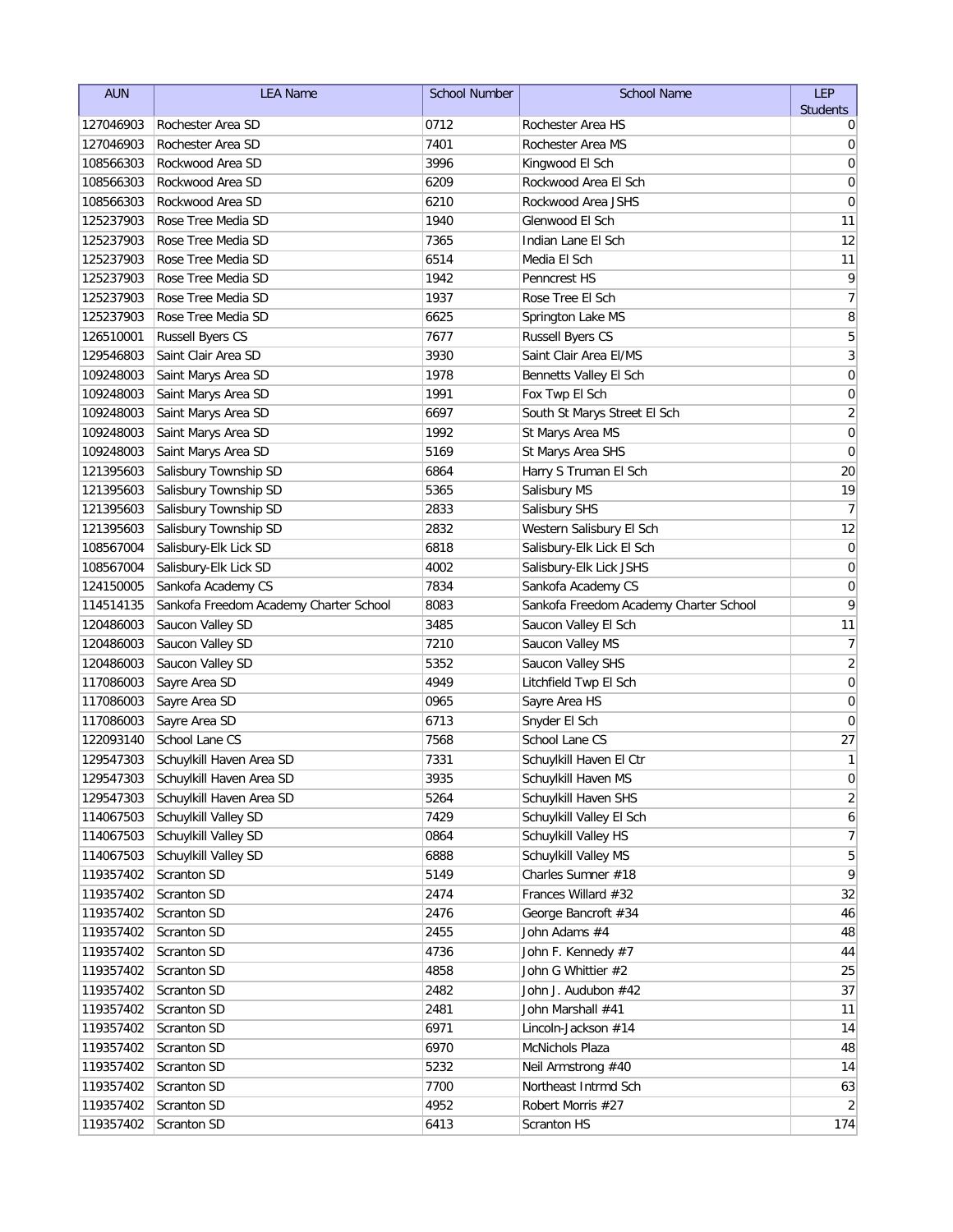| <b>AUN</b> | <b>LEA Name</b>                  | <b>School Number</b> | <b>School Name</b>               | LEP             |
|------------|----------------------------------|----------------------|----------------------------------|-----------------|
|            |                                  |                      |                                  | <b>Students</b> |
| 119357402  | <b>Scranton SD</b>               | 2487                 | South Scranton Intrmd Sch        | 40              |
| 119357402  | Scranton SD                      | 2489                 | West Scranton HS                 | 27              |
| 119357402  | <b>Scranton SD</b>               | 6791                 | West Scranton Intrmd Sch         | 22              |
| 119357402  | <b>Scranton SD</b>               | 4857                 | William Prescott #38             | 22              |
| 116557103  | Selinsgrove Area SD              | 3965                 | Jackson-Penn El Sch              | $\mathbf 0$     |
| 116557103  | Selinsgrove Area SD              | 3968                 | Selinsgrove Area El Sch          | 8               |
| 116557103  | Selinsgrove Area SD              | 3969                 | Selinsgrove Area HS              | 13              |
| 116557103  | Selinsgrove Area SD              | 6817                 | Selinsgrove Area MS              | 14              |
| 116557103  | Selinsgrove Area SD              | 7507                 | Selinsgrove Intrmd Sch           | 10              |
| 104107903  | Seneca Valley SD                 | 1178                 | Connoquenessing Valley El Sch    | 3               |
| 104107903  | Seneca Valley SD                 | 1180                 | Evans City El Sch                | $\sqrt{3}$      |
| 104107903  | Seneca Valley SD                 | 7488                 | Evans City MS                    | $\overline{3}$  |
| 104107903  | Seneca Valley SD                 | 4907                 | Haine El Sch                     | 9               |
| 104107903  | Seneca Valley SD                 | 7489                 | Haine MS                         | 5               |
| 104107903  | Seneca Valley SD                 | 1179                 | Rowan El Sch                     | 4               |
| 104107903  | Seneca Valley SD                 | 7412                 | Seneca Valley IHS                | $\overline{7}$  |
| 104107903  | Seneca Valley SD                 | 5311                 | Seneca Valley MS                 | 6               |
| 104107903  | Seneca Valley SD                 | 1183                 | Seneca Valley SHS                | 5               |
| 188392660  | Seven Generations Charter School | 8084                 | Seven Generations Charter School | $\mathbf 0$     |
| 108567204  | Shade-Central City SD            | 6594                 | Cairnbrook El Sch                | 0               |
| 108567204  | Shade-Central City SD            | 4006                 | Shade JSHS                       | 0               |
| 103028302  | Shaler Area SD                   | 4696                 | <b>Burchfield Primary Sch</b>    | 0               |
| 103028302  | Shaler Area SD                   | 0457                 | Jeffery Primary Sch              | 0               |
| 103028302  | Shaler Area SD                   | 5101                 | Marzolf Primary Sch              | $\sqrt{2}$      |
| 103028302  | Shaler Area SD                   | 4843                 | Reserve Primary Sch              | $\overline{2}$  |
| 103028302  | Shaler Area SD                   | 0458                 | Rogers Primary Sch               | $\mathbf 0$     |
| 103028302  | Shaler Area SD                   | 8001                 | Shaler Area El Sch               | $\overline{2}$  |
| 103028302  | Shaler Area SD                   | 0460                 | Shaler Area HS                   | 4               |
| 103028302  | Shaler Area SD                   | 7558                 | Shaler Area Imtrmd Sch           | $\mathbf 0$     |
| 103028302  | Shaler Area SD                   | 8002                 | Shaler Area MS                   | 1               |
| 103028302  | Shaler Area SD                   | 7002                 | Shaler Area MS                   | 0               |
| 116496503  | Shamokin Area SD                 | 7009                 | Shamokin Area El Sch             | 10              |
| 116496503  | Shamokin Area SD                 | 7893                 | Shamokin Area HS                 | 0               |
| 116496503  | Shamokin Area SD                 | 6354                 | Shamokin Area JSHS               | 0               |
| 116496503  | Shamokin Area SD                 | 7892                 | Shamokin Area MS                 | $\mathbf{1}$    |
| 108567404  | Shanksville-Stonycreek SD        | 7397                 | Shanksville-Stonycreek El Sch    | $\pmb{0}$       |
| 108567404  | Shanksville-Stonycreek SD        | 6800                 | Shanksville-Stonycreek HS        | $\overline{0}$  |
| 108567404  | Shanksville-Stonycreek SD        | 7398                 | Shanksville-Stonycreek MS        | 0               |
| 104435603  | Sharon City SD                   | 3173                 | Case Avenue El Sch               | 4               |
| 104435603  | Sharon City SD                   | 3170                 | Musser El Sch                    | $\overline{2}$  |
| 104435603  | Sharon City SD                   | 8093                 | Sharon HS                        | 9               |
| 104435603  | Sharon City SD                   | 8092                 | Sharon MS                        | $\overline{2}$  |
| 104435603  | Sharon City SD                   | 5246                 | Sharon MS/HS                     | 0               |
| 104435603  | Sharon City SD                   | 3171                 | West Hill El Sch                 | 5               |
| 104435703  | Sharpsville Area SD              | 7705                 | Sharpsville Area El Sch          | 1               |
| 104435703  | Sharpsville Area SD              | 7387                 | Sharpsville Area MS              | $\overline{0}$  |
| 104435703  | Sharpsville Area SD              | 3124                 | Sharpsville Area SHS             | 0               |
| 129547203  | Shenandoah Valley SD             | 3938                 | Shenandoah Valley El Sch         | 58              |
| 129547203  | Shenandoah Valley SD             | 3940                 | Shenandoah Valley JSHS           | 14              |
| 104376203  | Shenango Area SD                 | 2706                 | Shenango El Sch                  | $\vert 4 \vert$ |
| 104376203  | Shenango Area SD                 | 2708                 | Shenango HS                      | $\overline{0}$  |
| 116496603  | Shikellamy SD                    | 7741                 | Chief Shikellamy Sch             | 17              |
| 116496603  | Shikellamy SD                    | 6357                 | Grace S Beck Sch                 | 8 <sup>2</sup>  |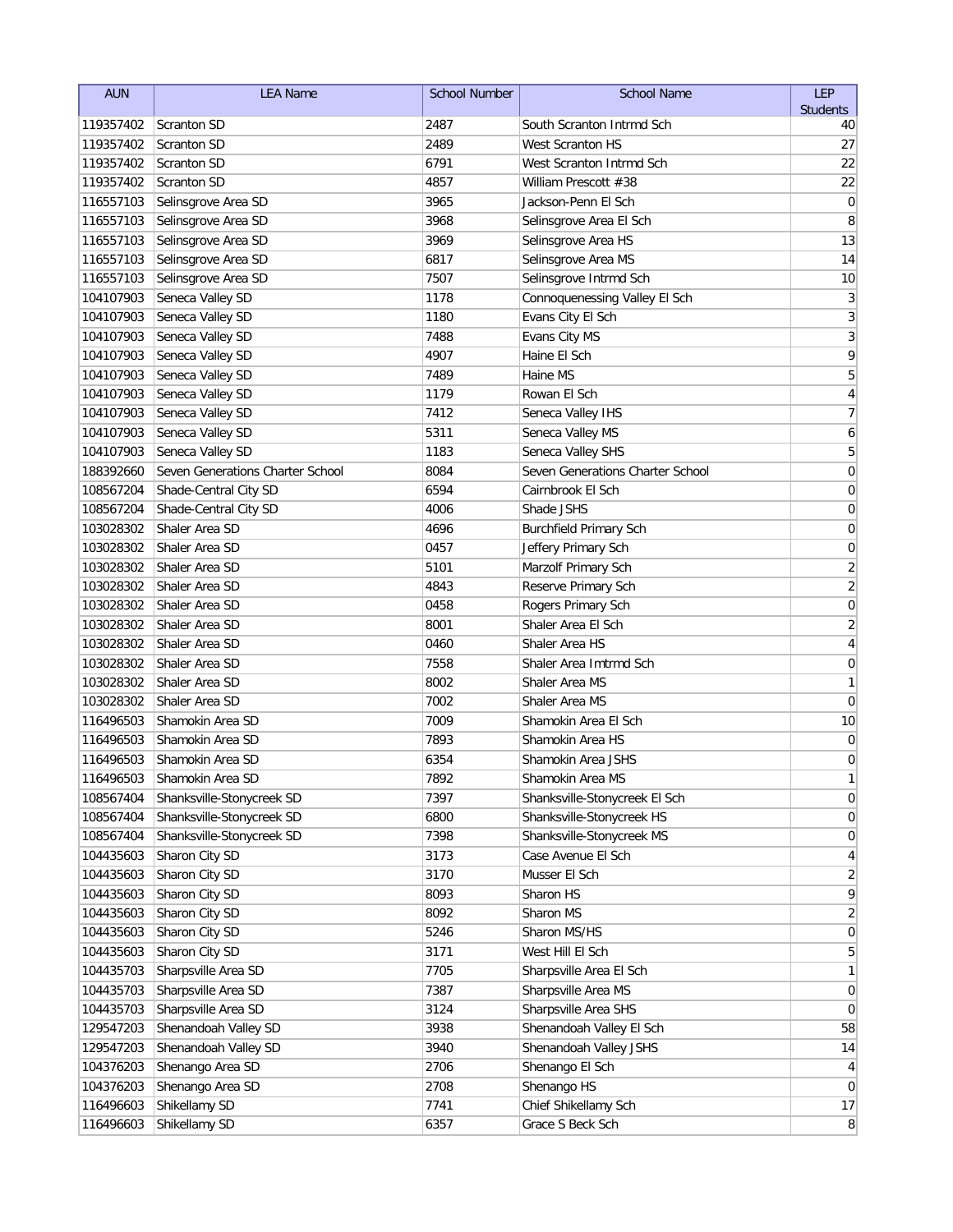| <b>AUN</b> | <b>LEA Name</b>            | <b>School Number</b> | <b>School Name</b>                  | LEP                     |
|------------|----------------------------|----------------------|-------------------------------------|-------------------------|
|            |                            |                      |                                     | <b>Students</b>         |
| 116496603  | Shikellamy SD              | 3567                 | Oaklyn Sch                          | 0                       |
| 116496603  | Shikellamy SD              | 3549                 | Priestley Sch                       | 2                       |
| 116496603  | Shikellamy SD              | 3552                 | <b>Rice MS</b>                      | 1                       |
| 116496603  | Shikellamy SD              | 3569                 | Shikellamy HS                       | 6                       |
| 116496603  | Shikellamy SD              | 3568                 | Sunbury MS                          | $\overline{7}$          |
| 115218003  | Shippensburg Area SD       | 1724                 | Grace B Luhrs Univ Elem             | 0                       |
| 115218003  | Shippensburg Area SD       | 1726                 | James Burd El Sch                   | 0                       |
| 115218003  | Shippensburg Area SD       | 7925                 | James Burd El Sch                   | 1                       |
| 115218003  | Shippensburg Area SD       | 1725                 | Nancy Grayson El Sch                | $\mathbf 0$             |
| 115218003  | Shippensburg Area SD       | 7924                 | Nancy Grayson El Sch                | $\overline{2}$          |
| 115218003  | Shippensburg Area SD       | 1729                 | Shippensburg Area MS                | $\overline{5}$          |
| 115218003  | Shippensburg Area SD       | 5221                 | Shippensburg Area SHS               | $\overline{3}$          |
| 115218003  | Shippensburg Area SD       | 7921                 | Shippensburg Intrm Sch              | 6                       |
| 104107503  | Slippery Rock Area SD      | 1167                 | Har-Mer El Sch                      | 0                       |
| 104107503  | Slippery Rock Area SD      | 1169                 | Moraine El Sch                      | $\overline{\mathbf{c}}$ |
| 104107503  | Slippery Rock Area SD      | 1171                 | Slippery Rock Area El Sch           | $\overline{3}$          |
| 104107503  | Slippery Rock Area SD      | 1172                 | Slippery Rock Area HS               | $\mathbf{1}$            |
| 104107503  | Slippery Rock Area SD      | 6647                 | Slippery Rock Area MS               | 3                       |
| 109427503  | Smethport Area SD          | 3116                 | Smethport Area El Sch               | 1                       |
| 109427503  | Smethport Area SD          | 3117                 | Smethport Area JSHS                 | 0                       |
| 113367003  | Solanco SD                 | 2656                 | Bart-Colerain El Sch                | 4                       |
| 113367003  | Solanco SD                 | 7354                 | Clermont El Sch                     | 4                       |
| 113367003  | Solanco SD                 | 2654                 | Providence El Sch                   | 4                       |
| 113367003  | Solanco SD                 | 2655                 | Quarryville El Sch                  | $\overline{7}$          |
| 113367003  | Solanco SD                 | 2657                 | Smith MS                            | $\sqrt{2}$              |
| 113367003  | Solanco SD                 | 2658                 | Solanco HS                          | 6                       |
| 113367003  | Solanco SD                 | 5054                 | Swift MS                            | $\sqrt{2}$              |
| 108567703  | Somerset Area SD           | 7481                 | Eagle View El Sch                   | 3                       |
| 108567703  | Somerset Area SD           | 4012                 | Friedens El Sch                     | $\mathbf 0$             |
| 108567703  | Somerset Area SD           | 4009                 | Maple Ridge El Sch                  | 13                      |
| 108567703  | Somerset Area SD           | 4011                 | Sipesville El Sch                   | 0                       |
| 108567703  | Somerset Area SD           | 4014                 | Somerset Area JHS                   | 4                       |
| 108567703  | Somerset Area SD           | 4015                 | Somerset Area SHS                   | 1                       |
| 123467103  | Souderton Area SD          | 3357                 | E M Crouthamel El Sch               | 49                      |
| 123467103  | Souderton Area SD          | 3266                 | Franconia El Sch                    | 24                      |
| 123467103  | Souderton Area SD          | 4721                 | <b>Indian Crest JHS</b>             | $\overline{0}$          |
| 123467103  | Souderton Area SD          | 8062                 | Indian Crest MS                     | 38                      |
| 123467103  | Souderton Area SD          | 4722                 | <b>Indian Valley MS</b>             | 0                       |
| 123467103  | Souderton Area SD          | 3306                 | Lower Salford El Sch                | 12                      |
| 123467103  | Souderton Area SD          | 7262                 | Oak Ridge El Sch                    | 14                      |
| 123467103  | Souderton Area SD          | 3350                 | Salford Hills El Sch                | 7                       |
| 123467103  | Souderton Area SD          | 3354                 | Souderton Area SHS                  | 28                      |
| 123467103  | Souderton Area SD          | 7752                 | Vernfield El Sch                    | 5                       |
| 123467103  | Souderton Area SD          | 4900                 | West Broad Street El Sch            | 36                      |
| 123463370  | Souderton CS Collaborative | 7638                 | Souderton CS Collaborative          | 0                       |
| 103028653  | South Allegheny SD         | 0438                 | South Allegheny Early Childhood Ctr | 0                       |
| 103028653  | South Allegheny SD         | 7751                 | South Allegheny El Sch              | 0                       |
| 103028653  | South Allegheny SD         | 0440                 | South Allegheny MS/HS               | 0                       |
| 104107803  | South Butler County SD     | 1177                 | Knoch HS                            | 1                       |
| 104107803  | South Butler County SD     | 7460                 | Knoch MS                            | 0                       |
| 104107803  | South Butler County SD     | 7718                 | South Butler Intermediate EL Sch    | $\boldsymbol{0}$        |
| 104107803  | South Butler County SD     | 7717                 | South Butler Primary Sch            | $\overline{0}$          |
| 112676203  | South Eastern SD           | 4599                 | Delta-Peach Bottom El Sch           | $\overline{0}$          |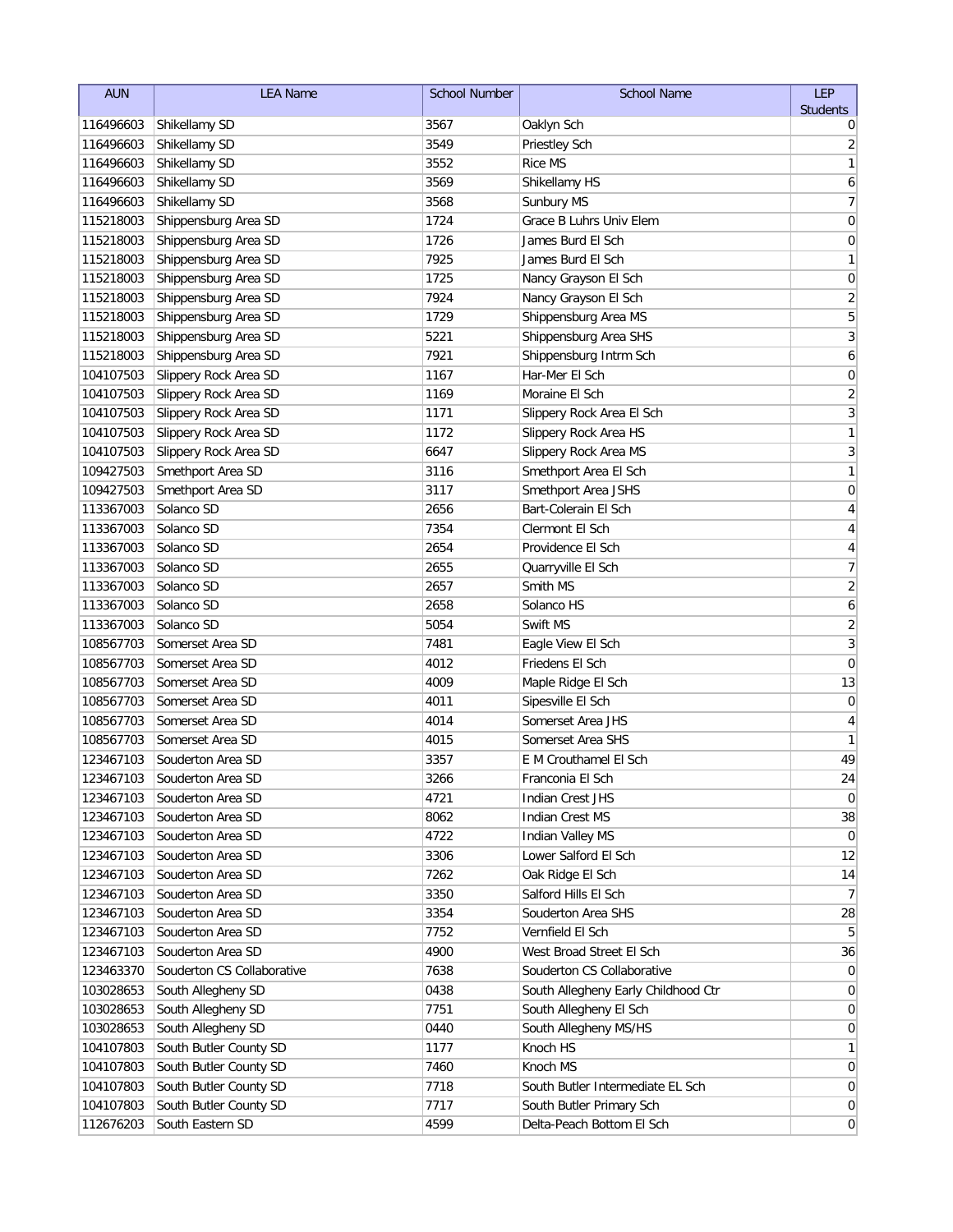| <b>AUN</b>             | <b>LEA Name</b>                                 | <b>School Number</b> | <b>School Name</b>                                | LEP                     |
|------------------------|-------------------------------------------------|----------------------|---------------------------------------------------|-------------------------|
|                        |                                                 |                      |                                                   | <b>Students</b>         |
| 112676203              | South Eastern SD                                | 4601                 | Fawn Area El Sch                                  | 1                       |
| 112676203              | South Eastern SD                                | 4602                 | Kennard-Dale HS                                   | 1                       |
| 112676203              | South Eastern SD                                | 6832                 | South Eastern MS West                             | $\mathbf 0$             |
| 112676203              | South Eastern SD                                | 7699                 | South Eastern MS-East                             | 1                       |
| 112676203              | South Eastern SD                                | 4600                 | Stewartstown El Sch                               | $\overline{\mathbf{c}}$ |
| 103028703              | South Fayette Township SD                       | 7490                 | South Fayette MS                                  | $\overline{c}$          |
| 103028703              | South Fayette Township SD                       | 0468                 | South Fayette Twp El Sch                          | $\overline{7}$          |
| 103028703              | South Fayette Township SD<br>South Middleton SD | 0470                 | South Fayette Twp HS<br><b>Boiling Springs HS</b> | $\overline{2}$          |
| 115218303              | South Middleton SD                              | 6328                 |                                                   | 11                      |
| 115218303<br>115218303 | South Middleton SD                              | 6853<br>1730         | Iron Forge Educnl Ctr<br>W.G. Rice El Sch         | 3<br>12                 |
| 115218303              | South Middleton SD                              | 7611                 | <b>Yellow Breeches MS</b>                         | 4                       |
| 103028753              | South Park SD                                   | 7682                 | South Park Elem Center                            | $\mathfrak{Z}$          |
| 103028753              | South Park SD                                   | 6906                 | South Park MS                                     | $\overline{3}$          |
| 103028753              | South Park SD                                   | 0467                 | South Park SHS                                    | $\overline{7}$          |
| 127047404              | South Side Area SD                              | 6568                 | South Side El Sch                                 | $\mathbf 0$             |
| 127047404              | South Side Area SD                              | 0714                 | South Side HS                                     | 0                       |
| 127047404              | South Side Area SD                              | 6937                 | South Side MS                                     | $\mathbf 0$             |
| 112676403              | South Western SD                                | 4603                 | Baresville El Sch                                 | 9                       |
| 112676403              | South Western SD                                | 4605                 | Manheim El Sch                                    | 1                       |
| 112676403              | South Western SD                                | 6641                 | Markle Intrmd Sch                                 | $\overline{7}$          |
| 112676403              | South Western SD                                | 4606                 | Park Hills El Sch                                 | 9                       |
| 112676403              | South Western SD                                | 4608                 | South Western SHS                                 | 6                       |
| 112676403              | South Western SD                                | 4607                 | West Manheim El Sch                               | $\overline{2}$          |
| 117416103              | South Williamsport Area SD                      | 3054                 | Central El Sch                                    | 1                       |
| 117416103              | South Williamsport Area SD                      | 7719                 | Rommelt El Sch                                    | 1                       |
| 117416103              | South Williamsport Area SD                      | 3056                 | South Williamsport Area JSHS                      | $\sqrt{2}$              |
| 125238402              | Southeast Delco SD                              | 6516                 | Academy Park HS                                   | 31                      |
| 125238402              | Southeast Delco SD                              | 1861                 | Darby Twp Sch                                     | 9                       |
| 125238402              | Southeast Delco SD                              | 6505                 | Delcroft Sch                                      | 13                      |
| 125238402              | Southeast Delco SD                              | 6501                 | Harris Sch                                        | 35                      |
| 125238402              | Southeast Delco SD                              | 1943                 | Sharon Hill Sch                                   | 25                      |
| 125238402              | Southeast Delco SD                              | 7946                 | Southeast Delco Kindergarten Center               | 6                       |
| 101306503              | Southeastern Greene SD                          | 2271                 | Bobtown El Sch                                    | 0                       |
| 101306503              | Southeastern Greene SD                          | 2284                 | Mapletown JSHS                                    | $\pmb{0}$               |
| 116197503              | Southern Columbia Area SD                       | 6900                 | Hartman El Ctr                                    | $\mathbf{3}$            |
| 116197503              | Southern Columbia Area SD                       | 1627                 | Southern Columbia HS                              | $\overline{0}$          |
| 116197503              | Southern Columbia Area SD                       | 7668                 | Southern Columbia MS                              | 1                       |
| 111297504              | Southern Fulton SD                              | 7391                 | Southern Fulton El Sch                            | 4                       |
| 111297504              | Southern Fulton SD                              | 2253                 | Southern Fulton JSHS                              | $\overline{0}$          |
| 111317503              | Southern Huntingdon County SD                   | 2309                 | Rockhill El Sch                                   | 0                       |
| 111317503              | Southern Huntingdon County SD                   | 2310                 | Shade Gap El Sch                                  | 0                       |
| 111317503              | Southern Huntingdon County SD                   | 2313                 | Southern Huntingdon Co HS/MS                      | 0                       |
| 111317503              | Southern Huntingdon County SD                   | 2312                 | Spring Farms El Sch                               | 0                       |
| 111317503              | Southern Huntingdon County SD                   | 2311                 | Trough Creek Valley El Sch                        | $\overline{0}$          |
| 121395703              | Southern Lehigh SD                              | 5240                 | Hopewell El Sch                                   | $\overline{0}$          |
| 121395703              | Southern Lehigh SD                              | 8072                 | Hopewell El Sch                                   | $\overline{0}$          |
| 121395703              | Southern Lehigh SD                              | 2838                 | Liberty Bell El Sch                               | $\overline{0}$          |
| 121395703              | Southern Lehigh SD                              | 8073                 | Liberty Bell El Sch                               | 9                       |
| 121395703              | Southern Lehigh SD                              | 2837                 | Lower Milford El Sch                              | $\boldsymbol{0}$        |
| 121395703              | Southern Lehigh SD                              | 8074                 | Lower Milford El Sch                              | 0                       |
| 121395703              | Southern Lehigh SD                              | 8075                 | Southern Lehigh Intermediate Sch                  | $\overline{7}$          |
| 121395703              | Southern Lehigh SD                              | 4808                 | Southern Lehigh MS                                | $\overline{c}$          |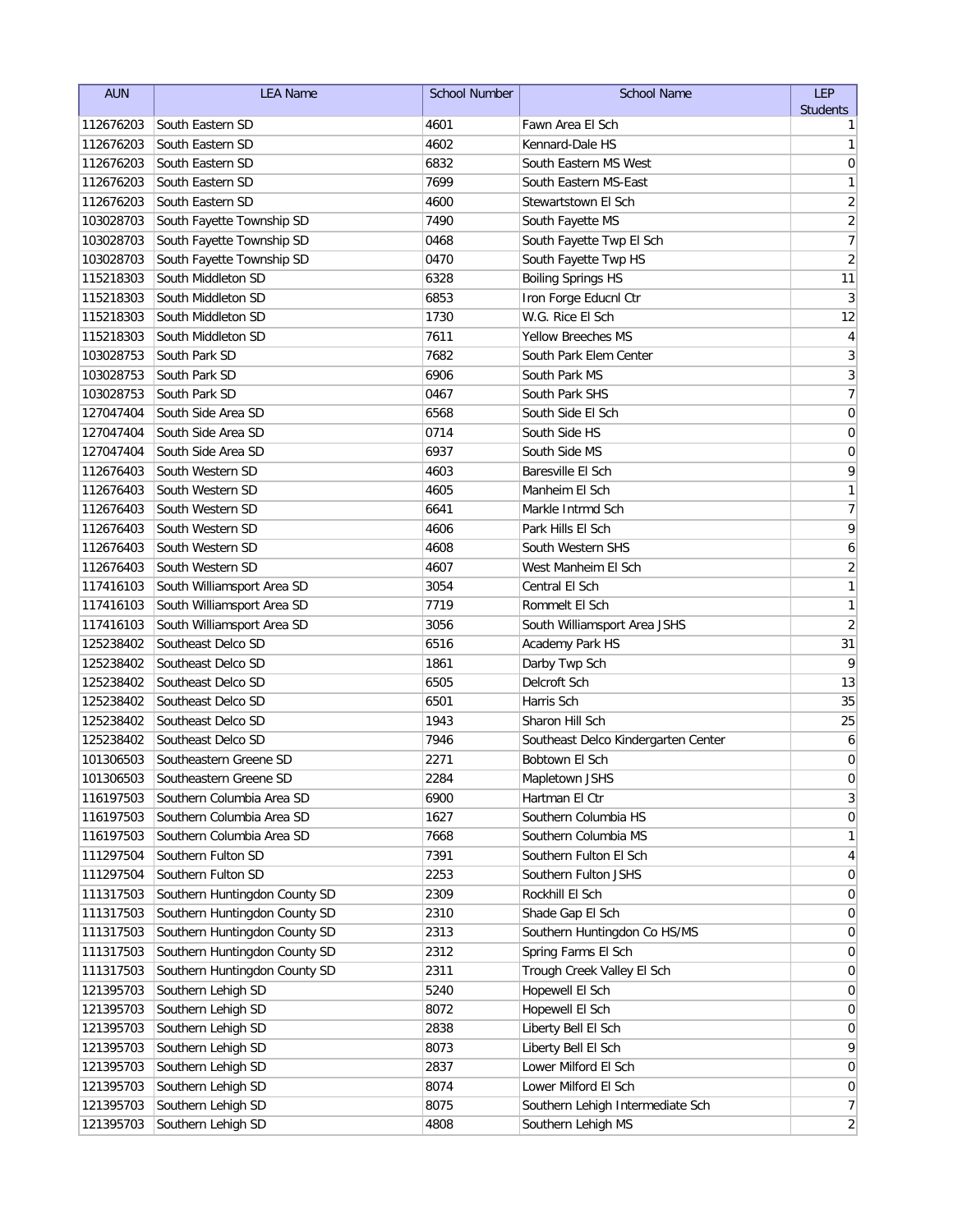| <b>AUN</b> | <b>LEA Name</b>                 | <b>School Number</b> | <b>School Name</b>              | LEP                     |
|------------|---------------------------------|----------------------|---------------------------------|-------------------------|
|            |                                 |                      |                                 | <b>Students</b>         |
| 121395703  | Southern Lehigh SD              | 2839                 | Southern Lehigh SHS             | 3                       |
| 117597003  | Southern Tioga SD               | 4070                 | Blossburg El Sch                | 0                       |
| 117597003  | Southern Tioga SD               | 4062                 | Liberty El Sch                  | 0                       |
| 117597003  | Southern Tioga SD               | 4064                 | Liberty JSHS                    | $\mathbf 0$             |
| 117597003  | Southern Tioga SD               | 4068                 | Mansfield JSHS                  | $\sqrt{2}$              |
| 117597003  | Southern Tioga SD               | 4071                 | North Penn JSHS                 | 0                       |
| 117597003  | Southern Tioga SD               | 4839                 | Warren L Miller El Sch          | 6                       |
| 112676503  | Southern York County SD         | 4613                 | Friendship El Sch               | 7                       |
| 112676503  | Southern York County SD         | 7556                 | Shrewsbury El Sch               | 3                       |
| 112676503  | Southern York County SD         | 6692                 | Southern El Sch                 | $\sqrt{2}$              |
| 112676503  | Southern York County SD         | 6286                 | Southern MS                     | $\overline{2}$          |
| 112676503  | Southern York County SD         | 4614                 | Susquehannock HS                | $\mathbf{1}$            |
| 107657503  | Southmoreland SD                | 6190                 | Alverton El Sch                 | $\mathbf 0$             |
| 107657503  | Southmoreland SD                | 4496                 | Ruffsdale El Sch                | $\pmb{0}$               |
| 107657503  | Southmoreland SD                | 6932                 | Southmoreland El Sch            | 3                       |
| 107657503  | Southmoreland SD                | 4502                 | Southmoreland JHS               | $\pmb{0}$               |
| 107657503  | Southmoreland SD                | 8102                 | Southmoreland MS                | 1                       |
| 107657503  | Southmoreland SD                | 7978                 | Southmoreland Primary Center    | $\sqrt{2}$              |
| 107657503  | Southmoreland SD                | 6191                 | Southmoreland SHS               | $\pmb{0}$               |
| 108515107  | Southwest Leadership Academy CS | 7960                 | Southwest Leadership Academy CS | 0                       |
| 103023410  | Spectrum CS                     | 7648                 | Spectrum CS                     | 0                       |
| 108077503  | Spring Cove SD                  | 0941                 | <b>Central HS</b>               | 0                       |
| 108077503  | Spring Cove SD                  | 0934                 | East Freedom El Sch             | 0                       |
| 108077503  | Spring Cove SD                  | 0936                 | Martinsburg El Sch              | $\sqrt{2}$              |
| 108077503  | Spring Cove SD                  | 0939                 | Roaring Spring El Sch           | $\mathbf 0$             |
| 108077503  | Spring Cove SD                  | 8076                 | Spring Cove El Sch              | 1                       |
| 108077503  | Spring Cove SD                  | 5130                 | Spring Cove MS                  | 1                       |
| 112676703  | Spring Grove Area SD            | 4617                 | New Salem El Sch                | $\mathbf 0$             |
| 112676703  | Spring Grove Area SD            | 4620                 | Paradise El Sch                 | $\mathbf 0$             |
| 112676703  | Spring Grove Area SD            | 4622                 | Spring Grove Area Intrmd Sch    | $\mathbf 0$             |
| 112676703  | Spring Grove Area SD            | 6725                 | Spring Grove Area MS            | $\sqrt{3}$              |
| 112676703  | Spring Grove Area SD            | 4623                 | Spring Grove Area SHS           | 5                       |
| 112676703  | Spring Grove Area SD            | 4618                 | Spring Grove El Sch             | 22                      |
| 123467303  | Spring-Ford Area SD             | 7321                 | Brooke El Sch                   | 1                       |
| 123467303  | Spring-Ford Area SD             | 7940                 | Evans El Sch                    | $\overline{\mathbf{c}}$ |
| 123467303  | Spring-Ford Area SD             | 3358                 | Limerick El Sch                 | $\sqrt{2}$              |
| 123467303  | Spring-Ford Area SD             | 4809                 | Oaks El Sch                     | 18                      |
| 123467303  | Spring-Ford Area SD             | 3364                 | Royersford El Sch               | $\overline{0}$          |
| 123467303  | Spring-Ford Area SD             | 7458                 | Spring City El Sch              | $\overline{0}$          |
| 123467303  | Spring-Ford Area SD             | 3365                 | Spring-Ford Intrmd Sch 5th/6th  | 8                       |
| 123467303  | Spring-Ford Area SD             | 7817                 | Spring-Ford MS 7th Grade Ctr    | $\mathbf{3}$            |
| 123467303  | Spring-Ford Area SD             | 7818                 | Spring-Ford MS 8th Grade Ctr    | $\overline{0}$          |
| 123467303  | Spring-Ford Area SD             | 3367                 | Spring-Ford SHS 10-12 Gr Ctr    | 5                       |
| 123467303  | Spring-Ford Area SD             | 7599                 | Spring-Ford SHS 9th Grade Ctr   | 1                       |
| 123467303  | Spring-Ford Area SD             | 7763                 | Upper Providence El Sch         | $\mathbf{1}$            |
| 125238502  | Springfield SD                  | 1949                 | Richardson MS                   | $\mathbf{3}$            |
| 125238502  | Springfield SD                  | 6518                 | Sabold El Sch                   | 14                      |
| 125238502  | Springfield SD                  | 6519                 | Scenic Hills El Sch             | 5                       |
| 125238502  | Springfield SD                  | 1950                 | Springfield HS                  | 8                       |
| 125238502  | Springfield SD                  | 8134                 | Springfield Literacy Center     | 25                      |
| 123467203  | Springfield Township SD         | 3368                 | Springfield Twp El Sch-Enfield  | 10                      |
| 123467203  | Springfield Township SD         | 3370                 | Springfield Twp El Sch-Erdenhm  | 6                       |
| 123467203  | Springfield Township SD         | 3376                 | Springfield Twp HS              | 7                       |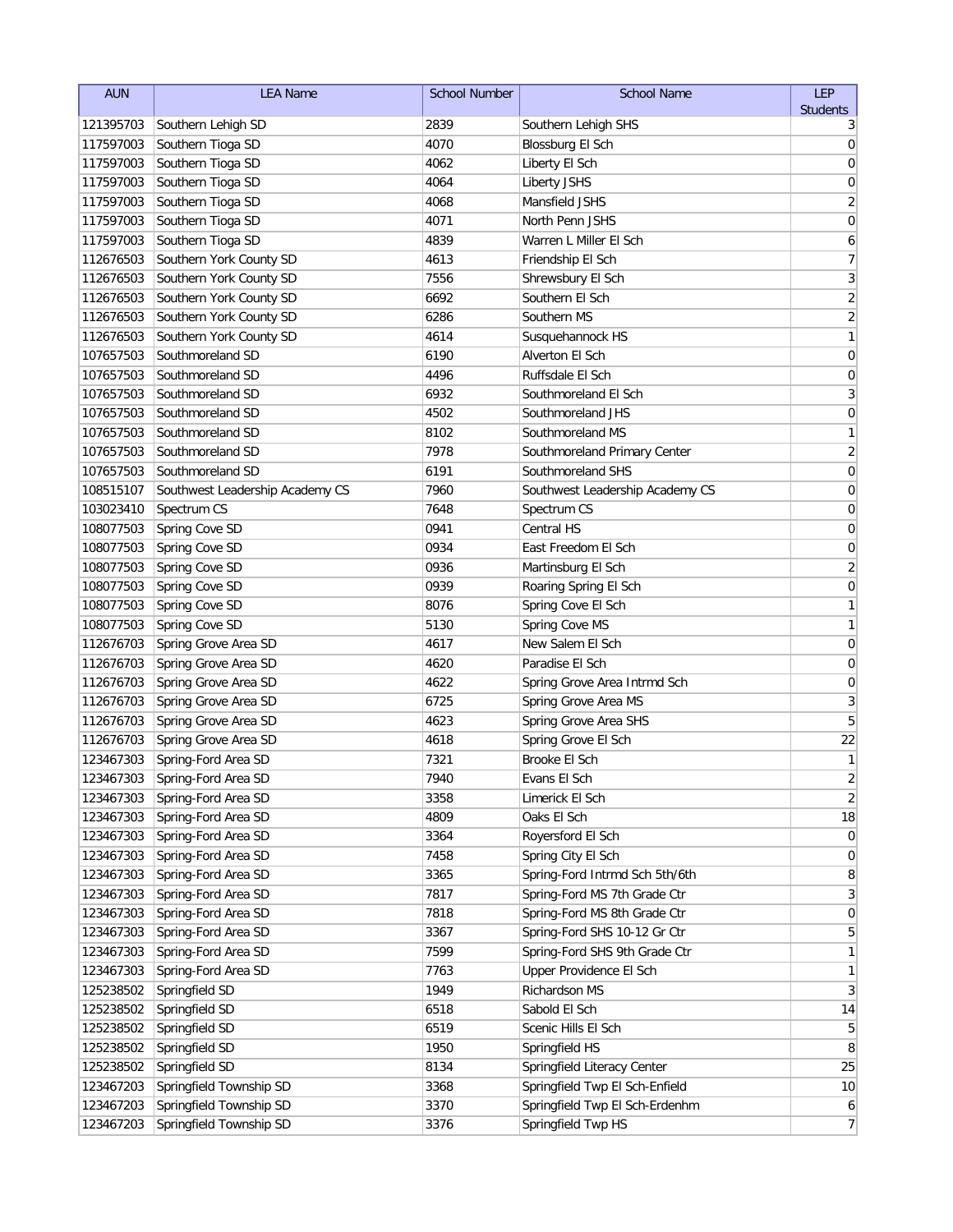| <b>Students</b><br>123467203<br>Springfield Township SD<br>3375<br>Springfield Twp MS<br>10<br>State College Area SD<br>1358<br>19<br>110148002<br>Boalsburg/Panorama Village El<br>9<br>State College Area SD<br>Corl Street El Sch<br>110148002<br>1354<br>State College Area SD<br>22<br>110148002<br>1356<br>Easterly Parkway El Sch<br>State College Area SD<br>110148002<br>1350<br>Ferguson Twp El Sch<br>4<br>State College Area SD<br>Gray's Woods El Sch<br>110148002<br>7735<br>4<br>State College Area SD<br>Houserville/Lemont El Sch<br>110148002<br>1357<br>6<br>State College Area SD<br>7426<br>Mount Nittany MS<br>$\mathbf 0$<br>110148002<br>State College Area SD<br>6233<br>21<br>110148002<br>Park Forest El Sch<br>State College Area SD<br>6234<br>19<br>110148002<br>Park Forest MS<br>State College Area SD<br>1359<br>21<br>110148002<br>Radio Park El Sch<br>State College Area SD<br>1364<br>26<br>110148002<br>State College Area HS<br>$\sqrt{2}$<br>Steel Valley SD<br>0193<br>Barrett El Sch<br>103028833<br>0256<br>$\pmb{0}$<br>103028833<br><b>Steel Valley SD</b><br>Franklin Primary Ctr<br>$\sqrt{2}$<br>103028833<br><b>Steel Valley SD</b><br>0259<br>Park El Sch<br>$\overline{c}$<br>103028833<br><b>Steel Valley SD</b><br>0260<br><b>Steel Valley MS</b><br>0196<br>$\pmb{0}$<br>103028833<br><b>Steel Valley SD</b><br><b>Steel Valley SHS</b><br>Steelton-Highspire SD<br>1799<br>7<br>115228003<br>Steelton-Highspire El Sch<br>13<br>115228003<br>Steelton-Highspire SD<br>Steelton-Highspire HS<br>1801<br>$\mathbf 0$<br>103028853<br>Sto-Rox SD<br>0475<br>Foster Kindergarten Ctr<br>Sto-Rox El Sch<br>1<br>103028853<br>Sto-Rox SD<br>7505<br>$\mathbf 0$<br>103028853<br>Sto-Rox SD<br>0477<br>Sto-Rox HS<br>$\overline{2}$<br>Sto-Rox SD<br>103028853<br>7606<br>Sto-Rox MS<br>11<br>120456003<br>Stroudsburg Area SD<br>7123<br>Arlington Heights El Sch<br>Stroudsburg Area SD<br>120456003<br>3221<br>B F Morey El Sch<br>18<br>$\sqrt{3}$<br>Stroudsburg Area SD<br>3219<br>Clearview El Sch<br>120456003<br>5<br>Stroudsburg Area SD<br>3223<br>Hamilton Twp El Sch<br>120456003<br>13<br>120456003<br>Stroudsburg Area SD<br>3224<br>Stroudsburg HS<br>40<br>120456003<br>Stroudsburg Area SD<br>6683<br>Stroudsburg Intrmd El Sch<br>7<br>120456003<br>Stroudsburg Area SD<br>7593<br>Stroudsburg JHS<br>25<br>7839<br>120456003<br>Stroudsburg Area SD<br>Stroudsburg MS<br>14<br>120456003<br>Stroudsburg Area SD<br>3222<br>W H Ramsey El Sch<br>$\overline{\mathbf{c}}$<br>7635<br>101833400<br>Sugar Valley Rural CS<br>Sugar Valley Rural CS<br>Sullivan County SD<br>Sullivan Co El Sch<br>$\pmb{0}$<br>117576303<br>5159<br>$\overline{0}$<br>117576303<br>Sullivan County SD<br>4030<br>Sullivan Co JSHS<br>Sullivan County SD<br>$\boldsymbol{0}$<br>117576303<br>4028<br>Turnpike Area El Sch<br>Susq-Cyber CS<br>116493130<br>7567<br>Susq-Cyber CS<br>2<br>Susquehanna Community SD<br>Susquehanna Community El Sch<br>119586503<br>6885<br>$\overline{0}$<br>Susquehanna Community SD<br>Susquehanna Community JSHS<br>119586503<br>4054<br>$\overline{0}$<br>Susquehanna Township SD<br>115228303<br>1803<br>Anna L Carter Kdg Ctr<br>0<br>Susquehanna Township SD<br>Sara Lindemuth El Sch<br>115228303<br>4945<br>14<br>Susquehanna Township SD<br>Susquehanna Twp HS<br>115228303<br>1806<br>19<br>Susquehanna Township SD<br>115228303<br>1805<br>Susquehanna Twp MS<br>4<br>Susquehanna Township SD<br>115228303<br>1802<br>Thomas W Holtzman Jr El Sch<br>4<br>$\mathbf{3}$<br>Susquenita SD<br>115506003<br>6608<br>Susquenita El Sch<br>3589<br>$\mathbf{1}$<br>115506003<br>Susquenita SD<br>Susquenita HS<br>7367<br>115506003<br>Susquenita SD<br>Susquenita MS<br>$\boldsymbol{0}$<br>Sylvan Heights Science CS<br>Sylvan Heights Science CS<br>115223050<br>7551<br>3<br>Tacony Academy Charter School<br>Tacony Academy Charter School<br>192518422<br>8126<br>$\overline{0}$<br>129547603<br>Tamaqua Area SD<br>6588<br>Rush El Sch<br>$\boldsymbol{0}$<br>Tamaqua Area SD<br>8136<br>9<br>129547603<br>Rush El Sch | <b>AUN</b> | <b>LEA Name</b> | School Number | <b>School Name</b> | LEP          |
|-------------------------------------------------------------------------------------------------------------------------------------------------------------------------------------------------------------------------------------------------------------------------------------------------------------------------------------------------------------------------------------------------------------------------------------------------------------------------------------------------------------------------------------------------------------------------------------------------------------------------------------------------------------------------------------------------------------------------------------------------------------------------------------------------------------------------------------------------------------------------------------------------------------------------------------------------------------------------------------------------------------------------------------------------------------------------------------------------------------------------------------------------------------------------------------------------------------------------------------------------------------------------------------------------------------------------------------------------------------------------------------------------------------------------------------------------------------------------------------------------------------------------------------------------------------------------------------------------------------------------------------------------------------------------------------------------------------------------------------------------------------------------------------------------------------------------------------------------------------------------------------------------------------------------------------------------------------------------------------------------------------------------------------------------------------------------------------------------------------------------------------------------------------------------------------------------------------------------------------------------------------------------------------------------------------------------------------------------------------------------------------------------------------------------------------------------------------------------------------------------------------------------------------------------------------------------------------------------------------------------------------------------------------------------------------------------------------------------------------------------------------------------------------------------------------------------------------------------------------------------------------------------------------------------------------------------------------------------------------------------------------------------------------------------------------------------------------------------------------------------------------------------------------------------------------------------------------------------------------------------------------------------------------------------------------------------------------------------------------------------------------------------------------------------------------------------------------------------------------------------------------------------------------------------------------------------------------------------------------------------------------------------------------------------------------------------------------------------------------------------------------------------------------------------------------------------------------------------------------------------------------------------------------------------------------------------------------------------------------------------------------------------------------------------------------------------------------------------------------------|------------|-----------------|---------------|--------------------|--------------|
|                                                                                                                                                                                                                                                                                                                                                                                                                                                                                                                                                                                                                                                                                                                                                                                                                                                                                                                                                                                                                                                                                                                                                                                                                                                                                                                                                                                                                                                                                                                                                                                                                                                                                                                                                                                                                                                                                                                                                                                                                                                                                                                                                                                                                                                                                                                                                                                                                                                                                                                                                                                                                                                                                                                                                                                                                                                                                                                                                                                                                                                                                                                                                                                                                                                                                                                                                                                                                                                                                                                                                                                                                                                                                                                                                                                                                                                                                                                                                                                                                                                                                                                   |            |                 |               |                    |              |
|                                                                                                                                                                                                                                                                                                                                                                                                                                                                                                                                                                                                                                                                                                                                                                                                                                                                                                                                                                                                                                                                                                                                                                                                                                                                                                                                                                                                                                                                                                                                                                                                                                                                                                                                                                                                                                                                                                                                                                                                                                                                                                                                                                                                                                                                                                                                                                                                                                                                                                                                                                                                                                                                                                                                                                                                                                                                                                                                                                                                                                                                                                                                                                                                                                                                                                                                                                                                                                                                                                                                                                                                                                                                                                                                                                                                                                                                                                                                                                                                                                                                                                                   |            |                 |               |                    |              |
|                                                                                                                                                                                                                                                                                                                                                                                                                                                                                                                                                                                                                                                                                                                                                                                                                                                                                                                                                                                                                                                                                                                                                                                                                                                                                                                                                                                                                                                                                                                                                                                                                                                                                                                                                                                                                                                                                                                                                                                                                                                                                                                                                                                                                                                                                                                                                                                                                                                                                                                                                                                                                                                                                                                                                                                                                                                                                                                                                                                                                                                                                                                                                                                                                                                                                                                                                                                                                                                                                                                                                                                                                                                                                                                                                                                                                                                                                                                                                                                                                                                                                                                   |            |                 |               |                    |              |
|                                                                                                                                                                                                                                                                                                                                                                                                                                                                                                                                                                                                                                                                                                                                                                                                                                                                                                                                                                                                                                                                                                                                                                                                                                                                                                                                                                                                                                                                                                                                                                                                                                                                                                                                                                                                                                                                                                                                                                                                                                                                                                                                                                                                                                                                                                                                                                                                                                                                                                                                                                                                                                                                                                                                                                                                                                                                                                                                                                                                                                                                                                                                                                                                                                                                                                                                                                                                                                                                                                                                                                                                                                                                                                                                                                                                                                                                                                                                                                                                                                                                                                                   |            |                 |               |                    |              |
|                                                                                                                                                                                                                                                                                                                                                                                                                                                                                                                                                                                                                                                                                                                                                                                                                                                                                                                                                                                                                                                                                                                                                                                                                                                                                                                                                                                                                                                                                                                                                                                                                                                                                                                                                                                                                                                                                                                                                                                                                                                                                                                                                                                                                                                                                                                                                                                                                                                                                                                                                                                                                                                                                                                                                                                                                                                                                                                                                                                                                                                                                                                                                                                                                                                                                                                                                                                                                                                                                                                                                                                                                                                                                                                                                                                                                                                                                                                                                                                                                                                                                                                   |            |                 |               |                    |              |
|                                                                                                                                                                                                                                                                                                                                                                                                                                                                                                                                                                                                                                                                                                                                                                                                                                                                                                                                                                                                                                                                                                                                                                                                                                                                                                                                                                                                                                                                                                                                                                                                                                                                                                                                                                                                                                                                                                                                                                                                                                                                                                                                                                                                                                                                                                                                                                                                                                                                                                                                                                                                                                                                                                                                                                                                                                                                                                                                                                                                                                                                                                                                                                                                                                                                                                                                                                                                                                                                                                                                                                                                                                                                                                                                                                                                                                                                                                                                                                                                                                                                                                                   |            |                 |               |                    |              |
|                                                                                                                                                                                                                                                                                                                                                                                                                                                                                                                                                                                                                                                                                                                                                                                                                                                                                                                                                                                                                                                                                                                                                                                                                                                                                                                                                                                                                                                                                                                                                                                                                                                                                                                                                                                                                                                                                                                                                                                                                                                                                                                                                                                                                                                                                                                                                                                                                                                                                                                                                                                                                                                                                                                                                                                                                                                                                                                                                                                                                                                                                                                                                                                                                                                                                                                                                                                                                                                                                                                                                                                                                                                                                                                                                                                                                                                                                                                                                                                                                                                                                                                   |            |                 |               |                    |              |
|                                                                                                                                                                                                                                                                                                                                                                                                                                                                                                                                                                                                                                                                                                                                                                                                                                                                                                                                                                                                                                                                                                                                                                                                                                                                                                                                                                                                                                                                                                                                                                                                                                                                                                                                                                                                                                                                                                                                                                                                                                                                                                                                                                                                                                                                                                                                                                                                                                                                                                                                                                                                                                                                                                                                                                                                                                                                                                                                                                                                                                                                                                                                                                                                                                                                                                                                                                                                                                                                                                                                                                                                                                                                                                                                                                                                                                                                                                                                                                                                                                                                                                                   |            |                 |               |                    |              |
|                                                                                                                                                                                                                                                                                                                                                                                                                                                                                                                                                                                                                                                                                                                                                                                                                                                                                                                                                                                                                                                                                                                                                                                                                                                                                                                                                                                                                                                                                                                                                                                                                                                                                                                                                                                                                                                                                                                                                                                                                                                                                                                                                                                                                                                                                                                                                                                                                                                                                                                                                                                                                                                                                                                                                                                                                                                                                                                                                                                                                                                                                                                                                                                                                                                                                                                                                                                                                                                                                                                                                                                                                                                                                                                                                                                                                                                                                                                                                                                                                                                                                                                   |            |                 |               |                    |              |
|                                                                                                                                                                                                                                                                                                                                                                                                                                                                                                                                                                                                                                                                                                                                                                                                                                                                                                                                                                                                                                                                                                                                                                                                                                                                                                                                                                                                                                                                                                                                                                                                                                                                                                                                                                                                                                                                                                                                                                                                                                                                                                                                                                                                                                                                                                                                                                                                                                                                                                                                                                                                                                                                                                                                                                                                                                                                                                                                                                                                                                                                                                                                                                                                                                                                                                                                                                                                                                                                                                                                                                                                                                                                                                                                                                                                                                                                                                                                                                                                                                                                                                                   |            |                 |               |                    |              |
|                                                                                                                                                                                                                                                                                                                                                                                                                                                                                                                                                                                                                                                                                                                                                                                                                                                                                                                                                                                                                                                                                                                                                                                                                                                                                                                                                                                                                                                                                                                                                                                                                                                                                                                                                                                                                                                                                                                                                                                                                                                                                                                                                                                                                                                                                                                                                                                                                                                                                                                                                                                                                                                                                                                                                                                                                                                                                                                                                                                                                                                                                                                                                                                                                                                                                                                                                                                                                                                                                                                                                                                                                                                                                                                                                                                                                                                                                                                                                                                                                                                                                                                   |            |                 |               |                    |              |
|                                                                                                                                                                                                                                                                                                                                                                                                                                                                                                                                                                                                                                                                                                                                                                                                                                                                                                                                                                                                                                                                                                                                                                                                                                                                                                                                                                                                                                                                                                                                                                                                                                                                                                                                                                                                                                                                                                                                                                                                                                                                                                                                                                                                                                                                                                                                                                                                                                                                                                                                                                                                                                                                                                                                                                                                                                                                                                                                                                                                                                                                                                                                                                                                                                                                                                                                                                                                                                                                                                                                                                                                                                                                                                                                                                                                                                                                                                                                                                                                                                                                                                                   |            |                 |               |                    |              |
|                                                                                                                                                                                                                                                                                                                                                                                                                                                                                                                                                                                                                                                                                                                                                                                                                                                                                                                                                                                                                                                                                                                                                                                                                                                                                                                                                                                                                                                                                                                                                                                                                                                                                                                                                                                                                                                                                                                                                                                                                                                                                                                                                                                                                                                                                                                                                                                                                                                                                                                                                                                                                                                                                                                                                                                                                                                                                                                                                                                                                                                                                                                                                                                                                                                                                                                                                                                                                                                                                                                                                                                                                                                                                                                                                                                                                                                                                                                                                                                                                                                                                                                   |            |                 |               |                    |              |
|                                                                                                                                                                                                                                                                                                                                                                                                                                                                                                                                                                                                                                                                                                                                                                                                                                                                                                                                                                                                                                                                                                                                                                                                                                                                                                                                                                                                                                                                                                                                                                                                                                                                                                                                                                                                                                                                                                                                                                                                                                                                                                                                                                                                                                                                                                                                                                                                                                                                                                                                                                                                                                                                                                                                                                                                                                                                                                                                                                                                                                                                                                                                                                                                                                                                                                                                                                                                                                                                                                                                                                                                                                                                                                                                                                                                                                                                                                                                                                                                                                                                                                                   |            |                 |               |                    |              |
|                                                                                                                                                                                                                                                                                                                                                                                                                                                                                                                                                                                                                                                                                                                                                                                                                                                                                                                                                                                                                                                                                                                                                                                                                                                                                                                                                                                                                                                                                                                                                                                                                                                                                                                                                                                                                                                                                                                                                                                                                                                                                                                                                                                                                                                                                                                                                                                                                                                                                                                                                                                                                                                                                                                                                                                                                                                                                                                                                                                                                                                                                                                                                                                                                                                                                                                                                                                                                                                                                                                                                                                                                                                                                                                                                                                                                                                                                                                                                                                                                                                                                                                   |            |                 |               |                    |              |
|                                                                                                                                                                                                                                                                                                                                                                                                                                                                                                                                                                                                                                                                                                                                                                                                                                                                                                                                                                                                                                                                                                                                                                                                                                                                                                                                                                                                                                                                                                                                                                                                                                                                                                                                                                                                                                                                                                                                                                                                                                                                                                                                                                                                                                                                                                                                                                                                                                                                                                                                                                                                                                                                                                                                                                                                                                                                                                                                                                                                                                                                                                                                                                                                                                                                                                                                                                                                                                                                                                                                                                                                                                                                                                                                                                                                                                                                                                                                                                                                                                                                                                                   |            |                 |               |                    |              |
|                                                                                                                                                                                                                                                                                                                                                                                                                                                                                                                                                                                                                                                                                                                                                                                                                                                                                                                                                                                                                                                                                                                                                                                                                                                                                                                                                                                                                                                                                                                                                                                                                                                                                                                                                                                                                                                                                                                                                                                                                                                                                                                                                                                                                                                                                                                                                                                                                                                                                                                                                                                                                                                                                                                                                                                                                                                                                                                                                                                                                                                                                                                                                                                                                                                                                                                                                                                                                                                                                                                                                                                                                                                                                                                                                                                                                                                                                                                                                                                                                                                                                                                   |            |                 |               |                    |              |
|                                                                                                                                                                                                                                                                                                                                                                                                                                                                                                                                                                                                                                                                                                                                                                                                                                                                                                                                                                                                                                                                                                                                                                                                                                                                                                                                                                                                                                                                                                                                                                                                                                                                                                                                                                                                                                                                                                                                                                                                                                                                                                                                                                                                                                                                                                                                                                                                                                                                                                                                                                                                                                                                                                                                                                                                                                                                                                                                                                                                                                                                                                                                                                                                                                                                                                                                                                                                                                                                                                                                                                                                                                                                                                                                                                                                                                                                                                                                                                                                                                                                                                                   |            |                 |               |                    |              |
|                                                                                                                                                                                                                                                                                                                                                                                                                                                                                                                                                                                                                                                                                                                                                                                                                                                                                                                                                                                                                                                                                                                                                                                                                                                                                                                                                                                                                                                                                                                                                                                                                                                                                                                                                                                                                                                                                                                                                                                                                                                                                                                                                                                                                                                                                                                                                                                                                                                                                                                                                                                                                                                                                                                                                                                                                                                                                                                                                                                                                                                                                                                                                                                                                                                                                                                                                                                                                                                                                                                                                                                                                                                                                                                                                                                                                                                                                                                                                                                                                                                                                                                   |            |                 |               |                    |              |
|                                                                                                                                                                                                                                                                                                                                                                                                                                                                                                                                                                                                                                                                                                                                                                                                                                                                                                                                                                                                                                                                                                                                                                                                                                                                                                                                                                                                                                                                                                                                                                                                                                                                                                                                                                                                                                                                                                                                                                                                                                                                                                                                                                                                                                                                                                                                                                                                                                                                                                                                                                                                                                                                                                                                                                                                                                                                                                                                                                                                                                                                                                                                                                                                                                                                                                                                                                                                                                                                                                                                                                                                                                                                                                                                                                                                                                                                                                                                                                                                                                                                                                                   |            |                 |               |                    |              |
|                                                                                                                                                                                                                                                                                                                                                                                                                                                                                                                                                                                                                                                                                                                                                                                                                                                                                                                                                                                                                                                                                                                                                                                                                                                                                                                                                                                                                                                                                                                                                                                                                                                                                                                                                                                                                                                                                                                                                                                                                                                                                                                                                                                                                                                                                                                                                                                                                                                                                                                                                                                                                                                                                                                                                                                                                                                                                                                                                                                                                                                                                                                                                                                                                                                                                                                                                                                                                                                                                                                                                                                                                                                                                                                                                                                                                                                                                                                                                                                                                                                                                                                   |            |                 |               |                    |              |
|                                                                                                                                                                                                                                                                                                                                                                                                                                                                                                                                                                                                                                                                                                                                                                                                                                                                                                                                                                                                                                                                                                                                                                                                                                                                                                                                                                                                                                                                                                                                                                                                                                                                                                                                                                                                                                                                                                                                                                                                                                                                                                                                                                                                                                                                                                                                                                                                                                                                                                                                                                                                                                                                                                                                                                                                                                                                                                                                                                                                                                                                                                                                                                                                                                                                                                                                                                                                                                                                                                                                                                                                                                                                                                                                                                                                                                                                                                                                                                                                                                                                                                                   |            |                 |               |                    |              |
|                                                                                                                                                                                                                                                                                                                                                                                                                                                                                                                                                                                                                                                                                                                                                                                                                                                                                                                                                                                                                                                                                                                                                                                                                                                                                                                                                                                                                                                                                                                                                                                                                                                                                                                                                                                                                                                                                                                                                                                                                                                                                                                                                                                                                                                                                                                                                                                                                                                                                                                                                                                                                                                                                                                                                                                                                                                                                                                                                                                                                                                                                                                                                                                                                                                                                                                                                                                                                                                                                                                                                                                                                                                                                                                                                                                                                                                                                                                                                                                                                                                                                                                   |            |                 |               |                    |              |
|                                                                                                                                                                                                                                                                                                                                                                                                                                                                                                                                                                                                                                                                                                                                                                                                                                                                                                                                                                                                                                                                                                                                                                                                                                                                                                                                                                                                                                                                                                                                                                                                                                                                                                                                                                                                                                                                                                                                                                                                                                                                                                                                                                                                                                                                                                                                                                                                                                                                                                                                                                                                                                                                                                                                                                                                                                                                                                                                                                                                                                                                                                                                                                                                                                                                                                                                                                                                                                                                                                                                                                                                                                                                                                                                                                                                                                                                                                                                                                                                                                                                                                                   |            |                 |               |                    |              |
|                                                                                                                                                                                                                                                                                                                                                                                                                                                                                                                                                                                                                                                                                                                                                                                                                                                                                                                                                                                                                                                                                                                                                                                                                                                                                                                                                                                                                                                                                                                                                                                                                                                                                                                                                                                                                                                                                                                                                                                                                                                                                                                                                                                                                                                                                                                                                                                                                                                                                                                                                                                                                                                                                                                                                                                                                                                                                                                                                                                                                                                                                                                                                                                                                                                                                                                                                                                                                                                                                                                                                                                                                                                                                                                                                                                                                                                                                                                                                                                                                                                                                                                   |            |                 |               |                    |              |
|                                                                                                                                                                                                                                                                                                                                                                                                                                                                                                                                                                                                                                                                                                                                                                                                                                                                                                                                                                                                                                                                                                                                                                                                                                                                                                                                                                                                                                                                                                                                                                                                                                                                                                                                                                                                                                                                                                                                                                                                                                                                                                                                                                                                                                                                                                                                                                                                                                                                                                                                                                                                                                                                                                                                                                                                                                                                                                                                                                                                                                                                                                                                                                                                                                                                                                                                                                                                                                                                                                                                                                                                                                                                                                                                                                                                                                                                                                                                                                                                                                                                                                                   |            |                 |               |                    |              |
|                                                                                                                                                                                                                                                                                                                                                                                                                                                                                                                                                                                                                                                                                                                                                                                                                                                                                                                                                                                                                                                                                                                                                                                                                                                                                                                                                                                                                                                                                                                                                                                                                                                                                                                                                                                                                                                                                                                                                                                                                                                                                                                                                                                                                                                                                                                                                                                                                                                                                                                                                                                                                                                                                                                                                                                                                                                                                                                                                                                                                                                                                                                                                                                                                                                                                                                                                                                                                                                                                                                                                                                                                                                                                                                                                                                                                                                                                                                                                                                                                                                                                                                   |            |                 |               |                    |              |
|                                                                                                                                                                                                                                                                                                                                                                                                                                                                                                                                                                                                                                                                                                                                                                                                                                                                                                                                                                                                                                                                                                                                                                                                                                                                                                                                                                                                                                                                                                                                                                                                                                                                                                                                                                                                                                                                                                                                                                                                                                                                                                                                                                                                                                                                                                                                                                                                                                                                                                                                                                                                                                                                                                                                                                                                                                                                                                                                                                                                                                                                                                                                                                                                                                                                                                                                                                                                                                                                                                                                                                                                                                                                                                                                                                                                                                                                                                                                                                                                                                                                                                                   |            |                 |               |                    |              |
|                                                                                                                                                                                                                                                                                                                                                                                                                                                                                                                                                                                                                                                                                                                                                                                                                                                                                                                                                                                                                                                                                                                                                                                                                                                                                                                                                                                                                                                                                                                                                                                                                                                                                                                                                                                                                                                                                                                                                                                                                                                                                                                                                                                                                                                                                                                                                                                                                                                                                                                                                                                                                                                                                                                                                                                                                                                                                                                                                                                                                                                                                                                                                                                                                                                                                                                                                                                                                                                                                                                                                                                                                                                                                                                                                                                                                                                                                                                                                                                                                                                                                                                   |            |                 |               |                    |              |
|                                                                                                                                                                                                                                                                                                                                                                                                                                                                                                                                                                                                                                                                                                                                                                                                                                                                                                                                                                                                                                                                                                                                                                                                                                                                                                                                                                                                                                                                                                                                                                                                                                                                                                                                                                                                                                                                                                                                                                                                                                                                                                                                                                                                                                                                                                                                                                                                                                                                                                                                                                                                                                                                                                                                                                                                                                                                                                                                                                                                                                                                                                                                                                                                                                                                                                                                                                                                                                                                                                                                                                                                                                                                                                                                                                                                                                                                                                                                                                                                                                                                                                                   |            |                 |               |                    |              |
|                                                                                                                                                                                                                                                                                                                                                                                                                                                                                                                                                                                                                                                                                                                                                                                                                                                                                                                                                                                                                                                                                                                                                                                                                                                                                                                                                                                                                                                                                                                                                                                                                                                                                                                                                                                                                                                                                                                                                                                                                                                                                                                                                                                                                                                                                                                                                                                                                                                                                                                                                                                                                                                                                                                                                                                                                                                                                                                                                                                                                                                                                                                                                                                                                                                                                                                                                                                                                                                                                                                                                                                                                                                                                                                                                                                                                                                                                                                                                                                                                                                                                                                   |            |                 |               |                    |              |
|                                                                                                                                                                                                                                                                                                                                                                                                                                                                                                                                                                                                                                                                                                                                                                                                                                                                                                                                                                                                                                                                                                                                                                                                                                                                                                                                                                                                                                                                                                                                                                                                                                                                                                                                                                                                                                                                                                                                                                                                                                                                                                                                                                                                                                                                                                                                                                                                                                                                                                                                                                                                                                                                                                                                                                                                                                                                                                                                                                                                                                                                                                                                                                                                                                                                                                                                                                                                                                                                                                                                                                                                                                                                                                                                                                                                                                                                                                                                                                                                                                                                                                                   |            |                 |               |                    |              |
|                                                                                                                                                                                                                                                                                                                                                                                                                                                                                                                                                                                                                                                                                                                                                                                                                                                                                                                                                                                                                                                                                                                                                                                                                                                                                                                                                                                                                                                                                                                                                                                                                                                                                                                                                                                                                                                                                                                                                                                                                                                                                                                                                                                                                                                                                                                                                                                                                                                                                                                                                                                                                                                                                                                                                                                                                                                                                                                                                                                                                                                                                                                                                                                                                                                                                                                                                                                                                                                                                                                                                                                                                                                                                                                                                                                                                                                                                                                                                                                                                                                                                                                   |            |                 |               |                    |              |
|                                                                                                                                                                                                                                                                                                                                                                                                                                                                                                                                                                                                                                                                                                                                                                                                                                                                                                                                                                                                                                                                                                                                                                                                                                                                                                                                                                                                                                                                                                                                                                                                                                                                                                                                                                                                                                                                                                                                                                                                                                                                                                                                                                                                                                                                                                                                                                                                                                                                                                                                                                                                                                                                                                                                                                                                                                                                                                                                                                                                                                                                                                                                                                                                                                                                                                                                                                                                                                                                                                                                                                                                                                                                                                                                                                                                                                                                                                                                                                                                                                                                                                                   |            |                 |               |                    |              |
|                                                                                                                                                                                                                                                                                                                                                                                                                                                                                                                                                                                                                                                                                                                                                                                                                                                                                                                                                                                                                                                                                                                                                                                                                                                                                                                                                                                                                                                                                                                                                                                                                                                                                                                                                                                                                                                                                                                                                                                                                                                                                                                                                                                                                                                                                                                                                                                                                                                                                                                                                                                                                                                                                                                                                                                                                                                                                                                                                                                                                                                                                                                                                                                                                                                                                                                                                                                                                                                                                                                                                                                                                                                                                                                                                                                                                                                                                                                                                                                                                                                                                                                   |            |                 |               |                    |              |
|                                                                                                                                                                                                                                                                                                                                                                                                                                                                                                                                                                                                                                                                                                                                                                                                                                                                                                                                                                                                                                                                                                                                                                                                                                                                                                                                                                                                                                                                                                                                                                                                                                                                                                                                                                                                                                                                                                                                                                                                                                                                                                                                                                                                                                                                                                                                                                                                                                                                                                                                                                                                                                                                                                                                                                                                                                                                                                                                                                                                                                                                                                                                                                                                                                                                                                                                                                                                                                                                                                                                                                                                                                                                                                                                                                                                                                                                                                                                                                                                                                                                                                                   |            |                 |               |                    |              |
|                                                                                                                                                                                                                                                                                                                                                                                                                                                                                                                                                                                                                                                                                                                                                                                                                                                                                                                                                                                                                                                                                                                                                                                                                                                                                                                                                                                                                                                                                                                                                                                                                                                                                                                                                                                                                                                                                                                                                                                                                                                                                                                                                                                                                                                                                                                                                                                                                                                                                                                                                                                                                                                                                                                                                                                                                                                                                                                                                                                                                                                                                                                                                                                                                                                                                                                                                                                                                                                                                                                                                                                                                                                                                                                                                                                                                                                                                                                                                                                                                                                                                                                   |            |                 |               |                    |              |
|                                                                                                                                                                                                                                                                                                                                                                                                                                                                                                                                                                                                                                                                                                                                                                                                                                                                                                                                                                                                                                                                                                                                                                                                                                                                                                                                                                                                                                                                                                                                                                                                                                                                                                                                                                                                                                                                                                                                                                                                                                                                                                                                                                                                                                                                                                                                                                                                                                                                                                                                                                                                                                                                                                                                                                                                                                                                                                                                                                                                                                                                                                                                                                                                                                                                                                                                                                                                                                                                                                                                                                                                                                                                                                                                                                                                                                                                                                                                                                                                                                                                                                                   |            |                 |               |                    |              |
|                                                                                                                                                                                                                                                                                                                                                                                                                                                                                                                                                                                                                                                                                                                                                                                                                                                                                                                                                                                                                                                                                                                                                                                                                                                                                                                                                                                                                                                                                                                                                                                                                                                                                                                                                                                                                                                                                                                                                                                                                                                                                                                                                                                                                                                                                                                                                                                                                                                                                                                                                                                                                                                                                                                                                                                                                                                                                                                                                                                                                                                                                                                                                                                                                                                                                                                                                                                                                                                                                                                                                                                                                                                                                                                                                                                                                                                                                                                                                                                                                                                                                                                   |            |                 |               |                    |              |
|                                                                                                                                                                                                                                                                                                                                                                                                                                                                                                                                                                                                                                                                                                                                                                                                                                                                                                                                                                                                                                                                                                                                                                                                                                                                                                                                                                                                                                                                                                                                                                                                                                                                                                                                                                                                                                                                                                                                                                                                                                                                                                                                                                                                                                                                                                                                                                                                                                                                                                                                                                                                                                                                                                                                                                                                                                                                                                                                                                                                                                                                                                                                                                                                                                                                                                                                                                                                                                                                                                                                                                                                                                                                                                                                                                                                                                                                                                                                                                                                                                                                                                                   |            |                 |               |                    |              |
|                                                                                                                                                                                                                                                                                                                                                                                                                                                                                                                                                                                                                                                                                                                                                                                                                                                                                                                                                                                                                                                                                                                                                                                                                                                                                                                                                                                                                                                                                                                                                                                                                                                                                                                                                                                                                                                                                                                                                                                                                                                                                                                                                                                                                                                                                                                                                                                                                                                                                                                                                                                                                                                                                                                                                                                                                                                                                                                                                                                                                                                                                                                                                                                                                                                                                                                                                                                                                                                                                                                                                                                                                                                                                                                                                                                                                                                                                                                                                                                                                                                                                                                   |            |                 |               |                    |              |
|                                                                                                                                                                                                                                                                                                                                                                                                                                                                                                                                                                                                                                                                                                                                                                                                                                                                                                                                                                                                                                                                                                                                                                                                                                                                                                                                                                                                                                                                                                                                                                                                                                                                                                                                                                                                                                                                                                                                                                                                                                                                                                                                                                                                                                                                                                                                                                                                                                                                                                                                                                                                                                                                                                                                                                                                                                                                                                                                                                                                                                                                                                                                                                                                                                                                                                                                                                                                                                                                                                                                                                                                                                                                                                                                                                                                                                                                                                                                                                                                                                                                                                                   |            |                 |               |                    |              |
|                                                                                                                                                                                                                                                                                                                                                                                                                                                                                                                                                                                                                                                                                                                                                                                                                                                                                                                                                                                                                                                                                                                                                                                                                                                                                                                                                                                                                                                                                                                                                                                                                                                                                                                                                                                                                                                                                                                                                                                                                                                                                                                                                                                                                                                                                                                                                                                                                                                                                                                                                                                                                                                                                                                                                                                                                                                                                                                                                                                                                                                                                                                                                                                                                                                                                                                                                                                                                                                                                                                                                                                                                                                                                                                                                                                                                                                                                                                                                                                                                                                                                                                   |            |                 |               |                    |              |
|                                                                                                                                                                                                                                                                                                                                                                                                                                                                                                                                                                                                                                                                                                                                                                                                                                                                                                                                                                                                                                                                                                                                                                                                                                                                                                                                                                                                                                                                                                                                                                                                                                                                                                                                                                                                                                                                                                                                                                                                                                                                                                                                                                                                                                                                                                                                                                                                                                                                                                                                                                                                                                                                                                                                                                                                                                                                                                                                                                                                                                                                                                                                                                                                                                                                                                                                                                                                                                                                                                                                                                                                                                                                                                                                                                                                                                                                                                                                                                                                                                                                                                                   |            |                 |               |                    |              |
|                                                                                                                                                                                                                                                                                                                                                                                                                                                                                                                                                                                                                                                                                                                                                                                                                                                                                                                                                                                                                                                                                                                                                                                                                                                                                                                                                                                                                                                                                                                                                                                                                                                                                                                                                                                                                                                                                                                                                                                                                                                                                                                                                                                                                                                                                                                                                                                                                                                                                                                                                                                                                                                                                                                                                                                                                                                                                                                                                                                                                                                                                                                                                                                                                                                                                                                                                                                                                                                                                                                                                                                                                                                                                                                                                                                                                                                                                                                                                                                                                                                                                                                   |            |                 |               |                    |              |
|                                                                                                                                                                                                                                                                                                                                                                                                                                                                                                                                                                                                                                                                                                                                                                                                                                                                                                                                                                                                                                                                                                                                                                                                                                                                                                                                                                                                                                                                                                                                                                                                                                                                                                                                                                                                                                                                                                                                                                                                                                                                                                                                                                                                                                                                                                                                                                                                                                                                                                                                                                                                                                                                                                                                                                                                                                                                                                                                                                                                                                                                                                                                                                                                                                                                                                                                                                                                                                                                                                                                                                                                                                                                                                                                                                                                                                                                                                                                                                                                                                                                                                                   |            |                 |               |                    |              |
|                                                                                                                                                                                                                                                                                                                                                                                                                                                                                                                                                                                                                                                                                                                                                                                                                                                                                                                                                                                                                                                                                                                                                                                                                                                                                                                                                                                                                                                                                                                                                                                                                                                                                                                                                                                                                                                                                                                                                                                                                                                                                                                                                                                                                                                                                                                                                                                                                                                                                                                                                                                                                                                                                                                                                                                                                                                                                                                                                                                                                                                                                                                                                                                                                                                                                                                                                                                                                                                                                                                                                                                                                                                                                                                                                                                                                                                                                                                                                                                                                                                                                                                   |            |                 |               |                    |              |
|                                                                                                                                                                                                                                                                                                                                                                                                                                                                                                                                                                                                                                                                                                                                                                                                                                                                                                                                                                                                                                                                                                                                                                                                                                                                                                                                                                                                                                                                                                                                                                                                                                                                                                                                                                                                                                                                                                                                                                                                                                                                                                                                                                                                                                                                                                                                                                                                                                                                                                                                                                                                                                                                                                                                                                                                                                                                                                                                                                                                                                                                                                                                                                                                                                                                                                                                                                                                                                                                                                                                                                                                                                                                                                                                                                                                                                                                                                                                                                                                                                                                                                                   |            |                 |               |                    |              |
|                                                                                                                                                                                                                                                                                                                                                                                                                                                                                                                                                                                                                                                                                                                                                                                                                                                                                                                                                                                                                                                                                                                                                                                                                                                                                                                                                                                                                                                                                                                                                                                                                                                                                                                                                                                                                                                                                                                                                                                                                                                                                                                                                                                                                                                                                                                                                                                                                                                                                                                                                                                                                                                                                                                                                                                                                                                                                                                                                                                                                                                                                                                                                                                                                                                                                                                                                                                                                                                                                                                                                                                                                                                                                                                                                                                                                                                                                                                                                                                                                                                                                                                   |            |                 |               |                    |              |
|                                                                                                                                                                                                                                                                                                                                                                                                                                                                                                                                                                                                                                                                                                                                                                                                                                                                                                                                                                                                                                                                                                                                                                                                                                                                                                                                                                                                                                                                                                                                                                                                                                                                                                                                                                                                                                                                                                                                                                                                                                                                                                                                                                                                                                                                                                                                                                                                                                                                                                                                                                                                                                                                                                                                                                                                                                                                                                                                                                                                                                                                                                                                                                                                                                                                                                                                                                                                                                                                                                                                                                                                                                                                                                                                                                                                                                                                                                                                                                                                                                                                                                                   |            |                 |               |                    |              |
|                                                                                                                                                                                                                                                                                                                                                                                                                                                                                                                                                                                                                                                                                                                                                                                                                                                                                                                                                                                                                                                                                                                                                                                                                                                                                                                                                                                                                                                                                                                                                                                                                                                                                                                                                                                                                                                                                                                                                                                                                                                                                                                                                                                                                                                                                                                                                                                                                                                                                                                                                                                                                                                                                                                                                                                                                                                                                                                                                                                                                                                                                                                                                                                                                                                                                                                                                                                                                                                                                                                                                                                                                                                                                                                                                                                                                                                                                                                                                                                                                                                                                                                   |            |                 |               |                    |              |
|                                                                                                                                                                                                                                                                                                                                                                                                                                                                                                                                                                                                                                                                                                                                                                                                                                                                                                                                                                                                                                                                                                                                                                                                                                                                                                                                                                                                                                                                                                                                                                                                                                                                                                                                                                                                                                                                                                                                                                                                                                                                                                                                                                                                                                                                                                                                                                                                                                                                                                                                                                                                                                                                                                                                                                                                                                                                                                                                                                                                                                                                                                                                                                                                                                                                                                                                                                                                                                                                                                                                                                                                                                                                                                                                                                                                                                                                                                                                                                                                                                                                                                                   | 129547603  | Tamaqua Area SD | 7662          | Tamaqua Area MS    | $\mathbf{1}$ |
| Tamaqua Area SD<br>Tamaqua Area SHS<br>129547603<br>5070<br>11                                                                                                                                                                                                                                                                                                                                                                                                                                                                                                                                                                                                                                                                                                                                                                                                                                                                                                                                                                                                                                                                                                                                                                                                                                                                                                                                                                                                                                                                                                                                                                                                                                                                                                                                                                                                                                                                                                                                                                                                                                                                                                                                                                                                                                                                                                                                                                                                                                                                                                                                                                                                                                                                                                                                                                                                                                                                                                                                                                                                                                                                                                                                                                                                                                                                                                                                                                                                                                                                                                                                                                                                                                                                                                                                                                                                                                                                                                                                                                                                                                                    |            |                 |               |                    |              |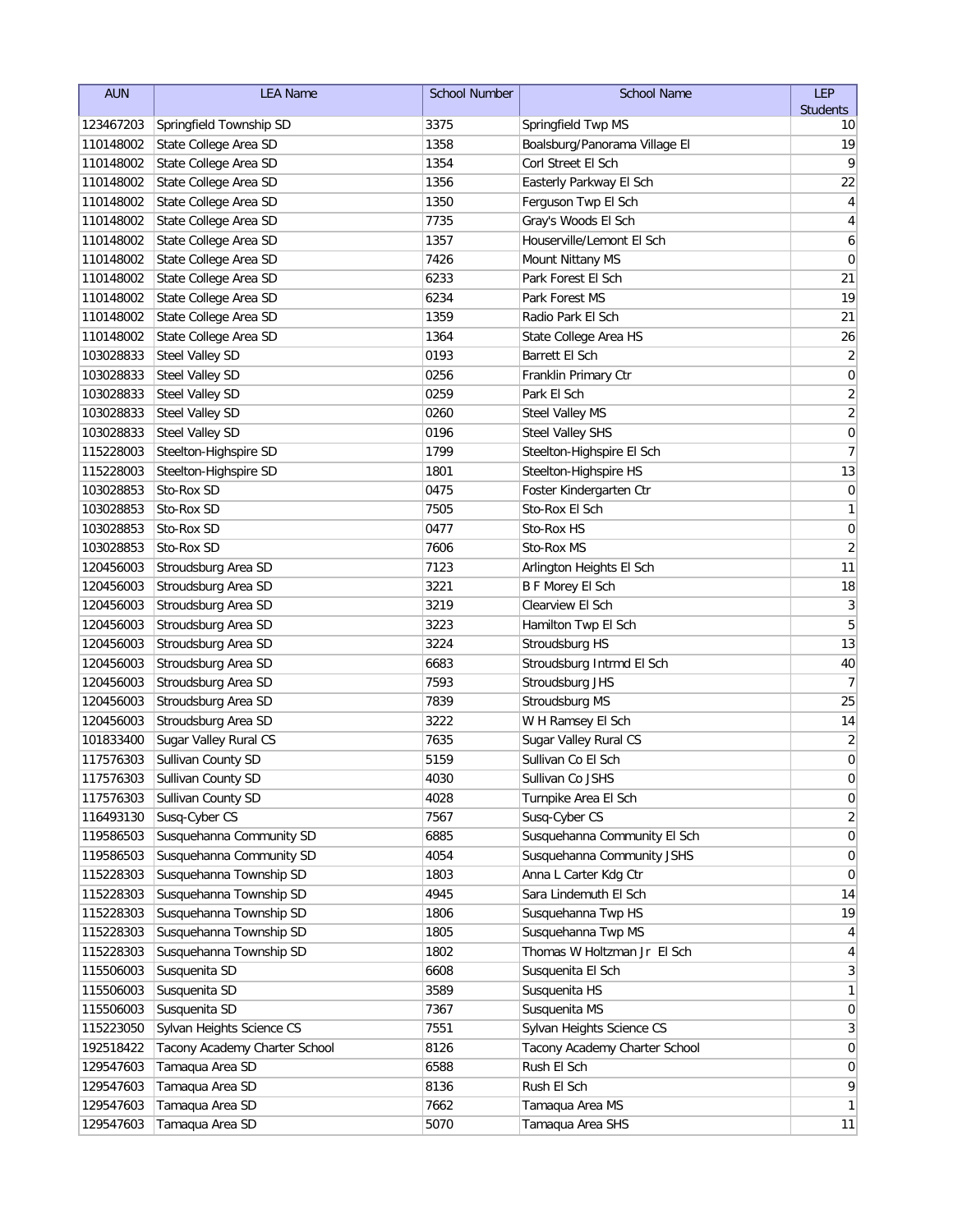| <b>Students</b><br>Tamaqua Area SD<br>7031<br>Tamaqua El Sch<br>129547603<br>2<br>Tamaqua Area SD<br>3948<br>West Penn Twp El Sch<br>0<br>129547603<br>7833<br>105620001<br><b>Tidioute Community CS</b><br><b>Tidioute Community CS</b><br>0<br><b>Titusville Area SD</b><br>106617203<br>1665<br>Cherrytree El Sch<br>0<br>Titusville Area SD<br>7363<br>106617203<br>Early Childhood Lc<br>4<br>$\sqrt{2}$<br>Titusville Area SD<br>106617203<br>1666<br>Hydetown El Sch<br>Titusville Area SD<br>$\overline{\mathbf{4}}$<br>106617203<br>1663<br>Main Street El Sch<br>Titusville Area SD<br>106617203<br>6168<br>Pleasantville El Sch<br>0<br>Titusville Area SD<br>106617203<br>7601<br>Titusville MS<br>1<br>$\mathbf{1}$<br>Titusville Area SD<br>106617203<br>1668<br><b>Titusville SHS</b><br>$\boldsymbol{0}$<br>Towanda Area SD<br>117086503<br>4811<br>Morrow El Sch<br>$\mathfrak{Z}$<br>Towanda Area SD<br>7862<br>117086503<br>Towanda Area El Sch<br>$\overline{3}$<br>Towanda Area SD<br>117086503<br>5208<br>Towanda Area JSHS<br>9<br>124157802<br>Tredyffrin-Easttown SD<br>4690<br>Beaumont El Sch<br>11<br>1423<br>124157802<br>Tredyffrin-Easttown SD<br>Conestoga SHS<br>124157802<br>Tredyffrin-Easttown SD<br>1434<br>Devon El Sch<br>18<br>5<br>124157802<br>Tredyffrin-Easttown SD<br>1439<br>Hillside El Sch<br>7<br>124157802<br>Tredyffrin-Easttown SD<br>1440<br>New Eagle El Sch<br>$\boldsymbol{7}$<br>Tredyffrin-Easttown SD<br>1421<br>Tredyffrin-Easttown MS<br>124157802<br>13<br>Tredyffrin-Easttown SD<br>1438<br>Valley Forge El Sch<br>124157802<br>7<br>Tredyffrin-Easttown SD<br>4689<br>Valley Forge MS<br>124157802<br>3955<br>0<br>129547803<br>Tri-Valley SD<br>Hegins-Hubley El Sch<br>3954<br>0<br>129547803<br>Tri-Valley SD<br>Mahantongo El Sch<br>129547803<br>3957<br>0<br>Tri-Valley SD<br>Tri-Valley JSHS<br>4276<br>1<br>101638003<br><b>Trinity Area SD</b><br>Trinity East El Sch<br>$\mathbf 0$<br>6638<br>101638003<br><b>Trinity Area SD</b><br><b>Trinity MS</b><br>$\mathbf 0$<br>101638003<br><b>Trinity Area SD</b><br>7402<br>Trinity North El Sch<br>1<br>6012<br>101638003<br><b>Trinity Area SD</b><br><b>Trinity SHS</b><br>$\boldsymbol{0}$<br>7424<br>Trinity South El Sch<br>101638003<br><b>Trinity Area SD</b><br>7388<br>0<br>101638003<br>Trinity Area SD<br>Trinity West El Sch<br>$\overline{c}$<br>117086653<br>0999<br>Troy Area SD<br>Troy Area MS<br>$\pmb{0}$<br>1000<br>117086653<br>Troy Area SD<br>Troy Area SHS<br>5304<br>0<br>117086653<br>Troy Area SD<br>Troy El Ctr East<br>0996<br>117086653<br>Troy Area SD<br>W R Croman El Sch<br>0<br>$\overline{0}$<br>117086653<br>0994<br>Troy Area SD<br>Wells Twp El Sch<br>Truebright Science Academy CS<br>Truebright Science Academy CS<br>0<br>171510293<br>7982<br>Truebright Science Academy CS<br>Truebright Science Academy CS<br>171510293<br>7983<br>0<br>Tulpehocken Area SD<br>29<br>114068003<br>6321<br>Bethel El Sch<br>Tulpehocken Area SD<br>114068003<br>6322<br>Penn Bernville El Sch<br>10 <sup>1</sup><br>Tulpehocken Area SD<br>114068003<br>4670<br>Tulpehocken JSHS<br>21<br>Tunkhannock Area SD<br>Evans Falls El Sch<br>118667503<br>6991<br>0<br>Tunkhannock Area SD<br>118667503<br>6993<br>Mehoopany El Sch<br>0<br>Tunkhannock Area SD<br>6992<br>118667503<br>Mill City El Sch<br>0<br>Tunkhannock Area SD<br>118667503<br>6396<br>Roslund El Sch<br>5<br>Tunkhannock Area SD<br>5271<br>118667503<br>Tunkhannock HS<br>5<br>Tunkhannock Area SD<br>118667503<br>4536<br>Tunkhannock MS<br>$\overline{0}$<br>Turkeyfoot Valley Area SD<br>6215<br>108568404<br>Turkeyfoot Valley Area El Sch<br>0<br>108568404<br>Turkeyfoot Valley Area SD<br>6216<br>Turkeyfoot Valley Area JSHS<br>1<br>Tuscarora SD<br>James Buchanan HS<br>2<br>112286003<br>6280<br>Tuscarora SD<br>6281<br>James Buchanan MS<br>$\overline{2}$<br>112286003<br>112286003<br>Tuscarora SD<br>6282<br>Mercersburg El Sch<br>5<br>112286003<br>Tuscarora SD<br>2221<br>Montgomery El Sch | <b>AUN</b> | <b>LEA Name</b> | <b>School Number</b> | <b>School Name</b>   | <b>LEP</b>                   |
|---------------------------------------------------------------------------------------------------------------------------------------------------------------------------------------------------------------------------------------------------------------------------------------------------------------------------------------------------------------------------------------------------------------------------------------------------------------------------------------------------------------------------------------------------------------------------------------------------------------------------------------------------------------------------------------------------------------------------------------------------------------------------------------------------------------------------------------------------------------------------------------------------------------------------------------------------------------------------------------------------------------------------------------------------------------------------------------------------------------------------------------------------------------------------------------------------------------------------------------------------------------------------------------------------------------------------------------------------------------------------------------------------------------------------------------------------------------------------------------------------------------------------------------------------------------------------------------------------------------------------------------------------------------------------------------------------------------------------------------------------------------------------------------------------------------------------------------------------------------------------------------------------------------------------------------------------------------------------------------------------------------------------------------------------------------------------------------------------------------------------------------------------------------------------------------------------------------------------------------------------------------------------------------------------------------------------------------------------------------------------------------------------------------------------------------------------------------------------------------------------------------------------------------------------------------------------------------------------------------------------------------------------------------------------------------------------------------------------------------------------------------------------------------------------------------------------------------------------------------------------------------------------------------------------------------------------------------------------------------------------------------------------------------------------------------------------------------------------------------------------------------------------------------------------------------------------------------------------------------------------------------------------------------------------------------------------------------------------------------------------------------------------------------------------------------------------------------------------------------------------------------------------------------------------------------------------------------------------------------------------------------------------------------------------------------------------------------------------------------------------------------------------------------------------------------------------------------------------------------------------------------------------------------------------------------------------------------------------------------------------------------------------------------|------------|-----------------|----------------------|----------------------|------------------------------|
| $\overline{0}$                                                                                                                                                                                                                                                                                                                                                                                                                                                                                                                                                                                                                                                                                                                                                                                                                                                                                                                                                                                                                                                                                                                                                                                                                                                                                                                                                                                                                                                                                                                                                                                                                                                                                                                                                                                                                                                                                                                                                                                                                                                                                                                                                                                                                                                                                                                                                                                                                                                                                                                                                                                                                                                                                                                                                                                                                                                                                                                                                                                                                                                                                                                                                                                                                                                                                                                                                                                                                                                                                                                                                                                                                                                                                                                                                                                                                                                                                                                                                                                                                        |            |                 |                      |                      |                              |
|                                                                                                                                                                                                                                                                                                                                                                                                                                                                                                                                                                                                                                                                                                                                                                                                                                                                                                                                                                                                                                                                                                                                                                                                                                                                                                                                                                                                                                                                                                                                                                                                                                                                                                                                                                                                                                                                                                                                                                                                                                                                                                                                                                                                                                                                                                                                                                                                                                                                                                                                                                                                                                                                                                                                                                                                                                                                                                                                                                                                                                                                                                                                                                                                                                                                                                                                                                                                                                                                                                                                                                                                                                                                                                                                                                                                                                                                                                                                                                                                                                       |            |                 |                      |                      |                              |
|                                                                                                                                                                                                                                                                                                                                                                                                                                                                                                                                                                                                                                                                                                                                                                                                                                                                                                                                                                                                                                                                                                                                                                                                                                                                                                                                                                                                                                                                                                                                                                                                                                                                                                                                                                                                                                                                                                                                                                                                                                                                                                                                                                                                                                                                                                                                                                                                                                                                                                                                                                                                                                                                                                                                                                                                                                                                                                                                                                                                                                                                                                                                                                                                                                                                                                                                                                                                                                                                                                                                                                                                                                                                                                                                                                                                                                                                                                                                                                                                                                       |            |                 |                      |                      |                              |
|                                                                                                                                                                                                                                                                                                                                                                                                                                                                                                                                                                                                                                                                                                                                                                                                                                                                                                                                                                                                                                                                                                                                                                                                                                                                                                                                                                                                                                                                                                                                                                                                                                                                                                                                                                                                                                                                                                                                                                                                                                                                                                                                                                                                                                                                                                                                                                                                                                                                                                                                                                                                                                                                                                                                                                                                                                                                                                                                                                                                                                                                                                                                                                                                                                                                                                                                                                                                                                                                                                                                                                                                                                                                                                                                                                                                                                                                                                                                                                                                                                       |            |                 |                      |                      |                              |
|                                                                                                                                                                                                                                                                                                                                                                                                                                                                                                                                                                                                                                                                                                                                                                                                                                                                                                                                                                                                                                                                                                                                                                                                                                                                                                                                                                                                                                                                                                                                                                                                                                                                                                                                                                                                                                                                                                                                                                                                                                                                                                                                                                                                                                                                                                                                                                                                                                                                                                                                                                                                                                                                                                                                                                                                                                                                                                                                                                                                                                                                                                                                                                                                                                                                                                                                                                                                                                                                                                                                                                                                                                                                                                                                                                                                                                                                                                                                                                                                                                       |            |                 |                      |                      |                              |
|                                                                                                                                                                                                                                                                                                                                                                                                                                                                                                                                                                                                                                                                                                                                                                                                                                                                                                                                                                                                                                                                                                                                                                                                                                                                                                                                                                                                                                                                                                                                                                                                                                                                                                                                                                                                                                                                                                                                                                                                                                                                                                                                                                                                                                                                                                                                                                                                                                                                                                                                                                                                                                                                                                                                                                                                                                                                                                                                                                                                                                                                                                                                                                                                                                                                                                                                                                                                                                                                                                                                                                                                                                                                                                                                                                                                                                                                                                                                                                                                                                       |            |                 |                      |                      |                              |
|                                                                                                                                                                                                                                                                                                                                                                                                                                                                                                                                                                                                                                                                                                                                                                                                                                                                                                                                                                                                                                                                                                                                                                                                                                                                                                                                                                                                                                                                                                                                                                                                                                                                                                                                                                                                                                                                                                                                                                                                                                                                                                                                                                                                                                                                                                                                                                                                                                                                                                                                                                                                                                                                                                                                                                                                                                                                                                                                                                                                                                                                                                                                                                                                                                                                                                                                                                                                                                                                                                                                                                                                                                                                                                                                                                                                                                                                                                                                                                                                                                       |            |                 |                      |                      |                              |
|                                                                                                                                                                                                                                                                                                                                                                                                                                                                                                                                                                                                                                                                                                                                                                                                                                                                                                                                                                                                                                                                                                                                                                                                                                                                                                                                                                                                                                                                                                                                                                                                                                                                                                                                                                                                                                                                                                                                                                                                                                                                                                                                                                                                                                                                                                                                                                                                                                                                                                                                                                                                                                                                                                                                                                                                                                                                                                                                                                                                                                                                                                                                                                                                                                                                                                                                                                                                                                                                                                                                                                                                                                                                                                                                                                                                                                                                                                                                                                                                                                       |            |                 |                      |                      |                              |
|                                                                                                                                                                                                                                                                                                                                                                                                                                                                                                                                                                                                                                                                                                                                                                                                                                                                                                                                                                                                                                                                                                                                                                                                                                                                                                                                                                                                                                                                                                                                                                                                                                                                                                                                                                                                                                                                                                                                                                                                                                                                                                                                                                                                                                                                                                                                                                                                                                                                                                                                                                                                                                                                                                                                                                                                                                                                                                                                                                                                                                                                                                                                                                                                                                                                                                                                                                                                                                                                                                                                                                                                                                                                                                                                                                                                                                                                                                                                                                                                                                       |            |                 |                      |                      |                              |
|                                                                                                                                                                                                                                                                                                                                                                                                                                                                                                                                                                                                                                                                                                                                                                                                                                                                                                                                                                                                                                                                                                                                                                                                                                                                                                                                                                                                                                                                                                                                                                                                                                                                                                                                                                                                                                                                                                                                                                                                                                                                                                                                                                                                                                                                                                                                                                                                                                                                                                                                                                                                                                                                                                                                                                                                                                                                                                                                                                                                                                                                                                                                                                                                                                                                                                                                                                                                                                                                                                                                                                                                                                                                                                                                                                                                                                                                                                                                                                                                                                       |            |                 |                      |                      |                              |
|                                                                                                                                                                                                                                                                                                                                                                                                                                                                                                                                                                                                                                                                                                                                                                                                                                                                                                                                                                                                                                                                                                                                                                                                                                                                                                                                                                                                                                                                                                                                                                                                                                                                                                                                                                                                                                                                                                                                                                                                                                                                                                                                                                                                                                                                                                                                                                                                                                                                                                                                                                                                                                                                                                                                                                                                                                                                                                                                                                                                                                                                                                                                                                                                                                                                                                                                                                                                                                                                                                                                                                                                                                                                                                                                                                                                                                                                                                                                                                                                                                       |            |                 |                      |                      |                              |
|                                                                                                                                                                                                                                                                                                                                                                                                                                                                                                                                                                                                                                                                                                                                                                                                                                                                                                                                                                                                                                                                                                                                                                                                                                                                                                                                                                                                                                                                                                                                                                                                                                                                                                                                                                                                                                                                                                                                                                                                                                                                                                                                                                                                                                                                                                                                                                                                                                                                                                                                                                                                                                                                                                                                                                                                                                                                                                                                                                                                                                                                                                                                                                                                                                                                                                                                                                                                                                                                                                                                                                                                                                                                                                                                                                                                                                                                                                                                                                                                                                       |            |                 |                      |                      |                              |
|                                                                                                                                                                                                                                                                                                                                                                                                                                                                                                                                                                                                                                                                                                                                                                                                                                                                                                                                                                                                                                                                                                                                                                                                                                                                                                                                                                                                                                                                                                                                                                                                                                                                                                                                                                                                                                                                                                                                                                                                                                                                                                                                                                                                                                                                                                                                                                                                                                                                                                                                                                                                                                                                                                                                                                                                                                                                                                                                                                                                                                                                                                                                                                                                                                                                                                                                                                                                                                                                                                                                                                                                                                                                                                                                                                                                                                                                                                                                                                                                                                       |            |                 |                      |                      |                              |
|                                                                                                                                                                                                                                                                                                                                                                                                                                                                                                                                                                                                                                                                                                                                                                                                                                                                                                                                                                                                                                                                                                                                                                                                                                                                                                                                                                                                                                                                                                                                                                                                                                                                                                                                                                                                                                                                                                                                                                                                                                                                                                                                                                                                                                                                                                                                                                                                                                                                                                                                                                                                                                                                                                                                                                                                                                                                                                                                                                                                                                                                                                                                                                                                                                                                                                                                                                                                                                                                                                                                                                                                                                                                                                                                                                                                                                                                                                                                                                                                                                       |            |                 |                      |                      |                              |
|                                                                                                                                                                                                                                                                                                                                                                                                                                                                                                                                                                                                                                                                                                                                                                                                                                                                                                                                                                                                                                                                                                                                                                                                                                                                                                                                                                                                                                                                                                                                                                                                                                                                                                                                                                                                                                                                                                                                                                                                                                                                                                                                                                                                                                                                                                                                                                                                                                                                                                                                                                                                                                                                                                                                                                                                                                                                                                                                                                                                                                                                                                                                                                                                                                                                                                                                                                                                                                                                                                                                                                                                                                                                                                                                                                                                                                                                                                                                                                                                                                       |            |                 |                      |                      |                              |
|                                                                                                                                                                                                                                                                                                                                                                                                                                                                                                                                                                                                                                                                                                                                                                                                                                                                                                                                                                                                                                                                                                                                                                                                                                                                                                                                                                                                                                                                                                                                                                                                                                                                                                                                                                                                                                                                                                                                                                                                                                                                                                                                                                                                                                                                                                                                                                                                                                                                                                                                                                                                                                                                                                                                                                                                                                                                                                                                                                                                                                                                                                                                                                                                                                                                                                                                                                                                                                                                                                                                                                                                                                                                                                                                                                                                                                                                                                                                                                                                                                       |            |                 |                      |                      |                              |
|                                                                                                                                                                                                                                                                                                                                                                                                                                                                                                                                                                                                                                                                                                                                                                                                                                                                                                                                                                                                                                                                                                                                                                                                                                                                                                                                                                                                                                                                                                                                                                                                                                                                                                                                                                                                                                                                                                                                                                                                                                                                                                                                                                                                                                                                                                                                                                                                                                                                                                                                                                                                                                                                                                                                                                                                                                                                                                                                                                                                                                                                                                                                                                                                                                                                                                                                                                                                                                                                                                                                                                                                                                                                                                                                                                                                                                                                                                                                                                                                                                       |            |                 |                      |                      |                              |
|                                                                                                                                                                                                                                                                                                                                                                                                                                                                                                                                                                                                                                                                                                                                                                                                                                                                                                                                                                                                                                                                                                                                                                                                                                                                                                                                                                                                                                                                                                                                                                                                                                                                                                                                                                                                                                                                                                                                                                                                                                                                                                                                                                                                                                                                                                                                                                                                                                                                                                                                                                                                                                                                                                                                                                                                                                                                                                                                                                                                                                                                                                                                                                                                                                                                                                                                                                                                                                                                                                                                                                                                                                                                                                                                                                                                                                                                                                                                                                                                                                       |            |                 |                      |                      |                              |
|                                                                                                                                                                                                                                                                                                                                                                                                                                                                                                                                                                                                                                                                                                                                                                                                                                                                                                                                                                                                                                                                                                                                                                                                                                                                                                                                                                                                                                                                                                                                                                                                                                                                                                                                                                                                                                                                                                                                                                                                                                                                                                                                                                                                                                                                                                                                                                                                                                                                                                                                                                                                                                                                                                                                                                                                                                                                                                                                                                                                                                                                                                                                                                                                                                                                                                                                                                                                                                                                                                                                                                                                                                                                                                                                                                                                                                                                                                                                                                                                                                       |            |                 |                      |                      |                              |
|                                                                                                                                                                                                                                                                                                                                                                                                                                                                                                                                                                                                                                                                                                                                                                                                                                                                                                                                                                                                                                                                                                                                                                                                                                                                                                                                                                                                                                                                                                                                                                                                                                                                                                                                                                                                                                                                                                                                                                                                                                                                                                                                                                                                                                                                                                                                                                                                                                                                                                                                                                                                                                                                                                                                                                                                                                                                                                                                                                                                                                                                                                                                                                                                                                                                                                                                                                                                                                                                                                                                                                                                                                                                                                                                                                                                                                                                                                                                                                                                                                       |            |                 |                      |                      |                              |
|                                                                                                                                                                                                                                                                                                                                                                                                                                                                                                                                                                                                                                                                                                                                                                                                                                                                                                                                                                                                                                                                                                                                                                                                                                                                                                                                                                                                                                                                                                                                                                                                                                                                                                                                                                                                                                                                                                                                                                                                                                                                                                                                                                                                                                                                                                                                                                                                                                                                                                                                                                                                                                                                                                                                                                                                                                                                                                                                                                                                                                                                                                                                                                                                                                                                                                                                                                                                                                                                                                                                                                                                                                                                                                                                                                                                                                                                                                                                                                                                                                       |            |                 |                      |                      |                              |
|                                                                                                                                                                                                                                                                                                                                                                                                                                                                                                                                                                                                                                                                                                                                                                                                                                                                                                                                                                                                                                                                                                                                                                                                                                                                                                                                                                                                                                                                                                                                                                                                                                                                                                                                                                                                                                                                                                                                                                                                                                                                                                                                                                                                                                                                                                                                                                                                                                                                                                                                                                                                                                                                                                                                                                                                                                                                                                                                                                                                                                                                                                                                                                                                                                                                                                                                                                                                                                                                                                                                                                                                                                                                                                                                                                                                                                                                                                                                                                                                                                       |            |                 |                      |                      |                              |
|                                                                                                                                                                                                                                                                                                                                                                                                                                                                                                                                                                                                                                                                                                                                                                                                                                                                                                                                                                                                                                                                                                                                                                                                                                                                                                                                                                                                                                                                                                                                                                                                                                                                                                                                                                                                                                                                                                                                                                                                                                                                                                                                                                                                                                                                                                                                                                                                                                                                                                                                                                                                                                                                                                                                                                                                                                                                                                                                                                                                                                                                                                                                                                                                                                                                                                                                                                                                                                                                                                                                                                                                                                                                                                                                                                                                                                                                                                                                                                                                                                       |            |                 |                      |                      |                              |
|                                                                                                                                                                                                                                                                                                                                                                                                                                                                                                                                                                                                                                                                                                                                                                                                                                                                                                                                                                                                                                                                                                                                                                                                                                                                                                                                                                                                                                                                                                                                                                                                                                                                                                                                                                                                                                                                                                                                                                                                                                                                                                                                                                                                                                                                                                                                                                                                                                                                                                                                                                                                                                                                                                                                                                                                                                                                                                                                                                                                                                                                                                                                                                                                                                                                                                                                                                                                                                                                                                                                                                                                                                                                                                                                                                                                                                                                                                                                                                                                                                       |            |                 |                      |                      |                              |
|                                                                                                                                                                                                                                                                                                                                                                                                                                                                                                                                                                                                                                                                                                                                                                                                                                                                                                                                                                                                                                                                                                                                                                                                                                                                                                                                                                                                                                                                                                                                                                                                                                                                                                                                                                                                                                                                                                                                                                                                                                                                                                                                                                                                                                                                                                                                                                                                                                                                                                                                                                                                                                                                                                                                                                                                                                                                                                                                                                                                                                                                                                                                                                                                                                                                                                                                                                                                                                                                                                                                                                                                                                                                                                                                                                                                                                                                                                                                                                                                                                       |            |                 |                      |                      |                              |
|                                                                                                                                                                                                                                                                                                                                                                                                                                                                                                                                                                                                                                                                                                                                                                                                                                                                                                                                                                                                                                                                                                                                                                                                                                                                                                                                                                                                                                                                                                                                                                                                                                                                                                                                                                                                                                                                                                                                                                                                                                                                                                                                                                                                                                                                                                                                                                                                                                                                                                                                                                                                                                                                                                                                                                                                                                                                                                                                                                                                                                                                                                                                                                                                                                                                                                                                                                                                                                                                                                                                                                                                                                                                                                                                                                                                                                                                                                                                                                                                                                       |            |                 |                      |                      |                              |
|                                                                                                                                                                                                                                                                                                                                                                                                                                                                                                                                                                                                                                                                                                                                                                                                                                                                                                                                                                                                                                                                                                                                                                                                                                                                                                                                                                                                                                                                                                                                                                                                                                                                                                                                                                                                                                                                                                                                                                                                                                                                                                                                                                                                                                                                                                                                                                                                                                                                                                                                                                                                                                                                                                                                                                                                                                                                                                                                                                                                                                                                                                                                                                                                                                                                                                                                                                                                                                                                                                                                                                                                                                                                                                                                                                                                                                                                                                                                                                                                                                       |            |                 |                      |                      |                              |
|                                                                                                                                                                                                                                                                                                                                                                                                                                                                                                                                                                                                                                                                                                                                                                                                                                                                                                                                                                                                                                                                                                                                                                                                                                                                                                                                                                                                                                                                                                                                                                                                                                                                                                                                                                                                                                                                                                                                                                                                                                                                                                                                                                                                                                                                                                                                                                                                                                                                                                                                                                                                                                                                                                                                                                                                                                                                                                                                                                                                                                                                                                                                                                                                                                                                                                                                                                                                                                                                                                                                                                                                                                                                                                                                                                                                                                                                                                                                                                                                                                       |            |                 |                      |                      |                              |
|                                                                                                                                                                                                                                                                                                                                                                                                                                                                                                                                                                                                                                                                                                                                                                                                                                                                                                                                                                                                                                                                                                                                                                                                                                                                                                                                                                                                                                                                                                                                                                                                                                                                                                                                                                                                                                                                                                                                                                                                                                                                                                                                                                                                                                                                                                                                                                                                                                                                                                                                                                                                                                                                                                                                                                                                                                                                                                                                                                                                                                                                                                                                                                                                                                                                                                                                                                                                                                                                                                                                                                                                                                                                                                                                                                                                                                                                                                                                                                                                                                       |            |                 |                      |                      |                              |
|                                                                                                                                                                                                                                                                                                                                                                                                                                                                                                                                                                                                                                                                                                                                                                                                                                                                                                                                                                                                                                                                                                                                                                                                                                                                                                                                                                                                                                                                                                                                                                                                                                                                                                                                                                                                                                                                                                                                                                                                                                                                                                                                                                                                                                                                                                                                                                                                                                                                                                                                                                                                                                                                                                                                                                                                                                                                                                                                                                                                                                                                                                                                                                                                                                                                                                                                                                                                                                                                                                                                                                                                                                                                                                                                                                                                                                                                                                                                                                                                                                       |            |                 |                      |                      |                              |
|                                                                                                                                                                                                                                                                                                                                                                                                                                                                                                                                                                                                                                                                                                                                                                                                                                                                                                                                                                                                                                                                                                                                                                                                                                                                                                                                                                                                                                                                                                                                                                                                                                                                                                                                                                                                                                                                                                                                                                                                                                                                                                                                                                                                                                                                                                                                                                                                                                                                                                                                                                                                                                                                                                                                                                                                                                                                                                                                                                                                                                                                                                                                                                                                                                                                                                                                                                                                                                                                                                                                                                                                                                                                                                                                                                                                                                                                                                                                                                                                                                       |            |                 |                      |                      |                              |
|                                                                                                                                                                                                                                                                                                                                                                                                                                                                                                                                                                                                                                                                                                                                                                                                                                                                                                                                                                                                                                                                                                                                                                                                                                                                                                                                                                                                                                                                                                                                                                                                                                                                                                                                                                                                                                                                                                                                                                                                                                                                                                                                                                                                                                                                                                                                                                                                                                                                                                                                                                                                                                                                                                                                                                                                                                                                                                                                                                                                                                                                                                                                                                                                                                                                                                                                                                                                                                                                                                                                                                                                                                                                                                                                                                                                                                                                                                                                                                                                                                       |            |                 |                      |                      |                              |
|                                                                                                                                                                                                                                                                                                                                                                                                                                                                                                                                                                                                                                                                                                                                                                                                                                                                                                                                                                                                                                                                                                                                                                                                                                                                                                                                                                                                                                                                                                                                                                                                                                                                                                                                                                                                                                                                                                                                                                                                                                                                                                                                                                                                                                                                                                                                                                                                                                                                                                                                                                                                                                                                                                                                                                                                                                                                                                                                                                                                                                                                                                                                                                                                                                                                                                                                                                                                                                                                                                                                                                                                                                                                                                                                                                                                                                                                                                                                                                                                                                       |            |                 |                      |                      |                              |
|                                                                                                                                                                                                                                                                                                                                                                                                                                                                                                                                                                                                                                                                                                                                                                                                                                                                                                                                                                                                                                                                                                                                                                                                                                                                                                                                                                                                                                                                                                                                                                                                                                                                                                                                                                                                                                                                                                                                                                                                                                                                                                                                                                                                                                                                                                                                                                                                                                                                                                                                                                                                                                                                                                                                                                                                                                                                                                                                                                                                                                                                                                                                                                                                                                                                                                                                                                                                                                                                                                                                                                                                                                                                                                                                                                                                                                                                                                                                                                                                                                       |            |                 |                      |                      |                              |
|                                                                                                                                                                                                                                                                                                                                                                                                                                                                                                                                                                                                                                                                                                                                                                                                                                                                                                                                                                                                                                                                                                                                                                                                                                                                                                                                                                                                                                                                                                                                                                                                                                                                                                                                                                                                                                                                                                                                                                                                                                                                                                                                                                                                                                                                                                                                                                                                                                                                                                                                                                                                                                                                                                                                                                                                                                                                                                                                                                                                                                                                                                                                                                                                                                                                                                                                                                                                                                                                                                                                                                                                                                                                                                                                                                                                                                                                                                                                                                                                                                       |            |                 |                      |                      |                              |
|                                                                                                                                                                                                                                                                                                                                                                                                                                                                                                                                                                                                                                                                                                                                                                                                                                                                                                                                                                                                                                                                                                                                                                                                                                                                                                                                                                                                                                                                                                                                                                                                                                                                                                                                                                                                                                                                                                                                                                                                                                                                                                                                                                                                                                                                                                                                                                                                                                                                                                                                                                                                                                                                                                                                                                                                                                                                                                                                                                                                                                                                                                                                                                                                                                                                                                                                                                                                                                                                                                                                                                                                                                                                                                                                                                                                                                                                                                                                                                                                                                       |            |                 |                      |                      |                              |
|                                                                                                                                                                                                                                                                                                                                                                                                                                                                                                                                                                                                                                                                                                                                                                                                                                                                                                                                                                                                                                                                                                                                                                                                                                                                                                                                                                                                                                                                                                                                                                                                                                                                                                                                                                                                                                                                                                                                                                                                                                                                                                                                                                                                                                                                                                                                                                                                                                                                                                                                                                                                                                                                                                                                                                                                                                                                                                                                                                                                                                                                                                                                                                                                                                                                                                                                                                                                                                                                                                                                                                                                                                                                                                                                                                                                                                                                                                                                                                                                                                       |            |                 |                      |                      |                              |
|                                                                                                                                                                                                                                                                                                                                                                                                                                                                                                                                                                                                                                                                                                                                                                                                                                                                                                                                                                                                                                                                                                                                                                                                                                                                                                                                                                                                                                                                                                                                                                                                                                                                                                                                                                                                                                                                                                                                                                                                                                                                                                                                                                                                                                                                                                                                                                                                                                                                                                                                                                                                                                                                                                                                                                                                                                                                                                                                                                                                                                                                                                                                                                                                                                                                                                                                                                                                                                                                                                                                                                                                                                                                                                                                                                                                                                                                                                                                                                                                                                       |            |                 |                      |                      |                              |
|                                                                                                                                                                                                                                                                                                                                                                                                                                                                                                                                                                                                                                                                                                                                                                                                                                                                                                                                                                                                                                                                                                                                                                                                                                                                                                                                                                                                                                                                                                                                                                                                                                                                                                                                                                                                                                                                                                                                                                                                                                                                                                                                                                                                                                                                                                                                                                                                                                                                                                                                                                                                                                                                                                                                                                                                                                                                                                                                                                                                                                                                                                                                                                                                                                                                                                                                                                                                                                                                                                                                                                                                                                                                                                                                                                                                                                                                                                                                                                                                                                       |            |                 |                      |                      |                              |
|                                                                                                                                                                                                                                                                                                                                                                                                                                                                                                                                                                                                                                                                                                                                                                                                                                                                                                                                                                                                                                                                                                                                                                                                                                                                                                                                                                                                                                                                                                                                                                                                                                                                                                                                                                                                                                                                                                                                                                                                                                                                                                                                                                                                                                                                                                                                                                                                                                                                                                                                                                                                                                                                                                                                                                                                                                                                                                                                                                                                                                                                                                                                                                                                                                                                                                                                                                                                                                                                                                                                                                                                                                                                                                                                                                                                                                                                                                                                                                                                                                       |            |                 |                      |                      |                              |
|                                                                                                                                                                                                                                                                                                                                                                                                                                                                                                                                                                                                                                                                                                                                                                                                                                                                                                                                                                                                                                                                                                                                                                                                                                                                                                                                                                                                                                                                                                                                                                                                                                                                                                                                                                                                                                                                                                                                                                                                                                                                                                                                                                                                                                                                                                                                                                                                                                                                                                                                                                                                                                                                                                                                                                                                                                                                                                                                                                                                                                                                                                                                                                                                                                                                                                                                                                                                                                                                                                                                                                                                                                                                                                                                                                                                                                                                                                                                                                                                                                       |            |                 |                      |                      |                              |
|                                                                                                                                                                                                                                                                                                                                                                                                                                                                                                                                                                                                                                                                                                                                                                                                                                                                                                                                                                                                                                                                                                                                                                                                                                                                                                                                                                                                                                                                                                                                                                                                                                                                                                                                                                                                                                                                                                                                                                                                                                                                                                                                                                                                                                                                                                                                                                                                                                                                                                                                                                                                                                                                                                                                                                                                                                                                                                                                                                                                                                                                                                                                                                                                                                                                                                                                                                                                                                                                                                                                                                                                                                                                                                                                                                                                                                                                                                                                                                                                                                       |            |                 |                      |                      |                              |
|                                                                                                                                                                                                                                                                                                                                                                                                                                                                                                                                                                                                                                                                                                                                                                                                                                                                                                                                                                                                                                                                                                                                                                                                                                                                                                                                                                                                                                                                                                                                                                                                                                                                                                                                                                                                                                                                                                                                                                                                                                                                                                                                                                                                                                                                                                                                                                                                                                                                                                                                                                                                                                                                                                                                                                                                                                                                                                                                                                                                                                                                                                                                                                                                                                                                                                                                                                                                                                                                                                                                                                                                                                                                                                                                                                                                                                                                                                                                                                                                                                       |            |                 |                      |                      |                              |
|                                                                                                                                                                                                                                                                                                                                                                                                                                                                                                                                                                                                                                                                                                                                                                                                                                                                                                                                                                                                                                                                                                                                                                                                                                                                                                                                                                                                                                                                                                                                                                                                                                                                                                                                                                                                                                                                                                                                                                                                                                                                                                                                                                                                                                                                                                                                                                                                                                                                                                                                                                                                                                                                                                                                                                                                                                                                                                                                                                                                                                                                                                                                                                                                                                                                                                                                                                                                                                                                                                                                                                                                                                                                                                                                                                                                                                                                                                                                                                                                                                       |            |                 |                      |                      |                              |
|                                                                                                                                                                                                                                                                                                                                                                                                                                                                                                                                                                                                                                                                                                                                                                                                                                                                                                                                                                                                                                                                                                                                                                                                                                                                                                                                                                                                                                                                                                                                                                                                                                                                                                                                                                                                                                                                                                                                                                                                                                                                                                                                                                                                                                                                                                                                                                                                                                                                                                                                                                                                                                                                                                                                                                                                                                                                                                                                                                                                                                                                                                                                                                                                                                                                                                                                                                                                                                                                                                                                                                                                                                                                                                                                                                                                                                                                                                                                                                                                                                       |            |                 |                      |                      |                              |
|                                                                                                                                                                                                                                                                                                                                                                                                                                                                                                                                                                                                                                                                                                                                                                                                                                                                                                                                                                                                                                                                                                                                                                                                                                                                                                                                                                                                                                                                                                                                                                                                                                                                                                                                                                                                                                                                                                                                                                                                                                                                                                                                                                                                                                                                                                                                                                                                                                                                                                                                                                                                                                                                                                                                                                                                                                                                                                                                                                                                                                                                                                                                                                                                                                                                                                                                                                                                                                                                                                                                                                                                                                                                                                                                                                                                                                                                                                                                                                                                                                       |            |                 |                      |                      |                              |
|                                                                                                                                                                                                                                                                                                                                                                                                                                                                                                                                                                                                                                                                                                                                                                                                                                                                                                                                                                                                                                                                                                                                                                                                                                                                                                                                                                                                                                                                                                                                                                                                                                                                                                                                                                                                                                                                                                                                                                                                                                                                                                                                                                                                                                                                                                                                                                                                                                                                                                                                                                                                                                                                                                                                                                                                                                                                                                                                                                                                                                                                                                                                                                                                                                                                                                                                                                                                                                                                                                                                                                                                                                                                                                                                                                                                                                                                                                                                                                                                                                       |            |                 |                      |                      |                              |
|                                                                                                                                                                                                                                                                                                                                                                                                                                                                                                                                                                                                                                                                                                                                                                                                                                                                                                                                                                                                                                                                                                                                                                                                                                                                                                                                                                                                                                                                                                                                                                                                                                                                                                                                                                                                                                                                                                                                                                                                                                                                                                                                                                                                                                                                                                                                                                                                                                                                                                                                                                                                                                                                                                                                                                                                                                                                                                                                                                                                                                                                                                                                                                                                                                                                                                                                                                                                                                                                                                                                                                                                                                                                                                                                                                                                                                                                                                                                                                                                                                       |            |                 |                      |                      |                              |
|                                                                                                                                                                                                                                                                                                                                                                                                                                                                                                                                                                                                                                                                                                                                                                                                                                                                                                                                                                                                                                                                                                                                                                                                                                                                                                                                                                                                                                                                                                                                                                                                                                                                                                                                                                                                                                                                                                                                                                                                                                                                                                                                                                                                                                                                                                                                                                                                                                                                                                                                                                                                                                                                                                                                                                                                                                                                                                                                                                                                                                                                                                                                                                                                                                                                                                                                                                                                                                                                                                                                                                                                                                                                                                                                                                                                                                                                                                                                                                                                                                       |            |                 |                      |                      |                              |
|                                                                                                                                                                                                                                                                                                                                                                                                                                                                                                                                                                                                                                                                                                                                                                                                                                                                                                                                                                                                                                                                                                                                                                                                                                                                                                                                                                                                                                                                                                                                                                                                                                                                                                                                                                                                                                                                                                                                                                                                                                                                                                                                                                                                                                                                                                                                                                                                                                                                                                                                                                                                                                                                                                                                                                                                                                                                                                                                                                                                                                                                                                                                                                                                                                                                                                                                                                                                                                                                                                                                                                                                                                                                                                                                                                                                                                                                                                                                                                                                                                       |            |                 |                      |                      |                              |
|                                                                                                                                                                                                                                                                                                                                                                                                                                                                                                                                                                                                                                                                                                                                                                                                                                                                                                                                                                                                                                                                                                                                                                                                                                                                                                                                                                                                                                                                                                                                                                                                                                                                                                                                                                                                                                                                                                                                                                                                                                                                                                                                                                                                                                                                                                                                                                                                                                                                                                                                                                                                                                                                                                                                                                                                                                                                                                                                                                                                                                                                                                                                                                                                                                                                                                                                                                                                                                                                                                                                                                                                                                                                                                                                                                                                                                                                                                                                                                                                                                       |            |                 |                      |                      |                              |
|                                                                                                                                                                                                                                                                                                                                                                                                                                                                                                                                                                                                                                                                                                                                                                                                                                                                                                                                                                                                                                                                                                                                                                                                                                                                                                                                                                                                                                                                                                                                                                                                                                                                                                                                                                                                                                                                                                                                                                                                                                                                                                                                                                                                                                                                                                                                                                                                                                                                                                                                                                                                                                                                                                                                                                                                                                                                                                                                                                                                                                                                                                                                                                                                                                                                                                                                                                                                                                                                                                                                                                                                                                                                                                                                                                                                                                                                                                                                                                                                                                       |            |                 |                      |                      |                              |
|                                                                                                                                                                                                                                                                                                                                                                                                                                                                                                                                                                                                                                                                                                                                                                                                                                                                                                                                                                                                                                                                                                                                                                                                                                                                                                                                                                                                                                                                                                                                                                                                                                                                                                                                                                                                                                                                                                                                                                                                                                                                                                                                                                                                                                                                                                                                                                                                                                                                                                                                                                                                                                                                                                                                                                                                                                                                                                                                                                                                                                                                                                                                                                                                                                                                                                                                                                                                                                                                                                                                                                                                                                                                                                                                                                                                                                                                                                                                                                                                                                       | 112286003  | Tuscarora SD    | 2222                 | Mountain View El Sch | $\left  \frac{3}{2} \right $ |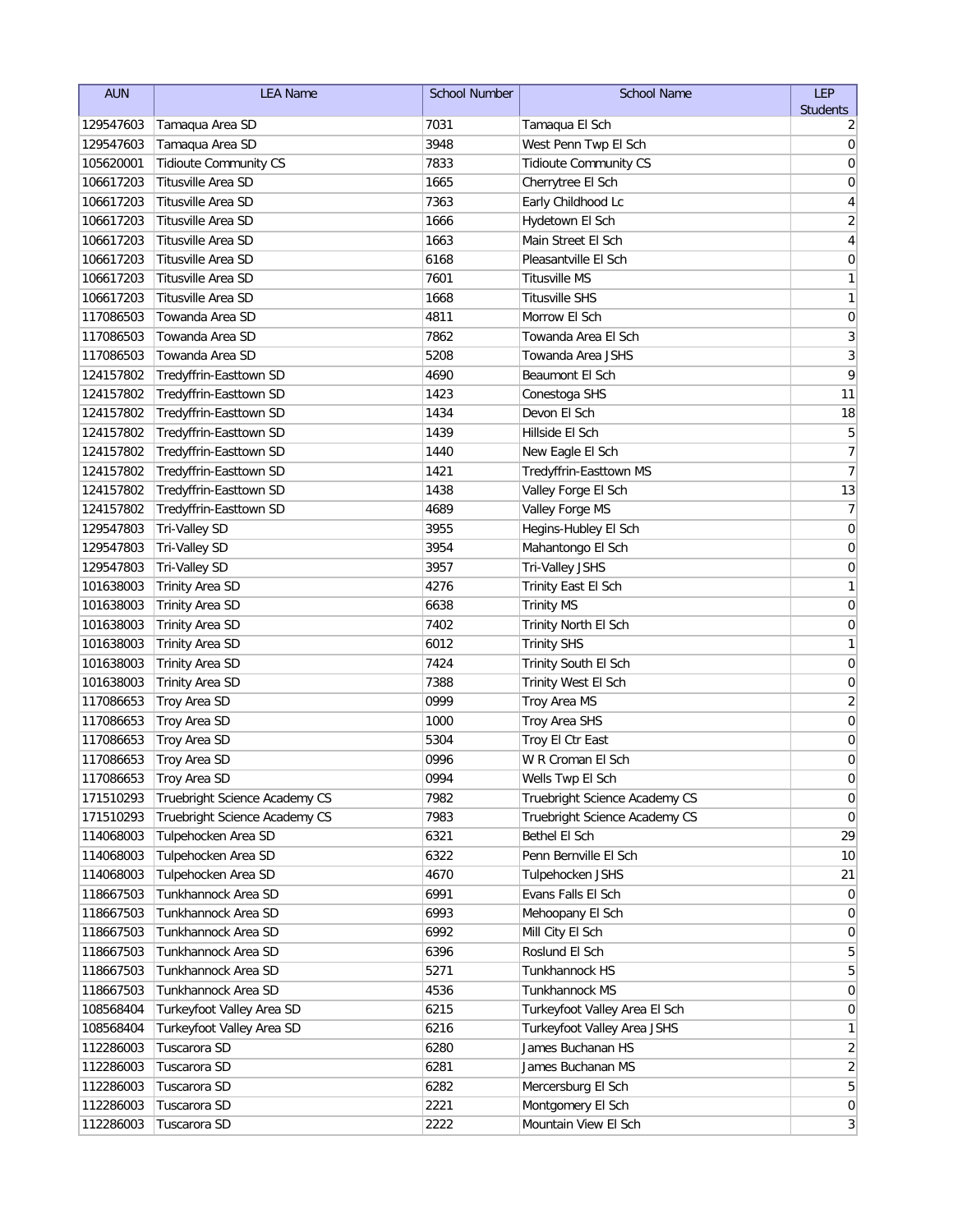| <b>AUN</b> | <b>LEA Name</b>                  | <b>School Number</b> | <b>School Name</b>               | <b>LEP</b>      |
|------------|----------------------------------|----------------------|----------------------------------|-----------------|
|            |                                  |                      |                                  | <b>Students</b> |
| 112286003  | Tuscarora SD                     | 2226                 | St Thomas El Sch                 | 9               |
| 108058003  | <b>Tussey Mountain SD</b>        | 0748                 | Defiance Gr Sch                  | 0               |
| 108058003  | <b>Tussey Mountain SD</b>        | 0751                 | Robertsdale Gr Sch               | 0               |
| 108058003  | <b>Tussey Mountain SD</b>        | 0752                 | Saxton-Liberty Gr Sch            | 1               |
| 108058003  | <b>Tussey Mountain SD</b>        | 0753                 | Tussey Mountain HS               | $\mathbf 0$     |
| 108058003  | Tussey Mountain SD               | 8144                 | Tussey Mountain JH               | 0               |
| 114068103  | Twin Valley SD                   | 0872                 | Honey Brook El Ctr               | 5               |
| 114068103  | Twin Valley SD                   | 0868                 | Robeson El Ctr                   | 1               |
| 114068103  | Twin Valley SD                   | 5029                 | Twin Valley El Ctr               | 3               |
| 114068103  | Twin Valley SD                   | 0873                 | Twin Valley HS                   | $\overline{2}$  |
| 114068103  | Twin Valley SD                   | 7328                 | Twin Valley MS                   | $\overline{7}$  |
| 108078003  | Tyrone Area SD                   | 7614                 | Tyrone Area El Sch               | 6               |
| 108078003  | Tyrone Area SD                   | 0949                 | Tyrone Area HS                   | $\overline{c}$  |
| 108078003  | Tyrone Area SD                   | 7518                 | Tyrone Area MS                   | $\mathbf{1}$    |
| 104377003  | Union Area SD                    | 2712                 | Union Area HS                    | 0               |
| 104377003  | Union Area SD                    | 7083                 | Union Area MS                    | 1               |
| 104377003  | Union Area SD                    | 2709                 | Union Memorial El Sch            | $\mathbf 0$     |
| 105259103  | Union City Area SD               | 6795                 | Union City El Sch                | 1               |
| 105259103  | Union City Area SD               | 2075                 | Union City HS                    | 0               |
| 105259103  | Union City Area SD               | 7289                 | Union City MS                    | 0               |
| 106169003  | Union SD                         | 5033                 | Rimersburg El Sch                | 0               |
| 106169003  | <b>Union SD</b>                  | 5034                 | Sligo El Sch                     | 0               |
| 106169003  | Union SD                         | 1501                 | Union HS                         | 0               |
| 101268003  | Uniontown Area SD                | 6933                 | A J McMullen Sch                 | 1               |
| 101268003  | Uniontown Area SD                | 2182                 | Ben Franklin Sch                 | 0               |
| 101268003  | Uniontown Area SD                | 6007                 | Franklin Sch                     | 0               |
| 101268003  | Uniontown Area SD                | 7933                 | Lafayette El Sch                 | 1               |
| 101268003  | Uniontown Area SD                | 7934                 | Lafayette MS                     | 1               |
| 101268003  | Uniontown Area SD                | 7100                 | Lafayette Sch                    | $\mathbf 0$     |
| 101268003  | Uniontown Area SD                | 2137                 | Marclay Sch                      | 0               |
| 101268003  | Uniontown Area SD                | 2139                 | Menallen Sch                     | 0               |
| 101268003  | Uniontown Area SD                | 2184                 | Uniontown Area SHS               | 0               |
| 101268003  | Uniontown Area SD                | 2185                 | Wharton Sch                      | 1               |
| 124158503  | Unionville-Chadds Ford SD        | 1441                 | Chadds Ford El Sch               | 4               |
| 124158503  | Unionville-Chadds Ford SD        | 6719                 | Charles F Patton MS              | 5               |
| 124158503  | Unionville-Chadds Ford SD        | 7214                 | Hillendale El Sch                | 1               |
| 124158503  | Unionville-Chadds Ford SD        | 7736                 | Pocopson El Sch                  | 1               |
| 124158503  | Unionville-Chadds Ford SD        | 1442                 | Unionville El Sch                | 14              |
| 124158503  | Unionville-Chadds Ford SD        | 1443                 | Unionville HS                    | 12              |
| 128328003  | <b>United SD</b>                 | 6680                 | United El Sch                    | 0               |
| 128328003  | <b>United SD</b>                 | 2358                 | <b>United JSHS</b>               | $\overline{0}$  |
| 168513758  | Universal Bluford Charter School | 8145                 | Universal Bluford Charter School | 0               |
| 103519376  | Universal Daroff Charter School  | 8146                 | Universal Daroff Charter School  | 0               |
| 126513210  | Universal Institute CS           | 7580                 | Universal Institute CS           | 0               |
| 112018523  | <b>Upper Adams SD</b>            | 0018                 | Arendtsville El Sch              | 9               |
| 112018523  | <b>Upper Adams SD</b>            | 0019                 | Bendersville El Sch              | 12              |
| 112018523  | <b>Upper Adams SD</b>            | 0020                 | Biglerville El Sch               | $\mathbf 0$     |
| 112018523  | <b>Upper Adams SD</b>            | 7938                 | <b>Biglerville El Sch</b>        | 36              |
| 112018523  | <b>Upper Adams SD</b>            | 0021                 | <b>Biglerville HS</b>            | 14              |
| 112018523  | <b>Upper Adams SD</b>            | 7437                 | <b>Upper Adams MS</b>            | 17              |
| 125239452  | <b>Upper Darby SD</b>            | 1959                 | Aronimink El Sch                 | 12              |
| 125239452  | <b>Upper Darby SD</b>            | 1970                 | Beverly Hills MS                 | 97              |
| 125239452  | <b>Upper Darby SD</b>            | 1960                 | Bywood El Sch                    | 100             |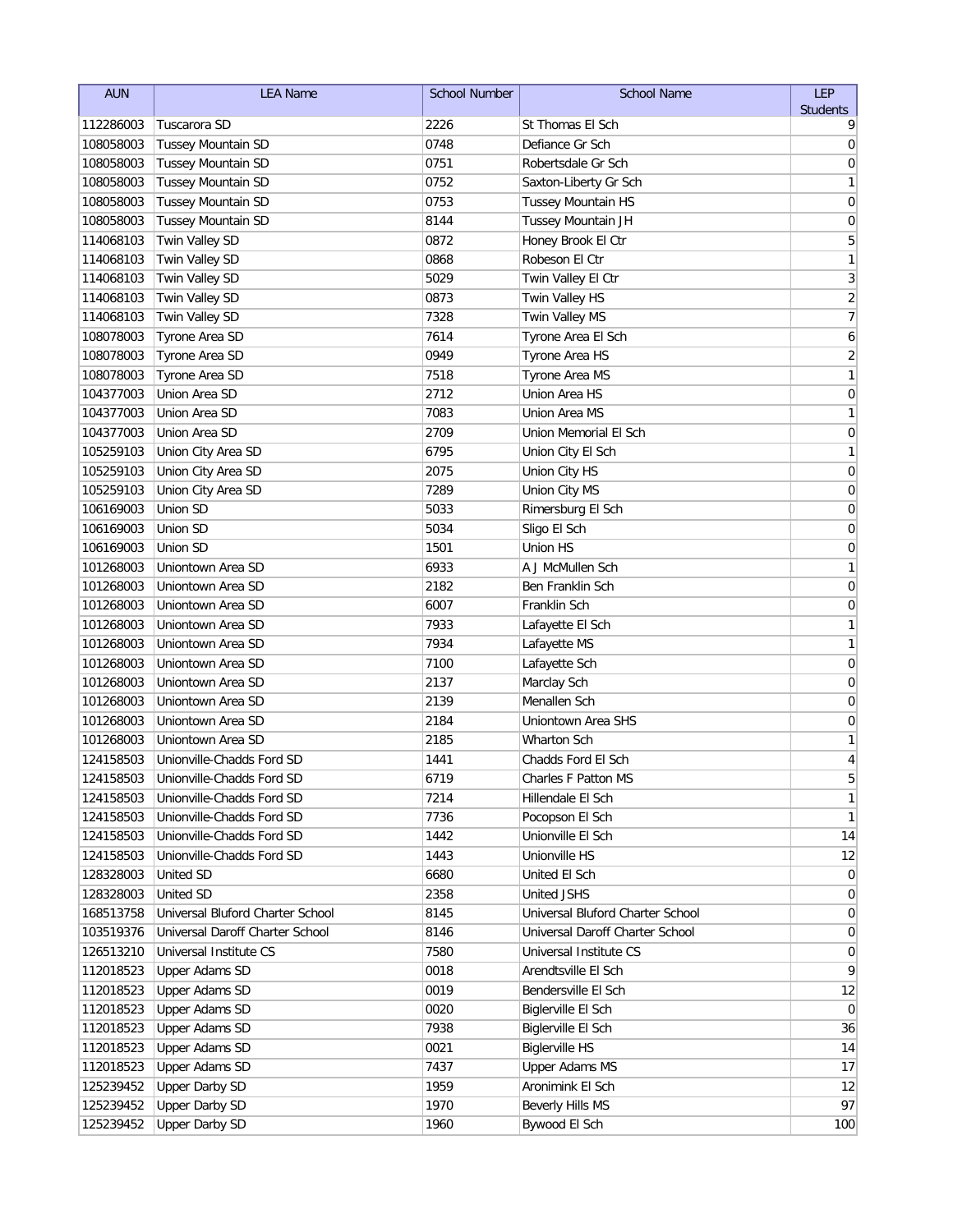| <b>AUN</b> | <b>LEA Name</b>                         | School Number | <b>School Name</b>                      | LEP             |
|------------|-----------------------------------------|---------------|-----------------------------------------|-----------------|
|            |                                         |               |                                         | <b>Students</b> |
| 125239452  | <b>Upper Darby SD</b>                   | 7943          | Charles Kelly El Sch                    | 32              |
| 125239452  | <b>Upper Darby SD</b>                   | 1971          | <b>Drexel Hill MS</b>                   | 26              |
| 125239452  | <b>Upper Darby SD</b>                   | 1964          | Garrettford El Sch                      | 26              |
| 125239452  | <b>Upper Darby SD</b>                   | 1965          | Highland Park El Sch                    | 62              |
| 125239452  | <b>Upper Darby SD</b>                   | 1966          | Hillcrest El Sch                        | 21              |
| 125239452  | <b>Upper Darby SD</b>                   | 7359          | Primos El Sch                           | 13              |
| 125239452  | <b>Upper Darby SD</b>                   | 1968          | Stonehurst Hills El Sch                 | 31              |
| 125239452  | <b>Upper Darby SD</b>                   | 7480          | Upper Darby Kdg Ctr                     | 42              |
| 125239452  | <b>Upper Darby SD</b>                   | 1972          | <b>Upper Darby SHS</b>                  | 166             |
| 125239452  | <b>Upper Darby SD</b>                   | 7845          | Walter M Senkow El Sch                  | 57              |
| 125239452  | <b>Upper Darby SD</b>                   | 1969          | Westbrook Park El Sch                   | 11              |
| 115229003  | Upper Dauphin Area SD                   | 7263          | Upper Dauphin Area El Sch               | $\sqrt{2}$      |
| 115229003  | Upper Dauphin Area SD                   | 6340          | Upper Dauphin Area HS                   | $\overline{3}$  |
| 115229003  | Upper Dauphin Area SD                   | 6339          | Upper Dauphin Area MS                   | $\overline{2}$  |
| 123468303  | <b>Upper Dublin SD</b>                  | 3385          | Fitzwater El Sch                        | $\sqrt{4}$      |
| 123468303  | <b>Upper Dublin SD</b>                  | 5251          | Fort Washington El Sch                  | 5               |
| 123468303  | <b>Upper Dublin SD</b>                  | 3382          | Jarrettown El Sch                       | 5               |
| 123468303  | <b>Upper Dublin SD</b>                  | 7652          | Maple Glen El Sch                       | 8               |
| 123468303  | <b>Upper Dublin SD</b>                  | 4943          | Sandy Run MS                            | 9               |
| 123468303  | <b>Upper Dublin SD</b>                  | 5078          | <b>Upper Dublin HS</b>                  | 12              |
| 123468402  | <b>Upper Merion Area SD</b>             | 6468          | Bridgeport El Sch                       | 16              |
| 123468402  | <b>Upper Merion Area SD</b>             | 4832          | Caley El Sch                            | 19              |
| 123468402  | Upper Merion Area SD                    | 3389          | Candlebrook El Sch                      | 29              |
| 123468402  | <b>Upper Merion Area SD</b>             | 3391          | Roberts El Sch                          | 5               |
| 123468402  | <b>Upper Merion Area SD</b>             | 3395          | <b>Upper Merion HS</b>                  | 23              |
| 123468402  | <b>Upper Merion Area SD</b>             | 3394          | <b>Upper Merion MS</b>                  | 19              |
| 123468503  | Upper Moreland Township SD              | 3401          | <b>Upper Moreland HS</b>                | 15              |
| 123468503  | Upper Moreland Township SD              | 7798          | Upper Moreland Intermediate Sch         | 23              |
| 123468503  | Upper Moreland Township SD              | 5249          | <b>Upper Moreland MS</b>                | 13              |
| 123468503  | Upper Moreland Township SD              | 7797          | Upper Moreland Primary Sch              | 22              |
| 123468603  | <b>Upper Perkiomen SD</b>               | 7073          | Hereford El Sch                         | 8               |
| 123468603  | <b>Upper Perkiomen SD</b>               | 7264          | Marlborough El Sch                      | $\sqrt{2}$      |
| 123468603  | <b>Upper Perkiomen SD</b>               | 5081          | <b>Upper Perkiomen HS</b>               | $\mathbf{1}$    |
| 123468603  | <b>Upper Perkiomen SD</b>               | 3406          | <b>Upper Perkiomen MS</b>               | $\mathbf{1}$    |
| 103029203  | Upper Saint Clair SD                    | 5195          | Baker El Sch                            | 8               |
| 103029203  | Upper Saint Clair SD                    | 5196          | Boyce MS                                | 4               |
| 103029203  | <b>Upper Saint Clair SD</b>             | 0490          | Eisenhower El Sch                       | 5               |
| 103029203  | Upper Saint Clair SD                    | 0491          | Fort Couch MS                           | 6               |
| 103029203  | Upper Saint Clair SD                    | 4859          | Streams El Sch                          | 6               |
| 103029203  | Upper Saint Clair SD                    | 0492          | Upper Saint Clair HS                    | 9               |
| 103023090  | Urban League of Greater Pittsburgh CS   | 7563          | Urban League of Greater Pittsburgh CS   | $\overline{0}$  |
| 106618603  | Valley Grove SD                         | 4122          | Cooperstown El Sch                      | 0               |
| 106618603  | Valley Grove SD                         | 4125          | Rocky Grove El Sch                      | 0               |
| 106618603  | Valley Grove SD                         | 4126          | Rocky Grove JSHS                        | 0               |
| 106618603  | Valley Grove SD                         | 5161          | Sugarcreek Intrm Sch                    | $\overline{0}$  |
| 106618603  | Valley Grove SD                         | 7920          | Valley Grove El Sch                     | $\overline{0}$  |
| 119358403  | Valley View SD                          | 6776          | Valley View El Ctr                      | 4               |
| 119358403  | Valley View SD                          | 6775          | Valley View HS                          | $\mathbf{3}$    |
| 119358403  | Valley View SD                          | 7487          | Valley View Intrmd Sch                  | 2               |
| 119358403  | Valley View SD                          | 7283          | Valley View MS                          | $\overline{0}$  |
| 141019741  | Vida Charter School                     | 8128          | Vida Charter School                     | 32              |
| 125232900  | Village CS of Chester-Upland            | 7530          | Village CS of Chester-Upland            | $\overline{0}$  |
| 120480001  | Vitalistic Therapeutic CS of the Lehigh | 7679          | Vitalistic Therapeutic CS of the Lehigh | 27              |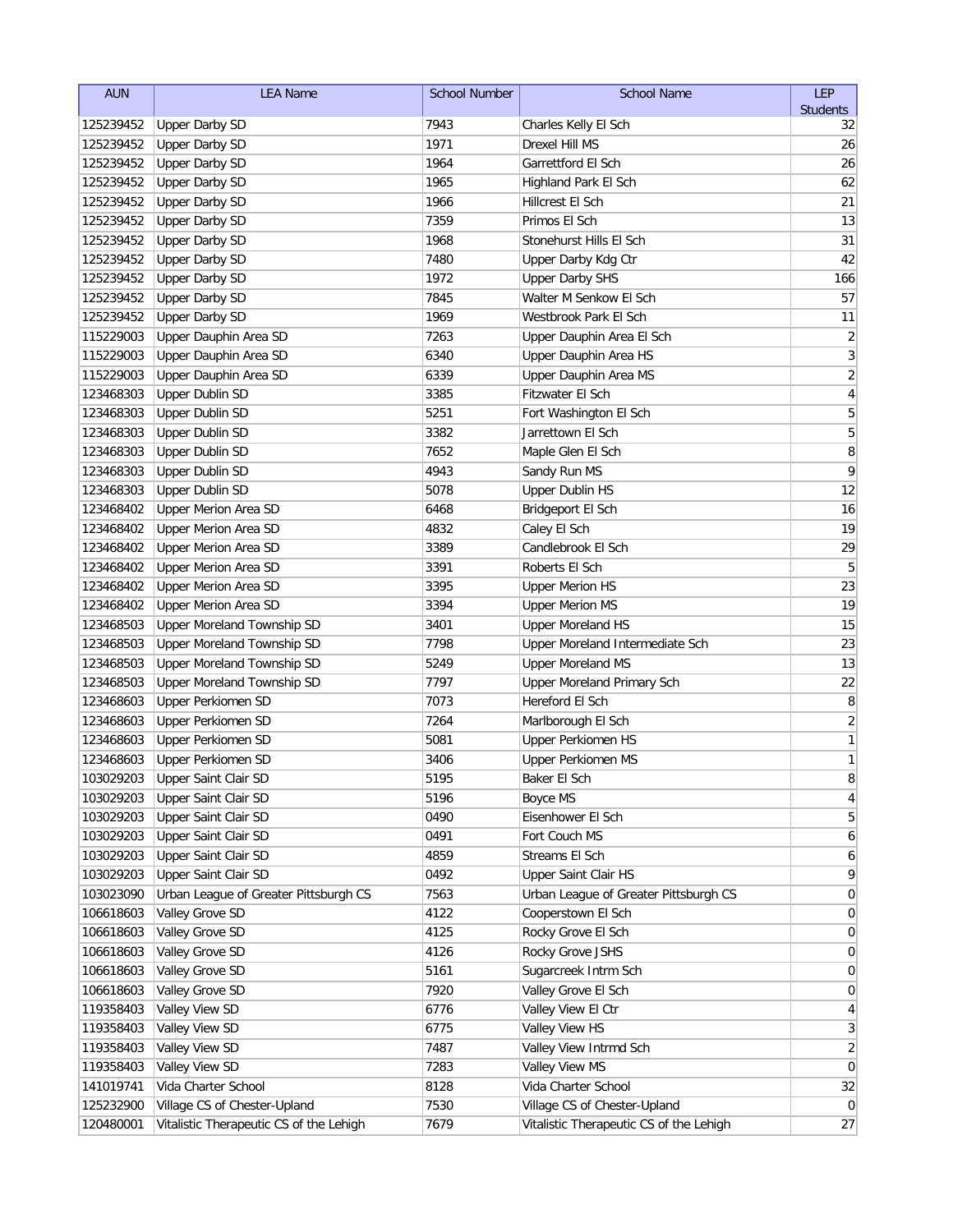| <b>AUN</b><br><b>LEA Name</b><br><b>School Number</b><br><b>School Name</b>                               | LEP             |
|-----------------------------------------------------------------------------------------------------------|-----------------|
|                                                                                                           | <b>Students</b> |
| 126513220<br>Wakisha CS<br>7581<br>Wakisha CS                                                             | 0               |
| 7773<br>119648303<br>Wallenpaupack Area SD<br>Hawley Kindergarten Ctr                                     | 0               |
| 4310<br>Wallenpaupack Area HS<br>119648303<br>Wallenpaupack Area SD                                       | 3               |
| Wallenpaupack Area MS<br>119648303<br>Wallenpaupack Area SD<br>6956                                       | 1               |
| Wallenpaupack Area SD<br>119648303<br>7169<br>Wallenpaupack North Intrmd Sch                              | 3               |
| 119648303<br>Wallenpaupack Area SD<br>7417<br>Wallenpaupack Pri Sch                                       | 1               |
| Wallenpaupack Area SD<br>119648303<br>4305<br>Wallenpaupack South El Sch                                  | 0               |
| Wallingford-Swarthmore SD<br>1951<br>Kid's Place the<br>125239603                                         | $\overline{2}$  |
| Wallingford-Swarthmore SD<br>Nether Providence El Sch<br>1905<br>125239603                                | 11              |
| Wallingford-Swarthmore SD<br>5287<br>Strath Haven HS<br>125239603                                         | 3               |
| Wallingford-Swarthmore SD<br>1908<br>Strath Haven MS<br>125239603                                         | 6               |
| Wallingford-Swarthmore SD<br>1952<br>Swarthmore-Rutledge Sch<br>125239603                                 | $\sqrt{3}$      |
| Wallingford-Swarthmore SD<br>125239603<br>1906<br>Wallingford El Sch                                      | 4               |
| 7674<br>126513490<br>Walter D Palmer Leadership Learning Part<br>Walter D Palmer Leadership Learning Part | 20              |
| 105628302<br>Warren County SD<br>6149<br>Allegheny Valley El Sch                                          | 0               |
| Warren County SD<br>105628302<br>4148<br>Beaty-Warren MS                                                  | 1               |
| Warren County SD<br>105628302<br>4143<br>Eisenhower M/HS                                                  | $\pmb{0}$       |
| Warren County SD<br>105628302<br>4140<br>Russell El Sch                                                   | 0               |
| Warren County SD<br>4145<br>105628302<br>Sheffield El Sch                                                 | 0               |
| Warren County SD<br>Sheffield M/HS<br>105628302<br>4146                                                   | 0               |
| 105628302<br>Warren County SD<br>6150<br>South Street Early LC                                            | 1               |
| Warren County SD<br>105628302<br>4142<br>Sugar Grove El Sch                                               | 1               |
| Warren County SD<br>7843<br>Warren Area El Ctr<br>105628302                                               | 0               |
| Warren County SD<br>4149<br>Warren Area HS<br>105628302                                                   | 1               |
| Warren County SD<br>4133<br>Youngsville EI/MS<br>105628302                                                | 0               |
| Warren County SD<br>105628302<br>4135<br>Youngsville HS                                                   | 0               |
| Warrior Run SD<br>116498003<br>3572<br>Turbotville El Sch                                                 | 0               |
| Warrior Run SD<br>5103<br>116498003<br>Warrior Run HS                                                     | $\mathbf 0$     |
| 3575<br>Warrior Run SD<br>116498003<br>Warrior Run MS                                                     | 1               |
| 3574<br>116498003<br>Warrior Run SD<br>Watsontown El Sch                                                  | $\overline{c}$  |
| 2661<br>113369003<br>Warwick SD<br>John Beck El Sch                                                       | $\overline{3}$  |
| 113369003<br>7420<br>John R Bonfield El Sch<br>Warwick SD                                                 | 8               |
| 4823<br>113369003<br>Kissel Hill El Sch<br>Warwick SD                                                     | 12              |
| 113369003<br>Warwick SD<br>2660<br>Lititz El Sch                                                          | 14              |
| 5336<br>113369003<br>Warwick SD<br>Warwick MS                                                             | 8               |
| 2663<br><b>Warwick SHS</b><br>113369003<br>Warwick SD                                                     | 9               |
| 101638803<br>Washington SD<br>4286<br>Washington HS                                                       | 2               |
| 101638803<br>Washington SD<br>7456<br>Washington Park El Sch                                              | 1               |
| Washington SD<br>101638803<br>6912<br>Washington Park MS                                                  | 3               |
| Wattsburg Area SD<br>105259703<br>6148<br>Seneca HS                                                       | 0               |
| Wattsburg Area SD<br>105259703<br>7475<br>Wattsburg Area El Ctr                                           | 2               |
| Wattsburg Area SD<br>105259703<br>6654<br>Wattsburg Area MS                                               | 0               |
| Wayne Highlands SD<br>6424<br>119648703<br>Damascus Area Sch                                              | 0               |
| Wayne Highlands SD<br>4295<br>Honesdale HS<br>119648703                                                   | 1               |
| Wayne Highlands SD<br>119648703<br>7446<br>Lakeside Elementary School                                     | 4               |
| Wayne Highlands SD<br>6425<br>119648703<br>Preston Sch                                                    | $\overline{2}$  |
| Wayne Highlands SD<br>4291<br>119648703<br>Stourbridge Primary Ctr                                        | 5               |
| Wayne Highlands SD<br>Wayne Highlands MS<br>119648703<br>6865                                             | 1               |
| 112289003<br>Waynesboro Area SD<br>2233<br>Fairview Avenue El Sch                                         | 0               |
| Waynesboro Area SD<br>Hooverville El Sch<br>112289003<br>2234                                             | 0               |
| Waynesboro Area SD<br>2238<br>Mowrey El Sch<br>112289003                                                  | 0               |
| Waynesboro Area SD<br>5330<br>Summitview El Sch<br>112289003                                              | 17              |
| 112289003<br>Waynesboro Area SD<br>5331<br>Waynesboro Area MS                                             | 4               |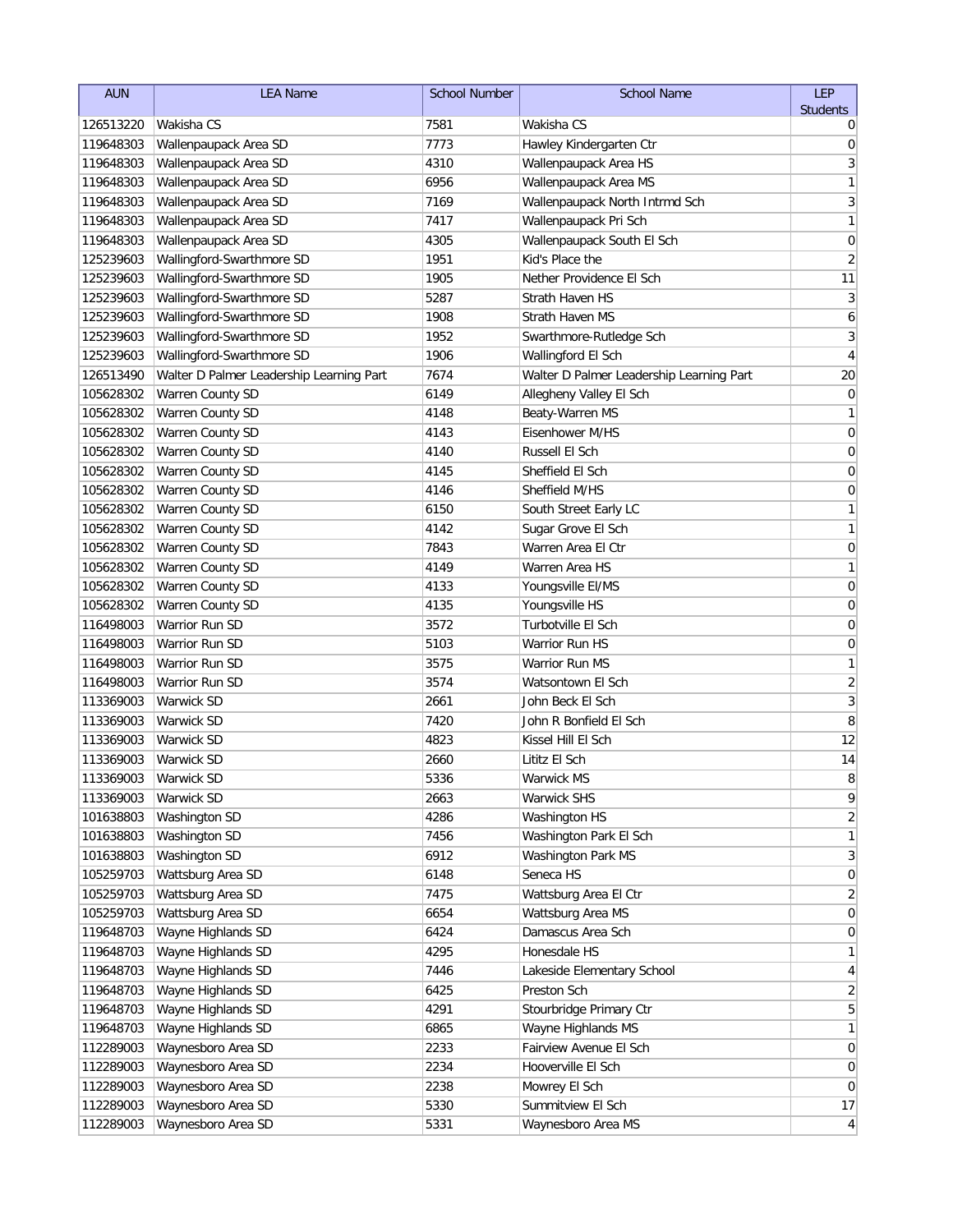| <b>AUN</b>             | <b>LEA Name</b>                             | <b>School Number</b> | <b>School Name</b>                         | <b>LEP</b>                              |
|------------------------|---------------------------------------------|----------------------|--------------------------------------------|-----------------------------------------|
|                        |                                             |                      |                                            | <b>Students</b>                         |
| 112289003              | Waynesboro Area SD                          | 2243                 | Waynesboro Area SHS                        | 3                                       |
| 121139004              | Weatherly Area SD                           | 6446                 | Weatherly Area El Sch                      | 0                                       |
| 121139004              | <b>Weatherly Area SD</b>                    | 6838                 | Weatherly Area MS                          | 0                                       |
| 121139004              | Weatherly Area SD                           | 1327                 | Weatherly Area SHS                         | 0                                       |
| 117598503              | Wellsboro Area SD                           | 4075                 | Charlotte Lappla El Sch                    | 0                                       |
| 117598503              | Wellsboro Area SD                           | 5095                 | Don Gill El Sch                            | 0                                       |
| 117598503              | Wellsboro Area SD                           | 4079                 | Rock L Butler MS                           | 1                                       |
| 117598503              | Wellsboro Area SD                           | 4080                 | Wellsboro Area HS                          | $\mathbf 0$                             |
| 103029403              | West Allegheny SD                           | 7760                 | Donaldson Elem Sch                         | 9                                       |
| 103029403              | West Allegheny SD                           | 5366                 | McKee El Sch                               | $\overline{2}$                          |
| 103029403              | West Allegheny SD                           | 6895<br>0509         | West Allegheny MS                          | $\overline{\mathbf{4}}$<br>$\mathbf{1}$ |
| 103029403              | West Allegheny SD                           | 5367                 | West Allegheny SHS<br>Wilson El Sch        |                                         |
| 103029403              | West Allegheny SD                           | 6599                 |                                            | $\mathbf 0$                             |
| 110179003              | West Branch Area SD                         |                      | West Branch Area El Sch                    | 1<br>$\mathbf 0$                        |
| 110179003              | West Branch Area SD<br>West Chester Area SD | 1566                 | West Branch Area JSHS                      |                                         |
| 124159002              | West Chester Area SD                        | 1452<br>1392         | E N Peirce MS                              | 13                                      |
| 124159002<br>124159002 | West Chester Area SD                        | 1395                 | East Bradford El Sch<br>East Goshen El Sch | 15<br>37                                |
|                        | West Chester Area SD                        | 1456                 | Exton El Sch                               | 23                                      |
| 124159002<br>124159002 | West Chester Area SD                        | 1454                 | Fern Hill El Sch                           | 23                                      |
|                        | West Chester Area SD                        | 4812                 | Glen Acres El Sch                          | 20                                      |
| 124159002              | West Chester Area SD                        | 6910                 | Hillsdale El Sch                           | 30                                      |
| 124159002<br>124159002 | West Chester Area SD                        | 5137                 |                                            | 29                                      |
| 124159002              | West Chester Area SD                        | 1457                 | J R Fugett MS<br>Mary C Howse El Sch       | 15                                      |
| 124159002              | West Chester Area SD                        | 4813                 | Penn Wood El Sch                           | 12                                      |
| 124159002              | West Chester Area SD                        | 7324                 | Sarah W Starkweather El Sch                | 23                                      |
| 124159002              | West Chester Area SD                        | 1451                 | <b>Stetson MS</b>                          | 16                                      |
| 124159002              | West Chester Area SD                        | 7894                 | West Chester Bayard Rustin HS              | 15                                      |
| 124159002              | West Chester Area SD                        | 6734                 | West Chester East HS                       | 39                                      |
| 124159002              | West Chester Area SD                        | 1453                 | West Chester Henderson HS                  | 20                                      |
| 124159002              | West Chester Area SD                        | 1458                 | Westtown-Thornbury El Sch                  | $\overline{7}$                          |
| 101308503              | West Greene SD                              | 2285                 | Aleppo El Sch                              | 0                                       |
| 101308503              | West Greene SD                              | 5332                 | Graysville El Sch                          | $\mathbf 0$                             |
| 101308503              | West Greene SD                              | 2287                 | Springhill-Freeport El Sch                 | 0                                       |
|                        | 101308503   West Greene SD                  | 7136                 | West Greene HS                             | $\Omega$                                |
| 101308503              | West Greene SD                              | 7496                 | West Greene MS                             | 0                                       |
| 103029553              | West Jefferson Hills SD                     | 0516                 | Gill Hall El Sch                           | 0                                       |
| 103029553              | West Jefferson Hills SD                     | 7382                 | Jefferson El Sch                           | 6                                       |
| 103029553              | West Jefferson Hills SD                     | 0519                 | McClellan El Sch                           | 2                                       |
| 103029553              | West Jefferson Hills SD                     | 4867                 | Pleasant Hills MS                          | 1                                       |
| 103029553              | West Jefferson Hills SD                     | 0523                 | Thomas Jefferson HS                        | 1                                       |
| 104437503              | West Middlesex Area SD                      | 6803                 | Luther W Low El Sch                        | 0                                       |
| 104437503              | West Middlesex Area SD                      | 7307                 | Oakview El Sch                             | 0                                       |
| 104437503              | West Middlesex Area SD                      | 6129                 | West Middlesex JSHS                        | 0                                       |
| 103029603              | West Mifflin Area SD                        | 0528                 | Clara Barton El Sch                        | 0                                       |
| 103029603              | West Mifflin Area SD                        | 7980                 | Early Childhood Education Center           | 0                                       |
| 103029603              | West Mifflin Area SD                        | 0532                 | Homeville El Sch                           | 2                                       |
| 103029603              | West Mifflin Area SD                        | 0526                 | New Emerson El Sch                         | $\overline{0}$                          |
| 103029603              | West Mifflin Area SD                        | 4953                 | New England El Sch                         | 1                                       |
| 103029603              | West Mifflin Area SD                        | 0536                 | West Mifflin Area HS                       | 0                                       |
| 103029603              | West Mifflin Area SD                        | 0535                 | West Mifflin Area MS                       | 1                                       |
| 126513020              | West Oak Lane CS                            | 7548                 | West Oak Lane CS                           | $\overline{0}$                          |
| 115508003              | West Perry SD                               | 6344                 | Blain El Sch                               | $\overline{0}$                          |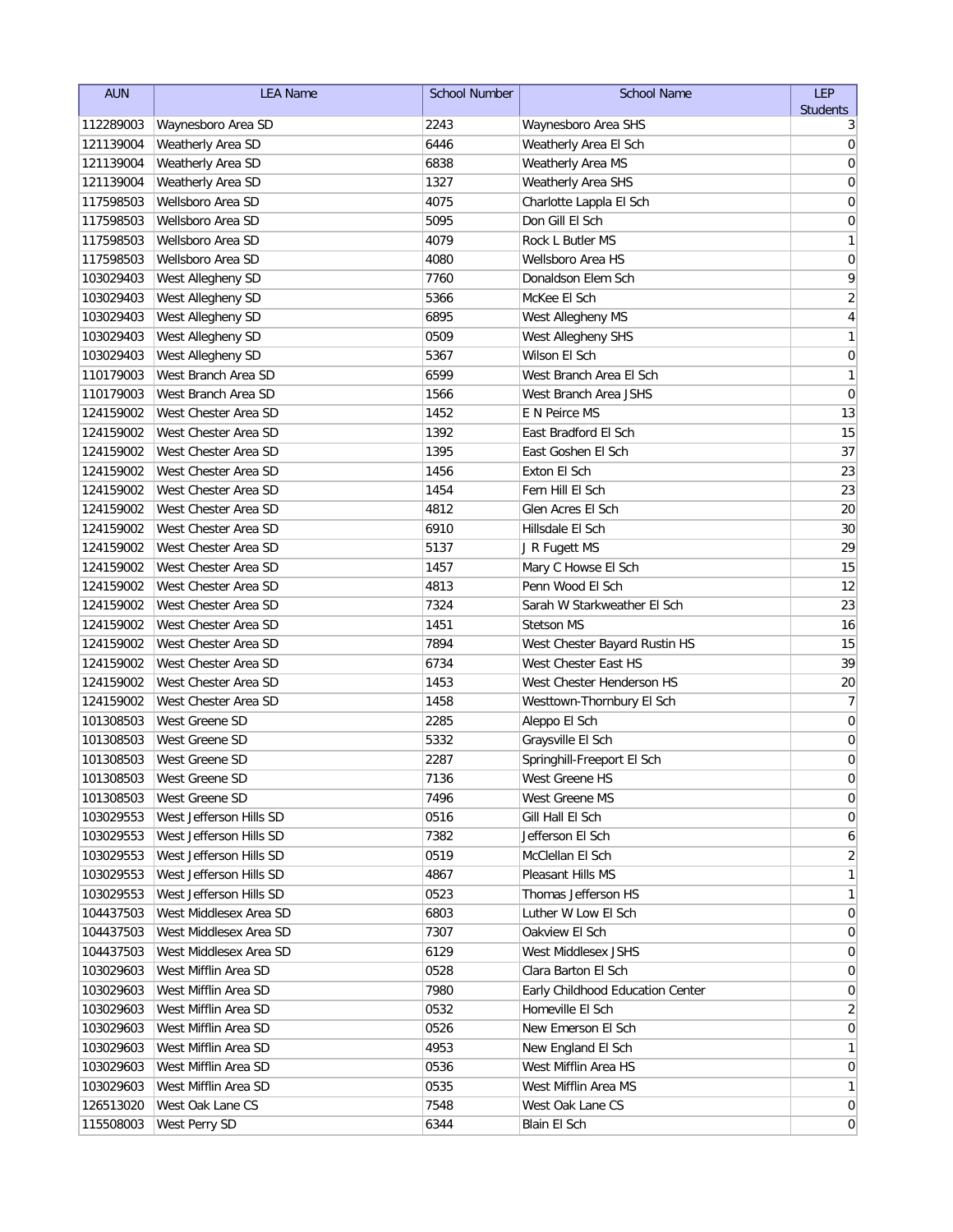| <b>AUN</b> | <b>LEA Name</b>             | <b>School Number</b> | <b>School Name</b>                      | <b>LEP</b>              |
|------------|-----------------------------|----------------------|-----------------------------------------|-------------------------|
|            |                             |                      |                                         | <b>Students</b>         |
| 115508003  | West Perry SD               | 3594                 | Carroll El Sch                          | 0                       |
| 115508003  | West Perry SD               | 7703                 | Hidden Valley Emotional Support Program | 0                       |
| 115508003  | West Perry SD               | 4920                 | New Bloomfield El Sch                   | 0                       |
| 115508003  | West Perry SD               | 3597                 | West Perry MS                           | 0                       |
| 115508003  | West Perry SD               | 3596                 | West Perry SHS                          | 0                       |
| 126510006  | West Phila. Achievement CES | 7722                 | West Phila. Achievement CES             | 0                       |
| 115219002  | West Shore SD               | 1741                 | Allen MS                                | 4                       |
| 115219002  | West Shore SD               | 1732                 | Cedar Cliff HS                          | 44                      |
| 115219002  | West Shore SD               | 7395                 | Crossroads MS                           | $\mathbf 0$             |
| 115219002  | West Shore SD               | 4588                 | Fairview El Sch                         | 14                      |
| 115219002  | West Shore SD               | 4583                 | Fishing Creek El Sch                    | 5                       |
| 115219002  | West Shore SD               | 1736                 | Highland El Sch                         | 26                      |
| 115219002  | West Shore SD               | 1716                 | Hillside El Sch                         | $\mathbf{1}$            |
| 115219002  | West Shore SD               | 1740                 | Lemoyne MS                              | 12                      |
| 115219002  | West Shore SD               | 1735                 | Lower Allen El Sch                      | 13                      |
| 115219002  | West Shore SD               | 4584                 | Mt Zion El Sch                          | 22                      |
| 115219002  | West Shore SD               | 1718                 | New Cumberland MS                       | 19                      |
| 115219002  | West Shore SD               | 4585                 | Newberry El Sch                         | $\mathbf 0$             |
| 115219002  | West Shore SD               | 4704                 | Red Land SHS                            | 4                       |
| 115219002  | West Shore SD               | 7332                 | Red Mill El Sch                         | $\overline{\mathbf{4}}$ |
| 115219002  | West Shore SD               | 1738                 | Rossmoyne El Sch                        | 8                       |
| 115219002  | West Shore SD               | 1734                 | Washington Heights El Sch               | 32                      |
| 118408707  | West Side CTC               | 5059                 | West Side CTC                           | $\mathbf 0$             |
| 112678503  | West York Area SD           | 4625                 | Lincolnway El Sch                       | 13                      |
| 112678503  | West York Area SD           | 4627                 | Loucks El Sch                           | 9                       |
| 112678503  | West York Area SD           | 4629                 | Trimmer El Sch                          | $\mathbf 0$             |
| 112678503  | West York Area SD           | 4626                 | Wallace El Sch                          | $\sqrt{2}$              |
| 112678503  | West York Area SD           | 6705                 | West York Area HS                       | 3                       |
| 112678503  | West York Area SD           | 7286                 | West York Area MS                       | $\overline{7}$          |
| 127049303  | Western Beaver County SD    | 0715                 | Fairview El Sch                         | $\mathbf 0$             |
| 127049303  | Western Beaver County SD    | 0718                 | Snyder El Sch                           | 0                       |
| 127049303  | Western Beaver County SD    | 0719                 | Western Beaver Co JSHS                  | 0                       |
| 119648903  | Western Wayne SD            | 6426                 | Hamlin El Ctr                           | 1                       |
| 119648903  | Western Wayne SD            | 6703                 | Lake Ariel El Sch                       | 1                       |
| 119648903  | Western Wayne SD            | 6704                 | Western Wayne HS                        | $\overline{\mathbf{c}}$ |
| 119648903  | Western Wayne SD            | 7341                 | Western Wayne MS                        | $\overline{2}$          |
| 119648903  | Western Wayne SD            | 4311                 | Wilson El Sch                           | $\boldsymbol{0}$        |
| 108118503  | Westmont Hilltop SD         | 1290                 | Westmont Hilltop El Sch                 | $\overline{2}$          |
| 108118503  | Westmont Hilltop SD         | 1293                 | Westmont Hilltop HS                     | 1                       |
| 108118503  | Westmont Hilltop SD         | 1292                 | <b>Westmont Hilltop MS</b>              | 4                       |
| 121397803  | Whitehall-Coplay SD         | 6983                 | Clarence M Gockley El Sch               | 19                      |
| 121397803  | Whitehall-Coplay SD         | 6841                 | George D Steckel El Sch                 | 39                      |
| 121397803  | Whitehall-Coplay SD         | 2848                 | Whitehall HS                            | 41                      |
| 121397803  | Whitehall-Coplay SD         | 5241                 | Whitehall-Coplay MS                     | 37                      |
| 121397803  | Whitehall-Coplay SD         | 8048                 | Zephyr El Sch                           | 28                      |
| 125230002  | Widener Partnership CS      | 7907                 | Widener Partnership CS                  | $\overline{0}$          |
| 118408852  | Wilkes-Barre Area SD        | 5152                 | Daniel J Flood El Sch                   | 44                      |
| 118408852  | Wilkes-Barre Area SD        | 2995                 | Dodson El Sch                           | 36                      |
| 118408852  | Wilkes-Barre Area SD        | 6924                 | Dr David W Kistler El Sch               | 58                      |
| 118408852  | Wilkes-Barre Area SD        | 3009                 | Elmer L Meyers JSHS                     | 56                      |
| 118408852  | Wilkes-Barre Area SD        | 3008                 | G A R Memorial JSHS                     | 62                      |
| 118408852  | Wilkes-Barre Area SD        | 6923                 | Heights/Murray El Sch                   | 41                      |
| 118408852  | Wilkes-Barre Area SD        | 3007                 | James M Coughlin JSHS                   | 37                      |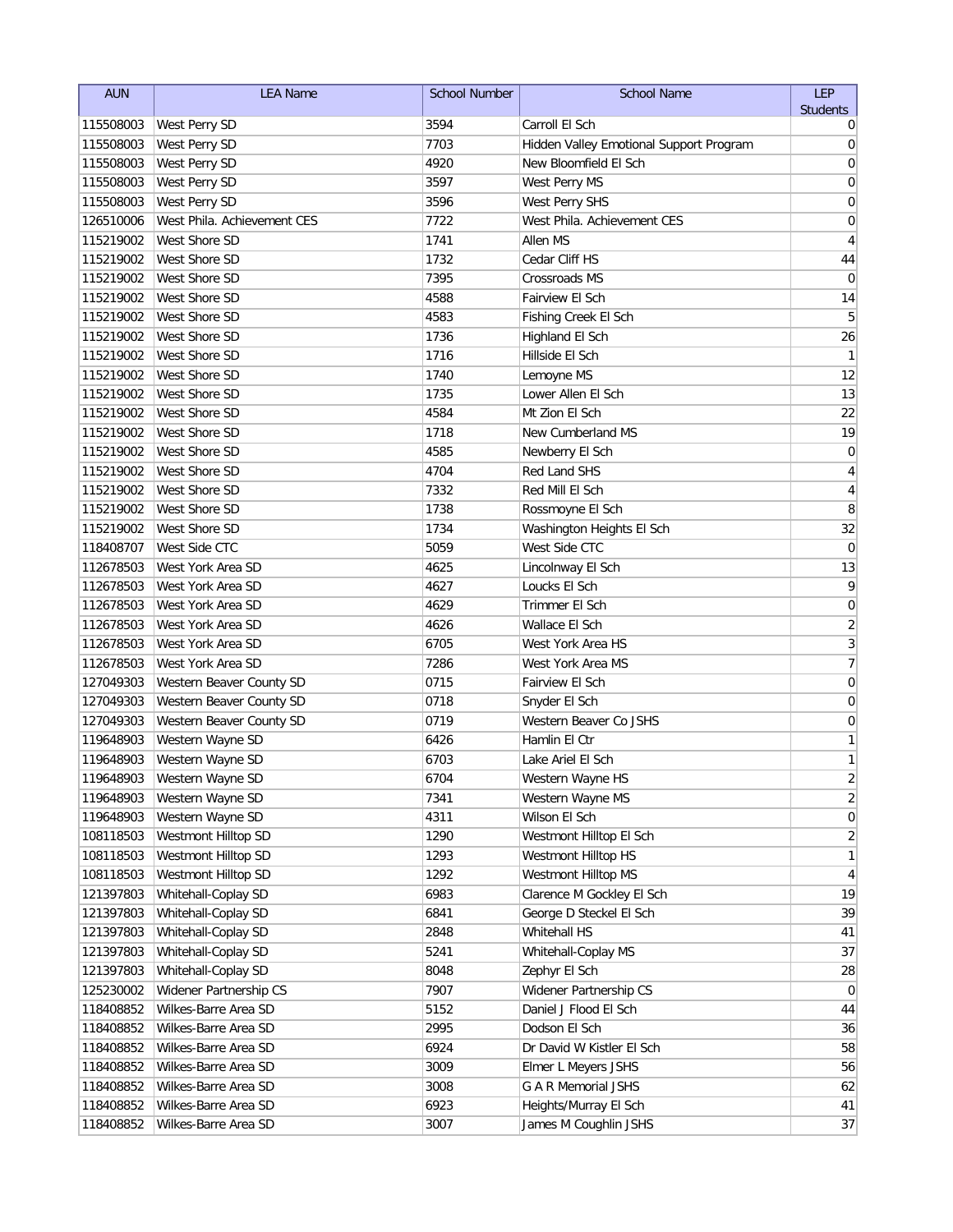| <b>AUN</b>             | <b>LEA Name</b>                    | <b>School Number</b> | <b>School Name</b>                        | LEP                 |
|------------------------|------------------------------------|----------------------|-------------------------------------------|---------------------|
|                        |                                    |                      |                                           | <b>Students</b>     |
| 118408852              | Wilkes-Barre Area SD               | 7492                 | Solomon/Plains El Sch                     | 5                   |
| 118408852              | Wilkes-Barre Area SD               | 7497                 | Solomon/Plains JHS                        | 26                  |
| 103029803              | Wilkinsburg Borough SD             | 0550                 | Johnston El Sch                           | 0                   |
| 103029803              | Wilkinsburg Borough SD             | 5106                 | Kelly El Sch                              | 1                   |
| 103029803              | Wilkinsburg Borough SD             | 0553                 | Turner El Sch                             | 0                   |
| 103029803              | Wilkinsburg Borough SD             | 0554                 | Wilkinsburg MS                            | 0                   |
| 103029803              | Wilkinsburg Borough SD             | 0555                 | <b>Wilkinsburg SHS</b>                    | 0                   |
| 125239652              | William Penn SD<br>William Penn SD | 6509                 | Aldan Magnet School<br>Ardmore Avenue Sch | $\overline{2}$      |
| 125239652<br>125239652 | William Penn SD                    | 1887<br>7385         | <b>Bell Avenue School</b>                 | 6<br>$\overline{2}$ |
| 125239652              | William Penn SD                    | 1856                 |                                           | $\mathbf 0$         |
| 125239652              | William Penn SD                    | 1890                 | Colwyn El Sch<br>East Lansdowne El Sch    | 5                   |
| 125239652              | William Penn SD                    | 7020                 | Park Lane El Sch                          | 51                  |
| 125239652              | William Penn SD                    | 7917                 | Penn Wood HS - Cypress St. Campus         | 27                  |
| 125239652              | William Penn SD                    | 1892                 | Penn Wood HS - Green Ave Campus           | 18                  |
| 125239652              | William Penn SD                    | 7918                 | Penn Wood MS                              | 27                  |
| 125239652              | William Penn SD                    | 1974                 | W B Evans Magnet Sch                      | $\sqrt{3}$          |
| 125239652              | William Penn SD                    | 8018                 | Walnut Street El Sch                      | $\mathbf 0$         |
| 125239652              | William Penn SD                    | 1857                 | Walnut Street Sch                         | 0                   |
| 129548803              | Williams Valley SD                 | 7357                 | Williams Valley El Sch                    | 0                   |
| 129548803              | Williams Valley SD                 | 3914                 | Williams Valley JSHS                      | 4                   |
| 108079004              | Williamsburg Community SD          | 0950                 | Williamsburg Community El Sch             | 0                   |
| 108079004              | Williamsburg Community SD          | 0951                 | Williamsburg Community JSHS               | 0                   |
| 117417202              | Williamsport Area SD               | 3057                 | Cochran El Sch                            | 3                   |
| 117417202              | Williamsport Area SD               | 3073                 | Curtin MS                                 | 1                   |
| 117417202              | Williamsport Area SD               | 6367                 | Hepburn-Lycoming El Sch                   | $\mathbf 0$         |
| 117417202              | Williamsport Area SD               | 3058                 | Jackson El Sch                            | $\mathbf 0$         |
| 117417202              | Williamsport Area SD               | 6861                 | Lycoming Valley MS                        | 1                   |
| 117417202              | Williamsport Area SD               | 3074                 | Roosevelt MS                              | $\mathbf 0$         |
| 117417202              | Williamsport Area SD               | 3070                 | Round Hills El Sch                        | 0                   |
| 117417202              | Williamsport Area SD               | 3062                 | Sheridan El Sch                           | 0                   |
| 117417202              | Williamsport Area SD               | 7061                 | Stevens El Sch                            | 0                   |
| 117417202              | Williamsport Area SD               | 7701                 | Williamsport Area Alternative Sch         | $\mathbf 0$         |
| 117417202              | Williamsport Area SD               | 6368                 | Williamsport Area SHS                     | 3                   |
| 104378003              | Wilmington Area SD                 | 4864                 | East Lawrence El Sch                      | $\overline{0}$      |
| 104378003              | Wilmington Area SD                 | 6963                 | New Wilmington El Sch                     | 0                   |
| 104378003              | Wilmington Area SD                 | 4865                 | Pulaski El Sch                            | $\overline{0}$      |
| 104378003              | Wilmington Area SD                 | 2721                 | Wilmington Area HS                        | 2                   |
| 104378003              | Wilmington Area SD                 | 7352                 | Wilmington Area MS                        | $\overline{0}$      |
| 114069103              | Wilson SD                          | 6773                 | Cornwall Terrace El Sch                   | 13                  |
| 114069103              | Wilson SD                          | 7864                 | Green Valley El Sch                       | 5                   |
| 114069103              | Wilson SD                          | 0880                 | Lincoln Park El Sch                       | 5                   |
| 114069103              | Wilson SD                          | 7659                 | Shiloh Hills El Sch                       | 9                   |
| 114069103              | Wilson SD                          | 7436                 | Spring Ridge El Sch                       | 17                  |
| 114069103              | Wilson SD                          | 0882                 | West Wyomissing El Sch                    | 8                   |
| 114069103              | Wilson SD                          | 0883                 | Whitfield El Sch                          | 16                  |
| 114069103              | Wilson SD                          | 6980                 | Wilson HS                                 | 18                  |
| 114069103              | Wilson SD                          | 6982                 | Wilson Southern MS                        | 15                  |
| 114069103              | Wilson SD                          | 6981                 | Wilson West MS                            | 12                  |
| 120488603              | Wilson Area SD                     | 3516                 | Avona El Sch                              | 24                  |
| 120488603              | Wilson Area SD                     | 6785                 | Philip F Lauer MS                         | 10                  |
| 120488603              | Wilson Area SD                     | 3520                 | Williams Township El Sch                  | $\overline{0}$      |
| 120488603              | Wilson Area SD                     | 3522                 | Wilson Area HS                            | 12                  |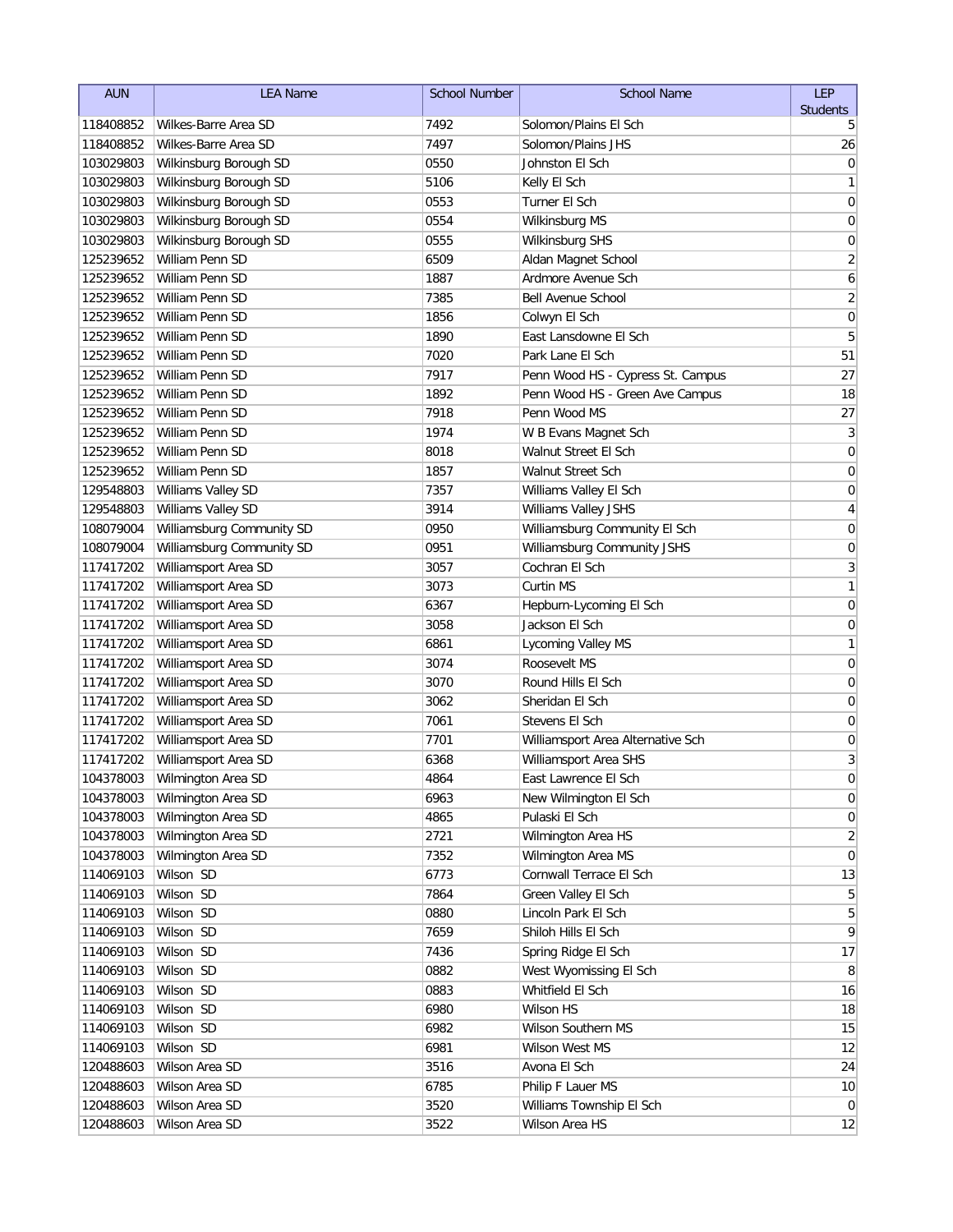| <b>AUN</b>             | <b>LEA Name</b>                                  | <b>School Number</b> | <b>School Name</b>                                | LEP                  |
|------------------------|--------------------------------------------------|----------------------|---------------------------------------------------|----------------------|
|                        | Wilson Area SD                                   |                      |                                                   | <b>Students</b>      |
| 120488603              | Windber Area SD                                  | 7053<br>4026         | Wilson Borough El Sch<br>Windber Area HS          | 2                    |
| 108569103              |                                                  | 7145                 | Windber Area MS                                   | 1                    |
| 108569103              | Windber Area SD<br>Windber Area SD               |                      | Windber El Sch                                    | $\mathbf 0$          |
| 108569103              | Wissahickon CS                                   | 7500                 |                                                   | 0                    |
| 126510007              | Wissahickon SD                                   | 7724                 | Wissahickon CS<br>Blue Bell El Sch                | 0<br>14              |
| 123469303              |                                                  | 6470                 |                                                   |                      |
| 123469303              | Wissahickon SD                                   | 7491                 | Lower Gwynedd El Sch                              | 14                   |
| 123469303              | Wissahickon SD<br>Wissahickon SD                 | 4914                 | Mattison Avenue El Sch<br>Shady Grove El Sch      | 21                   |
| 123469303              | Wissahickon SD                                   | 6835<br>3414         |                                                   | 23                   |
| 123469303              | Wissahickon SD                                   |                      | Stony Creek El Sch                                | 11                   |
| 123469303              | Wissahickon SD                                   | 3245<br>3247         | Wissahickon MS<br>Wissahickon SHS                 | 25                   |
| 123469303              |                                                  |                      |                                                   | 32                   |
| 110143310              | <b>Wonderland CS</b>                             | 7626                 | Wonderland CS                                     | $\mathbf 0$          |
| 103029902              | Woodland Hills SD                                | 6969                 | Dickson El Sch                                    | 0                    |
| 103029902              | Woodland Hills SD                                | 8088                 | Edgewood El Sch                                   | 4                    |
| 103029902              | Woodland Hills SD<br>Woodland Hills SD           | 0132                 | Edgewood Primary Sch                              | 0                    |
| 103029902              |                                                  | 0274                 | Fairless El Sch                                   | 1                    |
| 103029902              | Woodland Hills SD                                | 0449                 | Rankin Intrmd Sch                                 | $\mathbf 0$          |
| 103029902              | Woodland Hills SD                                | 8089                 | Shaffer El Sch                                    | 0                    |
| 103029902              | Woodland Hills SD                                | 0104                 | Shaffer Primary Sch                               | 0                    |
| 103029902              | <b>Woodland Hills SD</b>                         | 8090                 | <b>Wilkins El Sch</b>                             | 0                    |
| 103029902              | Woodland Hills SD                                | 0106                 | Wilkins Primary Sch                               | 0                    |
| 103029902              | Woodland Hills SD                                | 8091                 | Woodland Hills Academy                            | $\overline{2}$       |
| 103029902              | Woodland Hills SD                                | 8038                 | Woodland Hills JHS                                | 3                    |
| 103029902              | Woodland Hills SD                                | 6116                 | Woodland Hills JHS-East                           | $\mathbf 0$          |
| 103029902              | Woodland Hills SD                                | 0483                 | Woodland Hills JHS-West                           | 0                    |
| 103029902              | Woodland Hills SD                                | 0107                 | Woodland Hills SHS                                | $\mathbf 0$          |
| 126512860              | World Communications CS                          | 7512                 | World Communications CS                           | 3                    |
| 117089003              | Wyalusing Area SD                                | 1001                 | Camptown El Sch                                   | $\mathbf 0$          |
| 117089003              | Wyalusing Area SD                                | 1004                 | Laceyville El Sch                                 | 0                    |
| 117089003              | Wyalusing Area SD                                | 1002                 | New Albany El Sch                                 | 0                    |
| 117089003              | Wyalusing Area SD                                | 1003                 | Wyalusing El Sch                                  | 6                    |
| 117089003              | Wyalusing Area SD                                | 1005                 | Wyalusing Valley JSHS                             | 3<br>1               |
| 118409203              | Wyoming Area SD                                  | 2875                 | Kennedy El Ctr                                    |                      |
| 118409203              | Wyoming Area SD                                  | 7273                 | Montgomery Avenue El Sch                          | $\pmb{0}$            |
| 118409203              | Wyoming Area SD                                  | 6388                 | Sara J Dymond El Sch                              | $\mathbf{3}$         |
| 118409203              | Wyoming Area SD<br>Wyoming Area SD               | 2874<br>6390         | Tenth Street El Sch<br>Wyoming Area Sec Ctr       | 6                    |
| 118409203              | Wyoming Valley West SD                           |                      | Chester Street El Sch                             | 4<br>$\overline{0}$  |
| 118409302              | Wyoming Valley West SD                           | 6392<br>2878         |                                                   | 9                    |
| 118409302<br>118409302 | Wyoming Valley West SD                           | 6903                 | Dana El Ctr                                       | $\overline{0}$       |
|                        | Wyoming Valley West SD                           |                      | Main El Ctr                                       |                      |
| 118409302<br>118409302 | Wyoming Valley West SD                           | 2915<br>2917         | Pringle Street El Sch<br>Schuyler Avenue El Sch   | $\overline{0}$<br>0  |
| 118409302              | Wyoming Valley West SD                           | 6987                 | State El Ctr                                      | 11                   |
|                        |                                                  |                      |                                                   |                      |
| 118409302              | Wyoming Valley West SD<br>Wyoming Valley West SD | 2918                 | Third Avenue El Sch                               | $\overline{0}$<br>10 |
| 118409302<br>118409302 | Wyoming Valley West SD                           | 6986<br>6391         | Wyoming Valley West MS<br>Wyoming Valley West SHS | 15                   |
| 114069353              | Wyomissing Area SD                               | 0885                 | West Reading El Ctr                               | 9                    |
| 114069353              | Wyomissing Area SD                               | 0887                 | Wyomissing Area JSHS                              | 14                   |
| 114069353              | Wyomissing Area SD                               | 0886                 | Wyomissing Hills El Ctr                           | 23                   |
| 112679002              | York City SD                                     | 4645                 | Davis Sch                                         | 90                   |
| 112679002              | York City SD                                     | 4631                 | Devers Sch                                        | 81                   |
| 112679002              | York City SD                                     | 4646                 | Edgar Fahs Smith MS                               | 102                  |
|                        |                                                  |                      |                                                   |                      |